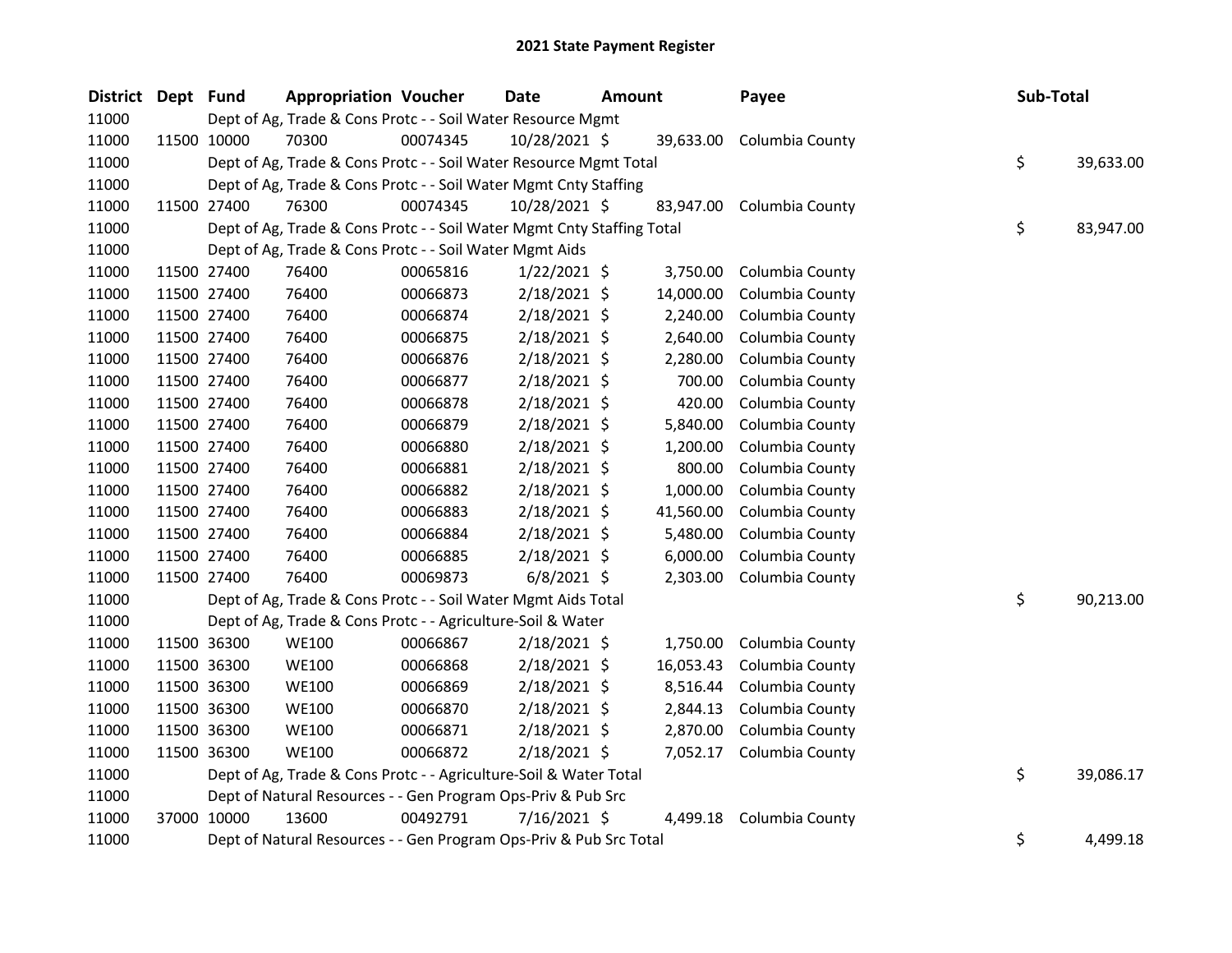| District Dept Fund |             | <b>Appropriation Voucher</b>                                       |          | Date           | Amount |           | Payee                     | Sub-Total        |
|--------------------|-------------|--------------------------------------------------------------------|----------|----------------|--------|-----------|---------------------------|------------------|
| 11000              |             | Dept of Natural Resources - - Gen Program Ops-State Funds          |          |                |        |           |                           |                  |
| 11000              | 37000 21200 | 16100                                                              | 00462773 | $2/12/2021$ \$ |        | 103.00    | Columbia County           |                  |
| 11000              | 37000 21200 | 16100                                                              | 00462775 | $2/12/2021$ \$ |        | 5.00      | Columbia County           |                  |
| 11000              | 37000 21200 | 16100                                                              | 00478255 | $5/14/2021$ \$ |        | 1,214.45  | Columbia County           |                  |
| 11000              | 37000 21200 | 16100                                                              | 00478260 | $5/7/2021$ \$  |        | 357.28    | Columbia County           |                  |
| 11000              | 37000 21200 | 16100                                                              | 00499313 | 7/27/2021 \$   |        | 229.01    | Columbia County           |                  |
| 11000              | 37000 21200 | 16100                                                              | 00505207 | $9/17/2021$ \$ |        |           | 4,378.82 Columbia County  |                  |
| 11000              |             | Dept of Natural Resources - - Gen Program Ops-State Funds Total    |          |                |        |           |                           | \$<br>6,287.56   |
| 11000              |             | Dept of Natural Resources - - General Program Operations --        |          |                |        |           |                           |                  |
| 11000              | 37000 21200 | 25400                                                              | 00512774 | 10/12/2021 \$  |        | 12.00     | Columbia County           |                  |
| 11000              |             | Dept of Natural Resources - - General Program Operations -- Total  |          |                |        |           |                           | \$<br>12.00      |
| 11000              |             | Dept of Natural Resources - - GPO--State Funds                     |          |                |        |           |                           |                  |
| 11000              | 37000 21200 | 36100                                                              | 00468522 | $3/17/2021$ \$ |        | 792.19    | Columbia County           |                  |
| 11000              | 37000 21200 | 36100                                                              | 00493475 | 7/14/2021 \$   |        | 792.19    | Columbia County           |                  |
| 11000              | 37000 21200 | 36100                                                              | 00511674 | $10/1/2021$ \$ |        | 792.19    | Columbia County           |                  |
| 11000              | 37000 21200 | 36100                                                              | 00526256 | 12/29/2021 \$  |        | 264.06    | Columbia County           |                  |
| 11000              |             | Dept of Natural Resources - - GPO--State Funds Total               |          |                |        |           |                           | \$<br>2,640.63   |
| 11000              |             | Dept of Natural Resources - - Venison Processing                   |          |                |        |           |                           |                  |
| 11000              | 37000 21200 | 54900                                                              | 00463713 | $2/16/2021$ \$ |        | 250.00    | Columbia County           |                  |
| 11000              |             | Dept of Natural Resources - - Venison Processing Total             |          |                |        |           |                           | \$<br>250.00     |
| 11000              |             | Dept of Natural Resources - - Wildlife Damage Claims & Abat        |          |                |        |           |                           |                  |
| 11000              | 37000 21200 | 55300                                                              | 00463713 | $2/16/2021$ \$ |        |           | 45,728.87 Columbia County |                  |
| 11000              |             | Dept of Natural Resources - - Wildlife Damage Claims & Abat Total  |          |                |        |           |                           | \$<br>45,728.87  |
| 11000              |             | Dept of Natural Resources - - Resaids - County Cons Aids           |          |                |        |           |                           |                  |
| 11000              | 37000 21200 | 56300                                                              | 00507714 | $9/10/2021$ \$ |        | 1,937.50  | Columbia County           |                  |
| 11000              | 37000 21200 | 56300                                                              | 00507717 | $9/10/2021$ \$ |        | 2,099.00  | Columbia County           |                  |
| 11000              |             | Dept of Natural Resources - - Resaids - County Cons Aids Total     |          |                |        |           |                           | \$<br>4,036.50   |
| 11000              |             | Dept of Natural Resources - - Ra- Cnty Snow Trail & Area Aid       |          |                |        |           |                           |                  |
| 11000              | 37000 21200 | 57400                                                              | 00515435 | 10/21/2021 \$  |        | 40,920.00 | Columbia County           |                  |
| 11000              | 37000 21200 | 57400                                                              | 00526457 | 12/30/2021 \$  |        | 70,000.00 | Columbia County           |                  |
| 11000              |             | Dept of Natural Resources - - Ra- Cnty Snow Trail & Area Aid Total |          |                |        |           |                           | \$<br>110,920.00 |
| 11000              |             | Dept of Natural Resources - - Ra- Snowmobile Trail Areas           |          |                |        |           |                           |                  |
| 11000              | 37000 21200 | 57500                                                              | 00515407 | 10/21/2021 \$  |        | 42,705.00 | Columbia County           |                  |
| 11000              |             | Dept of Natural Resources - - Ra- Snowmobile Trail Areas Total     |          |                |        |           |                           | \$<br>42,705.00  |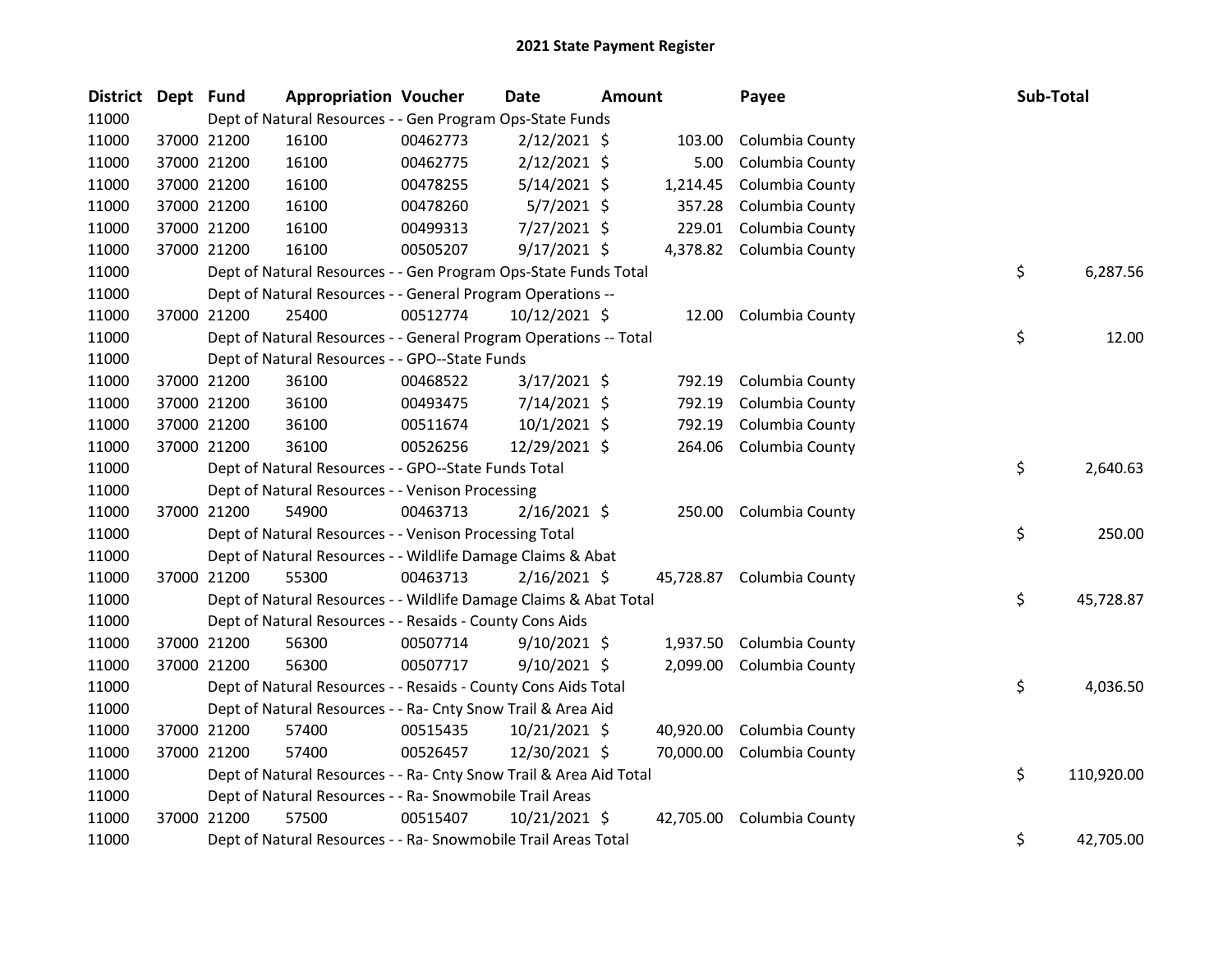| District Dept Fund |             | <b>Appropriation Voucher</b>                                       |          | Date           | <b>Amount</b> | Payee                      | Sub-Total          |
|--------------------|-------------|--------------------------------------------------------------------|----------|----------------|---------------|----------------------------|--------------------|
| 11000              |             | Dept of Natural Resources - - Resaids - Pymt In Lieu Tax Fed       |          |                |               |                            |                    |
| 11000              | 37000 21200 | 58400                                                              | 00510748 | $9/28/2021$ \$ |               | 534.00 Columbia County     |                    |
| 11000              |             | Dept of Natural Resources - - Resaids - Pymt In Lieu Tax Fed Total |          |                |               |                            | \$<br>534.00       |
| 11000              |             | Dept of Natural Resources - - Fin Asst For Responsible Units       |          |                |               |                            |                    |
| 11000              | 37000 27400 | 67000                                                              | 00483193 | $5/21/2021$ \$ |               | 127,824.85 Columbia County |                    |
| 11000              |             | Dept of Natural Resources - - Fin Asst For Responsible Units Total |          |                |               |                            | \$<br>127,824.85   |
| 11000              |             | Dept of Natural Resources - - Recycling Consolidation Grants       |          |                |               |                            |                    |
| 11000              | 37000 27400 | 67300                                                              | 00483193 | $5/21/2021$ \$ |               | 10,812.42 Columbia County  |                    |
| 11000              |             | Dept of Natural Resources - - Recycling Consolidation Grants Total |          |                |               |                            | \$<br>10,812.42    |
| 11000              |             | Dept of Natural Resources - - Land Acquisition                     |          |                |               |                            |                    |
| 11000              | 37000 36300 | TA100                                                              | 00455701 | $1/22/2021$ \$ | 6.00          | Columbia County            |                    |
| 11000              | 37000 36300 | TA100                                                              | 00526214 | 12/22/2021 \$  |               | 2.00 Columbia County       |                    |
| 11000              |             | Dept of Natural Resources - - Land Acquisition Total               |          |                |               |                            | \$<br>8.00         |
| 11000              |             | Dept of Natural Resources - - Dnr-Nonpoint Source                  |          |                |               |                            |                    |
| 11000              | 37000 36300 | <b>TF100</b>                                                       | 00468665 | $3/16/2021$ \$ |               | 150,000.00 Columbia County |                    |
| 11000              |             | Dept of Natural Resources - - Dnr-Nonpoint Source Total            |          |                |               |                            | \$<br>150,000.00   |
| 11000              |             | WI Dept of Transportation - - Eldly&Disa Co/Aid Sf                 |          |                |               |                            |                    |
| 11000              | 39500 21100 | 16800                                                              | 00650051 | $2/5/2021$ \$  |               | 152,913.00 Columbia County |                    |
| 11000              |             | WI Dept of Transportation - - Eldly&Disa Co/Aid Sf Total           |          |                |               |                            | \$<br>152,913.00   |
| 11000              |             | WI Dept of Transportation - - Disastr Damag Aid Sf                 |          |                |               |                            |                    |
| 11000              | 39500 21100 | 17400                                                              | 00781566 | $12/7/2021$ \$ |               | 19,335.29 Columbia County  |                    |
| 11000              |             | WI Dept of Transportation - - Disastr Damag Aid Sf Total           |          |                |               |                            | \$<br>19,335.29    |
| 11000              |             | WI Dept of Transportation - - Trans Aids To Co.-Sf                 |          |                |               |                            |                    |
| 11000              | 39500 21100 | 19000                                                              | 00631610 | $1/4/2021$ \$  |               | 453,055.16 Columbia County |                    |
| 11000              | 39500 21100 | 19000                                                              | 00710705 | $7/6/2021$ \$  |               | 906,110.32 Columbia County |                    |
| 11000              | 39500 21100 | 19000                                                              | 00751264 | 10/4/2021 \$   |               | 453,055.19 Columbia County |                    |
| 11000              |             | WI Dept of Transportation - - Trans Aids To Co.-Sf Total           |          |                |               |                            | \$<br>1,812,220.67 |
| 11000              |             | WI Dept of Transportation - - Transportation Improvement, St       |          |                |               |                            |                    |
| 11000              | 39500 21100 | 22200                                                              | 00642730 | $1/20/2021$ \$ | 748.09        | Columbia County            |                    |
| 11000              |             | WI Dept of Transportation - - Transportation Improvement, St Total |          |                |               |                            | \$<br>748.09       |
| 11000              |             | WI Dept of Transportation - - Loc Rd Imp Prg St Fd                 |          |                |               |                            |                    |
| 11000              | 39500 21100 | 27800                                                              | 00701705 | $6/2/2021$ \$  |               | 200,345.65 Columbia County |                    |
| 11000              | 39500 21100 | 27800                                                              | 00776859 | $12/1/2021$ \$ | 5,841.95      | Columbia County            |                    |
| 11000              |             | WI Dept of Transportation - - Loc Rd Imp Prg St Fd Total           |          |                |               |                            | \$<br>206,187.60   |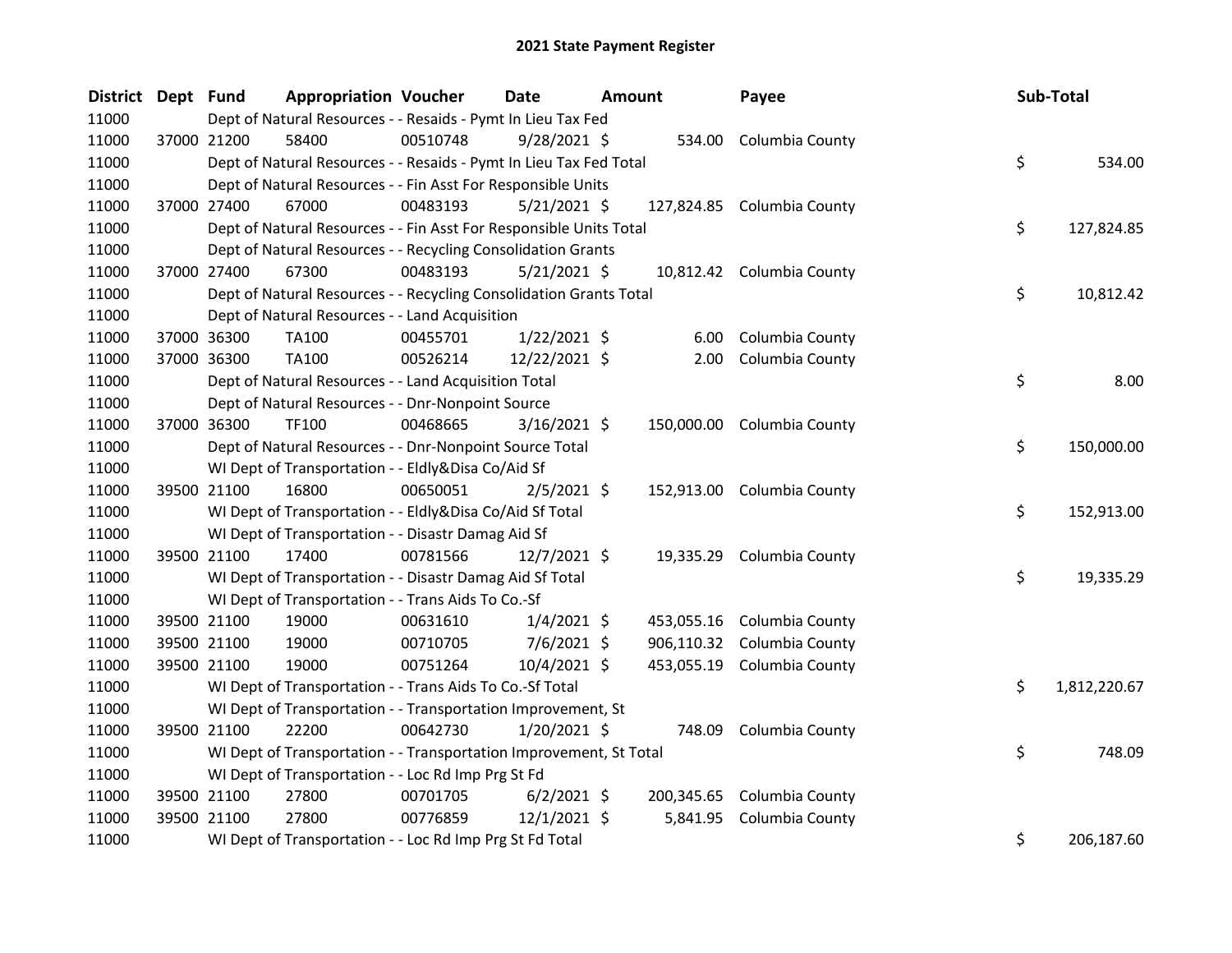| <b>District</b> | Dept Fund |             | <b>Appropriation Voucher</b>                            |          | Date           | <b>Amount</b> |            | Payee                   | Sub-Total |          |
|-----------------|-----------|-------------|---------------------------------------------------------|----------|----------------|---------------|------------|-------------------------|-----------|----------|
| 11000           |           |             | WI Dept of Transportation - - St Hwy Rehab, Sf          |          |                |               |            |                         |           |          |
| 11000           |           | 39500 21100 | 36300                                                   | 00666692 | 3/26/2021 \$   |               | 2.00       | Columbia County         |           |          |
| 11000           |           |             | WI Dept of Transportation - - St Hwy Rehab, Sf Total    |          |                |               |            |                         | \$        | 2.00     |
| 11000           |           |             | WI Dept of Transportation - - Hwy Mgmt & Opers Sf       |          |                |               |            |                         |           |          |
| 11000           |           | 39500 21100 | 36500                                                   | 00643568 | $1/22/2021$ \$ |               | 518.30     | Columbia County         |           |          |
| 11000           |           | 39500 21100 | 36500                                                   | 00664223 | 3/12/2021 \$   |               | 513.00     | Columbia County         |           |          |
| 11000           |           | 39500 21100 | 36500                                                   | 00680342 | $4/15/2021$ \$ |               | 324.00     | Columbia County         |           |          |
| 11000           |           | 39500 21100 | 36500                                                   | 00685124 | $4/27/2021$ \$ |               | 324.00     | Columbia County         |           |          |
| 11000           |           | 39500 21100 | 36500                                                   | 00685125 | $4/27/2021$ \$ |               | 335.27     | Columbia County         |           |          |
| 11000           |           | 39500 21100 | 36500                                                   | 00699390 | $5/27/2021$ \$ |               | 328.96     | Columbia County         |           |          |
| 11000           |           | 39500 21100 | 36500                                                   | 00735268 | 8/16/2021 \$   |               | 324.00     | Columbia County         |           |          |
| 11000           |           | 39500 21100 | 36500                                                   | 00757353 | 10/4/2021 \$   |               | 324.00     | Columbia County         |           |          |
| 11000           |           | 39500 21100 | 36500                                                   | 00758926 | 10/7/2021 \$   |               | 324.00     | Columbia County         |           |          |
| 11000           |           | 39500 21100 | 36500                                                   | 00779959 | 12/3/2021 \$   |               | 972.00     | Columbia County         |           |          |
| 11000           |           | 39500 21100 | 36500                                                   | 00791419 | 12/27/2021 \$  |               | 56.98      | Columbia County         |           |          |
| 11000           |           |             | WI Dept of Transportation - - Hwy Mgmt & Opers Sf Total |          |                |               |            |                         | \$        | 4,344.51 |
| 11000           |           |             | WI Dept of Transportation - - Routine Maint Sf          |          |                |               |            |                         |           |          |
| 11000           |           | 39500 21100 | 36800                                                   | 00634781 | $1/4/2021$ \$  |               | 32,945.34  | Columbia County         |           |          |
| 11000           |           | 39500 21100 | 36800                                                   | 00636573 | $1/6/2021$ \$  |               | 585.60     | Columbia County         |           |          |
| 11000           |           | 39500 21100 | 36800                                                   | 00638015 | $1/11/2021$ \$ |               | 157,298.48 | Columbia County         |           |          |
| 11000           |           | 39500 21100 | 36800                                                   | 00641408 | $1/20/2021$ \$ |               | 145,559.12 | Columbia County         |           |          |
| 11000           |           | 39500 21100 | 36800                                                   | 00641409 | $1/20/2021$ \$ |               | 18,458.54  | Columbia County         |           |          |
| 11000           |           | 39500 21100 | 36800                                                   | 00641410 | $1/20/2021$ \$ |               | 7,978.22   | Columbia County         |           |          |
| 11000           |           | 39500 21100 | 36800                                                   | 00641411 | $1/20/2021$ \$ |               | 31,809.33  | Columbia County         |           |          |
| 11000           |           | 39500 21100 | 36800                                                   | 00641648 | $1/19/2021$ \$ |               | 295,917.04 | Columbia County         |           |          |
| 11000           |           | 39500 21100 | 36800                                                   | 00643568 | $1/22/2021$ \$ |               | 15,943.90  | Columbia County         |           |          |
| 11000           |           | 39500 21100 | 36800                                                   | 00647544 | $2/2/2021$ \$  |               | 31,203.00  | Columbia County         |           |          |
| 11000           |           | 39500 21100 | 36800                                                   | 00664223 | $3/12/2021$ \$ |               | 26,633.71  | Columbia County         |           |          |
| 11000           |           | 39500 21100 | 36800                                                   | 00664948 | $3/15/2021$ \$ |               | 403,293.65 | Columbia County         |           |          |
| 11000           |           | 39500 21100 | 36800                                                   | 00680342 | $4/15/2021$ \$ |               | 21,192.85  | Columbia County         |           |          |
| 11000           |           | 39500 21100 | 36800                                                   | 00682495 | $4/21/2021$ \$ |               | 774.13     | Columbia County         |           |          |
| 11000           |           | 39500 21100 | 36800                                                   | 00682947 | $4/21/2021$ \$ |               | 8,841.99   | Columbia County         |           |          |
| 11000           |           | 39500 21100 | 36800                                                   | 00682948 | $4/21/2021$ \$ |               | 5,291.82   | Columbia County         |           |          |
| 11000           |           | 39500 21100 | 36800                                                   | 00682949 | $4/21/2021$ \$ |               |            | (76.12) Columbia County |           |          |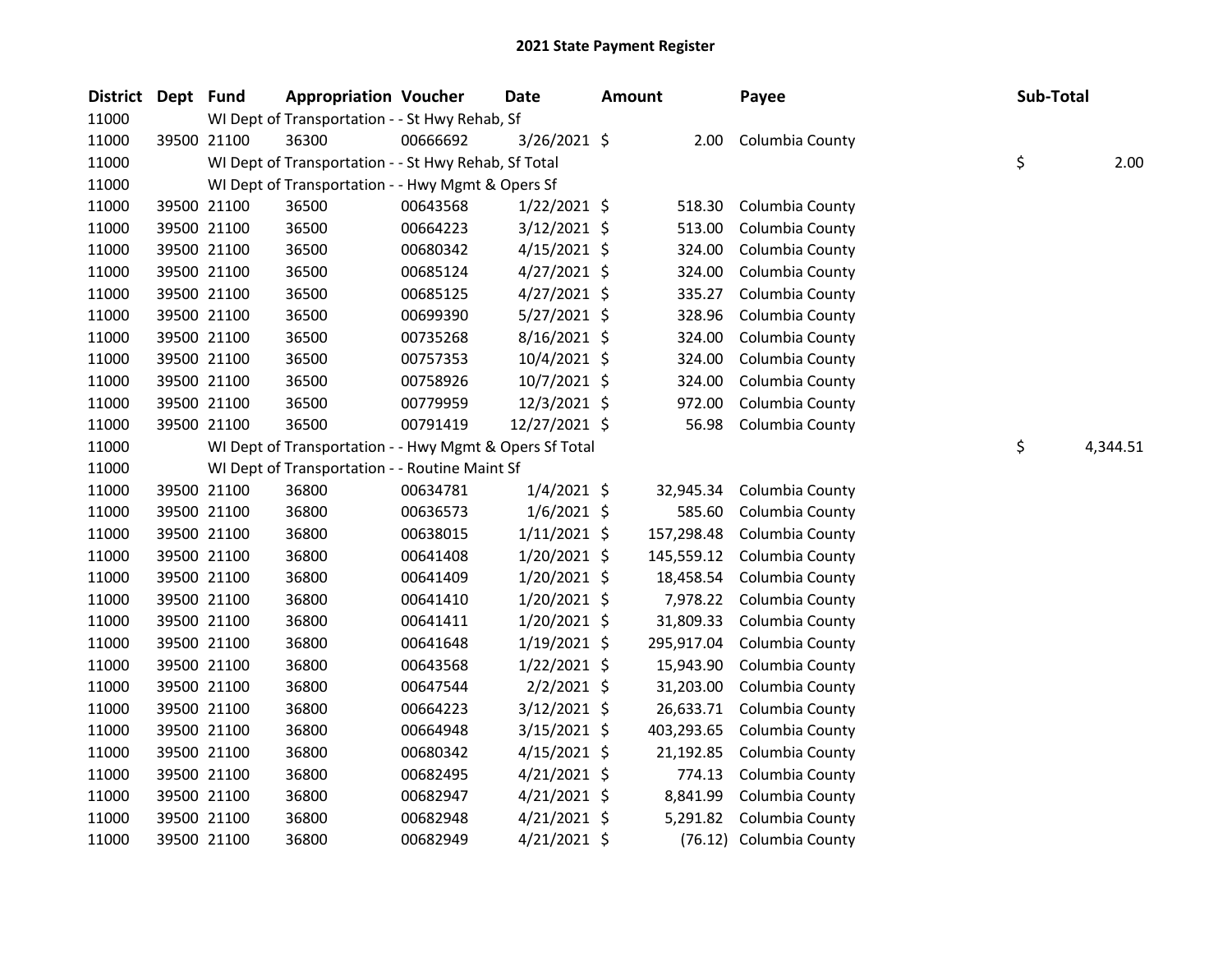| District Dept Fund |             | <b>Appropriation Voucher</b> |          | Date           | <b>Amount</b> | Payee                       | Sub-Total |
|--------------------|-------------|------------------------------|----------|----------------|---------------|-----------------------------|-----------|
| 11000              | 39500 21100 | 36800                        | 00682950 | $4/21/2021$ \$ | 250.94        | Columbia County             |           |
| 11000              | 39500 21100 | 36800                        | 00684477 | 4/27/2021 \$   | 11.50         | Columbia County             |           |
| 11000              | 39500 21100 | 36800                        | 00685083 | $4/27/2021$ \$ | 765.23        | Columbia County             |           |
| 11000              | 39500 21100 | 36800                        | 00685124 | $4/27/2021$ \$ | 16,421.78     | Columbia County             |           |
| 11000              | 39500 21100 | 36800                        | 00685125 | $4/27/2021$ \$ | 56,577.96     | Columbia County             |           |
| 11000              | 39500 21100 | 36800                        | 00685739 | $4/29/2021$ \$ | 474,608.50    | Columbia County             |           |
| 11000              | 39500 21100 | 36800                        | 00698196 | $5/24/2021$ \$ | 216,662.62    | Columbia County             |           |
| 11000              | 39500 21100 | 36800                        | 00698357 | $5/26/2021$ \$ | 4,354.50      | Columbia County             |           |
| 11000              | 39500 21100 | 36800                        | 00699390 | $5/27/2021$ \$ | 35,764.62     | Columbia County             |           |
| 11000              | 39500 21100 | 36800                        | 00701837 | $6/3/2021$ \$  |               | (1,243.27) Columbia County  |           |
| 11000              | 39500 21100 | 36800                        | 00701838 | $6/3/2021$ \$  | 429,650.13    | Columbia County             |           |
| 11000              | 39500 21100 | 36800                        | 00701839 | $6/3/2021$ \$  | 248,025.66    | Columbia County             |           |
| 11000              | 39500 21100 | 36800                        | 00712911 | $6/25/2021$ \$ | 4,199.76      | Columbia County             |           |
| 11000              | 39500 21100 | 36800                        | 00719605 | 7/12/2021 \$   | 267,817.84    | Columbia County             |           |
| 11000              | 39500 21100 | 36800                        | 00723687 | 7/30/2021 \$   | 19,105.13     | Columbia County             |           |
| 11000              | 39500 21100 | 36800                        | 00727501 | 7/30/2021 \$   | 343,545.88    | Columbia County             |           |
| 11000              | 39500 21100 | 36800                        | 00730162 | 8/4/2021 \$    | 17,782.64     | Columbia County             |           |
| 11000              | 39500 21100 | 36800                        | 00735268 | 8/16/2021 \$   | 17,902.40     | Columbia County             |           |
| 11000              | 39500 21100 | 36800                        | 00735269 | $8/16/2021$ \$ | 18,396.60     | Columbia County             |           |
| 11000              | 39500 21100 | 36800                        | 00738082 | $8/31/2021$ \$ |               | (15,247.53) Columbia County |           |
| 11000              | 39500 21100 | 36800                        | 00740727 | $8/31/2021$ \$ | 404,630.08    | Columbia County             |           |
| 11000              | 39500 21100 | 36800                        | 00746594 | $9/15/2021$ \$ | 17,782.64     | Columbia County             |           |
| 11000              | 39500 21100 | 36800                        | 00748120 | $9/20/2021$ \$ | 19,105.13     | Columbia County             |           |
| 11000              | 39500 21100 | 36800                        | 00754168 | $9/29/2021$ \$ | 125,708.16    | Columbia County             |           |
| 11000              | 39500 21100 | 36800                        | 00754173 | $9/29/2021$ \$ | 2,353.36      | Columbia County             |           |
| 11000              | 39500 21100 | 36800                        | 00757353 | 10/4/2021 \$   | 10,441.96     | Columbia County             |           |
| 11000              | 39500 21100 | 36800                        | 00758926 | 10/7/2021 \$   | 36,426.72     | Columbia County             |           |
| 11000              | 39500 21100 | 36800                        | 00762043 | 10/14/2021 \$  | 257,837.13    | Columbia County             |           |
| 11000              | 39500 21100 | 36800                        | 00765149 | 10/22/2021 \$  | 135,441.87    | Columbia County             |           |
| 11000              | 39500 21100 | 36800                        | 00768904 | $11/2/2021$ \$ | 1,544.72      | Columbia County             |           |
| 11000              | 39500 21100 | 36800                        | 00770561 | 11/5/2021 \$   | 50,172.91     | Columbia County             |           |
| 11000              | 39500 21100 | 36800                        | 00770565 | 11/5/2021 \$   | 133,224.40    | Columbia County             |           |
| 11000              | 39500 21100 | 36800                        | 00773255 | 11/12/2021 \$  | 32,798.87     | Columbia County             |           |
| 11000              | 39500 21100 | 36800                        | 00779959 | 12/3/2021 \$   | 5,464.53      | Columbia County             |           |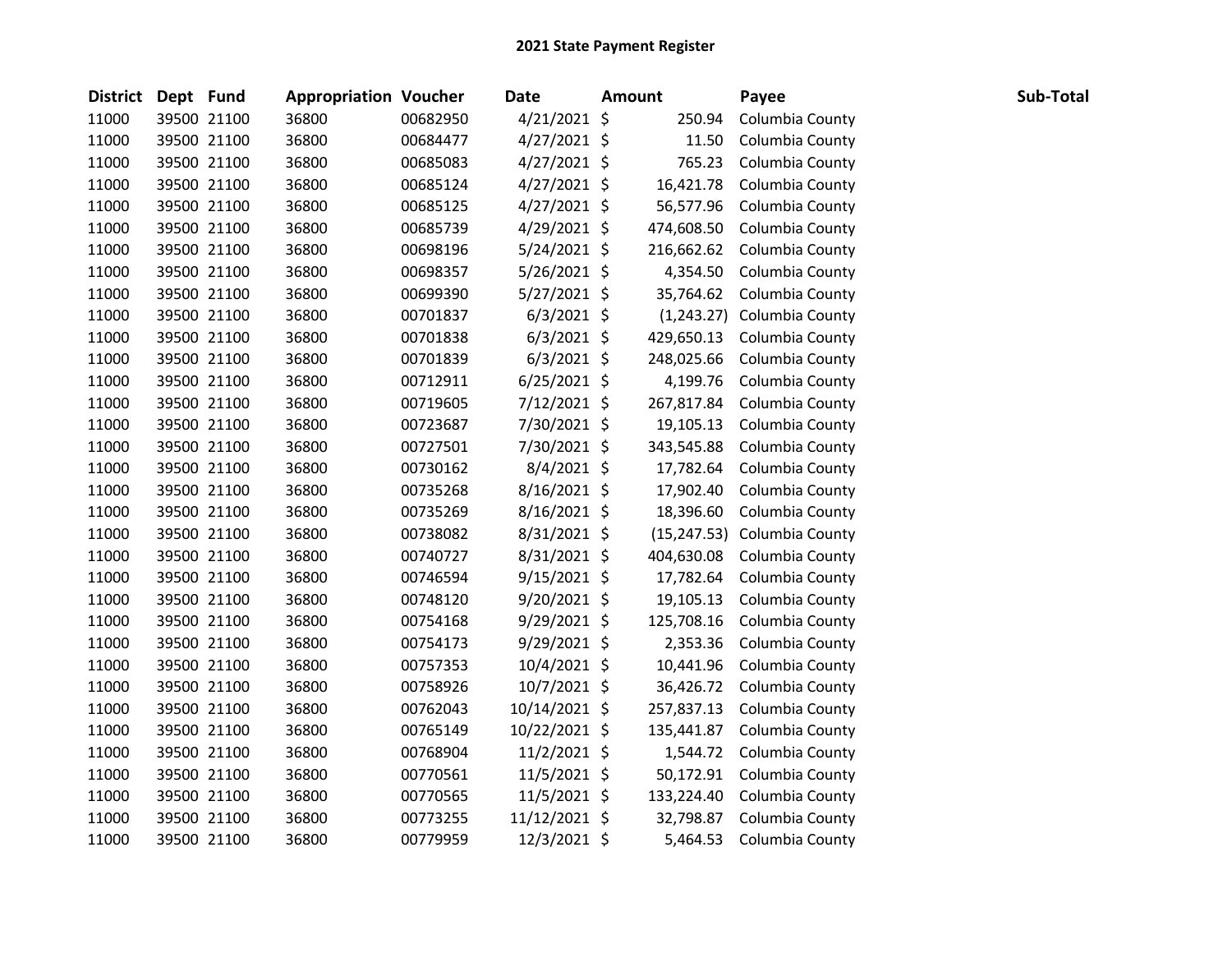| <b>District</b> | Dept Fund |             | <b>Appropriation Voucher</b>                                       |          | Date           | <b>Amount</b> | Payee                  | Sub-Total          |
|-----------------|-----------|-------------|--------------------------------------------------------------------|----------|----------------|---------------|------------------------|--------------------|
| 11000           |           | 39500 21100 | 36800                                                              | 00780546 | 12/6/2021 \$   | 150,407.65    | Columbia County        |                    |
| 11000           |           | 39500 21100 | 36800                                                              | 00783394 | 12/14/2021 \$  | 8,485.86      | Columbia County        |                    |
| 11000           |           | 39500 21100 | 36800                                                              | 00784814 | 12/17/2021 \$  | 246,197.52    | Columbia County        |                    |
| 11000           |           | 39500 21100 | 36800                                                              | 00791419 | 12/27/2021 \$  | 5,513.39      | Columbia County        |                    |
| 11000           |           |             | WI Dept of Transportation - - Routine Maint Sf Total               |          |                |               |                        | \$<br>5,002,540.39 |
| 11000           |           |             | Department of Corrections - - General Program Operations           |          |                |               |                        |                    |
| 11000           |           | 41000 10000 | 10100                                                              | 00413797 | 3/19/2021 \$   | 755.00        | Columbia County        |                    |
| 11000           |           | 41000 10000 | 10100                                                              | 00417751 | $3/31/2021$ \$ | 1,500.00      | Columbia County        |                    |
| 11000           |           | 41000 10000 | 10100                                                              | 00422338 | $5/14/2021$ \$ | 1,382.25      | Columbia County        |                    |
| 11000           |           | 41000 10000 | 10100                                                              | 00453414 | 9/29/2021 \$   | 47.18         | Columbia County        |                    |
| 11000           |           |             | Department of Corrections - - General Program Operations Total     |          |                |               |                        | \$<br>3,684.43     |
| 11000           |           |             | Department of Corrections - - Institutional Repair And Maint       |          |                |               |                        |                    |
| 11000           |           | 41000 10000 | 11000                                                              | 00410897 | $2/19/2021$ \$ | 1,097.24      | Columbia County        |                    |
| 11000           |           | 41000 10000 | 11000                                                              | 00419788 | $4/9/2021$ \$  | 1,308.62      | Columbia County        |                    |
| 11000           |           | 41000 10000 | 11000                                                              | 00421479 | $4/16/2021$ \$ | 808.21        | Columbia County        |                    |
| 11000           |           | 41000 10000 | 11000                                                              | 00422339 | $4/27/2021$ \$ |               | 207.91 Columbia County |                    |
| 11000           |           |             | Department of Corrections - - Institutional Repair And Maint Total |          |                |               |                        | \$<br>3,421.98     |
| 11000           |           |             | Department of Corrections - - Corrections Contracts And Agre       |          |                |               |                        |                    |
| 11000           |           | 41000 10000 | 11400                                                              | 00405439 | $1/21/2021$ \$ | 12,958.84     | Columbia County        |                    |
| 11000           |           | 41000 10000 | 11400                                                              | 00410408 | $2/17/2021$ \$ | 9,476.86      | Columbia County        |                    |
| 11000           |           | 41000 10000 | 11400                                                              | 00411631 | $2/23/2021$ \$ | 3,447.82      | Columbia County        |                    |
| 11000           |           | 41000 10000 | 11400                                                              | 00411638 | $2/23/2021$ \$ | 4,219.72      | Columbia County        |                    |
| 11000           |           | 41000 10000 | 11400                                                              | 00411712 | 2/23/2021 \$   | 9,828.86      | Columbia County        |                    |
| 11000           |           | 41000 10000 | 11400                                                              | 00411721 | 2/23/2021 \$   | 11,835.80     | Columbia County        |                    |
| 11000           |           | 41000 10000 | 11400                                                              | 00411728 | 2/23/2021 \$   | 6,175.20      | Columbia County        |                    |
| 11000           |           | 41000 10000 | 11400                                                              | 00411768 | 2/23/2021 \$   | 5,866.44      | Columbia County        |                    |
| 11000           |           | 41000 10000 | 11400                                                              | 00412394 | 2/26/2021 \$   | 5,146.00      | Columbia County        |                    |
| 11000           |           | 41000 10000 | 11400                                                              | 00414270 | 3/9/2021 \$    | 12,659.16     | Columbia County        |                    |
| 11000           |           | 41000 10000 | 11400                                                              | 00416108 | $3/17/2021$ \$ | 11,930.94     | Columbia County        |                    |
| 11000           |           | 41000 10000 | 11400                                                              | 00419754 | $4/7/2021$ \$  | 12,093.10     | Columbia County        |                    |
| 11000           |           | 41000 10000 | 11400                                                              | 00422410 | $4/23/2021$ \$ | 154.38        | Columbia County        |                    |
| 11000           |           | 41000 10000 | 11400                                                              | 00422420 | $4/23/2021$ \$ | 1,440.88      | Columbia County        |                    |
| 11000           |           | 41000 10000 | 11400                                                              | 00422427 | $4/23/2021$ \$ | 13,208.36     | Columbia County        |                    |
| 11000           |           | 41000 10000 | 11400                                                              | 00427101 | 5/19/2021 \$   | 7,603.54      | Columbia County        |                    |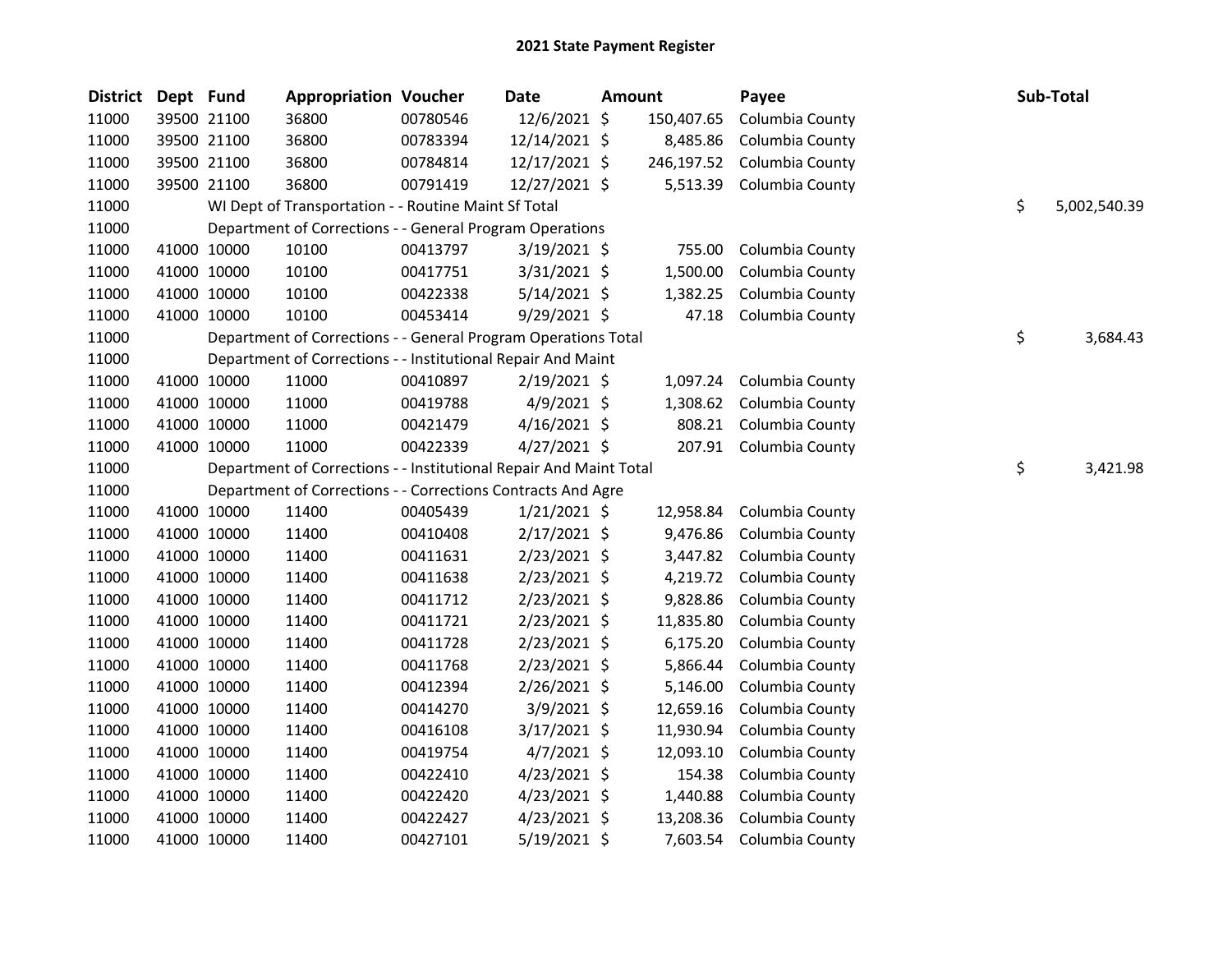| <b>District</b> | Dept Fund |             | <b>Appropriation Voucher</b>                                       |          | Date           | <b>Amount</b> |            | Payee                                                                                                         | Sub-Total          |
|-----------------|-----------|-------------|--------------------------------------------------------------------|----------|----------------|---------------|------------|---------------------------------------------------------------------------------------------------------------|--------------------|
| 11000           |           | 41000 10000 | 11400                                                              | 00428221 | $5/21/2021$ \$ |               | 16,312.82  | Columbia County                                                                                               |                    |
| 11000           |           | 41000 10000 | 11400                                                              | 00431098 | $6/8/2021$ \$  |               | 17,136.18  | Columbia County                                                                                               |                    |
| 11000           |           | 41000 10000 | 11400                                                              | 00433002 | $6/17/2021$ \$ |               | 4,837.24   | Columbia County                                                                                               |                    |
| 11000           |           | 41000 10000 | 11400                                                              | 00435053 | $6/28/2021$ \$ |               | 20,995.68  | Columbia County                                                                                               |                    |
| 11000           |           | 41000 10000 | 11400                                                              | 00437399 | 7/9/2021 \$    |               | 20,223.78  | Columbia County                                                                                               |                    |
| 11000           |           | 41000 10000 | 11400                                                              | 00438440 | 7/15/2021 \$   |               | 7,913.60   | Columbia County                                                                                               |                    |
| 11000           |           | 41000 10000 | 11400                                                              | 00444960 | $8/16/2021$ \$ |               | 18,988.74  | Columbia County                                                                                               |                    |
| 11000           |           | 41000 10000 | 11400                                                              | 00446965 | 8/27/2021 \$   |               | 18,567.12  | Columbia County                                                                                               |                    |
| 11000           |           | 41000 10000 | 11400                                                              | 00451767 | $9/22/2021$ \$ |               | 14,427.40  | Columbia County                                                                                               |                    |
| 11000           |           | 41000 10000 | 11400                                                              | 00456247 | 10/14/2021 \$  |               | 10,041.62  | Columbia County                                                                                               |                    |
| 11000           |           | 41000 10000 | 11400                                                              | 00456610 | 10/15/2021 \$  |               | 10,600.76  | Columbia County                                                                                               |                    |
| 11000           |           | 41000 10000 | 11400                                                              | 00461295 | 11/9/2021 \$   |               | 4,271.18   | Columbia County                                                                                               |                    |
| 11000           |           | 41000 10000 | 11400                                                              | 00462579 | 11/16/2021 \$  |               | 8,093.06   | Columbia County                                                                                               |                    |
| 11000           |           | 41000 10000 | 11400                                                              | 00468242 | 12/17/2021 \$  |               |            | 6,932.40 Columbia County                                                                                      |                    |
| 11000           |           |             | Department of Corrections - - Corrections Contracts And Agre Total |          |                |               |            |                                                                                                               | \$<br>307,387.48   |
| 11000           |           |             |                                                                    |          |                |               |            | Department of Corrections - - Reimbursing Counties For Probation, Extended Supervision And Parole Holds       |                    |
| 11000           |           | 41000 10000 | 11600                                                              | 00459673 | 10/29/2021 \$  |               |            | 30,360.00 Columbia County                                                                                     |                    |
| 11000           |           |             |                                                                    |          |                |               |            | Department of Corrections - - Reimbursing Counties For Probation, Extended Supervision And Parole Holds Total | \$<br>30,360.00    |
| 11000           |           |             | Department of Health Services - - State/Federal Aids               |          |                |               |            |                                                                                                               |                    |
| 11000           |           | 43500 10000 | 00000                                                              | 92106    | $1/4/2021$ \$  |               | 171,274.00 | Columbia County                                                                                               |                    |
| 11000           |           | 43500 10000 | 00000                                                              | 92107    | $2/1/2021$ \$  |               | 107,391.00 | Columbia County                                                                                               |                    |
| 11000           |           | 43500 10000 | 00000                                                              | 92108    | $3/1/2021$ \$  |               | 93,369.00  | Columbia County                                                                                               |                    |
| 11000           |           | 43500 10000 | 00000                                                              | 92109    | $4/1/2021$ \$  |               | 354,775.00 | Columbia County                                                                                               |                    |
| 11000           |           | 43500 10000 | 00000                                                              | 92110    | $5/3/2021$ \$  |               | 113,351.00 | Columbia County                                                                                               |                    |
| 11000           |           | 43500 10000 | 00000                                                              | 92111    | $6/1/2021$ \$  |               | 148,476.00 | Columbia County                                                                                               |                    |
| 11000           |           | 43500 10000 | 00000                                                              | 92200    | $7/1/2021$ \$  |               | 143,240.00 | Columbia County                                                                                               |                    |
| 11000           |           | 43500 10000 | 00000                                                              | 92201    | $8/2/2021$ \$  |               | 648,503.00 | Columbia County                                                                                               |                    |
| 11000           |           | 43500 10000 | 00000                                                              | 92202    | $9/1/2021$ \$  |               | 330,000.00 | Columbia County                                                                                               |                    |
| 11000           |           | 43500 10000 | 00000                                                              | 92204    | 10/1/2021 \$   |               | 153,792.00 | Columbia County                                                                                               |                    |
| 11000           |           | 43500 10000 | 00000                                                              | 92206    | $11/1/2021$ \$ |               | 163,189.00 | Columbia County                                                                                               |                    |
| 11000           |           | 43500 10000 | 00000                                                              | 92207    | $12/1/2021$ \$ |               | 99,480.00  | Columbia County                                                                                               |                    |
| 11000           |           |             | Department of Health Services - - State/Federal Aids Total         |          |                |               |            |                                                                                                               | \$<br>2,526,840.00 |
| 11000           |           |             | Department of Health Services - - Emergency Dispatcher Cardiopul   |          |                |               |            |                                                                                                               |                    |
| 11000           |           | 43500 10000 | 18500                                                              | 00436567 | 7/9/2021 \$    |               | 1,442.00   | Columbia County                                                                                               |                    |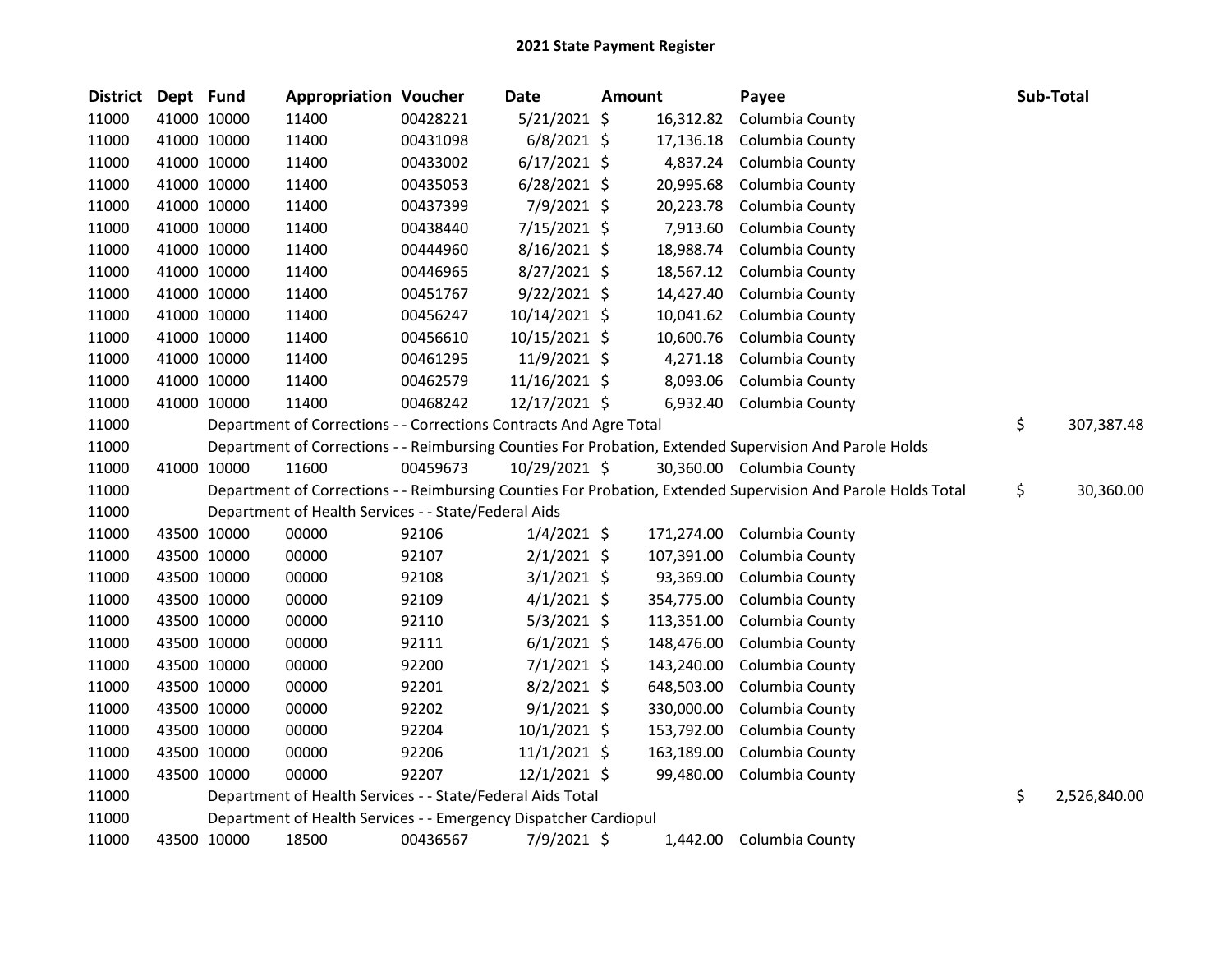| <b>District</b> | Dept Fund |             | <b>Appropriation Voucher</b>                                           |          | <b>Date</b>    | <b>Amount</b> |            | Payee           | Sub-Total |          |
|-----------------|-----------|-------------|------------------------------------------------------------------------|----------|----------------|---------------|------------|-----------------|-----------|----------|
| 11000           |           |             | Department of Health Services - - Emergency Dispatcher Cardiopul Total |          |                |               |            |                 | \$        | 1,442.00 |
| 11000           |           |             | Department of Health Services - - General Program Operations           |          |                |               |            |                 |           |          |
| 11000           |           | 43500 10000 | 40100                                                                  | 00412948 | $3/2/2021$ \$  |               | 1.50       | Columbia County |           |          |
| 11000           |           | 43500 10000 | 40100                                                                  | 00414158 | $3/9/2021$ \$  |               | 1.50       | Columbia County |           |          |
| 11000           |           | 43500 10000 | 40100                                                                  | 00439494 | 7/20/2021 \$   |               | 1.50       | Columbia County |           |          |
| 11000           |           | 43500 10000 | 40100                                                                  | 00445181 | $8/18/2021$ \$ |               | 1.50       | Columbia County |           |          |
| 11000           |           | 43500 10000 | 40100                                                                  | 00448499 | 9/8/2021 \$    |               | 1.50       | Columbia County |           |          |
| 11000           |           | 43500 10000 | 40100                                                                  | 00459550 | 11/2/2021 \$   |               | 1.50       | Columbia County |           |          |
| 11000           |           |             | Department of Health Services - - General Program Operations Total     |          |                |               |            |                 | \$        | 9.00     |
| 11000           |           |             | Department of Health Services - - Medical Assistance State Admin       |          |                |               |            |                 |           |          |
| 11000           |           | 43500 10000 | 44000                                                                  | 00412948 | $3/2/2021$ \$  |               | 1.50       | Columbia County |           |          |
| 11000           |           | 43500 10000 | 44000                                                                  | 00414158 | $3/9/2021$ \$  |               | 1.50       | Columbia County |           |          |
| 11000           |           | 43500 10000 | 44000                                                                  | 00439494 | 7/20/2021 \$   |               | 1.50       | Columbia County |           |          |
| 11000           |           | 43500 10000 | 44000                                                                  | 00445181 | $8/18/2021$ \$ |               | 1.50       | Columbia County |           |          |
| 11000           |           | 43500 10000 | 44000                                                                  | 00448499 | 9/8/2021 \$    |               | 1.50       | Columbia County |           |          |
| 11000           |           | 43500 10000 | 44000                                                                  | 00459550 | 11/2/2021 \$   |               | 1.50       | Columbia County |           |          |
| 11000           |           |             | Department of Health Services - - Medical Assistance State Admin Total |          |                |               |            |                 | \$        | 9.00     |
| 11000           |           |             | Dept of Children and Families - - Fees For Administrative Servic       |          |                |               |            |                 |           |          |
| 11000           |           | 43700 10000 | 23100                                                                  | 00080550 | 2/16/2021 \$   |               | 75.00      | Columbia County |           |          |
| 11000           |           | 43700 10000 | 23100                                                                  | 00083407 | $4/20/2021$ \$ |               | 65.00      | Columbia County |           |          |
| 11000           |           | 43700 10000 | 23100                                                                  | 00087290 | 7/23/2021 \$   |               | 40.00      | Columbia County |           |          |
| 11000           |           | 43700 10000 | 23100                                                                  | 00090907 | $11/2/2021$ \$ |               | 35.00      | Columbia County |           |          |
| 11000           |           |             | Dept of Children and Families - - Fees For Administrative Servic Total |          |                |               |            |                 | \$        | 215.00   |
| 11000           |           |             | Dept of Children and Families - - General Aids                         |          |                |               |            |                 |           |          |
| 11000           |           | 43700 10000 | 99000                                                                  | 00078963 | $1/4/2021$ \$  |               | 832.41     | Columbia County |           |          |
| 11000           |           | 43700 10000 | 99000                                                                  | 00078985 | $1/5/2021$ \$  |               | 36,317.45  | Columbia County |           |          |
| 11000           |           | 43700 10000 | 99000                                                                  | 00079727 | 1/29/2021 \$   |               | 206,357.30 | Columbia County |           |          |
| 11000           |           | 43700 10000 | 99000                                                                  | 00079925 | $2/1/2021$ \$  |               | 118.71     | Columbia County |           |          |
| 11000           |           | 43700 10000 | 99000                                                                  | 00080141 | $2/5/2021$ \$  |               | 18,411.66  | Columbia County |           |          |
| 11000           |           | 43700 10000 | 99000                                                                  | 00080246 | $2/5/2021$ \$  |               | 138.87     | Columbia County |           |          |
| 11000           |           | 43700 10000 | 99000                                                                  | 00081296 | $3/5/2021$ \$  |               | 73.80      | Columbia County |           |          |
| 11000           |           | 43700 10000 | 99000                                                                  | 00081382 | 3/8/2021 \$    |               | 14,105.00  | Columbia County |           |          |
| 11000           |           | 43700 10000 | 99000                                                                  | 00081986 | 3/19/2021 \$   |               | 14,020.17  | Columbia County |           |          |
| 11000           |           | 43700 10000 | 99000                                                                  | 00082609 | $4/5/2021$ \$  |               | 291,173.59 | Columbia County |           |          |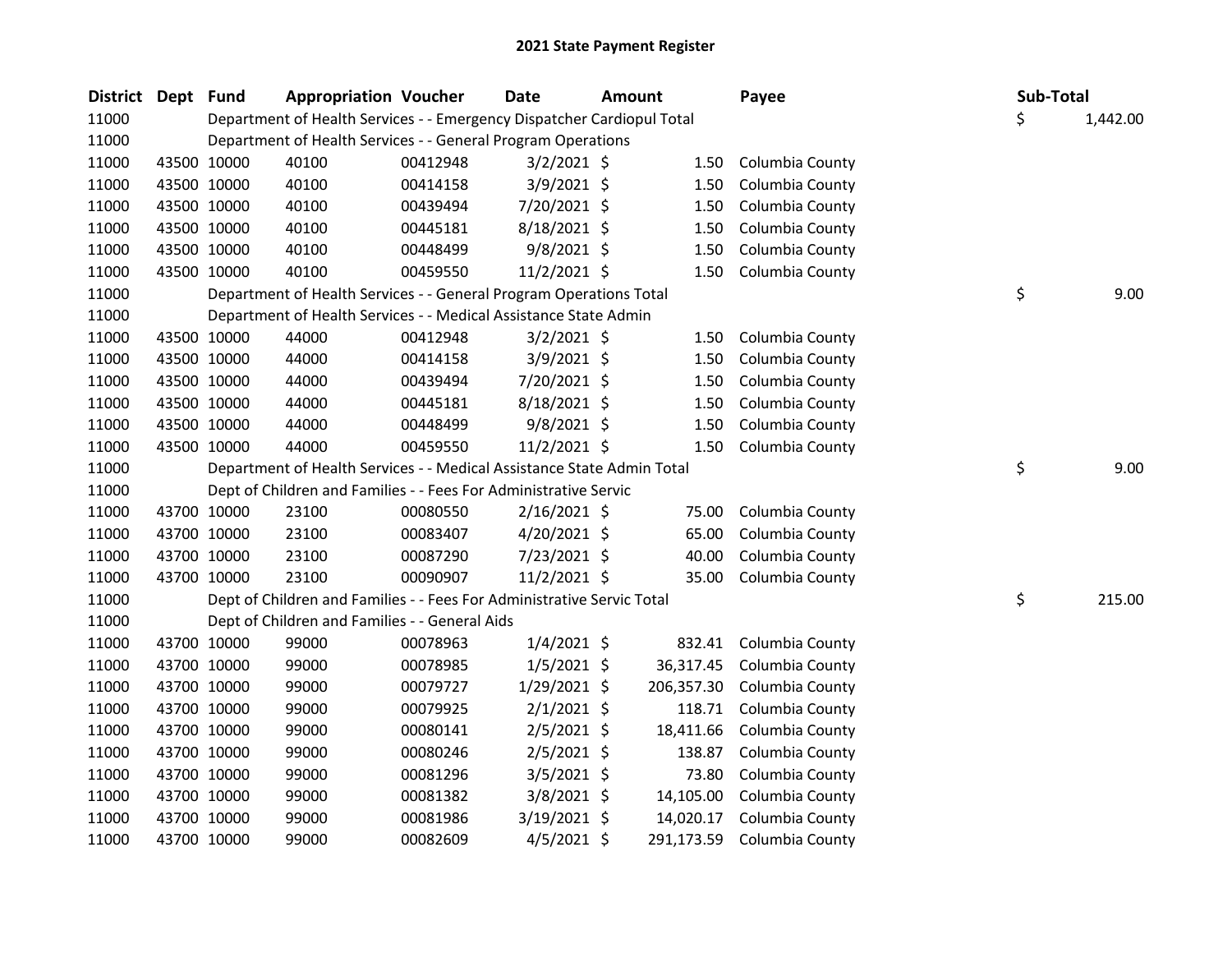| District Dept Fund |             | <b>Appropriation Voucher</b>                         |          | <b>Date</b>    | <b>Amount</b> |            | Payee           |    | Sub-Total    |
|--------------------|-------------|------------------------------------------------------|----------|----------------|---------------|------------|-----------------|----|--------------|
| 11000              | 43700 10000 | 99000                                                | 00082610 | $4/5/2021$ \$  |               | 175,063.29 | Columbia County |    |              |
| 11000              | 43700 10000 | 99000                                                | 00083872 | 4/30/2021 \$   |               | 198,756.48 | Columbia County |    |              |
| 11000              | 43700 10000 | 99000                                                | 00084085 | $5/5/2021$ \$  |               | 10,284.41  | Columbia County |    |              |
| 11000              | 43700 10000 | 99000                                                | 00084917 | $5/18/2021$ \$ |               | 10,761.67  | Columbia County |    |              |
| 11000              | 43700 10000 | 99000                                                | 00085436 | $6/1/2021$ \$  |               | 49,282.01  | Columbia County |    |              |
| 11000              | 43700 10000 | 99000                                                | 00085599 | $6/7/2021$ \$  |               | 19,160.31  | Columbia County |    |              |
| 11000              | 43700 10000 | 99000                                                | 00086533 | $6/30/2021$ \$ |               | 1,623.00   | Columbia County |    |              |
| 11000              | 43700 10000 | 99000                                                | 00086661 | $7/7/2021$ \$  |               | 17,953.85  | Columbia County |    |              |
| 11000              | 43700 10000 | 99000                                                | 00086919 | 7/9/2021 \$    |               | 43,176.18  | Columbia County |    |              |
| 11000              | 43700 10000 | 99000                                                | 00087536 | 7/30/2021 \$   |               | 206,992.24 | Columbia County |    |              |
| 11000              | 43700 10000 | 99000                                                | 00087669 | 7/30/2021 \$   |               | 35,904.00  | Columbia County |    |              |
| 11000              | 43700 10000 | 99000                                                | 00087906 | $8/5/2021$ \$  |               | 8,116.92   | Columbia County |    |              |
| 11000              | 43700 10000 | 99000                                                | 00088164 | $8/13/2021$ \$ |               | 3,872.90   | Columbia County |    |              |
| 11000              | 43700 10000 | 99000                                                | 00088867 | $9/2/2021$ \$  |               | 15.59      | Columbia County |    |              |
| 11000              | 43700 10000 | 99000                                                | 00088910 | $9/7/2021$ \$  |               | 908,347.65 | Columbia County |    |              |
| 11000              | 43700 10000 | 99000                                                | 00089088 | $9/10/2021$ \$ |               | 37,830.96  | Columbia County |    |              |
| 11000              | 43700 10000 | 99000                                                | 00089853 | $10/1/2021$ \$ |               | 26,707.02  | Columbia County |    |              |
| 11000              | 43700 10000 | 99000                                                | 00089880 | 10/5/2021 \$   |               | 7,498.09   | Columbia County |    |              |
| 11000              | 43700 10000 | 99000                                                | 00090730 | 10/29/2021 \$  |               | 212,318.38 | Columbia County |    |              |
| 11000              | 43700 10000 | 99000                                                | 00090868 | 11/3/2021 \$   |               | 5,363.56   | Columbia County |    |              |
| 11000              | 43700 10000 | 99000                                                | 00090996 | 11/5/2021 \$   |               | 17,264.50  | Columbia County |    |              |
| 11000              | 43700 10000 | 99000                                                | 00092097 | $12/3/2021$ \$ |               | 14,649.00  | Columbia County |    |              |
| 11000              | 43700 10000 | 99000                                                | 00092192 | 12/6/2021 \$   |               | 47,730.40  | Columbia County |    |              |
| 11000              |             | Dept of Children and Families - - General Aids Total |          |                |               |            |                 | \$ | 2,640,221.37 |
| 11000              |             | Dept of Workforce Development - - Auxiliary Services |          |                |               |            |                 |    |              |
| 11000              | 44500 10000 | 13000                                                | 00310326 | $1/4/2021$ \$  |               | 85.00      | Columbia County |    |              |
| 11000              | 44500 10000 | 13000                                                | 00313416 | $2/2/2021$ \$  |               | 70.00      | Columbia County |    |              |
| 11000              | 44500 10000 | 13000                                                | 00317045 | $3/2/2021$ \$  |               | 85.00      | Columbia County |    |              |
| 11000              | 44500 10000 | 13000                                                | 00320853 | $4/2/2021$ \$  |               | 85.00      | Columbia County |    |              |
| 11000              | 44500 10000 | 13000                                                | 00324398 | $5/4/2021$ \$  |               | 85.00      | Columbia County |    |              |
| 11000              | 44500 10000 | 13000                                                | 00327591 | $6/2/2021$ \$  |               | 60.00      | Columbia County |    |              |
| 11000              | 44500 10000 | 13000                                                | 00331376 | $7/2/2021$ \$  |               | 55.00      | Columbia County |    |              |
| 11000              | 44500 10000 | 13000                                                | 00335275 | $8/3/2021$ \$  |               | 40.00      | Columbia County |    |              |
| 11000              | 44500 10000 | 13000                                                | 00339068 | $9/2/2021$ \$  |               | 45.00      | Columbia County |    |              |
|                    |             |                                                      |          |                |               |            |                 |    |              |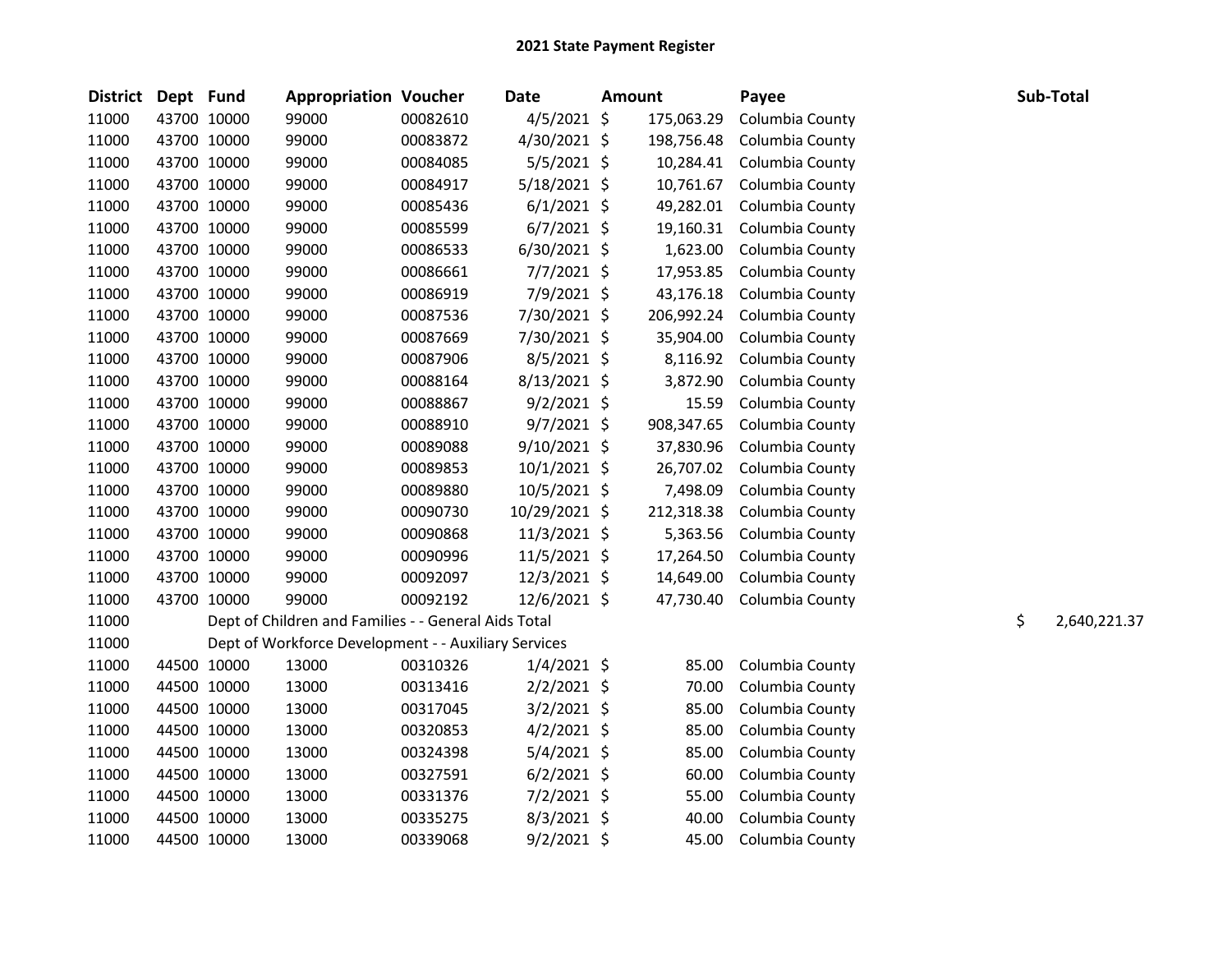| <b>District</b> | Dept Fund |             | <b>Appropriation Voucher</b>                                          |          | <b>Date</b>    | Amount |           | Payee                     | Sub-Total       |
|-----------------|-----------|-------------|-----------------------------------------------------------------------|----------|----------------|--------|-----------|---------------------------|-----------------|
| 11000           |           | 44500 10000 | 13000                                                                 | 00343057 | 10/4/2021 \$   |        | 40.00     | Columbia County           |                 |
| 11000           |           | 44500 10000 | 13000                                                                 | 00347096 | 11/2/2021 \$   |        | 55.00     | Columbia County           |                 |
| 11000           |           | 44500 10000 | 13000                                                                 | 00350745 | 12/2/2021 \$   |        | 35.00     | Columbia County           |                 |
| 11000           |           |             | Dept of Workforce Development - - Auxiliary Services Total            |          |                |        |           |                           | \$<br>740.00    |
| 11000           |           |             | Dept of Workforce Development - - Ui Admin Fed                        |          |                |        |           |                           |                 |
| 11000           |           | 44500 10000 | 15100                                                                 | 00344070 | 10/12/2021 \$  |        |           | 58.74 Columbia County     |                 |
| 11000           |           |             | Dept of Workforce Development - - Ui Admin Fed Total                  |          |                |        |           |                           | \$<br>58.74     |
| 11000           |           |             | Dept of Workforce Development - - Wc Ops Uninsured Emplyr Admin       |          |                |        |           |                           |                 |
| 11000           |           | 44500 22700 | 17700                                                                 | 00315951 | $2/23/2021$ \$ |        | 10.00     | Columbia County           |                 |
| 11000           |           | 44500 22700 | 17700                                                                 | 00315959 | $2/23/2021$ \$ |        | 40.00     | Columbia County           |                 |
| 11000           |           | 44500 22700 | 17700                                                                 | 00336461 | 8/13/2021 \$   |        | 40.00     | Columbia County           |                 |
| 11000           |           | 44500 22700 | 17700                                                                 | 00336462 | 8/13/2021 \$   |        | 25.00     | Columbia County           |                 |
| 11000           |           |             | Dept of Workforce Development - - Wc Ops Uninsured Emplyr Admin Total |          |                |        |           |                           | \$<br>115.00    |
| 11000           |           |             | Department of Justice - - Legal Expenses                              |          |                |        |           |                           |                 |
| 11000           |           | 45500 10000 | 10400                                                                 | 00103364 | 10/15/2021 \$  |        | 63.64     | Columbia County           |                 |
| 11000           |           |             | Department of Justice - - Legal Expenses Total                        |          |                |        |           |                           | \$<br>63.64     |
| 11000           |           |             | Department of Justice - - Officer Training Reimbursement              |          |                |        |           |                           |                 |
| 11000           |           | 45500 10000 | 20200                                                                 | 00093689 | $1/25/2021$ \$ |        |           | 3,031.70 Columbia County  |                 |
| 11000           |           |             | Department of Justice - - Officer Training Reimbursement Total        |          |                |        |           |                           | \$<br>3,031.70  |
| 11000           |           |             | Department of Justice - - Drug Trafficking Resp Grants                |          |                |        |           |                           |                 |
| 11000           |           | 45500 10000 | 20800                                                                 | 00094400 | $2/19/2021$ \$ |        | 25,000.00 | Columbia County           |                 |
| 11000           |           | 45500 10000 | 20800                                                                 | 00101345 | 8/30/2021 \$   |        | 49,980.00 | Columbia County           |                 |
| 11000           |           |             | Department of Justice - - Drug Trafficking Resp Grants Total          |          |                |        |           |                           | \$<br>74,980.00 |
| 11000           |           |             | Department of Justice - - Officer training reimbursement              |          |                |        |           |                           |                 |
| 11000           |           | 45500 10000 | 21400                                                                 | 00105235 | 11/18/2021 \$  |        |           | 11,840.00 Columbia County |                 |
| 11000           |           |             | Department of Justice - - Officer training reimbursement Total        |          |                |        |           |                           | \$<br>11,840.00 |
| 11000           |           |             | Department of Justice - - Crime Laboratories, Dna                     |          |                |        |           |                           |                 |
| 11000           |           | 45500 10000 | 22100                                                                 | 00100317 | $7/14/2021$ \$ |        |           | 1,780.00 Columbia County  |                 |
| 11000           |           |             | Department of Justice - - Crime Laboratories, Dna Total               |          |                |        |           |                           | \$<br>1,780.00  |
| 11000           |           |             | Department of Justice - - Law Enforcement Train, Local                |          |                |        |           |                           |                 |
| 11000           |           | 45500 10000 | 23100                                                                 | 00093720 | $1/25/2021$ \$ |        | 2,057.20  | Columbia County           |                 |
| 11000           |           | 45500 10000 | 23100                                                                 | 00100404 | $8/4/2021$ \$  |        | 2,215.80  | Columbia County           |                 |
| 11000           |           | 45500 10000 | 23100                                                                 | 00101415 | 8/25/2021 \$   |        | 3,028.85  | Columbia County           |                 |
| 11000           |           | 45500 10000 | 23100                                                                 | 00102942 | 9/28/2021 \$   |        | 1,040.63  | Columbia County           |                 |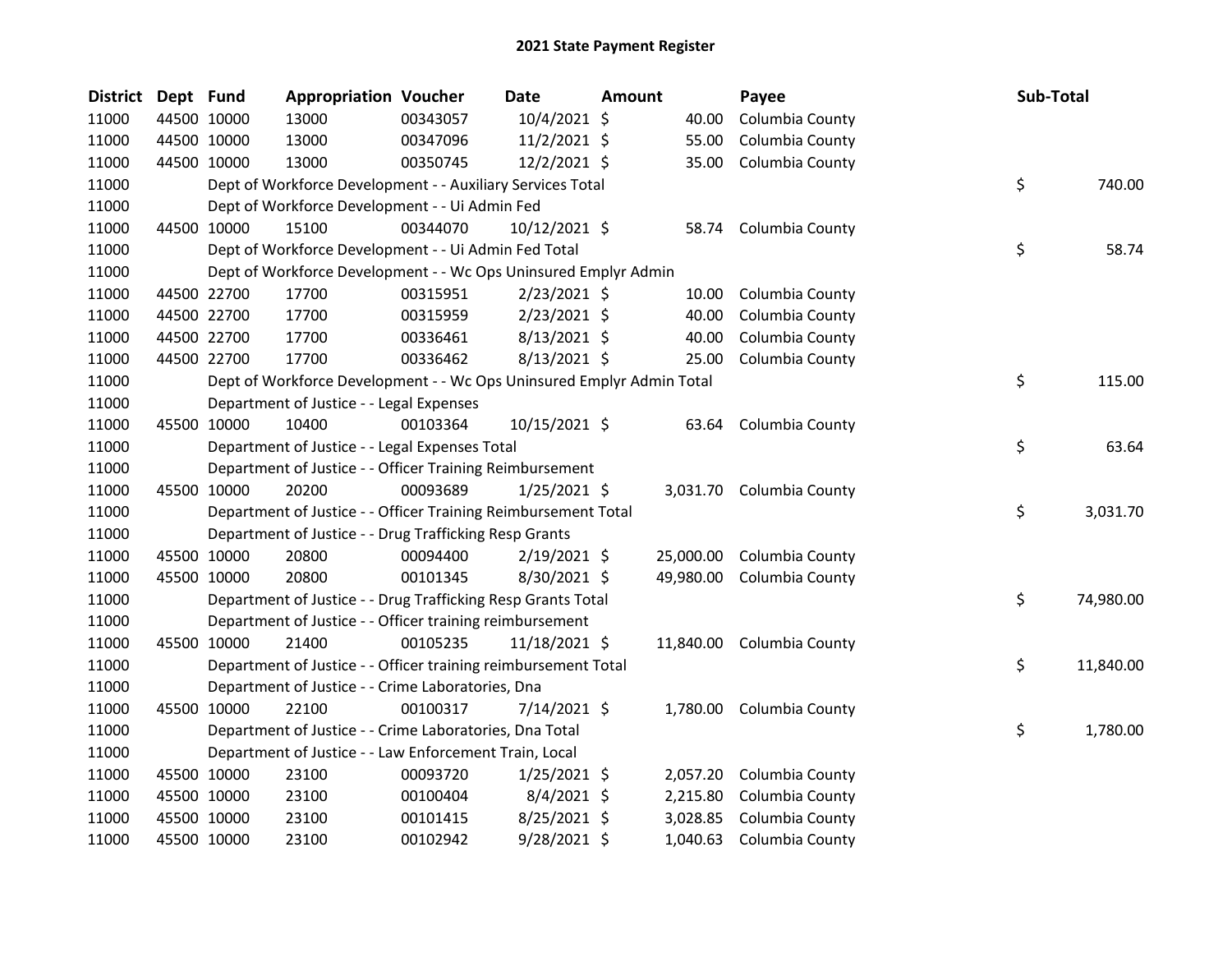| <b>District</b> | Dept Fund |             | <b>Appropriation Voucher</b>                                            |          | <b>Date</b>    | <b>Amount</b> |            | Payee                     | Sub-Total |            |
|-----------------|-----------|-------------|-------------------------------------------------------------------------|----------|----------------|---------------|------------|---------------------------|-----------|------------|
| 11000           |           |             | Department of Justice - - Law Enforcement Train, Local Total            |          |                |               |            |                           | \$        | 8,342.48   |
| 11000           |           |             | Department of Justice - - Federal Aid, Local Assistance                 |          |                |               |            |                           |           |            |
| 11000           |           | 45500 10000 | 25100                                                                   | 00094230 | $2/8/2021$ \$  |               | 543.84     | Columbia County           |           |            |
| 11000           |           | 45500 10000 | 25100                                                                   | 00094351 | 2/19/2021 \$   |               | 188.58     | Columbia County           |           |            |
| 11000           |           | 45500 10000 | 25100                                                                   | 00100905 | 8/4/2021 \$    |               | 3,980.85   | Columbia County           |           |            |
| 11000           |           | 45500 10000 | 25100                                                                   | 00101185 | $8/11/2021$ \$ |               | 1,898.07   | Columbia County           |           |            |
| 11000           |           | 45500 10000 | 25100                                                                   | 00101211 | 8/24/2021 \$   |               | 2,953.99   | Columbia County           |           |            |
| 11000           |           | 45500 10000 | 25100                                                                   | 00104302 | 10/29/2021 \$  |               | 41,320.00  | Columbia County           |           |            |
| 11000           |           | 45500 10000 | 25100                                                                   | 00104349 | 10/28/2021 \$  |               | 2,201.24   | Columbia County           |           |            |
| 11000           |           | 45500 10000 | 25100                                                                   | 00104840 | 11/26/2021 \$  |               | 144,000.00 | Columbia County           |           |            |
| 11000           |           |             | Department of Justice - - Federal Aid, Local Assistance Total           |          |                |               |            |                           | \$        | 197,086.57 |
| 11000           |           |             | Department of Justice - - Alt Prosecution Alcohol Drugs                 |          |                |               |            |                           |           |            |
| 11000           |           | 45500 10000 | 27100                                                                   | 00095025 | $2/23/2021$ \$ |               | 61,078.20  | Columbia County           |           |            |
| 11000           |           | 45500 10000 | 27100                                                                   | 00097671 | $5/10/2021$ \$ |               | 25,547.69  | Columbia County           |           |            |
| 11000           |           | 45500 10000 | 27100                                                                   | 00101024 | $8/11/2021$ \$ |               | 35,782.98  | Columbia County           |           |            |
| 11000           |           | 45500 10000 | 27100                                                                   | 00104091 | 10/26/2021 \$  |               | 41,130.40  | Columbia County           |           |            |
| 11000           |           |             | Department of Justice - - Alt Prosecution Alcohol Drugs Total           |          |                |               |            |                           | \$        | 163,539.27 |
| 11000           |           |             | Department of Justice - - Crime Victim Witness Assist                   |          |                |               |            |                           |           |            |
| 11000           |           | 45500 10000 | 53200                                                                   | 00100519 | $7/15/2021$ \$ |               |            | 38,252.26 Columbia County |           |            |
| 11000           |           |             | Department of Justice - - Crime Victim Witness Assist Total             |          |                |               |            |                           | \$        | 38,252.26  |
| 11000           |           |             | Department of Justice - - County Reimb Victim-Witness                   |          |                |               |            |                           |           |            |
| 11000           |           | 45500 10000 | 53900                                                                   | 00095424 | $3/5/2021$ \$  |               | 25,436.33  | Columbia County           |           |            |
| 11000           |           |             | Department of Justice - - County Reimb Victim-Witness Total             |          |                |               |            |                           | \$        | 25,436.33  |
| 11000           |           |             | Department of Military Affairs - - Emergency Response Equipment         |          |                |               |            |                           |           |            |
| 11000           |           | 46500 10000 | 30800                                                                   | 00088064 | $1/19/2021$ \$ |               | 7,335.79   | Columbia County           |           |            |
| 11000           |           |             | Department of Military Affairs - - Emergency Response Equipment Total   |          |                |               |            |                           | \$        | 7,335.79   |
| 11000           |           |             | Department of Military Affairs - - Federal Aid, Local Assistance        |          |                |               |            |                           |           |            |
| 11000           |           | 46500 10000 | 34200                                                                   | 00090186 | 2/19/2021 \$   |               | 37,226.63  | Columbia County           |           |            |
| 11000           |           |             | Department of Military Affairs - - Federal Aid, Local Assistance Total  |          |                |               |            |                           | \$        | 37,226.63  |
| 11000           |           |             | Department of Military Affairs - - St Emerg Response Bd Grant Pif       |          |                |               |            |                           |           |            |
| 11000           |           | 46500 27200 | 36400                                                                   | 00090226 | $2/22/2021$ \$ |               | 25,751.73  | Columbia County           |           |            |
| 11000           |           |             | Department of Military Affairs - - St Emerg Response Bd Grant Pif Total |          |                |               |            |                           | \$        | 25,751.73  |
| 11000           |           |             | Department of Veterans Affairs - - County Grants                        |          |                |               |            |                           |           |            |
| 11000           |           | 48500 58200 | 26700                                                                   | 00091416 | 3/12/2021 \$   |               | 11,500.00  | Columbia County           |           |            |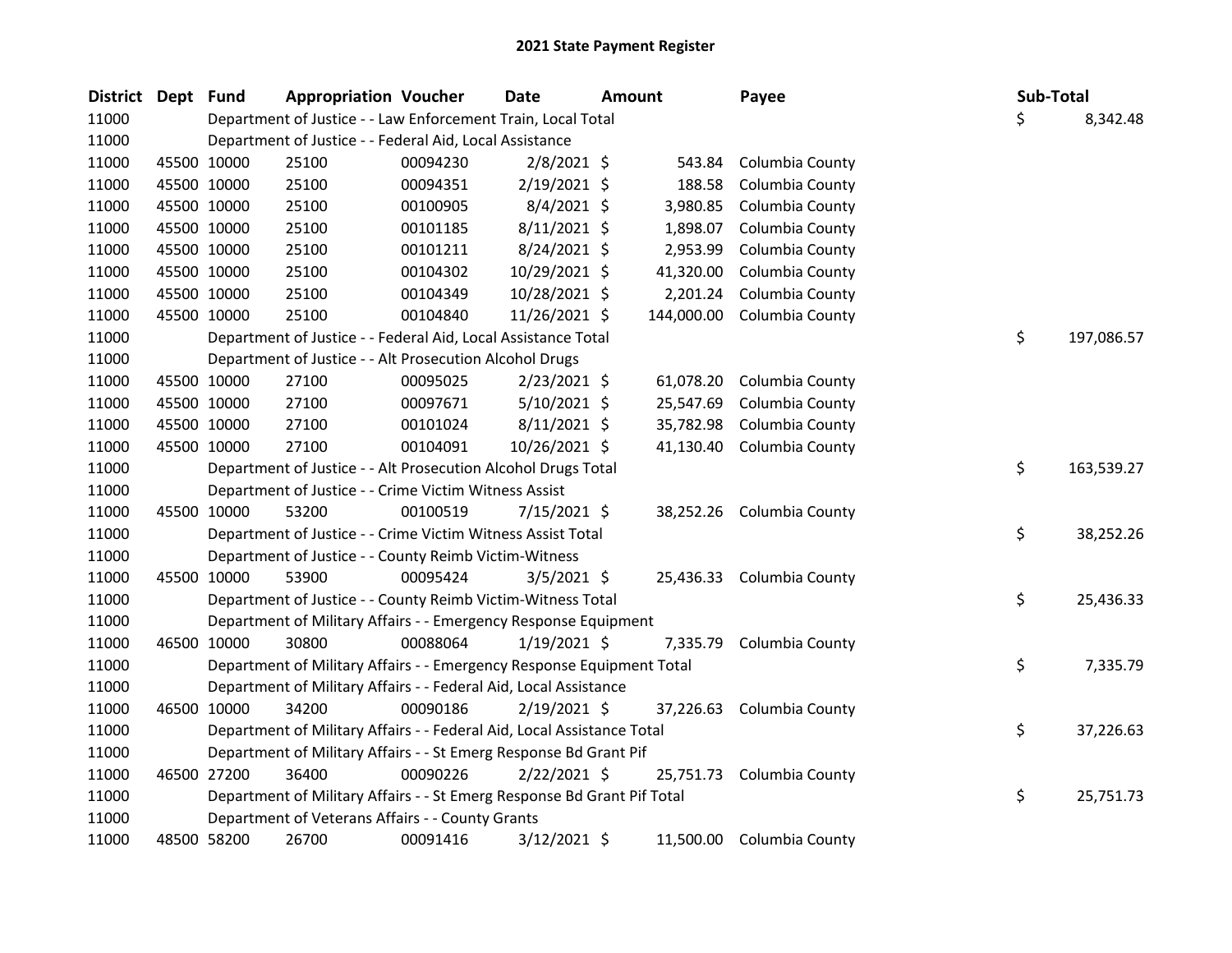| <b>District</b> | Dept | Fund        | <b>Appropriation Voucher</b>                                         |          | <b>Date</b>    | <b>Amount</b> | Payee                     |    | Sub-Total  |
|-----------------|------|-------------|----------------------------------------------------------------------|----------|----------------|---------------|---------------------------|----|------------|
| 11000           |      |             | Department of Veterans Affairs - - County Grants Total               |          |                |               |                           | Ś. | 11,500.00  |
| 11000           |      |             | Department of Administration - - Federal Aid                         |          |                |               |                           |    |            |
| 11000           |      | 50500 10000 | 14200                                                                | 00143341 | $4/16/2021$ \$ |               | 83,182.00 Columbia County |    |            |
| 11000           |      |             | Department of Administration - - Federal Aid Total                   |          |                |               |                           | \$ | 83,182.00  |
| 11000           |      |             | Department of Administration - - Federal Aid, Local Assistance       |          |                |               |                           |    |            |
| 11000           |      | 50500 10000 | 74300                                                                | 00137356 | $1/6/2021$ \$  | 26,132.00     | Columbia County           |    |            |
| 11000           |      | 50500 10000 | 74300                                                                | 00139947 | $2/4/2021$ \$  | 223,459.01    | Columbia County           |    |            |
| 11000           |      | 50500 10000 | 74300                                                                | 00140650 | $2/12/2021$ \$ | 34,083.49     | Columbia County           |    |            |
| 11000           |      | 50500 10000 | 74300                                                                | 00141266 | $3/3/2021$ \$  | 21,536.20     | Columbia County           |    |            |
| 11000           |      | 50500 10000 | 74300                                                                | 00142021 | $3/18/2021$ \$ | 51,862.55     | Columbia County           |    |            |
| 11000           |      | 50500 10000 | 74300                                                                | 00143210 | $4/5/2021$ \$  | 44,745.65     | Columbia County           |    |            |
| 11000           |      | 50500 10000 | 74300                                                                | 00144091 | $4/23/2021$ \$ | 31,204.20     | Columbia County           |    |            |
| 11000           |      | 50500 10000 | 74300                                                                | 00144997 | $5/6/2021$ \$  | 10,310.00     | Columbia County           |    |            |
| 11000           |      | 50500 10000 | 74300                                                                | 00145912 | 5/27/2021 \$   | 112,967.00    | Columbia County           |    |            |
| 11000           |      | 50500 10000 | 74300                                                                | 00148013 | 7/2/2021 \$    | 16,317.72     | Columbia County           |    |            |
| 11000           |      | 50500 10000 | 74300                                                                | 00154897 | 11/22/2021 \$  | 32,261.74     | Columbia County           |    |            |
| 11000           |      | 50500 10000 | 74300                                                                | 00155286 | $12/1/2021$ \$ | 37,882.01     | Columbia County           |    |            |
| 11000           |      | 50500 10000 | 74300                                                                | 00156718 | 12/21/2021 \$  | 48,707.77     | Columbia County           |    |            |
| 11000           |      | 50500 10000 | 74300                                                                | 00156992 | 12/29/2021 \$  | 60,547.00     | Columbia County           |    |            |
| 11000           |      |             | Department of Administration - - Federal Aid, Local Assistance Total |          |                |               |                           | \$ | 752,016.34 |
| 11000           |      |             | Department of Administration - - Low-Income Assistance Grants        |          |                |               |                           |    |            |
| 11000           |      | 50500 23500 | 37100                                                                | 00139962 | $1/29/2021$ \$ | 5,781.02      | Columbia County           |    |            |
| 11000           |      | 50500 23500 | 37100                                                                | 00141626 | $3/2/2021$ \$  | 8,718.71      | Columbia County           |    |            |
| 11000           |      | 50500 23500 | 37100                                                                | 00142335 | $3/16/2021$ \$ | 3,783.86      | Columbia County           |    |            |
| 11000           |      | 50500 23500 | 37100                                                                | 00145229 | 5/7/2021 \$    | 5,834.93      | Columbia County           |    |            |
| 11000           |      | 50500 23500 | 37100                                                                | 00145788 | 5/17/2021 \$   | 3,496.36      | Columbia County           |    |            |
| 11000           |      | 50500 23500 | 37100                                                                | 00147816 | $6/29/2021$ \$ | 12,208.23     | Columbia County           |    |            |
| 11000           |      | 50500 23500 | 37100                                                                | 00148963 | 7/16/2021 \$   | 6,319.72      | Columbia County           |    |            |
| 11000           |      | 50500 23500 | 37100                                                                | 00151237 | 8/31/2021 \$   | 3,882.61      | Columbia County           |    |            |
| 11000           |      | 50500 23500 | 37100                                                                | 00152540 | $9/29/2021$ \$ | 3,983.10      | Columbia County           |    |            |
| 11000           |      | 50500 23500 | 37100                                                                | 00154850 | 11/16/2021 \$  | 12,579.11     | Columbia County           |    |            |
| 11000           |      | 50500 23500 | 37100                                                                | 00156514 | 12/15/2021 \$  | 10,023.08     | Columbia County           |    |            |
| 11000           |      | 50500 23500 | 37100                                                                | 00157293 | 12/29/2021 \$  | 15,522.40     | Columbia County           |    |            |
| 11000           |      |             | Department of Administration - - Low-Income Assistance Grants Total  |          |                |               |                           | \$ | 92,133.13  |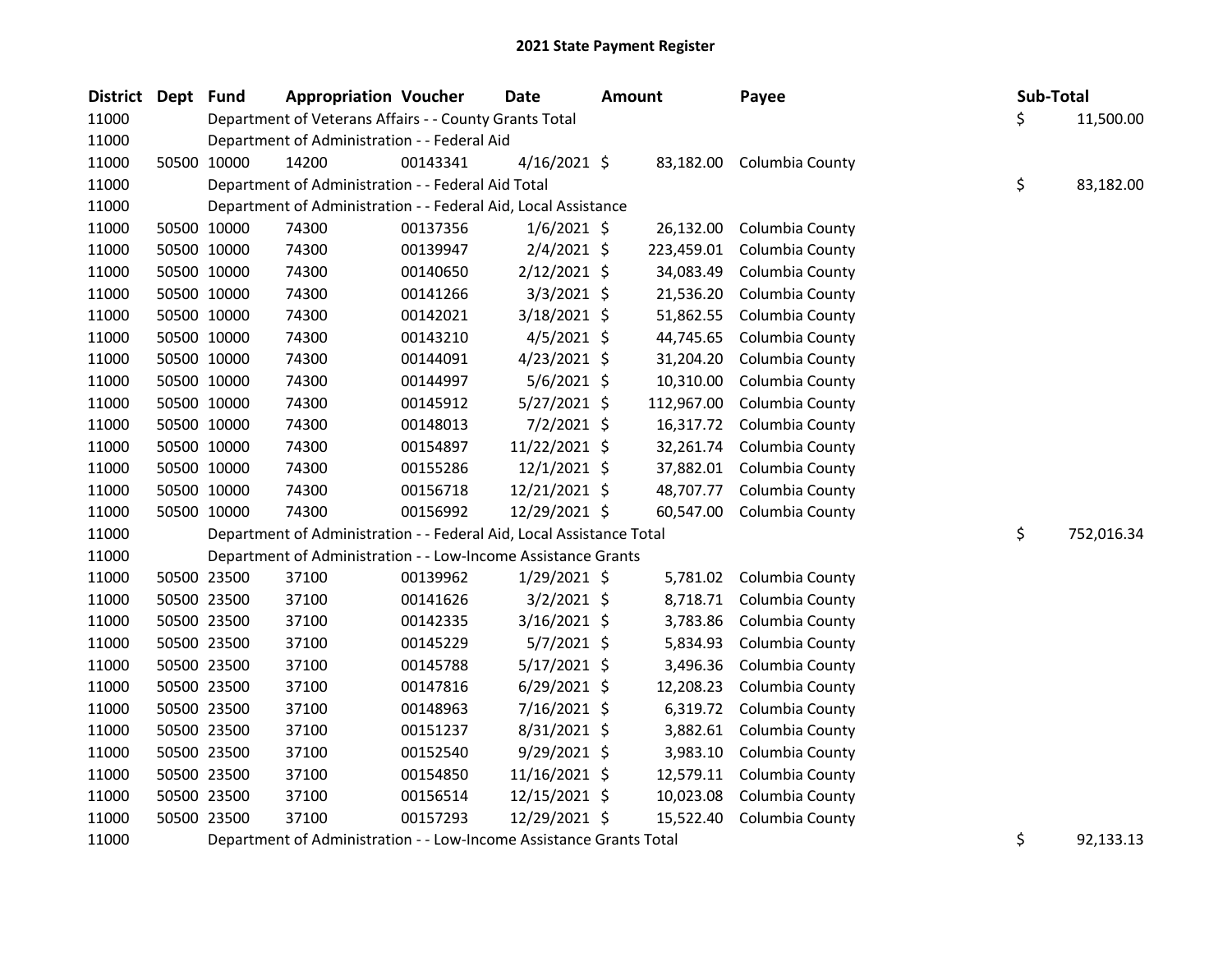| District Dept Fund |             | <b>Appropriation Voucher</b>                                          |          | <b>Date</b>    | <b>Amount</b> |                   | Payee                                                                                                   | Sub-Total |           |
|--------------------|-------------|-----------------------------------------------------------------------|----------|----------------|---------------|-------------------|---------------------------------------------------------------------------------------------------------|-----------|-----------|
| 11000              |             | Department of Administration - - Land Information Program; Loca       |          |                |               |                   |                                                                                                         |           |           |
| 11000              | 50500 26900 | 17300                                                                 | 00138434 | $1/29/2021$ \$ |               | 1,000.00          | Columbia County                                                                                         |           |           |
| 11000              | 50500 26900 | 17300                                                                 | 00146485 | $6/15/2021$ \$ |               | 25,000.00         | Columbia County                                                                                         |           |           |
| 11000              |             | Department of Administration - - Land Information Program; Loca Total |          |                |               |                   |                                                                                                         | \$        | 26,000.00 |
| 11000              |             |                                                                       |          |                |               |                   | Public Defender Board - - Transcript, Discovery and Records Provided to the Public Defender Board       |           |           |
| 11000              | 55000 10000 | 10600                                                                 | 00275518 | $1/26/2021$ \$ |               | 25.00             | Columbia County                                                                                         |           |           |
| 11000              | 55000 10000 | 10600                                                                 | 00275519 | $1/26/2021$ \$ |               | 5.00              | Columbia County                                                                                         |           |           |
| 11000              | 55000 10000 | 10600                                                                 | 00275529 | 1/26/2021 \$   |               | 5.00              | Columbia County                                                                                         |           |           |
| 11000              | 55000 10000 | 10600                                                                 | 00275530 | $1/26/2021$ \$ |               | 5.00              | Columbia County                                                                                         |           |           |
| 11000              | 55000 10000 | 10600                                                                 | 00278873 | $2/22/2021$ \$ |               | 1,754.40          | Columbia County                                                                                         |           |           |
| 11000              | 55000 10000 | 10600                                                                 | 00287632 | 4/30/2021 \$   |               | 5.00              | Columbia County                                                                                         |           |           |
| 11000              | 55000 10000 | 10600                                                                 | 00291135 | $5/19/2021$ \$ |               | 30.00             | Columbia County                                                                                         |           |           |
| 11000              | 55000 10000 | 10600                                                                 | 00291295 | $5/21/2021$ \$ |               | 5.00              | Columbia County                                                                                         |           |           |
| 11000              | 55000 10000 | 10600                                                                 | 00291296 | $5/21/2021$ \$ |               | 5.00              | Columbia County                                                                                         |           |           |
| 11000              | 55000 10000 | 10600                                                                 | 00291297 | $5/21/2021$ \$ |               | 10.00             | Columbia County                                                                                         |           |           |
| 11000              | 55000 10000 | 10600                                                                 | 00292273 | 5/28/2021 \$   |               | 24.80             | Columbia County                                                                                         |           |           |
| 11000              | 55000 10000 | 10600                                                                 | 00298084 | $6/30/2021$ \$ |               | 5.00              | Columbia County                                                                                         |           |           |
| 11000              | 55000 10000 | 10600                                                                 | 00298085 | $6/30/2021$ \$ |               | 5.00              | Columbia County                                                                                         |           |           |
| 11000              | 55000 10000 | 10600                                                                 | 00298105 | $6/30/2021$ \$ |               | 3,072.20          | Columbia County                                                                                         |           |           |
| 11000              | 55000 10000 | 10600                                                                 | 00302259 | $8/13/2021$ \$ |               | 0.80              | Columbia County                                                                                         |           |           |
| 11000              | 55000 10000 | 10600                                                                 | 00303128 | 7/30/2021 \$   |               | 1,915.00          | Columbia County                                                                                         |           |           |
| 11000              | 55000 10000 | 10600                                                                 | 00303545 | $8/4/2021$ \$  |               | 20.00             | Columbia County                                                                                         |           |           |
| 11000              | 55000 10000 | 10600                                                                 | 00303546 | $8/4/2021$ \$  |               | 6.00              | Columbia County                                                                                         |           |           |
| 11000              | 55000 10000 | 10600                                                                 | 00303547 | $8/4/2021$ \$  |               | 21.00             | Columbia County                                                                                         |           |           |
| 11000              | 55000 10000 | 10600                                                                 | 00307044 | $9/17/2021$ \$ |               | 5.00              | Columbia County                                                                                         |           |           |
| 11000              | 55000 10000 | 10600                                                                 | 00307045 | $9/24/2021$ \$ |               | 5.00              | Columbia County                                                                                         |           |           |
| 11000              | 55000 10000 | 10600                                                                 | 00307046 | $10/1/2021$ \$ |               | 5.00              | Columbia County                                                                                         |           |           |
| 11000              | 55000 10000 | 10600                                                                 | 00307047 | 9/30/2021 \$   |               | 5.00              | Columbia County                                                                                         |           |           |
| 11000              | 55000 10000 | 10600                                                                 | 00308943 | 11/16/2021 \$  |               | 45.00             | Columbia County                                                                                         |           |           |
| 11000              | 55000 10000 | 10600                                                                 | 00310295 | 10/21/2021 \$  |               | 5.00              | Columbia County                                                                                         |           |           |
| 11000              | 55000 10000 | 10600                                                                 | 00311776 | 11/19/2021 \$  |               | 2,591.10          | Columbia County                                                                                         |           |           |
| 11000              |             |                                                                       |          |                |               |                   | Public Defender Board - - Transcript, Discovery and Records Provided to the Public Defender Board Total | \$        | 9,580.30  |
| 11000              |             | Department of Revenue - - GPR Earned                                  |          |                |               |                   |                                                                                                         |           |           |
| 11000              | 56600 10000 | 100GE                                                                 | 00189773 | $1/15/2021$ \$ |               | 3.00 <sub>1</sub> | Columbia County                                                                                         |           |           |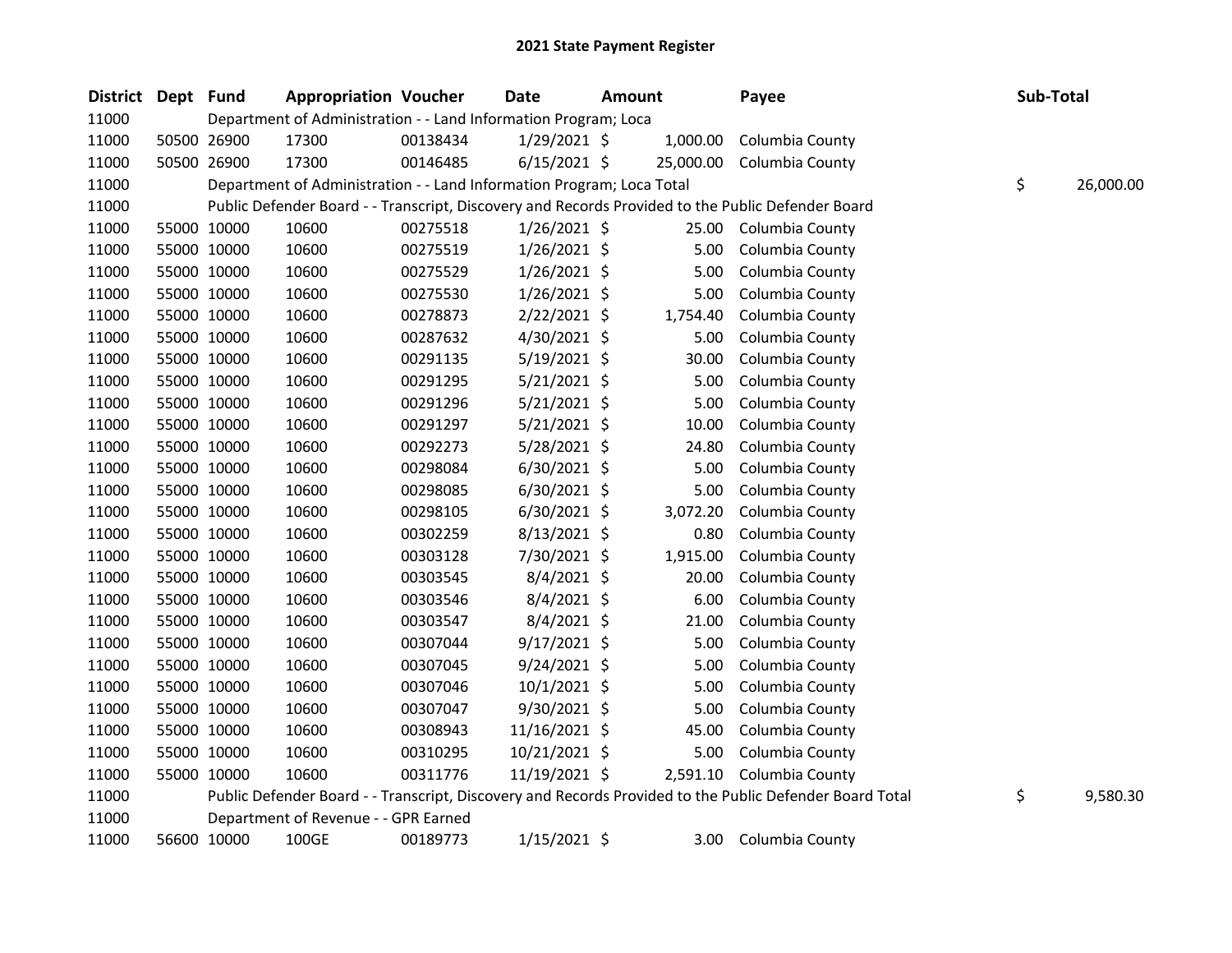| <b>District</b> | Dept Fund |             | <b>Appropriation Voucher</b>                               |          | <b>Date</b>    | <b>Amount</b> | Payee           | Sub-Total |          |
|-----------------|-----------|-------------|------------------------------------------------------------|----------|----------------|---------------|-----------------|-----------|----------|
| 11000           |           | 56600 10000 | 100GE                                                      | 00215809 | $9/27/2021$ \$ | 3.00          | Columbia County |           |          |
| 11000           |           | 56600 10000 | 100GE                                                      | 00222092 | 12/14/2021 \$  | 3.00          | Columbia County |           |          |
| 11000           |           |             | Department of Revenue - - GPR Earned Total                 |          |                |               |                 | \$        | 9.00     |
| 11000           |           |             | Department of Revenue - - Warrants and Satisfactions       |          |                |               |                 |           |          |
| 11000           |           | 56600 10000 | 10100                                                      | 00191271 | $2/12/2021$ \$ | 880.00        | Columbia County |           |          |
| 11000           |           | 56600 10000 | 10100                                                      | 00212559 | 8/27/2021 \$   | 895.00        | Columbia County |           |          |
| 11000           |           |             | Department of Revenue - - Warrants and Satisfactions Total |          |                |               |                 | \$        | 1,775.00 |
| 11000           |           |             | Department of Revenue - - Misc Revenue Holding Clearing    |          |                |               |                 |           |          |
| 11000           |           | 56600 10000 | 99500                                                      | 00189156 | $1/11/2021$ \$ | 327.00        | Columbia County |           |          |
| 11000           |           | 56600 10000 | 99500                                                      | 00190040 | $1/25/2021$ \$ | 30.00         | Columbia County |           |          |
| 11000           |           | 56600 10000 | 99500                                                      | 00190456 | $2/1/2021$ \$  | 151.42        | Columbia County |           |          |
| 11000           |           | 56600 10000 | 99500                                                      | 00191614 | $2/16/2021$ \$ | 181.00        | Columbia County |           |          |
| 11000           |           | 56600 10000 | 99500                                                      | 00191965 | 2/22/2021 \$   | 1,475.50      | Columbia County |           |          |
| 11000           |           | 56600 10000 | 99500                                                      | 00192468 | $3/1/2021$ \$  | 1,875.64      | Columbia County |           |          |
| 11000           |           | 56600 10000 | 99500                                                      | 00192470 | $3/1/2021$ \$  | 3,978.13      | Columbia County |           |          |
| 11000           |           | 56600 10000 | 99500                                                      | 00192471 | $3/1/2021$ \$  | 16,688.39     | Columbia County |           |          |
| 11000           |           | 56600 10000 | 99500                                                      | 00192472 | $3/1/2021$ \$  | 97,067.76     | Columbia County |           |          |
| 11000           |           | 56600 10000 | 99500                                                      | 00193965 | 3/8/2021 \$    | 648.06        | Columbia County |           |          |
| 11000           |           | 56600 10000 | 99500                                                      | 00193966 | 3/8/2021 \$    | 1,781.10      | Columbia County |           |          |
| 11000           |           | 56600 10000 | 99500                                                      | 00193967 | 3/8/2021 \$    | 20,960.08     | Columbia County |           |          |
| 11000           |           | 56600 10000 | 99500                                                      | 00194819 | 3/15/2021 \$   | 734.00        | Columbia County |           |          |
| 11000           |           | 56600 10000 | 99500                                                      | 00194820 | $3/15/2021$ \$ | 1,742.39      | Columbia County |           |          |
| 11000           |           | 56600 10000 | 99500                                                      | 00194821 | $3/15/2021$ \$ | 3,932.40      | Columbia County |           |          |
| 11000           |           | 56600 10000 | 99500                                                      | 00194822 | $3/15/2021$ \$ | 31,552.86     | Columbia County |           |          |
| 11000           |           | 56600 10000 | 99500                                                      | 00195670 | $3/22/2021$ \$ | 1,878.30      | Columbia County |           |          |
| 11000           |           | 56600 10000 | 99500                                                      | 00195671 | $3/22/2021$ \$ | 1,695.00      | Columbia County |           |          |
| 11000           |           | 56600 10000 | 99500                                                      | 00195672 | 3/22/2021 \$   | 17,301.51     | Columbia County |           |          |
| 11000           |           | 56600 10000 | 99500                                                      | 00196361 | 3/29/2021 \$   | 25.89         | Columbia County |           |          |
| 11000           |           | 56600 10000 | 99500                                                      | 00196362 | 3/29/2021 \$   | 758.08        | Columbia County |           |          |
| 11000           |           | 56600 10000 | 99500                                                      | 00196363 | 3/29/2021 \$   | 713.13        | Columbia County |           |          |
| 11000           |           | 56600 10000 | 99500                                                      | 00196364 | 3/29/2021 \$   | 18,347.66     | Columbia County |           |          |
| 11000           |           | 56600 10000 | 99500                                                      | 00197105 | $4/5/2021$ \$  | 204.14        | Columbia County |           |          |
| 11000           |           | 56600 10000 | 99500                                                      | 00197106 | $4/5/2021$ \$  | 2,190.30      | Columbia County |           |          |
| 11000           |           | 56600 10000 | 99500                                                      | 00197107 | 4/5/2021 \$    | 447.00        | Columbia County |           |          |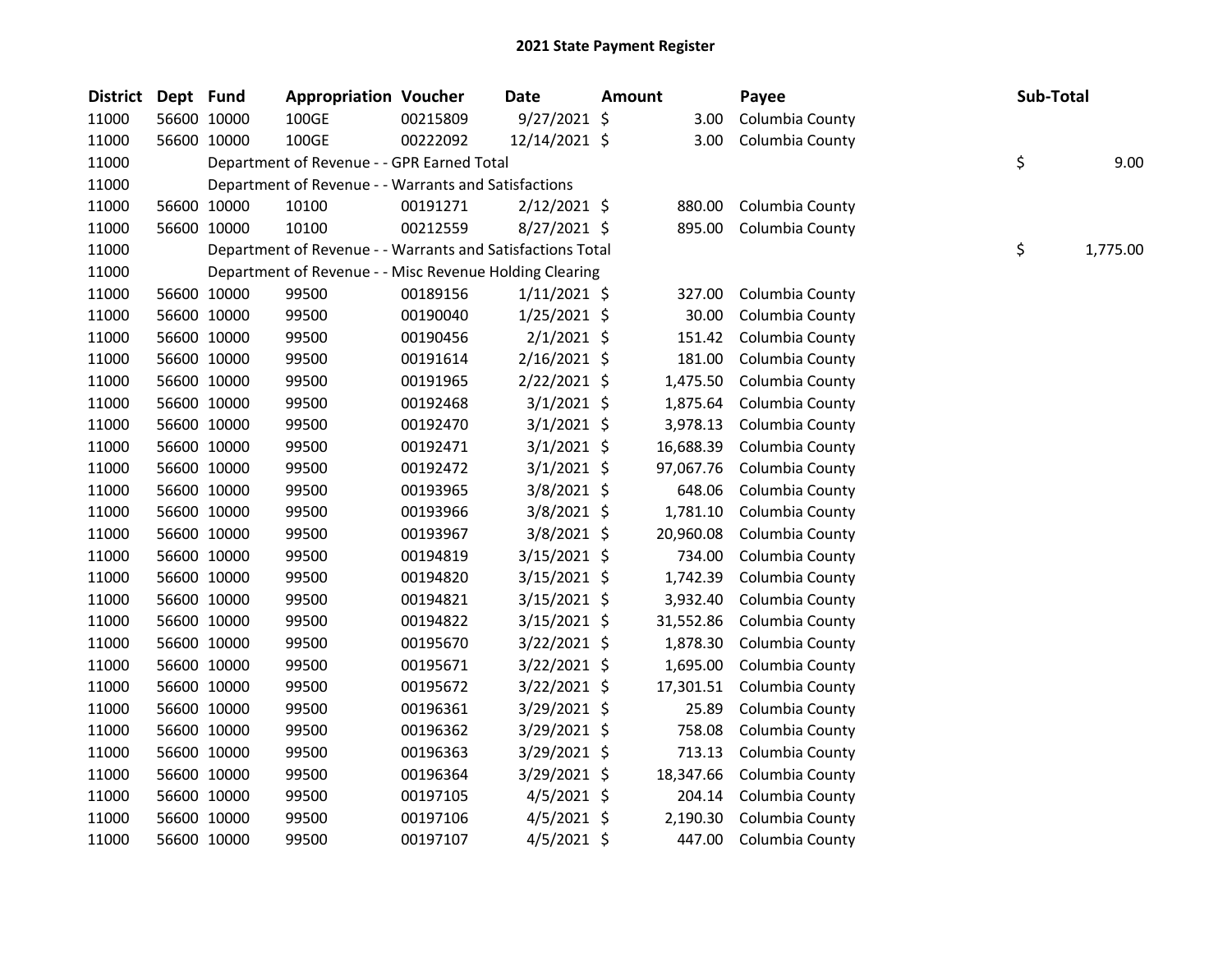| District Dept Fund |             | <b>Appropriation Voucher</b> |          | Date           | <b>Amount</b> | Payee           | Sub-Total |
|--------------------|-------------|------------------------------|----------|----------------|---------------|-----------------|-----------|
| 11000              | 56600 10000 | 99500                        | 00197108 | $4/5/2021$ \$  | 14,008.40     | Columbia County |           |
| 11000              | 56600 10000 | 99500                        | 00198320 | $4/12/2021$ \$ | 34.05         | Columbia County |           |
| 11000              | 56600 10000 | 99500                        | 00198321 | $4/12/2021$ \$ | 2,076.23      | Columbia County |           |
| 11000              | 56600 10000 | 99500                        | 00198322 | $4/12/2021$ \$ | 607.50        | Columbia County |           |
| 11000              | 56600 10000 | 99500                        | 00198323 | $4/12/2021$ \$ | 11,443.13     | Columbia County |           |
| 11000              | 56600 10000 | 99500                        | 00199061 | $4/20/2021$ \$ | 2,638.00      | Columbia County |           |
| 11000              | 56600 10000 | 99500                        | 00199062 | 4/20/2021 \$   | 7,706.00      | Columbia County |           |
| 11000              | 56600 10000 | 99500                        | 00199063 | $4/20/2021$ \$ | 8,021.60      | Columbia County |           |
| 11000              | 56600 10000 | 99500                        | 00199699 | $4/26/2021$ \$ | 813.86        | Columbia County |           |
| 11000              | 56600 10000 | 99500                        | 00199700 | $4/26/2021$ \$ | 5,027.00      | Columbia County |           |
| 11000              | 56600 10000 | 99500                        | 00199701 | $4/26/2021$ \$ | 13,993.72     | Columbia County |           |
| 11000              | 56600 10000 | 99500                        | 00200329 | $5/3/2021$ \$  | 103.49        | Columbia County |           |
| 11000              | 56600 10000 | 99500                        | 00200330 | $5/3/2021$ \$  | 1,068.66      | Columbia County |           |
| 11000              | 56600 10000 | 99500                        | 00200331 | $5/3/2021$ \$  | 1,554.00      | Columbia County |           |
| 11000              | 56600 10000 | 99500                        | 00200332 | $5/3/2021$ \$  | 6,334.32      | Columbia County |           |
| 11000              | 56600 10000 | 99500                        | 00201049 | $5/7/2021$ \$  | 620.00        | Columbia County |           |
| 11000              | 56600 10000 | 99500                        | 00201523 | $5/10/2021$ \$ | 134.97        | Columbia County |           |
| 11000              | 56600 10000 | 99500                        | 00201524 | 5/10/2021 \$   | 2,390.94      | Columbia County |           |
| 11000              | 56600 10000 | 99500                        | 00201525 | $5/10/2021$ \$ | 9,462.68      | Columbia County |           |
| 11000              | 56600 10000 | 99500                        | 00202152 | $5/17/2021$ \$ | 129.77        | Columbia County |           |
| 11000              | 56600 10000 | 99500                        | 00202153 | $5/17/2021$ \$ | 2,102.88      | Columbia County |           |
| 11000              | 56600 10000 | 99500                        | 00202154 | $5/17/2021$ \$ | 6,862.70      | Columbia County |           |
| 11000              | 56600 10000 | 99500                        | 00202839 | $5/24/2021$ \$ | 132.31        | Columbia County |           |
| 11000              | 56600 10000 | 99500                        | 00202840 | $5/24/2021$ \$ | 1,696.10      | Columbia County |           |
| 11000              | 56600 10000 | 99500                        | 00202841 | $5/24/2021$ \$ | 806.00        | Columbia County |           |
| 11000              | 56600 10000 | 99500                        | 00202842 | $5/24/2021$ \$ | 11,347.72     | Columbia County |           |
| 11000              | 56600 10000 | 99500                        | 00203577 | $6/1/2021$ \$  | 297.11        | Columbia County |           |
| 11000              | 56600 10000 | 99500                        | 00203578 | $6/1/2021$ \$  | 386.65        | Columbia County |           |
| 11000              | 56600 10000 | 99500                        | 00203579 | $6/1/2021$ \$  | 17,143.49     | Columbia County |           |
| 11000              | 56600 10000 | 99500                        | 00204703 | $6/7/2021$ \$  | 1,130.88      | Columbia County |           |
| 11000              | 56600 10000 | 99500                        | 00204704 | $6/7/2021$ \$  | 2,943.35      | Columbia County |           |
| 11000              | 56600 10000 | 99500                        | 00205297 | $6/14/2021$ \$ | 567.50        | Columbia County |           |
| 11000              | 56600 10000 | 99500                        | 00205298 | $6/14/2021$ \$ | 119.32        | Columbia County |           |
| 11000              | 56600 10000 | 99500                        | 00205299 | $6/14/2021$ \$ | 7,305.88      | Columbia County |           |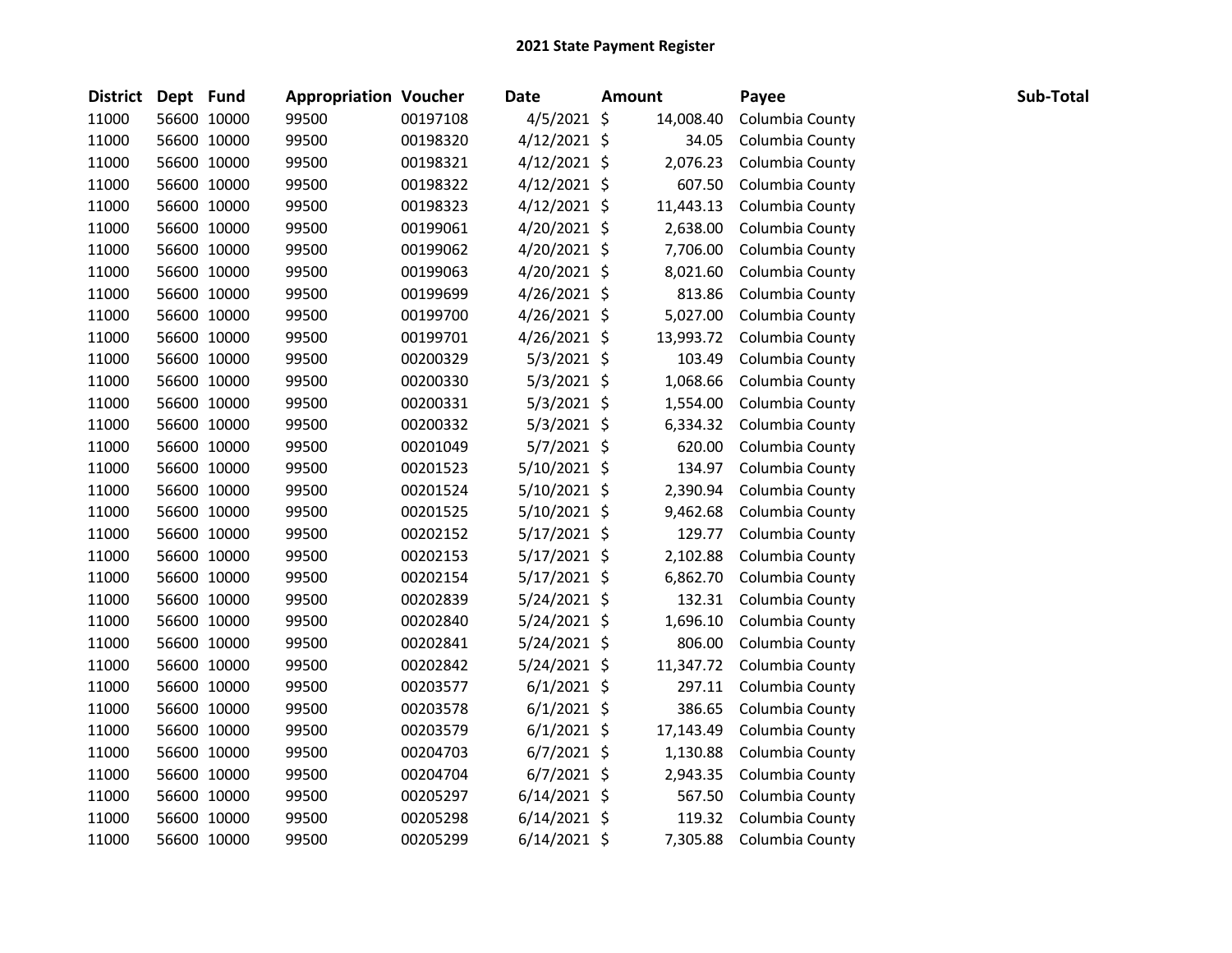|       | District Dept Fund |             | <b>Appropriation Voucher</b> |          | Date           | <b>Amount</b> | Payee           | Sub-Total |
|-------|--------------------|-------------|------------------------------|----------|----------------|---------------|-----------------|-----------|
| 11000 |                    | 56600 10000 | 99500                        | 00205798 | $6/21/2021$ \$ | 107.85        | Columbia County |           |
| 11000 |                    | 56600 10000 | 99500                        | 00205799 | $6/21/2021$ \$ | 642.51        | Columbia County |           |
| 11000 |                    | 56600 10000 | 99500                        | 00205800 | $6/21/2021$ \$ | 3,510.44      | Columbia County |           |
| 11000 |                    | 56600 10000 | 99500                        | 00208024 | $6/28/2021$ \$ | 510.38        | Columbia County |           |
| 11000 |                    | 56600 10000 | 99500                        | 00208025 | $6/28/2021$ \$ | 1,606.83      | Columbia County |           |
| 11000 |                    | 56600 10000 | 99500                        | 00208472 | 7/6/2021 \$    | 207.00        | Columbia County |           |
| 11000 |                    | 56600 10000 | 99500                        | 00208473 | 7/6/2021 \$    | 2,703.35      | Columbia County |           |
| 11000 |                    | 56600 10000 | 99500                        | 00208859 | 7/8/2021 \$    | 1,632.78      | Columbia County |           |
| 11000 |                    | 56600 10000 | 99500                        | 00209349 | 7/12/2021 \$   | 1,344.83      | Columbia County |           |
| 11000 |                    | 56600 10000 | 99500                        | 00210136 | 7/19/2021 \$   | 396.75        | Columbia County |           |
| 11000 |                    | 56600 10000 | 99500                        | 00210137 | 7/19/2021 \$   | 3,582.02      | Columbia County |           |
| 11000 |                    | 56600 10000 | 99500                        | 00210755 | 7/26/2021 \$   | 4,133.24      | Columbia County |           |
| 11000 |                    | 56600 10000 | 99500                        | 00212075 | 8/9/2021 \$    | 67.00         | Columbia County |           |
| 11000 |                    | 56600 10000 | 99500                        | 00212076 | 8/9/2021 \$    | 521.50        | Columbia County |           |
| 11000 |                    | 56600 10000 | 99500                        | 00212077 | 8/9/2021 \$    | 1,836.93      | Columbia County |           |
| 11000 |                    | 56600 10000 | 99500                        | 00212608 | 8/16/2021 \$   | 451.40        | Columbia County |           |
| 11000 |                    | 56600 10000 | 99500                        | 00212609 | 8/16/2021 \$   | 1,826.40      | Columbia County |           |
| 11000 |                    | 56600 10000 | 99500                        | 00213108 | 8/23/2021 \$   | 662.48        | Columbia County |           |
| 11000 |                    | 56600 10000 | 99500                        | 00213985 | 9/7/2021 \$    | 250.58        | Columbia County |           |
| 11000 |                    | 56600 10000 | 99500                        | 00214778 | $9/13/2021$ \$ | 150.30        | Columbia County |           |
| 11000 |                    | 56600 10000 | 99500                        | 00215303 | $9/20/2021$ \$ | 991.00        | Columbia County |           |
| 11000 |                    | 56600 10000 | 99500                        | 00215304 | $9/20/2021$ \$ | 1,768.18      | Columbia County |           |
| 11000 |                    | 56600 10000 | 99500                        | 00216115 | 10/4/2021 \$   | 559.67        | Columbia County |           |
| 11000 |                    | 56600 10000 | 99500                        | 00216116 | 10/4/2021 \$   | 375.50        | Columbia County |           |
| 11000 |                    | 56600 10000 | 99500                        | 00216471 | 10/7/2021 \$   | 779.01        | Columbia County |           |
| 11000 |                    | 56600 10000 | 99500                        | 00217028 | 10/12/2021 \$  | 276.47        | Columbia County |           |
| 11000 |                    | 56600 10000 | 99500                        | 00217029 | 10/12/2021 \$  | 1,289.53      | Columbia County |           |
| 11000 |                    | 56600 10000 | 99500                        | 00217476 | 10/18/2021 \$  | 176.00        | Columbia County |           |
| 11000 |                    | 56600 10000 | 99500                        | 00217477 | 10/18/2021 \$  | 261.00        | Columbia County |           |
| 11000 |                    | 56600 10000 | 99500                        | 00218061 | 10/25/2021 \$  | 169.04        | Columbia County |           |
| 11000 |                    | 56600 10000 | 99500                        | 00218062 | 10/25/2021 \$  | 413.26        | Columbia County |           |
| 11000 |                    | 56600 10000 | 99500                        | 00218063 | 10/25/2021 \$  | 1,827.65      | Columbia County |           |
| 11000 |                    | 56600 10000 | 99500                        | 00219068 | 11/5/2021 \$   | 400.15        | Columbia County |           |
| 11000 |                    | 56600 10000 | 99500                        | 00219535 | 11/8/2021 \$   | 659.17        | Columbia County |           |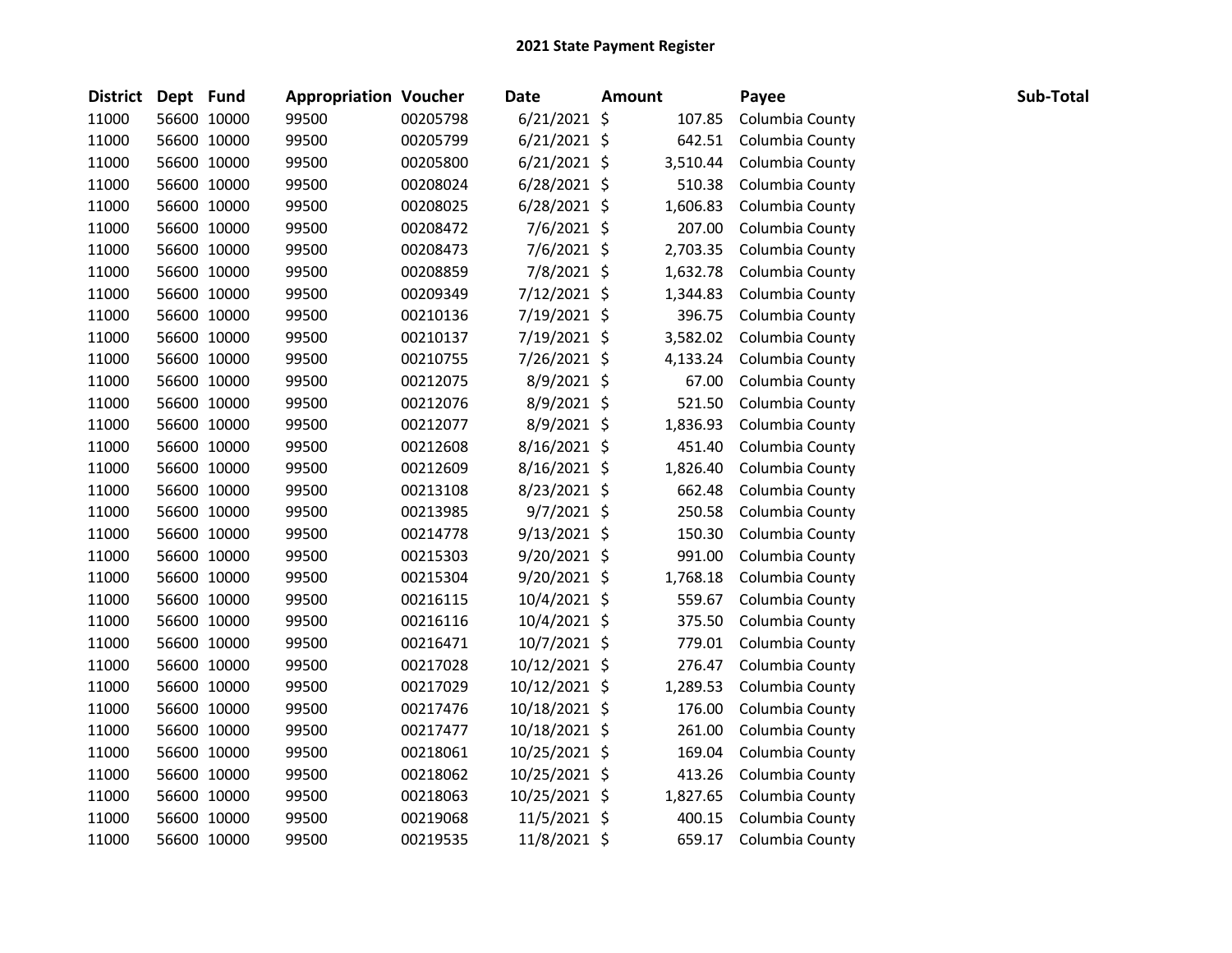| <b>District</b> | Dept Fund |             | <b>Appropriation Voucher</b>                                          |          | Date           | Amount     | Payee                         | Sub-Total           |
|-----------------|-----------|-------------|-----------------------------------------------------------------------|----------|----------------|------------|-------------------------------|---------------------|
| 11000           |           | 56600 10000 | 99500                                                                 | 00219974 | 11/16/2021 \$  | 1,120.80   | Columbia County               |                     |
| 11000           |           | 56600 10000 | 99500                                                                 | 00220356 | 11/22/2021 \$  | 80.08      | Columbia County               |                     |
| 11000           |           | 56600 10000 | 99500                                                                 | 00220357 | 11/22/2021 \$  | 140.77     | Columbia County               |                     |
| 11000           |           | 56600 10000 | 99500                                                                 | 00221212 | 12/7/2021 \$   | 673.99     | Columbia County               |                     |
| 11000           |           | 56600 10000 | 99500                                                                 | 00222630 | 12/28/2021 \$  | 884.86     | Columbia County               |                     |
| 11000           |           |             | Department of Revenue - - Misc Revenue Holding Clearing Total         |          |                |            |                               | \$<br>406,687.65    |
| 11000           |           |             | Circuit Courts - - Circuit Court Costs                                |          |                |            |                               |                     |
| 11000           |           | 62500 10000 | 10500                                                                 | 00002087 | $1/29/2021$ \$ | 116,425.00 | Columbia County               |                     |
| 11000           |           | 62500 10000 | 10500                                                                 | 00002220 | 7/26/2021 \$   | 204,443.00 | Columbia County               |                     |
| 11000           |           |             | Circuit Courts - - Circuit Court Costs Total                          |          |                |            |                               | \$<br>320,868.00    |
| 11000           |           |             | Shared Revenue and Tax Relief - - County And Municipal Aid            |          |                |            |                               |                     |
| 11000           |           | 83500 10000 | 10500                                                                 | 00081017 | 7/26/2021 \$   | 37,524.87  | Columbia County               |                     |
| 11000           |           | 83500 10000 | 10500                                                                 | 00088115 | 11/15/2021 \$  |            | 212,640.91 Columbia County    |                     |
| 11000           |           |             | Shared Revenue and Tax Relief - - County And Municipal Aid Total      |          |                |            |                               | \$<br>250,165.78    |
| 11000           |           |             | Shared Revenue and Tax Relief - - Exempt Computer Aid                 |          |                |            |                               |                     |
| 11000           |           | 83500 10000 | 10900                                                                 | 00083325 | 7/26/2021 \$   |            | 32,621.20 Columbia County     |                     |
| 11000           |           |             | Shared Revenue and Tax Relief - - Exempt Computer Aid Total           |          |                |            |                               | \$<br>32,621.20     |
| 11000           |           |             | Shared Revenue and Tax Relief - - Utility Aid                         |          |                |            |                               |                     |
| 11000           |           | 83500 10000 | 11000                                                                 | 00081017 | 7/26/2021 \$   |            | 316,481.26 Columbia County    |                     |
| 11000           |           | 83500 10000 | 11000                                                                 | 00088115 | 11/15/2021 \$  |            | 1,809,566.18 Columbia County  |                     |
| 11000           |           |             | Shared Revenue and Tax Relief - - Utility Aid Total                   |          |                |            |                               | \$<br>2,126,047.44  |
| 11000           |           |             | Shared Revenue and Tax Relief - - Personal Property Aid               |          |                |            |                               |                     |
| 11000           |           | 83500 10000 | 11100                                                                 | 00076512 | $5/3/2021$ \$  |            | 136,572.39 Columbia County    |                     |
| 11000           |           |             | Shared Revenue and Tax Relief - - Personal Property Aid Total         |          |                |            |                               | \$<br>136,572.39    |
| 11000           |           |             | Shared Revenue and Tax Relief - - School Lvy Tx/First Dollar Cr       |          |                |            |                               |                     |
| 11000           |           | 83500 10000 | 30200                                                                 | 00082642 | 7/26/2021 \$   |            | 10,090,872.14 Columbia County |                     |
| 11000           |           | 83500 10000 | 30200                                                                 | 00086038 | 7/26/2021 \$   |            | 1,669,128.51 Columbia County  |                     |
| 11000           |           |             | Shared Revenue and Tax Relief - - School Lvy Tx/First Dollar Cr Total |          |                |            |                               | \$<br>11,760,000.65 |
| 11000           |           |             | Shared Revenue and Tax Relief - - County Sales Tax Reptd/Distd        |          |                |            |                               |                     |
| 11000           |           | 83500 10000 | 43100                                                                 | 00073869 | $1/29/2021$ \$ | 485,397.74 | Columbia County               |                     |
| 11000           |           | 83500 10000 | 43100                                                                 | 00073957 | $2/26/2021$ \$ | 459,443.58 | Columbia County               |                     |
| 11000           |           | 83500 10000 | 43100                                                                 | 00074670 | $3/31/2021$ \$ | 376,941.44 | Columbia County               |                     |
| 11000           |           | 83500 10000 | 43100                                                                 | 00079113 | $4/30/2021$ \$ | 447,120.87 | Columbia County               |                     |
| 11000           |           | 83500 10000 | 43100                                                                 | 00079917 | 5/28/2021 \$   | 495,893.91 | Columbia County               |                     |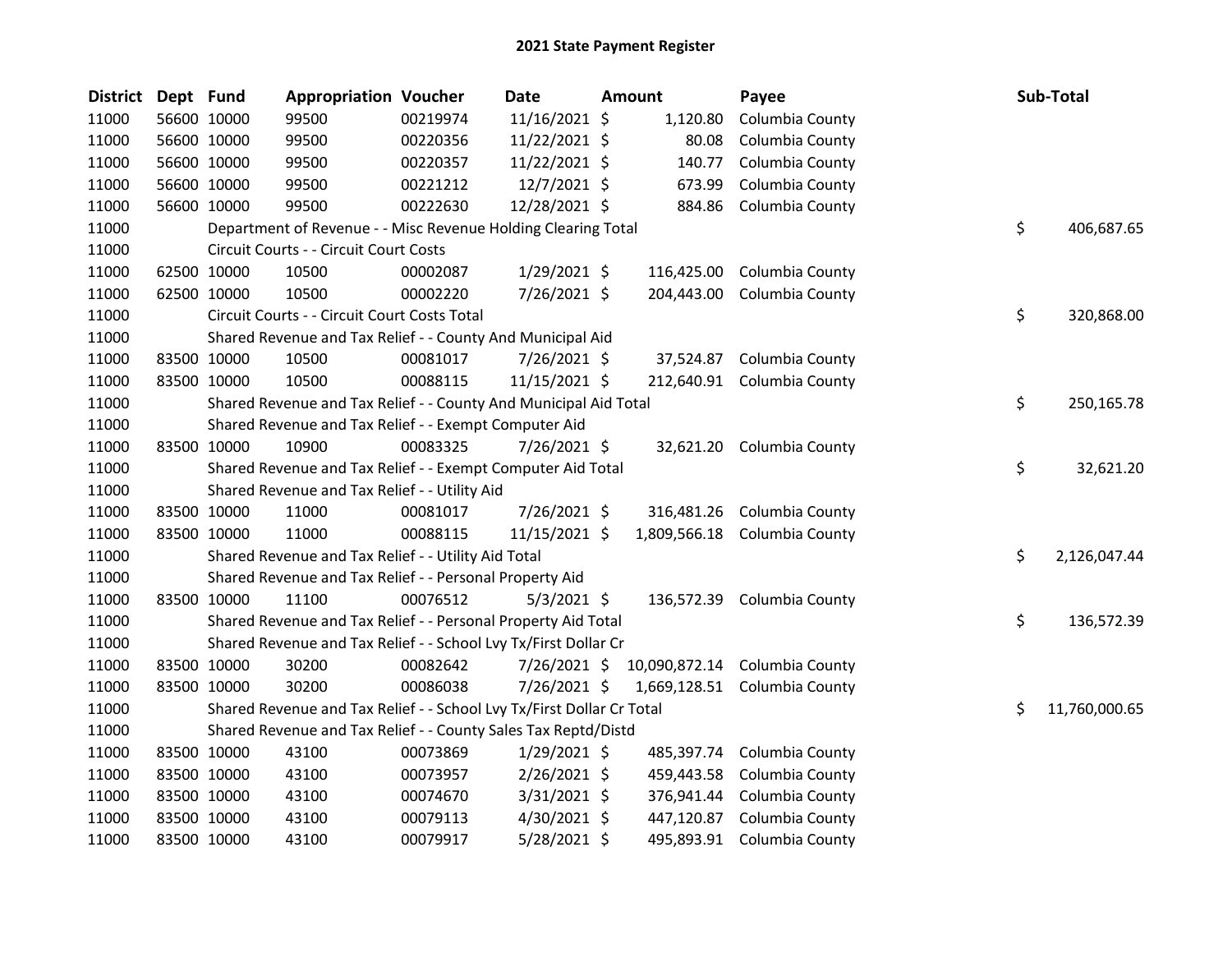| <b>District</b> | Dept Fund   | <b>Appropriation Voucher</b>                                         |          | Date           | <b>Amount</b> |              | Payee           |    | Sub-Total     |
|-----------------|-------------|----------------------------------------------------------------------|----------|----------------|---------------|--------------|-----------------|----|---------------|
| 11000           | 83500 10000 | 43100                                                                | 00080648 | $6/30/2021$ \$ |               | 588,257.86   | Columbia County |    |               |
| 11000           | 83500 10000 | 43100                                                                | 00086190 | 7/30/2021 \$   |               | 592,690.93   | Columbia County |    |               |
| 11000           | 83500 10000 | 43100                                                                | 00086753 | $8/31/2021$ \$ |               | 555,208.65   | Columbia County |    |               |
| 11000           | 83500 10000 | 43100                                                                | 00087055 | $9/30/2021$ \$ |               | 605.050.78   | Columbia County |    |               |
| 11000           | 83500 10000 | 43100                                                                | 00087744 | 10/29/2021 \$  |               | 565,486.66   | Columbia County |    |               |
| 11000           | 83500 10000 | 43100                                                                | 00089754 | 11/30/2021 \$  |               | 490,437.41   | Columbia County |    |               |
| 11000           | 83500 10000 | 43100                                                                | 00089838 | 12/30/2021 \$  |               | 542,264.47   | Columbia County |    |               |
| 11000           |             | Shared Revenue and Tax Relief - - County Sales Tax Reptd/Distd Total |          |                |               |              |                 | Ś. | 6,204,194.30  |
| 11000           |             | Shared Revenue and Tax Relief - - Lottery & Gaming Credit            |          |                |               |              |                 |    |               |
| 11000           | 83500 52100 | 36300                                                                | 00074521 | $3/22/2021$ \$ |               | 2,609,631.56 | Columbia County |    |               |
| 11000           |             | Shared Revenue and Tax Relief - - Lottery & Gaming Credit Total      |          |                |               |              |                 |    | 2,609,631.56  |
| 11000 Total     |             |                                                                      |          |                |               |              |                 |    | 38,889,584.87 |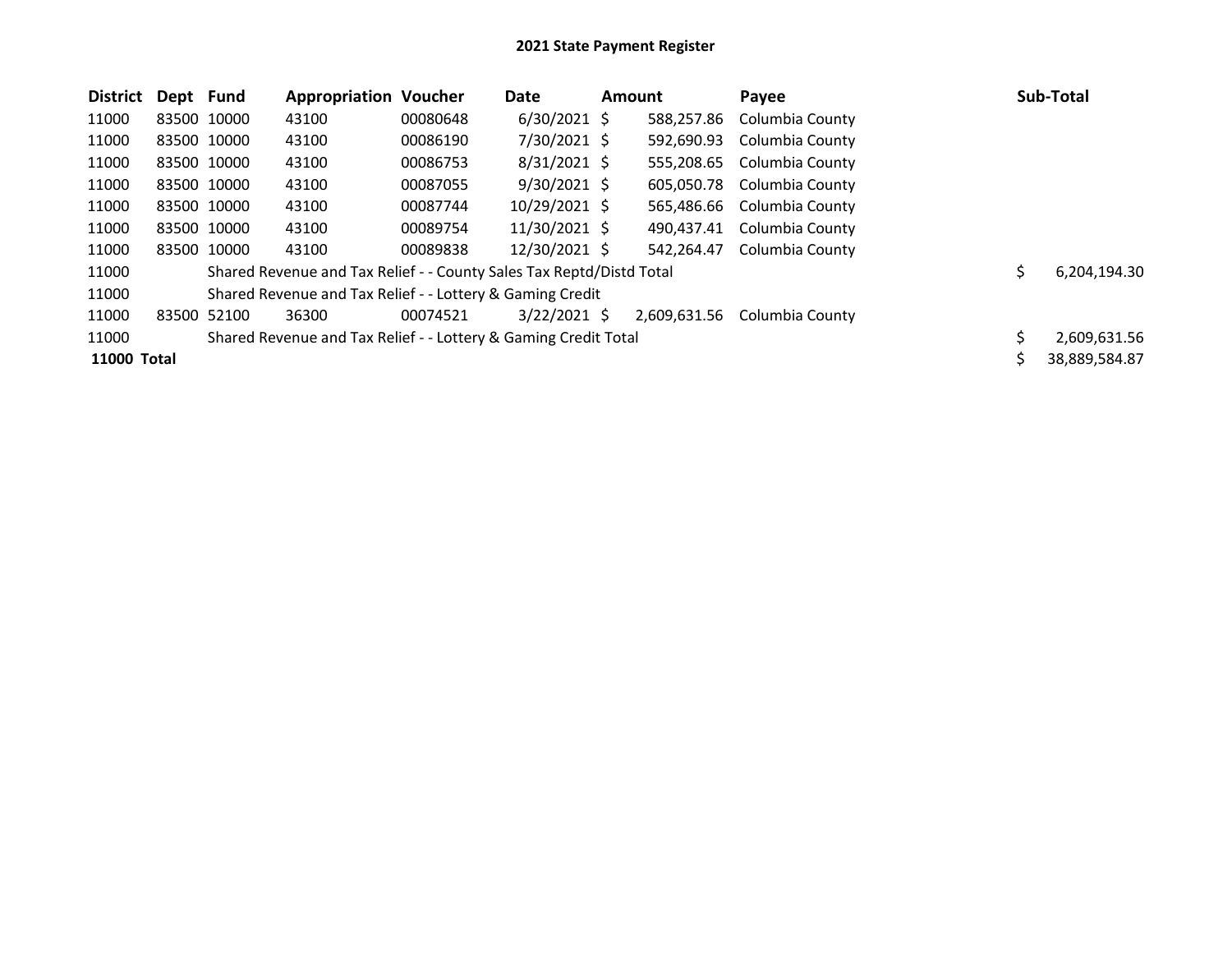| <b>District</b> | Dept Fund |             | <b>Appropriation Voucher</b>                                         |          | Date           | <b>Amount</b> |           | Payee                       | Sub-Total |            |
|-----------------|-----------|-------------|----------------------------------------------------------------------|----------|----------------|---------------|-----------|-----------------------------|-----------|------------|
| 11002           |           |             | Dept of Safety & Prof Services - - Fire Dues Distribution            |          |                |               |           |                             |           |            |
| 11002           |           | 16500 10000 | 22500                                                                | 00040555 | 7/16/2021 \$   |               |           | 4,030.74 Town Of Arlington  |           |            |
| 11002           |           |             | Dept of Safety & Prof Services - - Fire Dues Distribution Total      |          |                |               |           |                             | \$        | 4,030.74   |
| 11002           |           |             | Dept of Natural Resources - - Aids In Lieu Of Taxes - Gener          |          |                |               |           |                             |           |            |
| 11002           |           | 37000 10000 | 50300                                                                | 00475957 | $4/21/2021$ \$ |               |           | 17.31 Town Of Arlington     |           |            |
| 11002           |           |             | Dept of Natural Resources - - Aids In Lieu Of Taxes - Gener Total    |          |                |               |           |                             | \$        | 17.31      |
| 11002           |           |             | Dept of Natural Resources - - Resaids - Cnty Forst, Cl & Mfl         |          |                |               |           |                             |           |            |
| 11002           |           | 37000 21200 | 57100                                                                | 00487518 | $6/14/2021$ \$ |               |           | 69.70 Town Of Arlington     |           |            |
| 11002           |           |             | Dept of Natural Resources - - Resaids - Cnty Forst, CI & Mfl Total   |          |                |               |           |                             | \$        | 69.70      |
| 11002           |           |             | WI Dept of Transportation - - Trns Aids To Mnc.-Sf                   |          |                |               |           |                             |           |            |
| 11002           |           | 39500 21100 | 19100                                                                | 00631932 | $1/4/2021$ \$  |               | 29,716.11 | Town Of Arlington           |           |            |
| 11002           |           | 39500 21100 | 19100                                                                | 00667539 | 4/5/2021 \$    |               |           | 29,716.11 Town Of Arlington |           |            |
| 11002           |           | 39500 21100 | 19100                                                                | 00711027 | $7/6/2021$ \$  |               |           | 29,716.11 Town Of Arlington |           |            |
| 11002           |           | 39500 21100 | 19100                                                                | 00751586 | 10/4/2021 \$   |               |           | 29,716.11 Town Of Arlington |           |            |
| 11002           |           |             | WI Dept of Transportation - - Trns Aids To Mnc.-Sf Total             |          |                |               |           |                             | \$        | 118,864.44 |
| 11002           |           |             | WI Dept of Transportation - - Loc Rd Imp Prg St Fd                   |          |                |               |           |                             |           |            |
| 11002           |           | 39500 21100 | 27800                                                                | 00673015 | $3/31/2021$ \$ |               |           | 9,991.35 Town Of Arlington  |           |            |
| 11002           |           |             | WI Dept of Transportation - - Loc Rd Imp Prg St Fd Total             |          |                |               |           |                             | \$        | 9,991.35   |
| 11002           |           |             | Department of Administration - - Hv Trans Ln Annual Impact Fee       |          |                |               |           |                             |           |            |
| 11002           |           | 50500 10000 | 17400                                                                | 00144300 | $5/3/2021$ \$  |               |           | 17,723.00 Town Of Arlington |           |            |
| 11002           |           | 50500 10000 | 17400                                                                | 00144499 | $5/3/2021$ \$  |               | 45,128.00 | Town Of Arlington           |           |            |
| 11002           |           |             | Department of Administration - - Hv Trans Ln Annual Impact Fee Total |          |                |               |           |                             | \$        | 62,851.00  |
| 11002           |           |             | Department of Revenue - - Gifts And Grants                           |          |                |               |           |                             |           |            |
| 11002           |           | 56600 10000 | 12100                                                                | 00206377 | $6/25/2021$ \$ |               |           | 42,914.11 Town Of Arlington |           |            |
| 11002           |           |             | Department of Revenue - - Gifts And Grants Total                     |          |                |               |           |                             | \$        | 42,914.11  |
| 11002           |           |             | Shared Revenue and Tax Relief - - County And Municipal Aid           |          |                |               |           |                             |           |            |
| 11002           |           | 83500 10000 | 10500                                                                | 00080983 | 7/26/2021 \$   |               |           | 1,622.98 Town Of Arlington  |           |            |
| 11002           |           | 83500 10000 | 10500                                                                | 00088081 | 11/15/2021 \$  |               |           | 9,196.89 Town Of Arlington  |           |            |
| 11002           |           |             | Shared Revenue and Tax Relief - - County And Municipal Aid Total     |          |                |               |           |                             | \$        | 10,819.87  |
| 11002           |           |             | Shared Revenue and Tax Relief - - Exempt Computer Aid                |          |                |               |           |                             |           |            |
| 11002           |           | 83500 10000 | 10900                                                                | 00083634 | 7/26/2021 \$   |               |           | 90.42 Town Of Arlington     |           |            |
| 11002           |           |             | Shared Revenue and Tax Relief - - Exempt Computer Aid Total          |          |                |               |           |                             | \$        | 90.42      |
| 11002           |           |             | Shared Revenue and Tax Relief - - Utility Aid                        |          |                |               |           |                             |           |            |
| 11002           |           | 83500 10000 | 11000                                                                | 00080983 | 7/26/2021 \$   |               | 539.02    | Town Of Arlington           |           |            |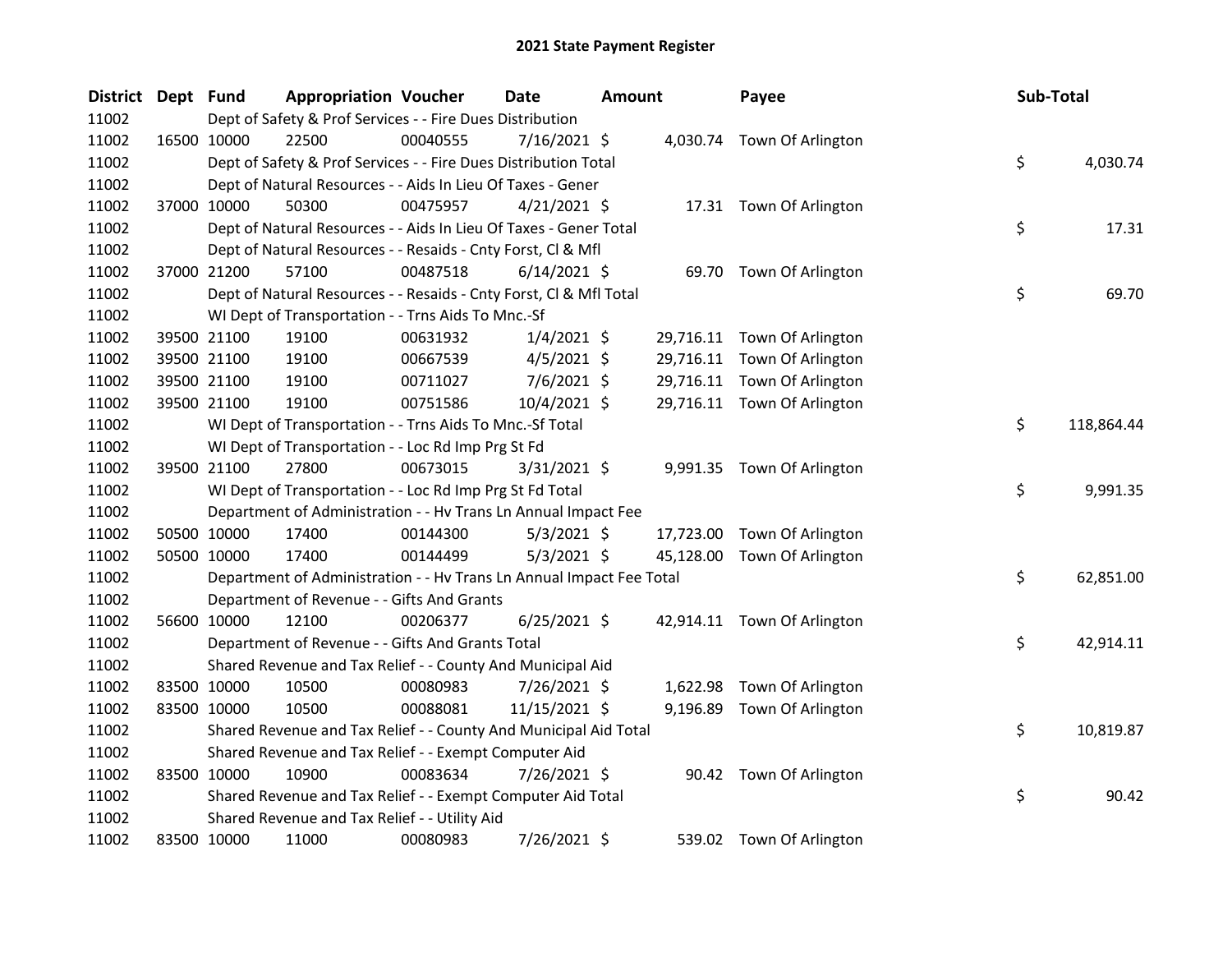| District    | Dept Fund |             | <b>Appropriation Voucher</b>                                        |          | Date            | <b>Amount</b> |          | Payee             | <b>Sub-Total</b> |            |
|-------------|-----------|-------------|---------------------------------------------------------------------|----------|-----------------|---------------|----------|-------------------|------------------|------------|
| 11002       |           | 83500 10000 | 11000                                                               | 00088081 | $11/15/2021$ \$ |               | 1,901.38 | Town Of Arlington |                  |            |
| 11002       |           |             | Shared Revenue and Tax Relief - - Utility Aid Total                 |          |                 |               |          |                   |                  | 2,440.40   |
| 11002       |           |             | Shared Revenue and Tax Relief - - Personal Property Aid             |          |                 |               |          |                   |                  |            |
| 11002       |           | 83500 10000 | 11100                                                               | 00076817 | $5/3/2021$ \$   |               | 1.642.51 | Town Of Arlington |                  |            |
| 11002       |           |             | Shared Revenue and Tax Relief - - Personal Property Aid Total       |          |                 |               |          |                   |                  | 1,642.51   |
| 11002       |           |             | Shared Revenue and Tax Relief - - Payments For Municipal Svcs       |          |                 |               |          |                   |                  |            |
| 11002       |           | 83500 10000 | 50100                                                               | 00073543 | $2/1/2021$ \$   |               | 3.933.68 | Town Of Arlington |                  |            |
| 11002       |           |             | Shared Revenue and Tax Relief - - Payments For Municipal Svcs Total |          |                 |               |          |                   |                  | 3,933.68   |
| 11002 Total |           |             |                                                                     |          |                 |               |          |                   |                  | 257,665.53 |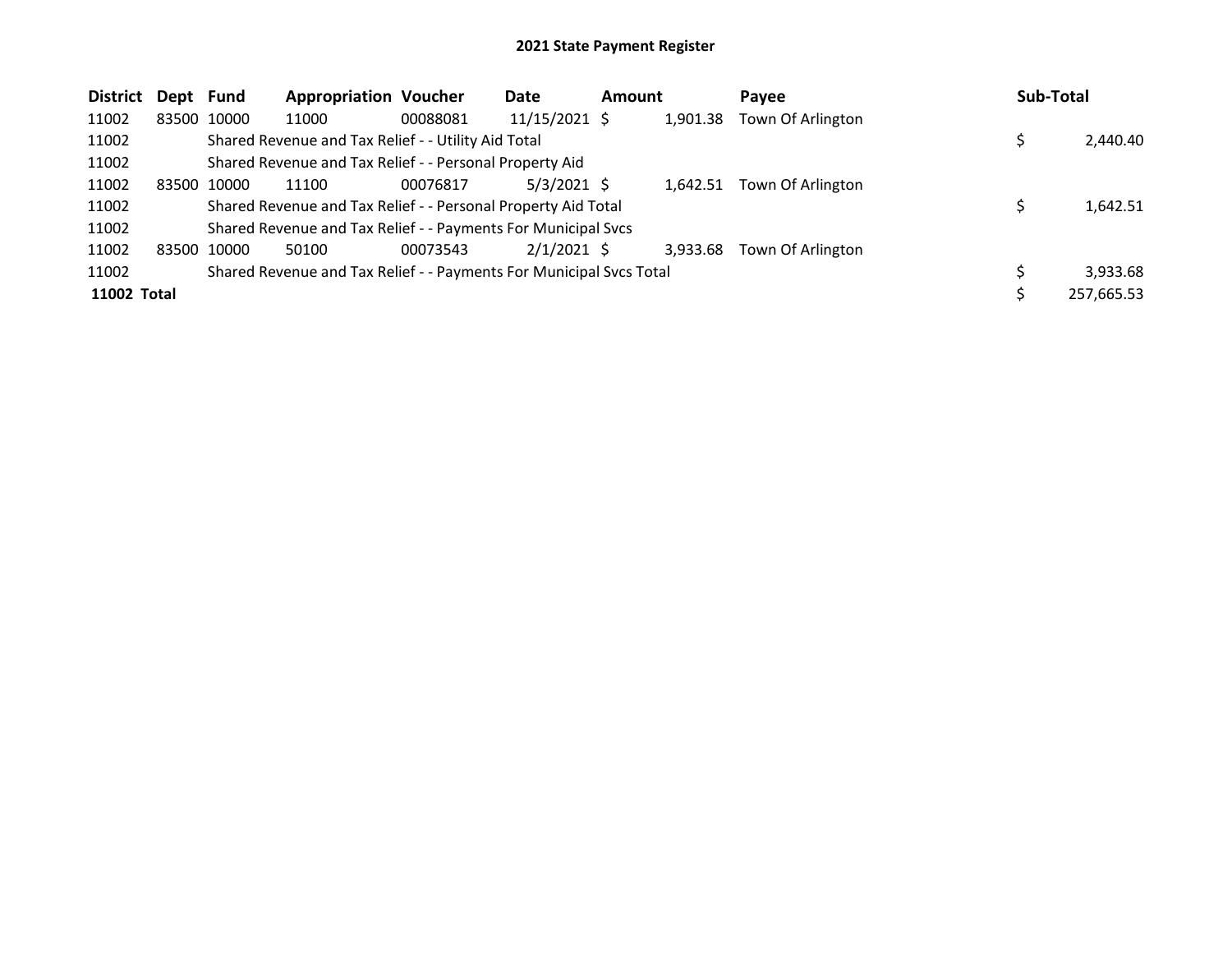| District Dept Fund |             | <b>Appropriation Voucher</b>                                         |          | Date           | <b>Amount</b> |           | Payee                       | Sub-Total |            |
|--------------------|-------------|----------------------------------------------------------------------|----------|----------------|---------------|-----------|-----------------------------|-----------|------------|
| 11004              |             | Dept of Safety & Prof Services - - Fire Dues Distribution            |          |                |               |           |                             |           |            |
| 11004              | 16500 10000 | 22500                                                                | 00040557 | $7/16/2021$ \$ |               |           | 7,673.55 Town Of Caledonia  |           |            |
| 11004              |             | Dept of Safety & Prof Services - - Fire Dues Distribution Total      |          |                |               |           |                             | \$        | 7,673.55   |
| 11004              |             | Dept of Natural Resources - - Aids In Lieu Of Taxes - Gener          |          |                |               |           |                             |           |            |
| 11004              | 37000 10000 | 50300                                                                | 00459950 | $1/29/2021$ \$ |               | 769.32    | Town Of Caledonia           |           |            |
| 11004              | 37000 10000 | 50300                                                                | 00459951 | $1/29/2021$ \$ |               | 494.69    | Town Of Caledonia           |           |            |
| 11004              | 37000 10000 | 50300                                                                | 00459952 | $1/29/2021$ \$ |               | 5,285.92  | Town Of Caledonia           |           |            |
| 11004              | 37000 10000 | 50300                                                                | 00459953 | $1/29/2021$ \$ |               | 1,390.59  | Town Of Caledonia           |           |            |
| 11004              | 37000 10000 | 50300                                                                | 00475473 | $4/21/2021$ \$ |               |           | 119.52 Town Of Caledonia    |           |            |
| 11004              | 37000 10000 | 50300                                                                | 00475474 | $4/21/2021$ \$ |               |           | 1,079.21 Town Of Caledonia  |           |            |
| 11004              |             | Dept of Natural Resources - - Aids In Lieu Of Taxes - Gener Total    |          |                |               |           |                             | \$        | 9,139.25   |
| 11004              |             | Dept of Natural Resources - - Resaids - Cnty Forst, Cl & Mfl         |          |                |               |           |                             |           |            |
| 11004              | 37000 21200 | 57100                                                                | 00487519 | $6/14/2021$ \$ |               |           | 701.56 Town Of Caledonia    |           |            |
| 11004              |             | Dept of Natural Resources - - Resaids - Cnty Forst, Cl & Mfl Total   |          |                |               |           |                             | \$        | 701.56     |
| 11004              |             | Dept of Natural Resources - - Aids In Lieu Of Taxes - Sum S          |          |                |               |           |                             |           |            |
| 11004              | 37000 21200 | 57900                                                                | 00475472 | $4/21/2021$ \$ |               |           | 2,181.67 Town Of Caledonia  |           |            |
| 11004              |             | Dept of Natural Resources - - Aids In Lieu Of Taxes - Sum S Total    |          |                |               |           |                             | \$        | 2,181.67   |
| 11004              |             | WI Dept of Transportation - - Trns Aids To Mnc.-Sf                   |          |                |               |           |                             |           |            |
| 11004              | 39500 21100 | 19100                                                                | 00631933 | $1/4/2021$ \$  |               |           | 50,470.74 Town Of Caledonia |           |            |
| 11004              | 39500 21100 | 19100                                                                | 00667540 | $4/5/2021$ \$  |               |           | 50,470.74 Town Of Caledonia |           |            |
| 11004              | 39500 21100 | 19100                                                                | 00711028 | 7/6/2021 \$    |               | 50,470.74 | Town Of Caledonia           |           |            |
| 11004              | 39500 21100 | 19100                                                                | 00751587 | 10/4/2021 \$   |               |           | 50,470.74 Town Of Caledonia |           |            |
| 11004              |             | WI Dept of Transportation - - Trns Aids To Mnc.-Sf Total             |          |                |               |           |                             | \$        | 201,882.96 |
| 11004              |             | WI Dept of Transportation - - Hwy Mgmt & Opers Sf                    |          |                |               |           |                             |           |            |
| 11004              | 39500 21100 | 36500                                                                | 00623573 | $1/4/2021$ \$  |               | 500.00    | Town Of Caledonia           |           |            |
| 11004              | 39500 21100 | 36500                                                                | 00655330 | 3/18/2021 \$   |               | 500.00    | Town Of Caledonia           |           |            |
| 11004              | 39500 21100 | 36500                                                                | 00700613 | $6/25/2021$ \$ |               | 500.00    | Town Of Caledonia           |           |            |
| 11004              | 39500 21100 | 36500                                                                | 00766477 | 11/24/2021 \$  |               | 500.00    | Town Of Caledonia           |           |            |
| 11004              | 39500 21100 | 36500                                                                | 00766496 | 11/24/2021 \$  |               | 500.00    | Town Of Caledonia           |           |            |
| 11004              | 39500 21100 | 36500                                                                | 00766543 | 11/24/2021 \$  |               | 500.00    | Town Of Caledonia           |           |            |
| 11004              |             | WI Dept of Transportation - - Hwy Mgmt & Opers Sf Total              |          |                |               |           |                             | \$        | 3,000.00   |
| 11004              |             | Department of Administration - - Hv Trans Ln Annual Impact Fee       |          |                |               |           |                             |           |            |
| 11004              | 50500 10000 | 17400                                                                | 00144501 | $5/3/2021$ \$  |               | 66,119.00 | Town Of Caledonia           |           |            |
| 11004              |             | Department of Administration - - Hv Trans Ln Annual Impact Fee Total |          |                |               |           |                             | \$        | 66,119.00  |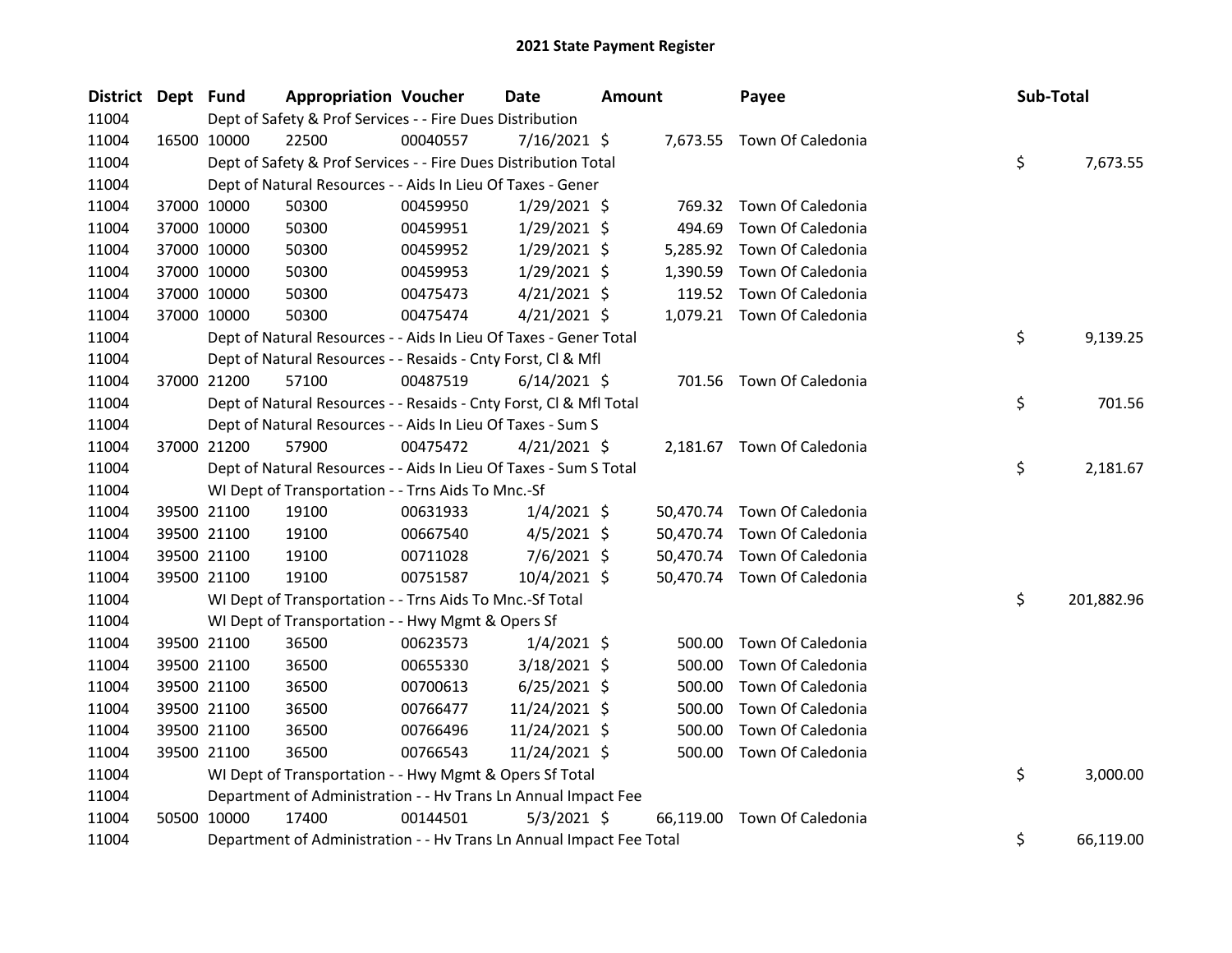| <b>District</b> | Dept Fund |             | <b>Appropriation Voucher</b>                                        |          | Date            | <b>Amount</b> |           | Payee             | Sub-Total |            |
|-----------------|-----------|-------------|---------------------------------------------------------------------|----------|-----------------|---------------|-----------|-------------------|-----------|------------|
| 11004           |           |             | Department of Revenue - - Gifts And Grants                          |          |                 |               |           |                   |           |            |
| 11004           | 56600     | 10000       | 12100                                                               | 00206378 | $6/25/2021$ \$  |               | 72,953.98 | Town Of Caledonia |           |            |
| 11004           |           |             | Department of Revenue - - Gifts And Grants Total                    |          |                 |               |           |                   | \$        | 72,953.98  |
| 11004           |           |             | Shared Revenue and Tax Relief - - County And Municipal Aid          |          |                 |               |           |                   |           |            |
| 11004           |           | 83500 10000 | 10500                                                               | 00080984 | $7/26/2021$ \$  |               | 3,369.52  | Town Of Caledonia |           |            |
| 11004           |           | 83500 10000 | 10500                                                               | 00088082 | $11/15/2021$ \$ |               | 19,093.94 | Town Of Caledonia |           |            |
| 11004           |           |             | Shared Revenue and Tax Relief - - County And Municipal Aid Total    |          |                 |               |           |                   | \$        | 22,463.46  |
| 11004           |           |             | Shared Revenue and Tax Relief - - Exempt Computer Aid               |          |                 |               |           |                   |           |            |
| 11004           |           | 83500 10000 | 10900                                                               | 00083635 | 7/26/2021 \$    |               | 135.10    | Town Of Caledonia |           |            |
| 11004           |           |             | Shared Revenue and Tax Relief - - Exempt Computer Aid Total         |          |                 |               |           |                   | \$        | 135.10     |
| 11004           |           |             | Shared Revenue and Tax Relief - - Utility Aid                       |          |                 |               |           |                   |           |            |
| 11004           |           | 83500 10000 | 11000                                                               | 00080984 | 7/26/2021 \$    |               | 195.70    | Town Of Caledonia |           |            |
| 11004           |           | 83500 10000 | 11000                                                               | 00088082 | 11/15/2021 \$   |               | 1,166.31  | Town Of Caledonia |           |            |
| 11004           |           |             | Shared Revenue and Tax Relief - - Utility Aid Total                 |          |                 |               |           |                   | \$        | 1,362.01   |
| 11004           |           |             | Shared Revenue and Tax Relief - - Personal Property Aid             |          |                 |               |           |                   |           |            |
| 11004           |           | 83500 10000 | 11100                                                               | 00076818 | $5/3/2021$ \$   |               | 3,486.26  | Town Of Caledonia |           |            |
| 11004           |           |             | Shared Revenue and Tax Relief - - Personal Property Aid Total       |          |                 |               |           |                   | \$        | 3,486.26   |
| 11004           |           |             | Shared Revenue and Tax Relief - - Payments For Municipal Svcs       |          |                 |               |           |                   |           |            |
| 11004           | 83500     | 10000       | 50100                                                               | 00073544 | $2/1/2021$ \$   |               | 78.60     | Town Of Caledonia |           |            |
| 11004           |           |             | Shared Revenue and Tax Relief - - Payments For Municipal Svcs Total |          |                 |               |           |                   | \$        | 78.60      |
| 11004 Total     |           |             |                                                                     |          |                 |               |           |                   | \$        | 391,177.40 |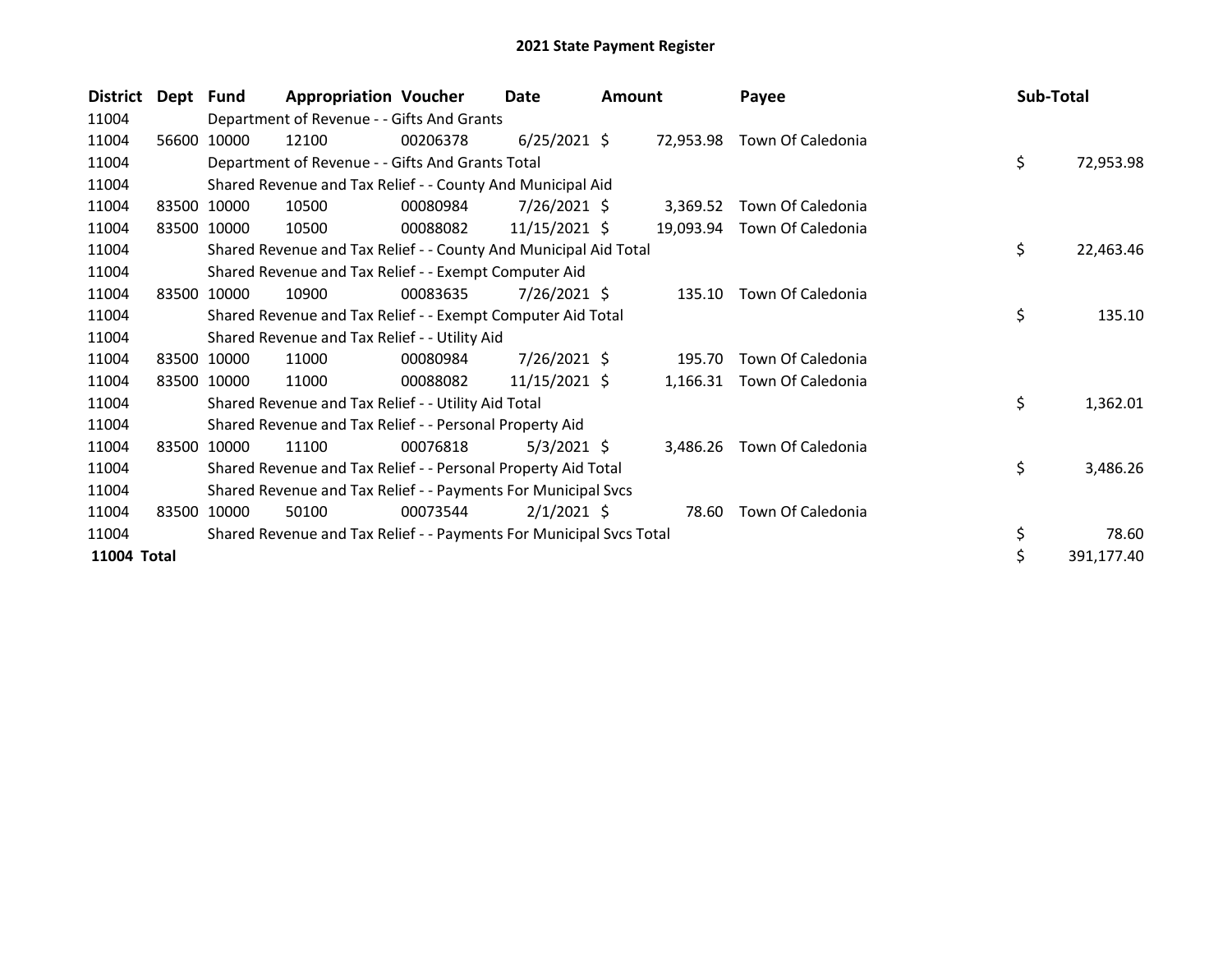| District Dept Fund |             |             | <b>Appropriation Voucher</b>                                       |          | Date           | <b>Amount</b> |           | Payee                      | Sub-Total |            |
|--------------------|-------------|-------------|--------------------------------------------------------------------|----------|----------------|---------------|-----------|----------------------------|-----------|------------|
| 11006              |             |             | Dept of Safety & Prof Services - - Fire Dues Distribution          |          |                |               |           |                            |           |            |
| 11006              |             | 16500 10000 | 22500                                                              | 00040560 | $7/16/2021$ \$ |               |           | 3,731.95 Town Of Columbus  |           |            |
| 11006              |             |             | Dept of Safety & Prof Services - - Fire Dues Distribution Total    |          |                |               |           |                            | \$        | 3,731.95   |
| 11006              |             |             | Dept of Natural Resources - - Aids In Lieu Of Taxes - Gener        |          |                |               |           |                            |           |            |
| 11006              |             | 37000 10000 | 50300                                                              | 00459959 | $1/29/2021$ \$ |               |           | 1,266.13 Town Of Columbus  |           |            |
| 11006              |             | 37000 10000 | 50300                                                              | 00475612 | $4/21/2021$ \$ |               | 108.60    | <b>Town Of Columbus</b>    |           |            |
| 11006              |             |             | Dept of Natural Resources - - Aids In Lieu Of Taxes - Gener Total  |          |                |               |           |                            | \$        | 1,374.73   |
| 11006              |             |             | Dept of Natural Resources - - Resaids - Cnty Forst, Cl & Mfl       |          |                |               |           |                            |           |            |
| 11006              |             | 37000 21200 | 57100                                                              | 00487520 | $6/14/2021$ \$ |               |           | 16.97 Town Of Columbus     |           |            |
| 11006              |             |             | Dept of Natural Resources - - Resaids - Cnty Forst, Cl & Mfl Total |          |                |               |           |                            | \$        | 16.97      |
| 11006              |             |             | WI Dept of Transportation - - Trns Aids To Mnc.-Sf                 |          |                |               |           |                            |           |            |
| 11006              |             | 39500 21100 | 19100                                                              | 00631934 | $1/4/2021$ \$  |               | 32,567.49 | <b>Town Of Columbus</b>    |           |            |
| 11006              |             | 39500 21100 | 19100                                                              | 00667541 | $4/5/2021$ \$  |               | 32,567.49 | Town Of Columbus           |           |            |
| 11006              |             | 39500 21100 | 19100                                                              | 00711029 | $7/6/2021$ \$  |               | 32,567.49 | Town Of Columbus           |           |            |
| 11006              |             | 39500 21100 | 19100                                                              | 00751588 | 10/4/2021 \$   |               | 32,567.49 | Town Of Columbus           |           |            |
| 11006              |             |             | WI Dept of Transportation - - Trns Aids To Mnc.-Sf Total           |          |                |               |           |                            | \$        | 130,269.96 |
| 11006              |             |             | Department of Revenue - - Gifts And Grants                         |          |                |               |           |                            |           |            |
| 11006              |             | 56600 10000 | 12100                                                              | 00206379 | $6/25/2021$ \$ |               |           | 33,964.95 Town Of Columbus |           |            |
| 11006              |             |             | Department of Revenue - - Gifts And Grants Total                   |          |                |               |           |                            | \$        | 33,964.95  |
| 11006              |             |             | Shared Revenue and Tax Relief - - County And Municipal Aid         |          |                |               |           |                            |           |            |
| 11006              |             | 83500 10000 | 10500                                                              | 00080985 | 7/26/2021 \$   |               | 3,527.49  | <b>Town Of Columbus</b>    |           |            |
| 11006              |             | 83500 10000 | 10500                                                              | 00088083 | 11/15/2021 \$  |               |           | 19,989.13 Town Of Columbus |           |            |
| 11006              |             |             | Shared Revenue and Tax Relief - - County And Municipal Aid Total   |          |                |               |           |                            | \$        | 23,516.62  |
| 11006              |             |             | Shared Revenue and Tax Relief - - Exempt Computer Aid              |          |                |               |           |                            |           |            |
| 11006              | 83500 10000 |             | 10900                                                              | 00083636 | 7/26/2021 \$   |               |           | 350.23 Town Of Columbus    |           |            |
| 11006              |             |             | Shared Revenue and Tax Relief - - Exempt Computer Aid Total        |          |                |               |           |                            | \$        | 350.23     |
| 11006              |             |             | Shared Revenue and Tax Relief - - Utility Aid                      |          |                |               |           |                            |           |            |
| 11006              | 83500 10000 |             | 11000                                                              | 00080985 | $7/26/2021$ \$ |               |           | 1,126.73 Town Of Columbus  |           |            |
| 11006              | 83500 10000 |             | 11000                                                              | 00088083 | 11/15/2021 \$  |               | 6,352.80  | Town Of Columbus           |           |            |
| 11006              |             |             | Shared Revenue and Tax Relief - - Utility Aid Total                |          |                |               |           |                            | \$        | 7,479.53   |
| 11006              |             |             | Shared Revenue and Tax Relief - - Personal Property Aid            |          |                |               |           |                            |           |            |
| 11006              | 83500 10000 |             | 11100                                                              | 00076819 | $5/3/2021$ \$  |               |           | 31.33 Town Of Columbus     |           |            |
| 11006              |             |             | Shared Revenue and Tax Relief - - Personal Property Aid Total      |          |                |               |           |                            | \$        | 31.33      |
| <b>11006 Total</b> |             |             |                                                                    |          |                |               |           |                            | \$        | 200,736.27 |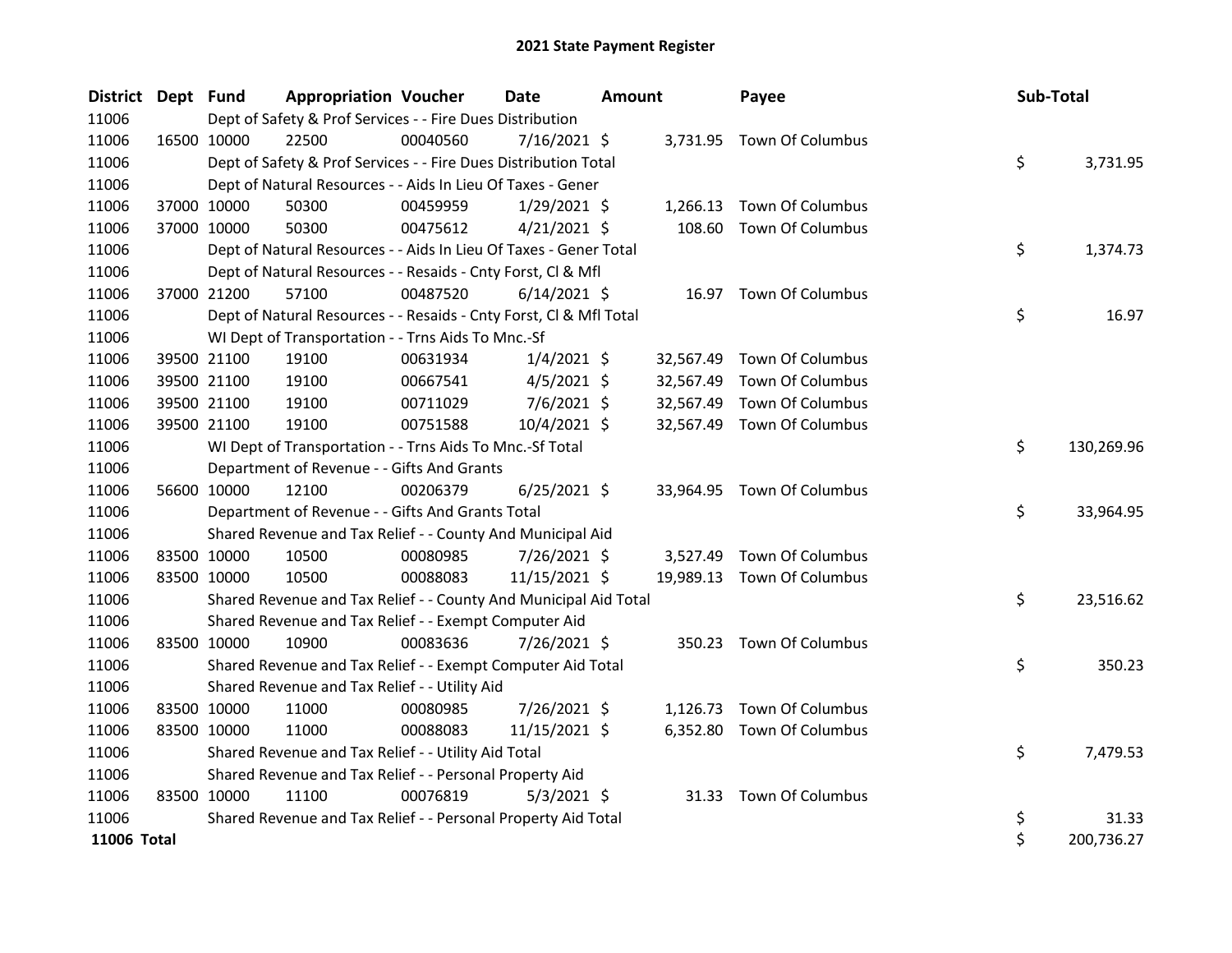| District Dept Fund |             | <b>Appropriation Voucher</b>                                       |          | <b>Date</b>    | Amount |           | Payee                       | Sub-Total |           |
|--------------------|-------------|--------------------------------------------------------------------|----------|----------------|--------|-----------|-----------------------------|-----------|-----------|
| 11008              |             | Dept of Safety & Prof Services - - Fire Dues Distribution          |          |                |        |           |                             |           |           |
| 11008              | 16500 10000 | 22500                                                              | 00040561 | 7/16/2021 \$   |        |           | 2,134.13 Town Of Courtland  |           |           |
| 11008              |             | Dept of Safety & Prof Services - - Fire Dues Distribution Total    |          |                |        |           |                             | \$        | 2,134.13  |
| 11008              |             | Dept of Natural Resources - - Aids In Lieu Of Taxes - Gener        |          |                |        |           |                             |           |           |
| 11008              | 37000 10000 | 50300                                                              | 00459949 | $1/29/2021$ \$ |        |           | 10,039.37 Town Of Courtland |           |           |
| 11008              | 37000 10000 | 50300                                                              | 00475459 | $4/21/2021$ \$ |        | 1,344.63  | Town Of Courtland           |           |           |
| 11008              |             | Dept of Natural Resources - - Aids In Lieu Of Taxes - Gener Total  |          |                |        |           |                             | \$        | 11,384.00 |
| 11008              |             | Dept of Natural Resources - - Resaids - Cnty Forst, Cl & Mfl       |          |                |        |           |                             |           |           |
| 11008              | 37000 21200 | 57100                                                              | 00487521 | $6/14/2021$ \$ |        | 28.66     | Town Of Courtland           |           |           |
| 11008              |             | Dept of Natural Resources - - Resaids - Cnty Forst, Cl & Mfl Total |          |                |        |           |                             | \$        | 28.66     |
| 11008              |             | Dept of Natural Resources - - Aids In Lieu Of Taxes - Sum S        |          |                |        |           |                             |           |           |
| 11008              | 37000 21200 | 57900                                                              | 00475458 | $4/21/2021$ \$ |        |           | 40.44 Town Of Courtland     |           |           |
| 11008              |             | Dept of Natural Resources - - Aids In Lieu Of Taxes - Sum S Total  |          |                |        |           |                             | \$        | 40.44     |
| 11008              |             | WI Dept of Transportation - - Trns Aids To Mnc.-Sf                 |          |                |        |           |                             |           |           |
| 11008              | 39500 21100 | 19100                                                              | 00631935 | $1/4/2021$ \$  |        | 19,493.19 | Town Of Courtland           |           |           |
| 11008              | 39500 21100 | 19100                                                              | 00667542 | $4/5/2021$ \$  |        | 19,493.19 | Town Of Courtland           |           |           |
| 11008              | 39500 21100 | 19100                                                              | 00711030 | 7/6/2021 \$    |        | 19,493.19 | Town Of Courtland           |           |           |
| 11008              | 39500 21100 | 19100                                                              | 00751589 | 10/4/2021 \$   |        | 19,493.19 | Town Of Courtland           |           |           |
| 11008              |             | WI Dept of Transportation - - Trns Aids To Mnc.-Sf Total           |          |                |        |           |                             | \$        | 77,972.76 |
| 11008              |             | Department of Revenue - - Gifts And Grants                         |          |                |        |           |                             |           |           |
| 11008              | 56600 10000 | 12100                                                              | 00206380 | $6/25/2021$ \$ |        |           | 27,161.49 Town Of Courtland |           |           |
| 11008              |             | Department of Revenue - - Gifts And Grants Total                   |          |                |        |           |                             | \$        | 27,161.49 |
| 11008              |             | Shared Revenue and Tax Relief - - County And Municipal Aid         |          |                |        |           |                             |           |           |
| 11008              | 83500 10000 | 10500                                                              | 00080986 | 7/26/2021 \$   |        |           | 2,197.97 Town Of Courtland  |           |           |
| 11008              | 83500 10000 | 10500                                                              | 00088084 | 11/15/2021 \$  |        |           | 12,455.18 Town Of Courtland |           |           |
| 11008              |             | Shared Revenue and Tax Relief - - County And Municipal Aid Total   |          |                |        |           |                             | \$        | 14,653.15 |
| 11008              |             | Shared Revenue and Tax Relief - - Exempt Computer Aid              |          |                |        |           |                             |           |           |
| 11008              | 83500 10000 | 10900                                                              | 00083637 | 7/26/2021 \$   |        |           | 17.67 Town Of Courtland     |           |           |
| 11008              |             | Shared Revenue and Tax Relief - - Exempt Computer Aid Total        |          |                |        |           |                             | \$        | 17.67     |
| 11008              |             | Shared Revenue and Tax Relief - - Utility Aid                      |          |                |        |           |                             |           |           |
| 11008              | 83500 10000 | 11000                                                              | 00080986 | 7/26/2021 \$   |        |           | 321.04 Town Of Courtland    |           |           |
| 11008              | 83500 10000 | 11000                                                              | 00088084 | 11/15/2021 \$  |        |           | 3,453.52 Town Of Courtland  |           |           |
| 11008              |             | Shared Revenue and Tax Relief - - Utility Aid Total                |          |                |        |           |                             | \$        | 3,774.56  |
| 11008              |             | Shared Revenue and Tax Relief - - Personal Property Aid            |          |                |        |           |                             |           |           |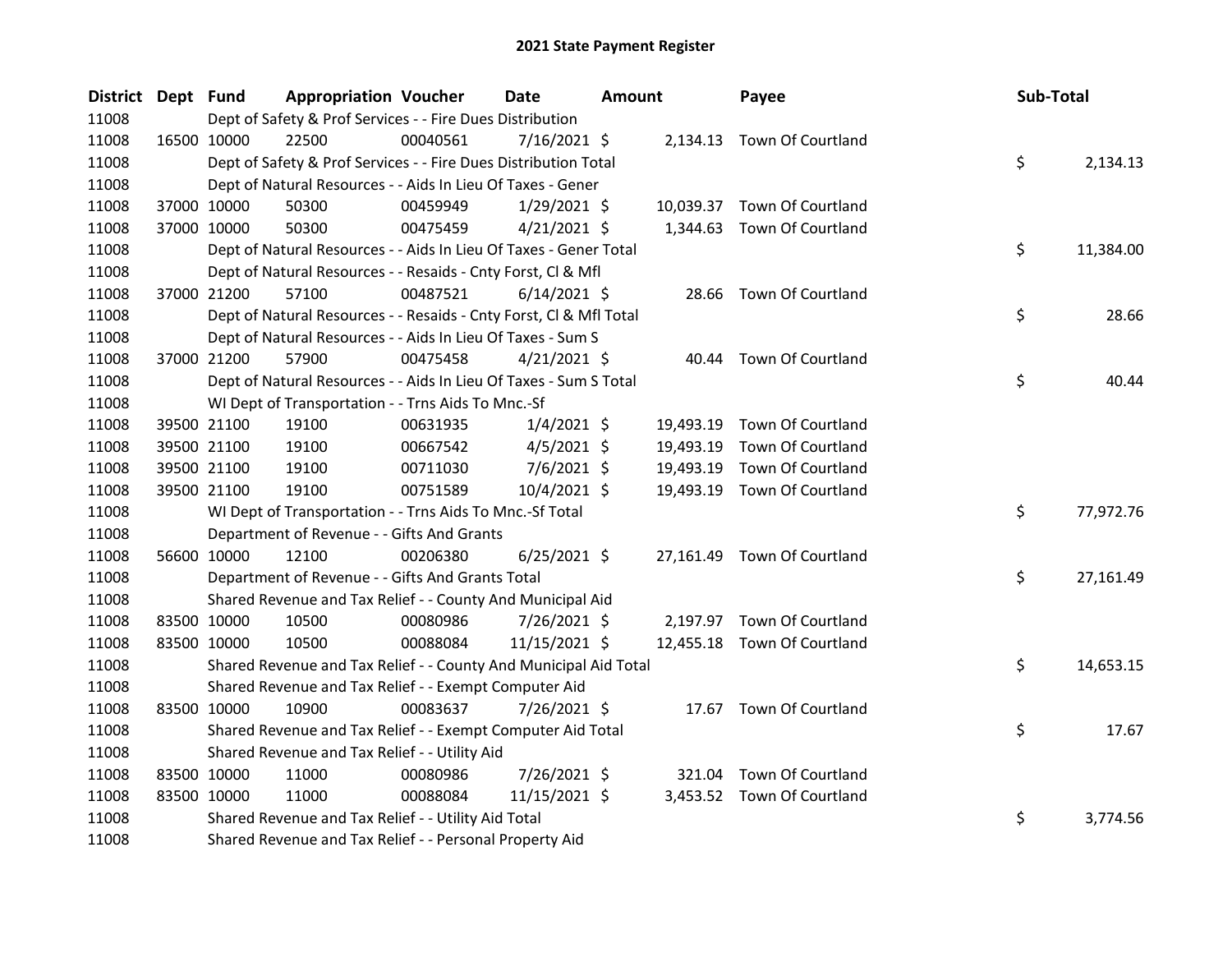| District Dept Fund |             | <b>Appropriation Voucher</b>                                  |          | Date        | Amount |       | <b>Pavee</b>      | Sub-Total  |
|--------------------|-------------|---------------------------------------------------------------|----------|-------------|--------|-------|-------------------|------------|
| 11008              | 83500 10000 | 11100                                                         | 00076820 | 5/3/2021 \$ |        | 96.28 | Town Of Courtland |            |
| 11008              |             | Shared Revenue and Tax Relief - - Personal Property Aid Total |          |             |        |       |                   | 96.28      |
| 11008 Total        |             |                                                               |          |             |        |       |                   | 137,263.14 |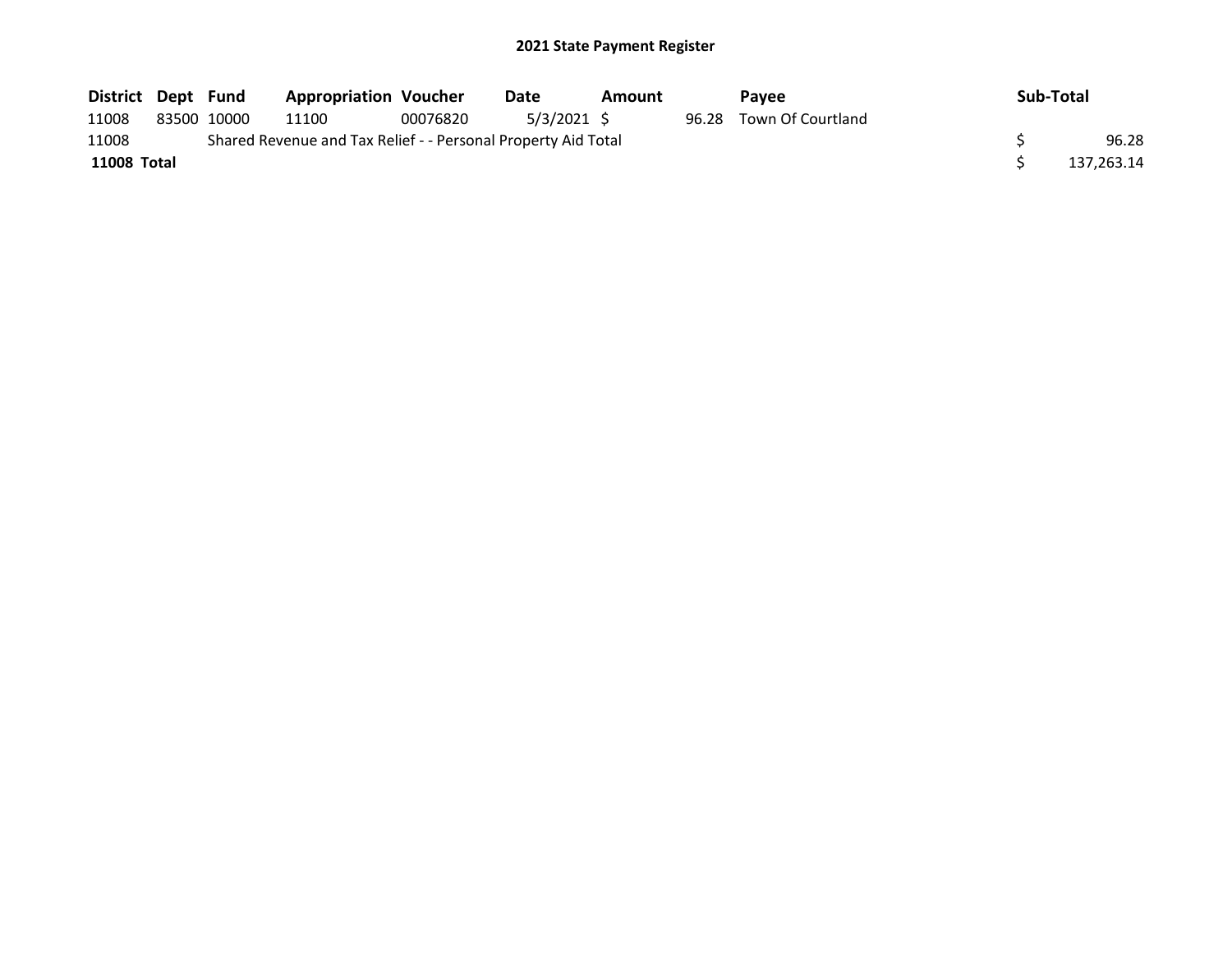| District Dept Fund |             | <b>Appropriation Voucher</b>                                         |          | <b>Date</b>    | <b>Amount</b> |           | Payee                     | Sub-Total |            |
|--------------------|-------------|----------------------------------------------------------------------|----------|----------------|---------------|-----------|---------------------------|-----------|------------|
| 11010              |             | Dept of Safety & Prof Services - - Fire Dues Distribution            |          |                |               |           |                           |           |            |
| 11010              | 16500 10000 | 22500                                                                | 00040562 | $7/15/2021$ \$ |               |           | 13,216.69 Town Of Dekorra |           |            |
| 11010              |             | Dept of Safety & Prof Services - - Fire Dues Distribution Total      |          |                |               |           |                           | \$        | 13,216.69  |
| 11010              |             | Dept of Natural Resources - - Aids In Lieu Of Taxes - Gener          |          |                |               |           |                           |           |            |
| 11010              | 37000 10000 | 50300                                                                | 00459963 | $1/28/2021$ \$ |               |           | 11,900.19 Town Of Dekorra |           |            |
| 11010              | 37000 10000 | 50300                                                                | 00459964 | $1/28/2021$ \$ |               | 4,432.82  | Town Of Dekorra           |           |            |
| 11010              | 37000 10000 | 50300                                                                | 00475694 | $4/21/2021$ \$ |               | 670.37    | Town Of Dekorra           |           |            |
| 11010              | 37000 10000 | 50300                                                                | 00475696 | $4/21/2021$ \$ |               |           | 235.39 Town Of Dekorra    |           |            |
| 11010              |             | Dept of Natural Resources - - Aids In Lieu Of Taxes - Gener Total    |          |                |               |           |                           | \$        | 17,238.77  |
| 11010              |             | Dept of Natural Resources - - Resaids - Cnty Forst, Cl & Mfl         |          |                |               |           |                           |           |            |
| 11010              | 37000 21200 | 57100                                                                | 00487522 | $6/14/2021$ \$ |               |           | 338.36 Town Of Dekorra    |           |            |
| 11010              |             | Dept of Natural Resources - - Resaids - Cnty Forst, Cl & Mfl Total   |          |                |               |           |                           | \$        | 338.36     |
| 11010              |             | Dept of Natural Resources - - Aids In Lieu Of Taxes - Sum S          |          |                |               |           |                           |           |            |
| 11010              | 37000 21200 | 57900                                                                | 00475693 | $4/21/2021$ \$ |               | 18.87     | Town Of Dekorra           |           |            |
| 11010              | 37000 21200 | 57900                                                                | 00475695 | $4/21/2021$ \$ |               | 335.64    | Town Of Dekorra           |           |            |
| 11010              |             | Dept of Natural Resources - - Aids In Lieu Of Taxes - Sum S Total    |          |                |               |           |                           | \$        | 354.51     |
| 11010              |             | WI Dept of Transportation - - Trns Aids To Mnc.-Sf                   |          |                |               |           |                           |           |            |
| 11010              | 39500 21100 | 19100                                                                | 00631936 | $1/4/2021$ \$  |               |           | 37,619.82 Town Of Dekorra |           |            |
| 11010              | 39500 21100 | 19100                                                                | 00667543 | $4/5/2021$ \$  |               |           | 37,619.82 Town Of Dekorra |           |            |
| 11010              | 39500 21100 | 19100                                                                | 00711031 | $7/6/2021$ \$  |               |           | 37,619.82 Town Of Dekorra |           |            |
| 11010              | 39500 21100 | 19100                                                                | 00751590 | 10/4/2021 \$   |               |           | 37,619.82 Town Of Dekorra |           |            |
| 11010              |             | WI Dept of Transportation - - Trns Aids To Mnc.-Sf Total             |          |                |               |           |                           | \$        | 150,479.28 |
| 11010              |             | WI Dept of Transportation - - Loc Rd Imp Prg St Fd                   |          |                |               |           |                           |           |            |
| 11010              | 39500 21100 | 27800                                                                | 00700590 | $6/1/2021$ \$  |               |           | 13,024.52 Town Of Dekorra |           |            |
| 11010              |             | WI Dept of Transportation - - Loc Rd Imp Prg St Fd Total             |          |                |               |           |                           | \$        | 13,024.52  |
| 11010              |             | WI Dept of Transportation - - Hwy Mgmt & Opers Sf                    |          |                |               |           |                           |           |            |
| 11010              | 39500 21100 | 36500                                                                | 00637102 | $1/7/2021$ \$  |               |           | 13,547.21 Town Of Dekorra |           |            |
| 11010              |             | WI Dept of Transportation - - Hwy Mgmt & Opers Sf Total              |          |                |               |           |                           | \$        | 13,547.21  |
| 11010              |             | Department of Administration - - Hv Trans Ln Annual Impact Fee       |          |                |               |           |                           |           |            |
| 11010              | 50500 10000 | 17400                                                                | 00144301 | $5/3/2021$ \$  |               | 12,626.00 | Town Of Dekorra           |           |            |
| 11010              | 50500 10000 | 17400                                                                | 00144504 | $5/3/2021$ \$  |               | 33,923.00 | Town Of Dekorra           |           |            |
| 11010              |             | Department of Administration - - Hv Trans Ln Annual Impact Fee Total |          |                |               |           |                           | \$        | 46,549.00  |
| 11010              |             | Elections Commission - - General Program Ops, GPR                    |          |                |               |           |                           |           |            |
| 11010              | 51000 10000 | 10100                                                                | 00005097 | $1/7/2021$ \$  |               | 644.30    | Town Of Dekorra           |           |            |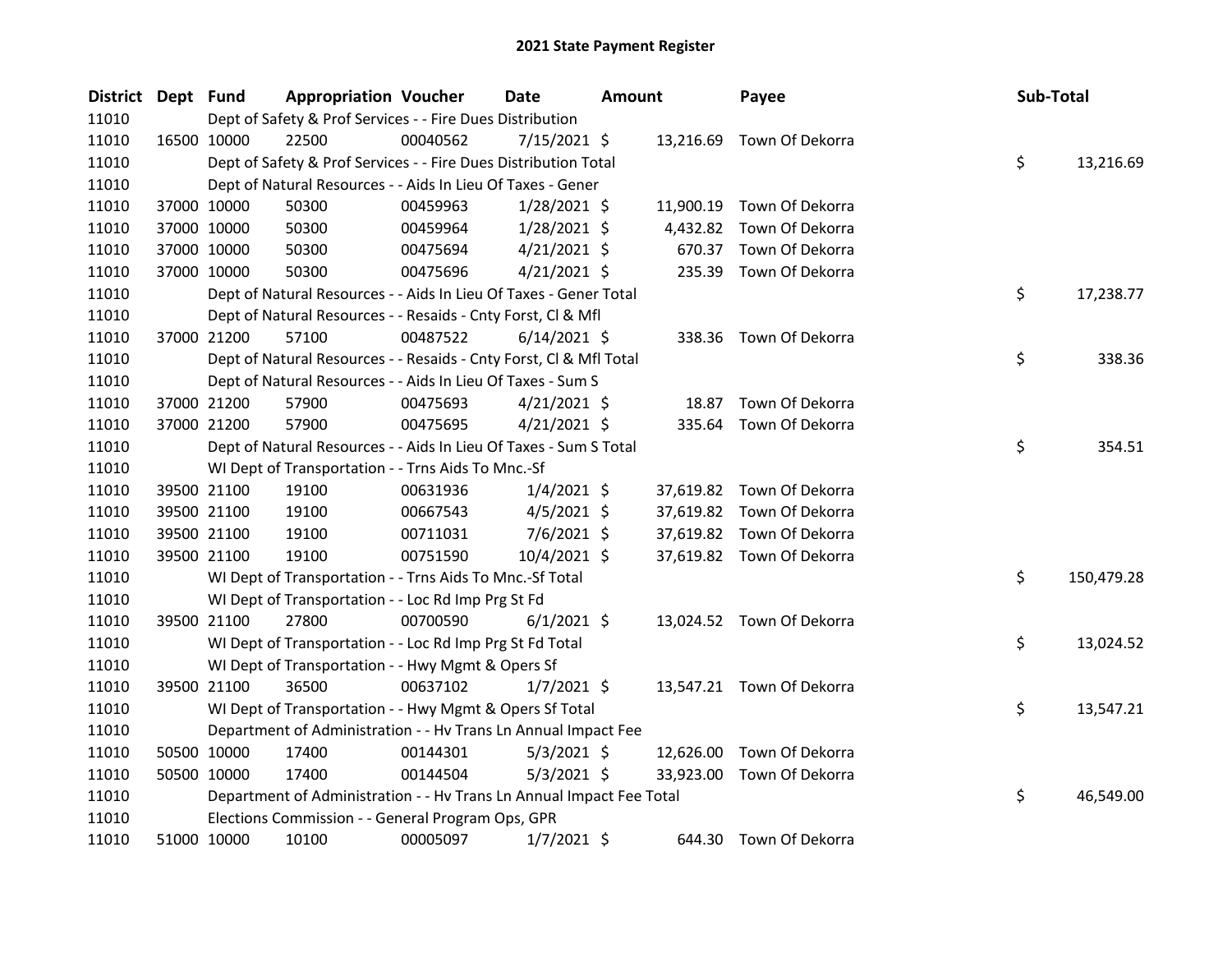| <b>District Dept</b> |       | Fund        | <b>Appropriation Voucher</b>                                        |          | Date           | <b>Amount</b> |          | Payee                      | Sub-Total |            |
|----------------------|-------|-------------|---------------------------------------------------------------------|----------|----------------|---------------|----------|----------------------------|-----------|------------|
| 11010                |       |             | Elections Commission - - General Program Ops, GPR Total             |          |                |               |          |                            | \$        | 644.30     |
| 11010                |       |             | Department of Revenue - - Gifts And Grants                          |          |                |               |          |                            |           |            |
| 11010                | 56600 | 10000       | 12100                                                               | 00206381 | $6/25/2021$ \$ |               |          | 122,357.54 Town Of Dekorra |           |            |
| 11010                |       |             | Department of Revenue - - Gifts And Grants Total                    |          |                |               |          |                            | \$        | 122,357.54 |
| 11010                |       |             | Shared Revenue and Tax Relief - - County And Municipal Aid          |          |                |               |          |                            |           |            |
| 11010                |       | 83500 10000 | 10500                                                               | 00080987 | $7/26/2021$ \$ |               | 4,107.48 | Town Of Dekorra            |           |            |
| 11010                | 83500 | 10000       | 10500                                                               | 00088085 | 11/15/2021 \$  |               |          | 23,275.75 Town Of Dekorra  |           |            |
| 11010                |       |             | Shared Revenue and Tax Relief - - County And Municipal Aid Total    |          |                |               |          |                            | \$        | 27,383.23  |
| 11010                |       |             | Shared Revenue and Tax Relief - - Exempt Computer Aid               |          |                |               |          |                            |           |            |
| 11010                |       | 83500 10000 | 10900                                                               | 00083638 | $7/26/2021$ \$ |               |          | 115.36 Town Of Dekorra     |           |            |
| 11010                |       |             | Shared Revenue and Tax Relief - - Exempt Computer Aid Total         |          |                |               |          |                            | \$        | 115.36     |
| 11010                |       |             | Shared Revenue and Tax Relief - - Utility Aid                       |          |                |               |          |                            |           |            |
| 11010                |       | 83500 10000 | 11000                                                               | 00080987 | 7/26/2021 \$   |               | 8.19     | Town Of Dekorra            |           |            |
| 11010                |       | 83500 10000 | 11000                                                               | 00088085 | 11/15/2021 \$  |               | 64.63    | Town Of Dekorra            |           |            |
| 11010                |       |             | Shared Revenue and Tax Relief - - Utility Aid Total                 |          |                |               |          |                            | \$        | 72.82      |
| 11010                |       |             | Shared Revenue and Tax Relief - - Personal Property Aid             |          |                |               |          |                            |           |            |
| 11010                | 83500 | 10000       | 11100                                                               | 00076821 | $5/3/2021$ \$  |               | 4,510.69 | Town Of Dekorra            |           |            |
| 11010                |       |             | Shared Revenue and Tax Relief - - Personal Property Aid Total       |          |                |               |          |                            | \$        | 4,510.69   |
| 11010                |       |             | Shared Revenue and Tax Relief - - Payments For Municipal Svcs       |          |                |               |          |                            |           |            |
| 11010                | 83500 | 10000       | 50100                                                               | 00073545 | $2/1/2021$ \$  |               |          | 3,513.12 Town Of Dekorra   |           |            |
| 11010                |       |             | Shared Revenue and Tax Relief - - Payments For Municipal Svcs Total |          |                |               |          |                            | \$        | 3,513.12   |
| 11010                |       |             | Shared Revenue and Tax Relief - - Lottery & Gaming Credit           |          |                |               |          |                            |           |            |
| 11010                |       | 83500 52100 | 36300                                                               | 00074096 | $3/22/2021$ \$ |               | 3,898.16 | Town Of Dekorra            |           |            |
| 11010                |       |             | Shared Revenue and Tax Relief - - Lottery & Gaming Credit Total     |          |                |               |          |                            | \$        | 3,898.16   |
| <b>11010 Total</b>   |       |             |                                                                     |          |                |               |          |                            | \$        | 417,243.56 |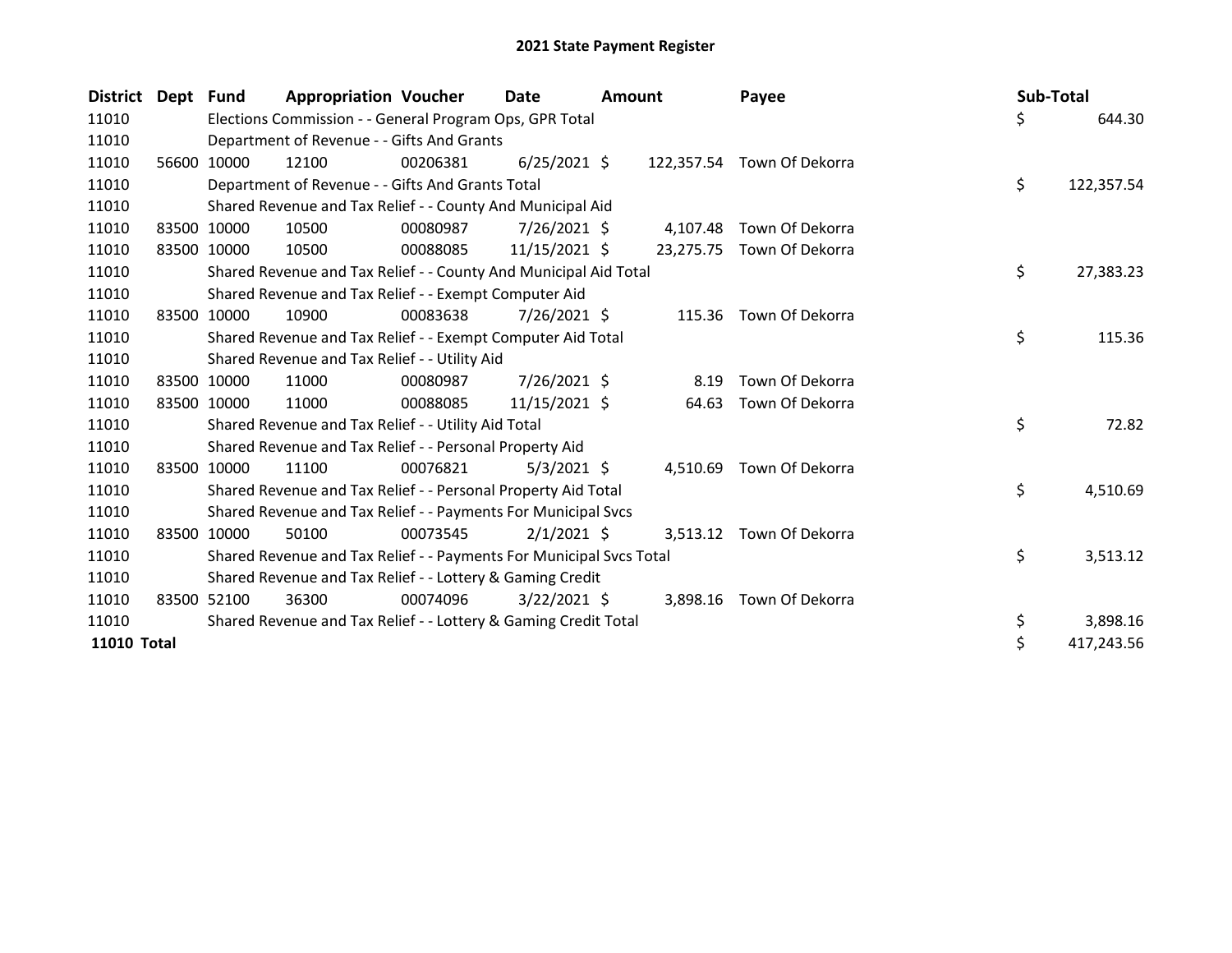| District Dept Fund |             | <b>Appropriation Voucher</b>                                       |          | <b>Date</b>    | <b>Amount</b> |          | Payee                            | Sub-Total |           |
|--------------------|-------------|--------------------------------------------------------------------|----------|----------------|---------------|----------|----------------------------------|-----------|-----------|
| 11012              |             | Dept of Safety & Prof Services - - Fire Dues Distribution          |          |                |               |          |                                  |           |           |
| 11012              | 16500 10000 | 22500                                                              | 00040565 | $7/15/2021$ \$ |               |          | 3,249.85 Town of Fort Winnebago  |           |           |
| 11012              |             | Dept of Safety & Prof Services - - Fire Dues Distribution Total    |          |                |               |          |                                  | \$        | 3,249.85  |
| 11012              |             | Dept of Natural Resources - - Aids In Lieu Of Taxes - Gener        |          |                |               |          |                                  |           |           |
| 11012              | 37000 10000 | 50300                                                              | 00459993 | $1/28/2021$ \$ |               | 1,788.10 | Town of Fort Winnebago           |           |           |
| 11012              | 37000 10000 | 50300                                                              | 00475900 | $4/21/2021$ \$ |               | 20.00    | Town of Fort Winnebago           |           |           |
| 11012              |             | Dept of Natural Resources - - Aids In Lieu Of Taxes - Gener Total  |          |                |               |          |                                  | \$        | 1,808.10  |
| 11012              |             | Dept of Natural Resources - - Resaids - Cnty Forst, Cl & Mfl       |          |                |               |          |                                  |           |           |
| 11012              | 37000 21200 | 57100                                                              | 00487523 | $6/14/2021$ \$ |               |          | 215.79 Town of Fort Winnebago    |           |           |
| 11012              |             | Dept of Natural Resources - - Resaids - Cnty Forst, Cl & Mfl Total |          |                |               |          |                                  | \$        | 215.79    |
| 11012              |             | Dept of Natural Resources - - Aids In Lieu Of Taxes - Sum S        |          |                |               |          |                                  |           |           |
| 11012              | 37000 21200 | 57900                                                              | 00475899 | $4/21/2021$ \$ |               |          | 1,472.06 Town of Fort Winnebago  |           |           |
| 11012              |             | Dept of Natural Resources - - Aids In Lieu Of Taxes - Sum S Total  |          |                |               |          |                                  | \$        | 1,472.06  |
| 11012              |             | WI Dept of Transportation - - Trns Aids To Mnc.-Sf                 |          |                |               |          |                                  |           |           |
| 11012              | 39500 21100 | 19100                                                              | 00631937 | $1/4/2021$ \$  |               |          | 23,868.81 Town of Fort Winnebago |           |           |
| 11012              | 39500 21100 | 19100                                                              | 00667544 | $4/5/2021$ \$  |               |          | 23,868.81 Town of Fort Winnebago |           |           |
| 11012              | 39500 21100 | 19100                                                              | 00711032 | $7/6/2021$ \$  |               |          | 23,868.81 Town of Fort Winnebago |           |           |
| 11012              | 39500 21100 | 19100                                                              | 00751591 | 10/4/2021 \$   |               |          | 23,868.81 Town of Fort Winnebago |           |           |
| 11012              |             | WI Dept of Transportation - - Trns Aids To Mnc.-Sf Total           |          |                |               |          |                                  | \$        | 95,475.24 |
| 11012              |             | WI Dept of Transportation - - Hwy Mgmt & Opers Sf                  |          |                |               |          |                                  |           |           |
| 11012              | 39500 21100 | 36500                                                              | 00624438 | $1/4/2021$ \$  |               | 500.00   | Town of Fort Winnebago           |           |           |
| 11012              | 39500 21100 | 36500                                                              | 00678931 | $5/12/2021$ \$ |               |          | 500.00 Town of Fort Winnebago    |           |           |
| 11012              |             | WI Dept of Transportation - - Hwy Mgmt & Opers Sf Total            |          |                |               |          |                                  | \$        | 1,000.00  |
| 11012              |             | Department of Revenue - - Gifts And Grants                         |          |                |               |          |                                  |           |           |
| 11012              | 56600 10000 | 12100                                                              | 00206382 | $6/25/2021$ \$ |               |          | 43,699.12 Town of Fort Winnebago |           |           |
| 11012              |             | Department of Revenue - - Gifts And Grants Total                   |          |                |               |          |                                  | \$        | 43,699.12 |
| 11012              |             | Shared Revenue and Tax Relief - - County And Municipal Aid         |          |                |               |          |                                  |           |           |
| 11012              | 83500 10000 | 10500                                                              | 00080988 | 7/26/2021 \$   |               | 1,694.05 | Town of Fort Winnebago           |           |           |
| 11012              | 83500 10000 | 10500                                                              | 00088086 | 11/15/2021 \$  |               |          | 9,599.59 Town of Fort Winnebago  |           |           |
| 11012              |             | Shared Revenue and Tax Relief - - County And Municipal Aid Total   |          |                |               |          |                                  | \$        | 11,293.64 |
| 11012              |             | Shared Revenue and Tax Relief - - Exempt Computer Aid              |          |                |               |          |                                  |           |           |
| 11012              | 83500 10000 | 10900                                                              | 00083639 | 7/26/2021 \$   |               | 4.16     | Town of Fort Winnebago           |           |           |
| 11012              |             | Shared Revenue and Tax Relief - - Exempt Computer Aid Total        |          |                |               |          |                                  | \$        | 4.16      |
| 11012              |             | Shared Revenue and Tax Relief - - Utility Aid                      |          |                |               |          |                                  |           |           |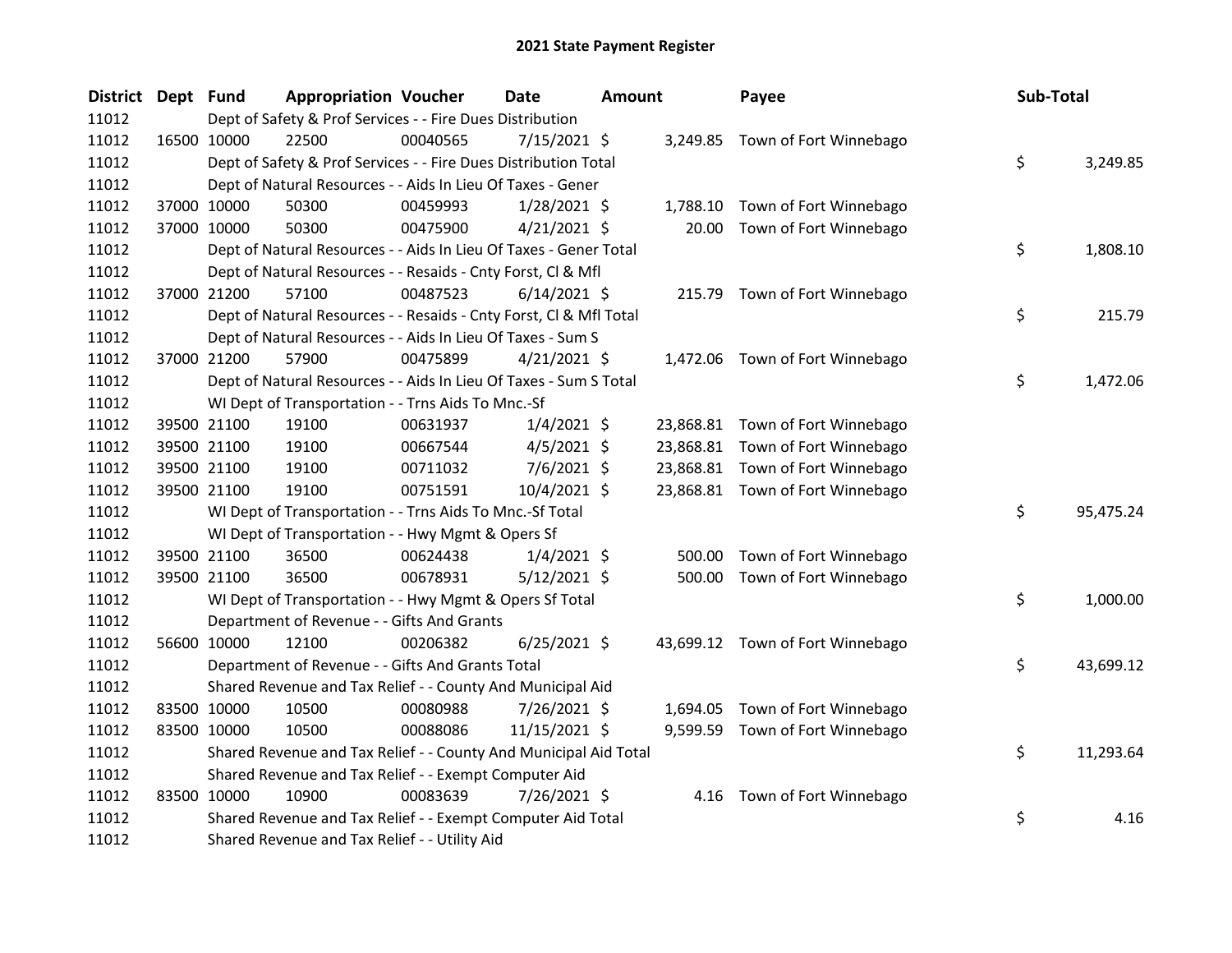| <b>District Dept Fund</b> |             | <b>Appropriation Voucher</b>                                  |          | Date          | Amount |        | Pavee                         | Sub-Total  |
|---------------------------|-------------|---------------------------------------------------------------|----------|---------------|--------|--------|-------------------------------|------------|
| 11012                     | 83500 10000 | 11000                                                         | 00080988 | 7/26/2021 \$  |        | 18.10  | Town of Fort Winnebago        |            |
| 11012                     | 83500 10000 | 11000                                                         | 00088086 | 11/15/2021 \$ |        |        | 104.31 Town of Fort Winnebago |            |
| 11012                     |             | Shared Revenue and Tax Relief - - Utility Aid Total           |          |               |        |        |                               | 122.41     |
| 11012                     |             | Shared Revenue and Tax Relief - - Personal Property Aid       |          |               |        |        |                               |            |
| 11012                     | 83500 10000 | 11100                                                         | 00076822 | $5/3/2021$ \$ |        | 474.35 | Town of Fort Winnebago        |            |
| 11012                     |             | Shared Revenue and Tax Relief - - Personal Property Aid Total |          |               |        |        |                               | 474.35     |
| 11012 Total               |             |                                                               |          |               |        |        |                               | 158,814.72 |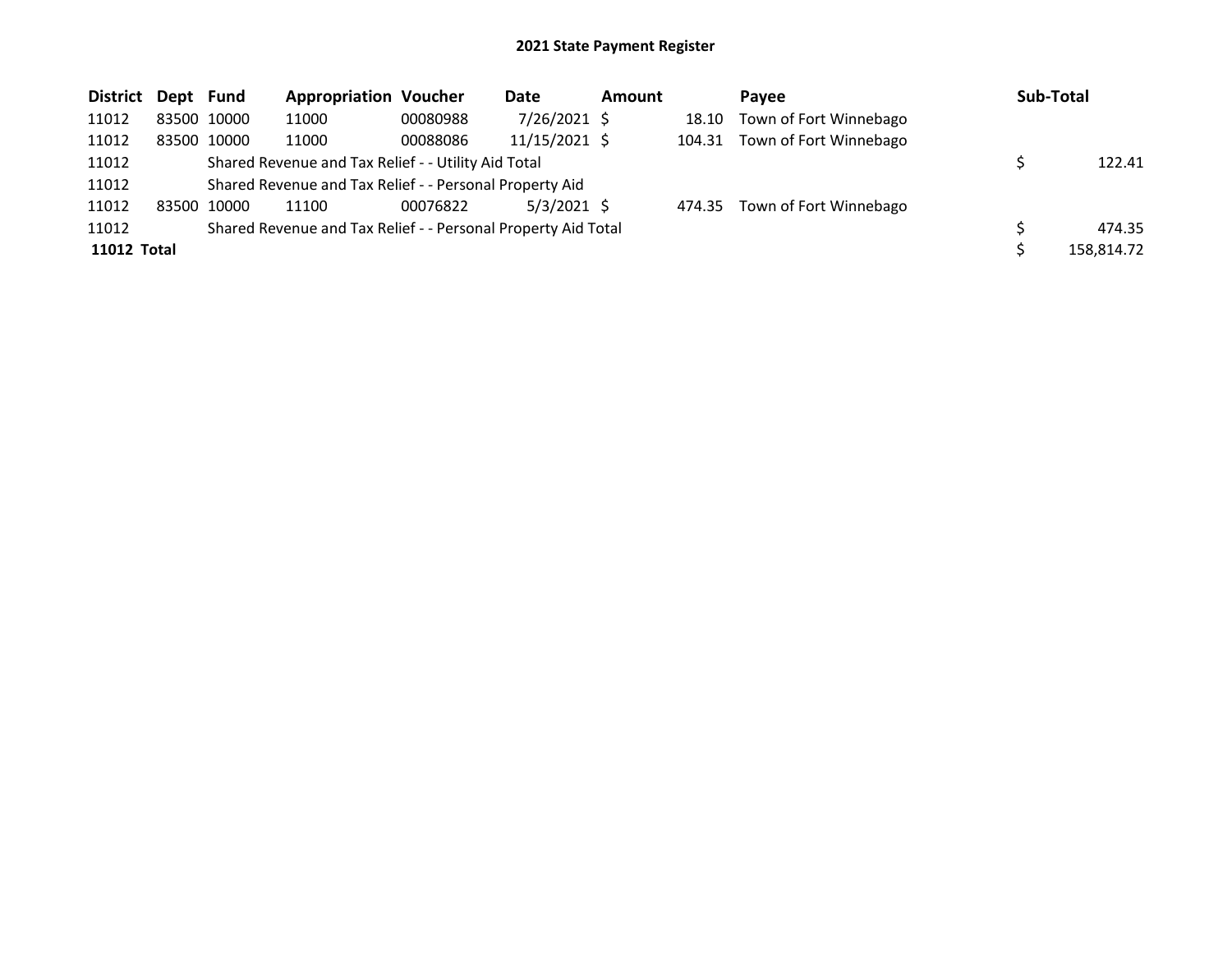| District | Dept Fund |             | <b>Appropriation Voucher</b>                                       |          | Date           | <b>Amount</b> |           | Payee                              | Sub-Total        |
|----------|-----------|-------------|--------------------------------------------------------------------|----------|----------------|---------------|-----------|------------------------------------|------------------|
| 11014    |           |             | Dept of Safety & Prof Services - - Fire Dues Distribution          |          |                |               |           |                                    |                  |
| 11014    |           | 16500 10000 | 22500                                                              | 00040566 | $7/16/2021$ \$ |               |           | 3,988.78 Town Of Fountain Prairie  |                  |
| 11014    |           |             | Dept of Safety & Prof Services - - Fire Dues Distribution Total    |          |                |               |           |                                    | \$<br>3,988.78   |
| 11014    |           |             | Dept of Natural Resources - - Resaids - Cnty Forst, Cl & Mfl       |          |                |               |           |                                    |                  |
| 11014    |           | 37000 21200 | 57100                                                              | 00487524 | $6/14/2021$ \$ |               |           | 59.52 Town Of Fountain Prairie     |                  |
| 11014    |           |             | Dept of Natural Resources - - Resaids - Cnty Forst, Cl & Mfl Total |          |                |               |           |                                    | \$<br>59.52      |
| 11014    |           |             | WI Dept of Transportation - - Trns Aids To Mnc.-Sf                 |          |                |               |           |                                    |                  |
| 11014    |           | 39500 21100 | 19100                                                              | 00631938 | $1/4/2021$ \$  |               | 28,940.85 | Town Of Fountain Prairie           |                  |
| 11014    |           | 39500 21100 | 19100                                                              | 00667545 | $4/5/2021$ \$  |               | 28,940.85 | Town Of Fountain Prairie           |                  |
| 11014    |           | 39500 21100 | 19100                                                              | 00711033 | 7/6/2021 \$    |               | 28,940.85 | Town Of Fountain Prairie           |                  |
| 11014    |           | 39500 21100 | 19100                                                              | 00751592 | $10/4/2021$ \$ |               |           | 28,940.85 Town Of Fountain Prairie |                  |
| 11014    |           |             | WI Dept of Transportation - - Trns Aids To Mnc.-Sf Total           |          |                |               |           |                                    | \$<br>115,763.40 |
| 11014    |           |             | Department of Revenue - - Gifts And Grants                         |          |                |               |           |                                    |                  |
| 11014    |           | 56600 10000 | 12100                                                              | 00206383 | $6/25/2021$ \$ |               |           | 46,734.51 Town Of Fountain Prairie |                  |
| 11014    |           |             | Department of Revenue - - Gifts And Grants Total                   |          |                |               |           |                                    | \$<br>46,734.51  |
| 11014    |           |             | Department of Revenue - - Misc Revenue Holding Clearing            |          |                |               |           |                                    |                  |
| 11014    |           | 56600 10000 | 99500                                                              | 00188751 | $1/8/2021$ \$  |               | 200.00    | Town Of Fountain Prairie           |                  |
| 11014    |           | 56600 10000 | 99500                                                              | 00190821 | $2/5/2021$ \$  |               | 200.00    | Town Of Fountain Prairie           |                  |
| 11014    |           | 56600 10000 | 99500                                                              | 00193401 | $3/5/2021$ \$  |               | 200.00    | Town Of Fountain Prairie           |                  |
| 11014    |           | 56600 10000 | 99500                                                              | 00197669 | $4/7/2021$ \$  |               | 200.00    | Town Of Fountain Prairie           |                  |
| 11014    |           | 56600 10000 | 99500                                                              | 00201047 | $5/7/2021$ \$  |               | 200.00    | Town Of Fountain Prairie           |                  |
| 11014    |           | 56600 10000 | 99500                                                              | 00204276 | $6/7/2021$ \$  |               | 200.00    | Town Of Fountain Prairie           |                  |
| 11014    |           | 56600 10000 | 99500                                                              | 00208857 | 7/8/2021 \$    |               | 200.00    | Town Of Fountain Prairie           |                  |
| 11014    |           | 56600 10000 | 99500                                                              | 00211615 | $8/6/2021$ \$  |               |           | 63.57 Town Of Fountain Prairie     |                  |
| 11014    |           |             | Department of Revenue - - Misc Revenue Holding Clearing Total      |          |                |               |           |                                    | \$<br>1,463.57   |
| 11014    |           |             | Shared Revenue and Tax Relief - - County And Municipal Aid         |          |                |               |           |                                    |                  |
| 11014    |           | 83500 10000 | 10500                                                              | 00080989 | 7/26/2021 \$   |               |           | 1,972.92 Town Of Fountain Prairie  |                  |
| 11014    |           | 83500 10000 | 10500                                                              | 00088087 | 11/15/2021 \$  |               |           | 11,179.86 Town Of Fountain Prairie |                  |
| 11014    |           |             | Shared Revenue and Tax Relief - - County And Municipal Aid Total   |          |                |               |           |                                    | \$<br>13,152.78  |
| 11014    |           |             | Shared Revenue and Tax Relief - - Exempt Computer Aid              |          |                |               |           |                                    |                  |
| 11014    |           | 83500 10000 | 10900                                                              | 00083640 | 7/26/2021 \$   |               | 208.89    | Town Of Fountain Prairie           |                  |
| 11014    |           |             | Shared Revenue and Tax Relief - - Exempt Computer Aid Total        |          |                |               |           |                                    | \$<br>208.89     |
| 11014    |           |             | Shared Revenue and Tax Relief - - Utility Aid                      |          |                |               |           |                                    |                  |
| 11014    |           | 83500 10000 | 11000                                                              | 00080989 | 7/26/2021 \$   |               |           | 1,019.98 Town Of Fountain Prairie  |                  |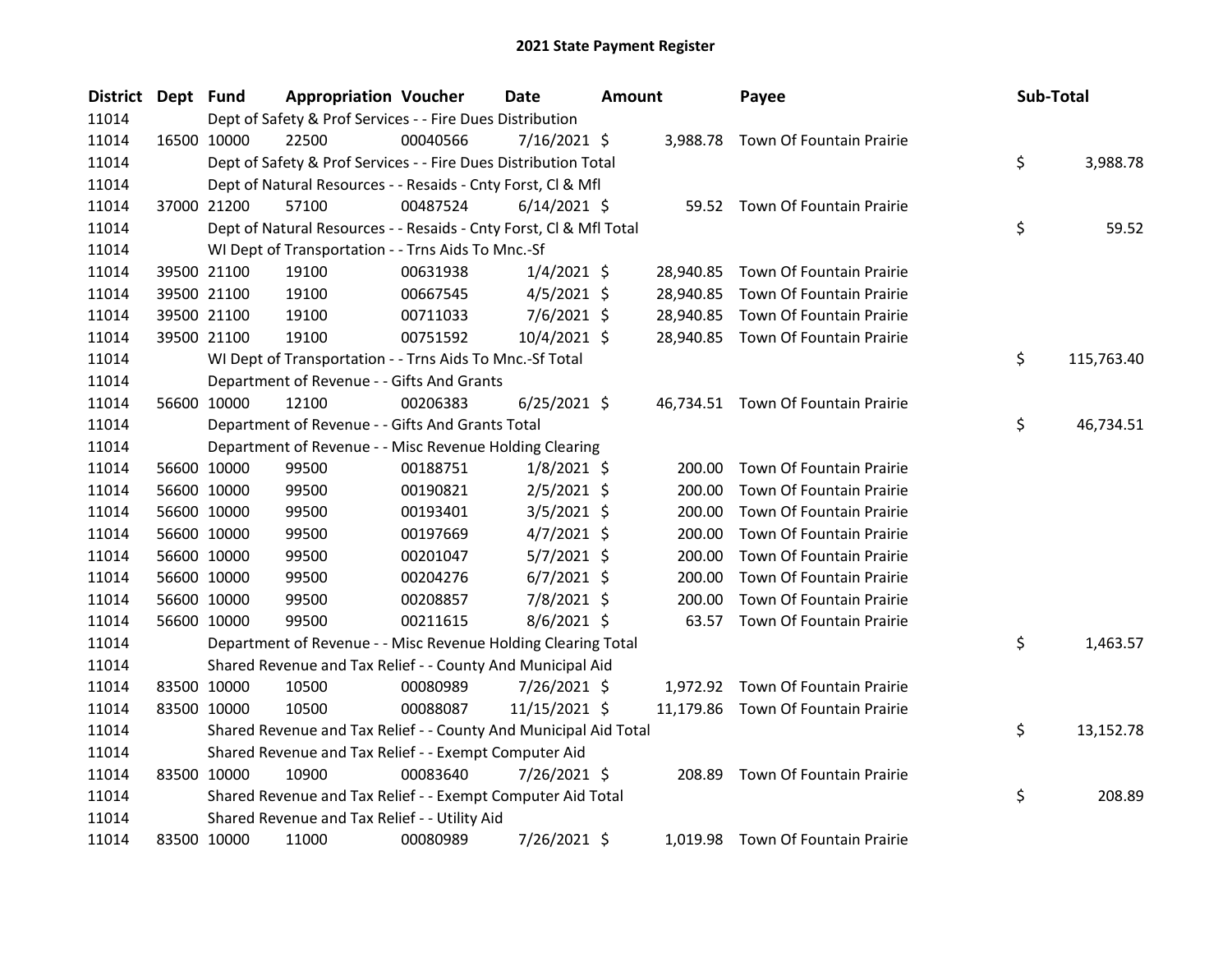| District Dept Fund |             | <b>Appropriation Voucher</b>                                  |          | Date          | Amount |          | Pavee                              | Sub-Total  |
|--------------------|-------------|---------------------------------------------------------------|----------|---------------|--------|----------|------------------------------------|------------|
| 11014              | 83500 10000 | 11000                                                         | 00088087 | 11/15/2021 \$ |        | 5.848.03 | Town Of Fountain Prairie           |            |
| 11014              |             | Shared Revenue and Tax Relief - - Utility Aid Total           |          |               |        |          |                                    | 6,868.01   |
| 11014              |             | Shared Revenue and Tax Relief - - Personal Property Aid       |          |               |        |          |                                    |            |
| 11014              | 83500 10000 | 11100                                                         | 00076823 | $5/3/2021$ \$ |        |          | 17,708.36 Town Of Fountain Prairie |            |
| 11014              |             | Shared Revenue and Tax Relief - - Personal Property Aid Total |          |               |        |          |                                    | 17,708.36  |
| 11014 Total        |             |                                                               |          |               |        |          |                                    | 205.947.82 |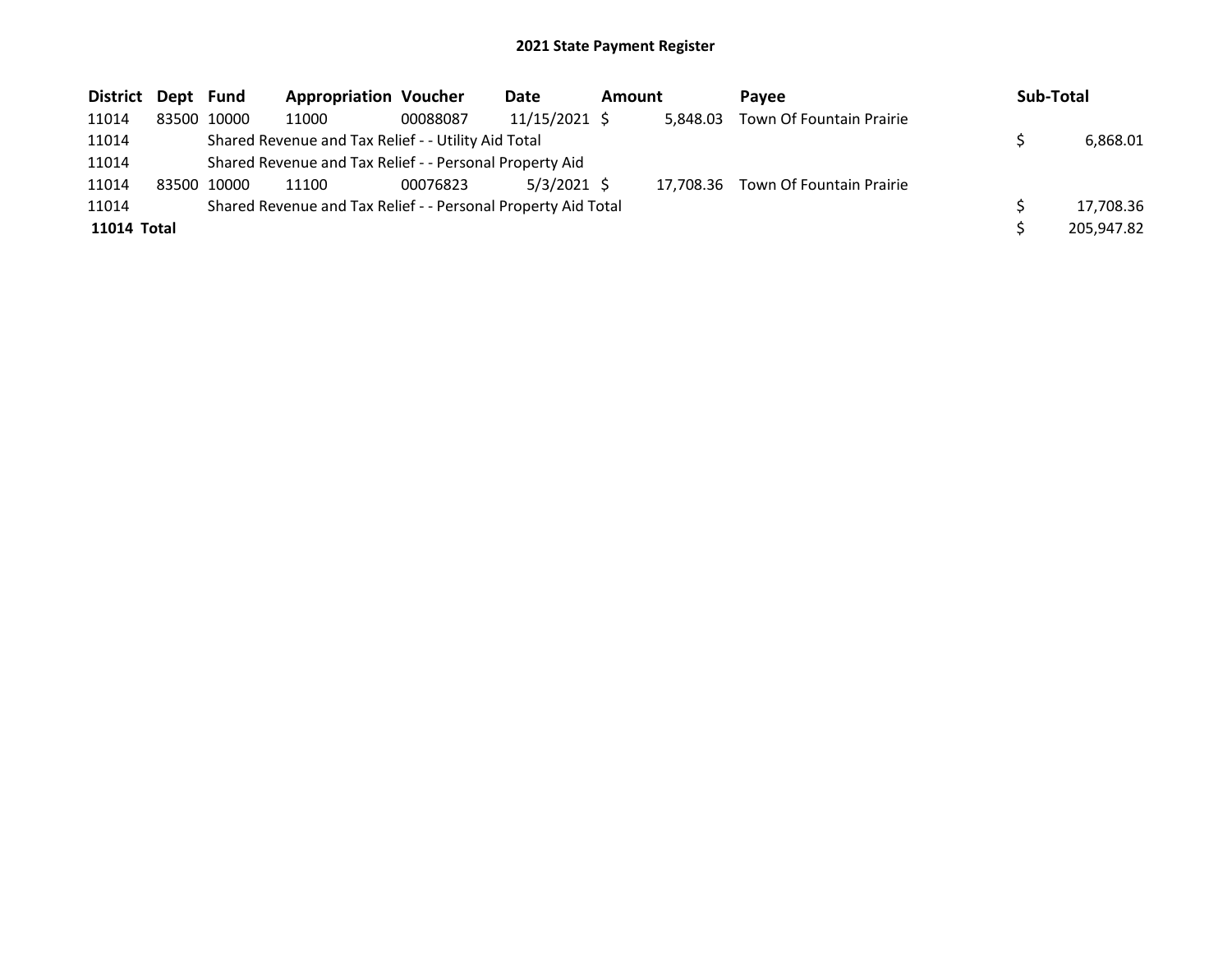| District Dept Fund |             |             | <b>Appropriation Voucher</b>                                       |          | <b>Date</b>    | <b>Amount</b> |       | Payee                     | Sub-Total |            |
|--------------------|-------------|-------------|--------------------------------------------------------------------|----------|----------------|---------------|-------|---------------------------|-----------|------------|
| 11016              |             |             | Dept of Safety & Prof Services - - Fire Dues Distribution          |          |                |               |       |                           |           |            |
| 11016              | 16500 10000 |             | 22500                                                              | 00040568 | $7/15/2021$ \$ |               |       | 2,917.08 Town Of Hampden  |           |            |
| 11016              |             |             | Dept of Safety & Prof Services - - Fire Dues Distribution Total    |          |                |               |       |                           | \$        | 2,917.08   |
| 11016              |             |             | Dept of Natural Resources - - Aids In Lieu Of Taxes - Gener        |          |                |               |       |                           |           |            |
| 11016              |             | 37000 10000 | 50300                                                              | 00475671 | $4/21/2021$ \$ |               |       | 184.07 Town Of Hampden    |           |            |
| 11016              |             |             | Dept of Natural Resources - - Aids In Lieu Of Taxes - Gener Total  |          |                |               |       |                           | \$        | 184.07     |
| 11016              |             |             | Dept of Natural Resources - - Seg Earned                           |          |                |               |       |                           |           |            |
| 11016              |             | 37000 21200 | 100SE                                                              | 00473961 | $4/15/2021$ \$ |               |       | 1,152.73 Town Of Hampden  |           |            |
| 11016              |             |             | Dept of Natural Resources - - Seg Earned Total                     |          |                |               |       |                           | \$        | 1,152.73   |
| 11016              |             |             | Dept of Natural Resources - - Resaids - Cnty Forst, Cl & Mfl       |          |                |               |       |                           |           |            |
| 11016              |             | 37000 21200 | 57100                                                              | 00487525 | $6/14/2021$ \$ |               |       | 23.96 Town Of Hampden     |           |            |
| 11016              |             |             | Dept of Natural Resources - - Resaids - Cnty Forst, Cl & Mfl Total |          |                |               |       |                           | \$        | 23.96      |
| 11016              |             |             | Dept of Natural Resources - - Aids In Lieu Of Taxes - Sum S        |          |                |               |       |                           |           |            |
| 11016              | 37000 21200 |             | 57900                                                              | 00475670 | $4/21/2021$ \$ |               |       | 12.87 Town Of Hampden     |           |            |
| 11016              |             |             | Dept of Natural Resources - - Aids In Lieu Of Taxes - Sum S Total  |          |                |               |       |                           | \$        | 12.87      |
| 11016              |             |             | WI Dept of Transportation - - Trns Aids To Mnc.-Sf                 |          |                |               |       |                           |           |            |
| 11016              |             | 39500 21100 | 19100                                                              | 00631939 | $1/4/2021$ \$  |               |       | 27,830.52 Town Of Hampden |           |            |
| 11016              |             | 39500 21100 | 19100                                                              | 00667546 | $4/5/2021$ \$  |               |       | 27,830.52 Town Of Hampden |           |            |
| 11016              |             | 39500 21100 | 19100                                                              | 00711034 | 7/6/2021 \$    |               |       | 27,830.52 Town Of Hampden |           |            |
| 11016              |             | 39500 21100 | 19100                                                              | 00751593 | 10/4/2021 \$   |               |       | 27,830.52 Town Of Hampden |           |            |
| 11016              |             |             | WI Dept of Transportation - - Trns Aids To Mnc.-Sf Total           |          |                |               |       |                           | \$        | 111,322.08 |
| 11016              |             |             | Department of Revenue - - Gifts And Grants                         |          |                |               |       |                           |           |            |
| 11016              |             | 56600 10000 | 12100                                                              | 00206384 | $6/25/2021$ \$ |               |       | 30,353.88 Town Of Hampden |           |            |
| 11016              |             |             | Department of Revenue - - Gifts And Grants Total                   |          |                |               |       |                           | \$        | 30,353.88  |
| 11016              |             |             | Shared Revenue and Tax Relief - - County And Municipal Aid         |          |                |               |       |                           |           |            |
| 11016              |             | 83500 10000 | 10500                                                              | 00080990 | 7/26/2021 \$   |               |       | 2,076.10 Town Of Hampden  |           |            |
| 11016              |             | 83500 10000 | 10500                                                              | 00088088 | 11/15/2021 \$  |               |       | 11,764.59 Town Of Hampden |           |            |
| 11016              |             |             | Shared Revenue and Tax Relief - - County And Municipal Aid Total   |          |                |               |       |                           | \$        | 13,840.69  |
| 11016              |             |             | Shared Revenue and Tax Relief - - Exempt Computer Aid              |          |                |               |       |                           |           |            |
| 11016              | 83500 10000 |             | 10900                                                              | 00083641 | 7/26/2021 \$   |               |       | 7.27 Town Of Hampden      |           |            |
| 11016              |             |             | Shared Revenue and Tax Relief - - Exempt Computer Aid Total        |          |                |               |       |                           | \$        | 7.27       |
| 11016              |             |             | Shared Revenue and Tax Relief - - Utility Aid                      |          |                |               |       |                           |           |            |
| 11016              |             | 83500 10000 | 11000                                                              | 00080990 | 7/26/2021 \$   |               | 84.26 | Town Of Hampden           |           |            |
| 11016              | 83500 10000 |             | 11000                                                              | 00088088 | 11/15/2021 \$  |               |       | 478.56 Town Of Hampden    |           |            |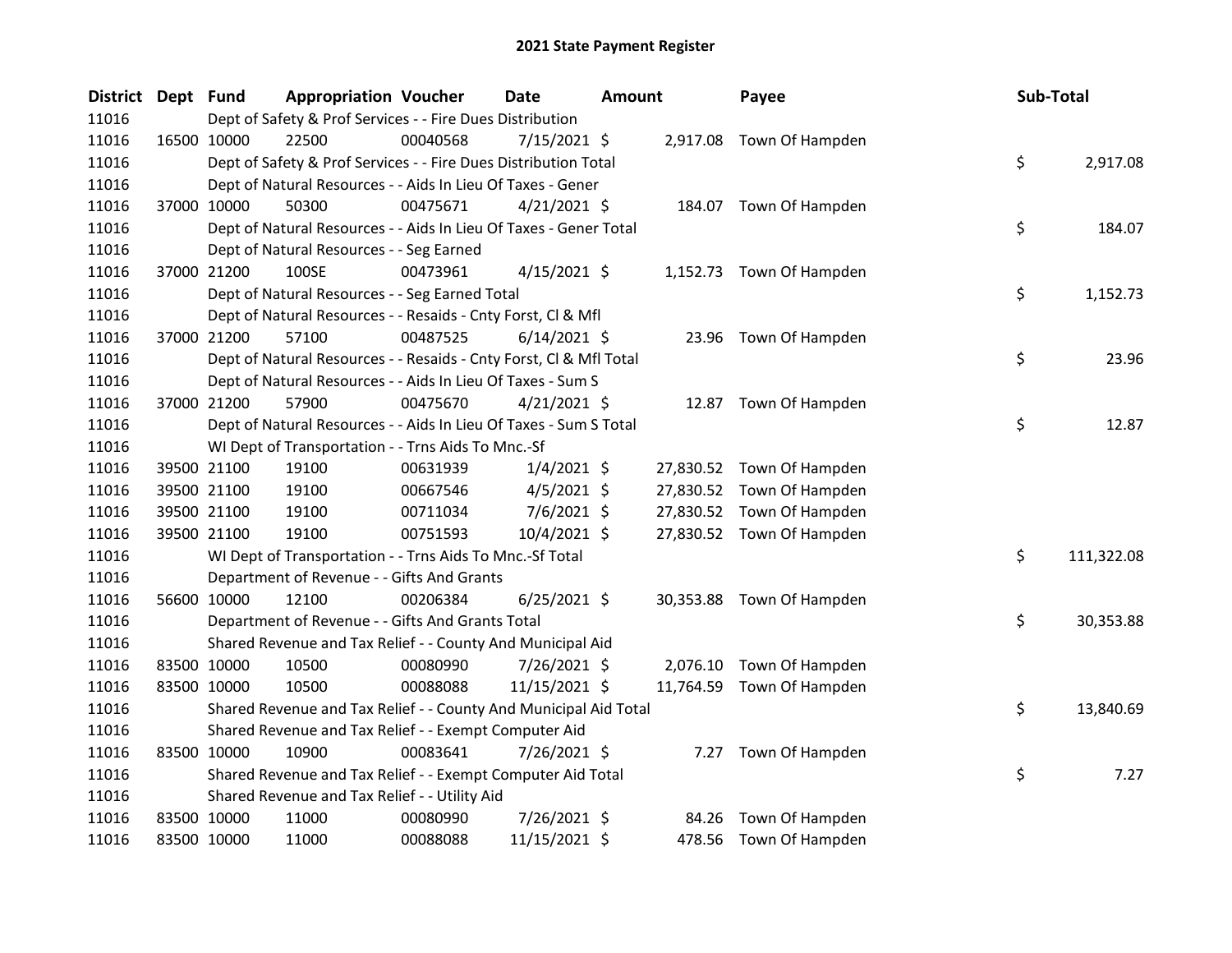| District Dept | Fund        | <b>Appropriation Voucher</b>                                  |          | Date          | <b>Amount</b> |        | Pavee           | Sub-Total |            |
|---------------|-------------|---------------------------------------------------------------|----------|---------------|---------------|--------|-----------------|-----------|------------|
| 11016         |             | Shared Revenue and Tax Relief - - Utility Aid Total           |          |               |               |        |                 |           | 562.82     |
| 11016         |             | Shared Revenue and Tax Relief - - Personal Property Aid       |          |               |               |        |                 |           |            |
| 11016         | 83500 10000 | 11100                                                         | 00076824 | $5/3/2021$ \$ |               | 370.61 | Town Of Hampden |           |            |
| 11016         |             | Shared Revenue and Tax Relief - - Personal Property Aid Total |          |               |               |        |                 |           | 370.61     |
| 11016 Total   |             |                                                               |          |               |               |        |                 |           | 160.748.06 |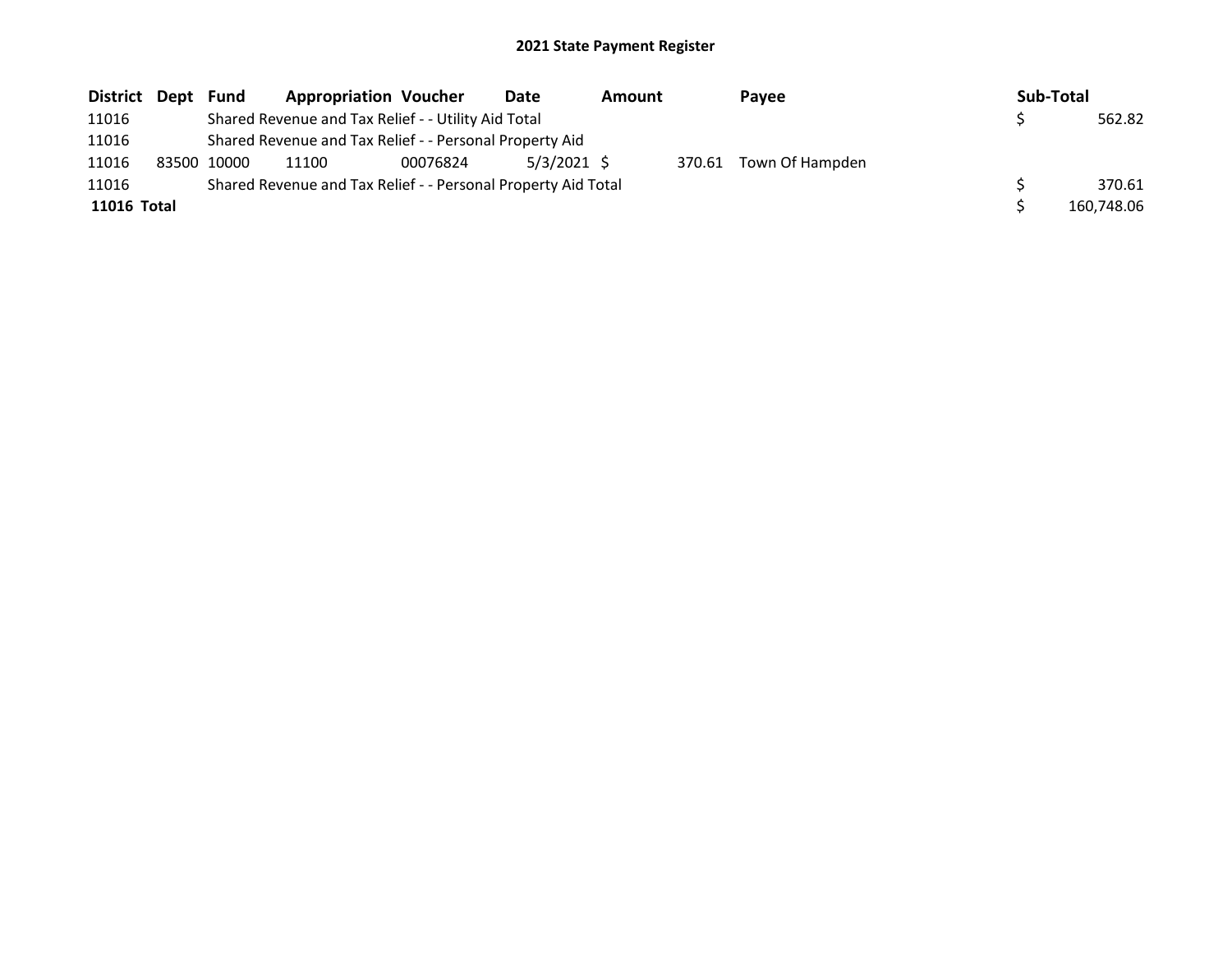| District Dept Fund |             | <b>Appropriation Voucher</b>                                       |          | <b>Date</b>    | <b>Amount</b> |           | Payee                     | Sub-Total |            |
|--------------------|-------------|--------------------------------------------------------------------|----------|----------------|---------------|-----------|---------------------------|-----------|------------|
| 11018              |             | Dept of Safety & Prof Services - - Fire Dues Distribution          |          |                |               |           |                           |           |            |
| 11018              | 16500 10000 | 22500                                                              | 00040569 | $7/16/2021$ \$ |               |           | 3,357.44 Leeds, Town of   |           |            |
| 11018              |             | Dept of Safety & Prof Services - - Fire Dues Distribution Total    |          |                |               |           |                           | \$        | 3,357.44   |
| 11018              |             | Dept of Natural Resources - - Resaids - Cnty Forst, Cl & Mfl       |          |                |               |           |                           |           |            |
| 11018              | 37000 21200 | 57100                                                              | 00487526 | $6/14/2021$ \$ |               |           | 16.20 Leeds, Town of      |           |            |
| 11018              |             | Dept of Natural Resources - - Resaids - Cnty Forst, Cl & Mfl Total |          |                |               |           |                           | \$        | 16.20      |
| 11018              |             | WI Dept of Transportation - - Trns Aids To Mnc.-Sf                 |          |                |               |           |                           |           |            |
| 11018              | 39500 21100 | 19100                                                              | 00631940 | $1/4/2021$ \$  |               | 31,614.84 | Leeds, Town of            |           |            |
| 11018              | 39500 21100 | 19100                                                              | 00667547 | $4/5/2021$ \$  |               | 31,614.84 | Leeds, Town of            |           |            |
| 11018              | 39500 21100 | 19100                                                              | 00711035 | $7/6/2021$ \$  |               | 31,614.84 | Leeds, Town of            |           |            |
| 11018              | 39500 21100 | 19100                                                              | 00751594 | $10/4/2021$ \$ |               | 31,614.84 | Leeds, Town of            |           |            |
| 11018              |             | WI Dept of Transportation - - Trns Aids To Mnc.-Sf Total           |          |                |               |           |                           | \$        | 126,459.36 |
| 11018              |             | WI Dept of Transportation - - Loc Trns Facl Implfd                 |          |                |               |           |                           |           |            |
| 11018              | 39500 21100 | 27600                                                              | 00775699 | 11/19/2021 \$  |               |           | 257,995.00 Leeds, Town of |           |            |
| 11018              |             | WI Dept of Transportation - - Loc Trns Facl Implfd Total           |          |                |               |           |                           | \$        | 257,995.00 |
| 11018              |             | WI Dept of Transportation - - Loc Rd Imp Prg St Fd                 |          |                |               |           |                           |           |            |
| 11018              | 39500 21100 | 27800                                                              | 00669289 | $3/23/2021$ \$ |               |           | 20,550.47 Leeds, Town of  |           |            |
| 11018              |             | WI Dept of Transportation - - Loc Rd Imp Prg St Fd Total           |          |                |               |           |                           | \$        | 20,550.47  |
| 11018              |             | Department of Revenue - - Gifts And Grants                         |          |                |               |           |                           |           |            |
| 11018              | 56600 10000 | 12100                                                              | 00206385 | $6/25/2021$ \$ |               |           | 40,768.40 Leeds, Town of  |           |            |
| 11018              |             | Department of Revenue - - Gifts And Grants Total                   |          |                |               |           |                           | \$        | 40,768.40  |
| 11018              |             | Shared Revenue and Tax Relief - - County And Municipal Aid         |          |                |               |           |                           |           |            |
| 11018              | 83500 10000 | 10500                                                              | 00080991 | 7/26/2021 \$   |               | 1,617.49  | Leeds, Town of            |           |            |
| 11018              | 83500 10000 | 10500                                                              | 00088089 | 11/15/2021 \$  |               |           | 9,165.76 Leeds, Town of   |           |            |
| 11018              |             | Shared Revenue and Tax Relief - - County And Municipal Aid Total   |          |                |               |           |                           | \$        | 10,783.25  |
| 11018              |             | Shared Revenue and Tax Relief - - Exempt Computer Aid              |          |                |               |           |                           |           |            |
| 11018              | 83500 10000 | 10900                                                              | 00083642 | 7/26/2021 \$   |               | 41.57     | Leeds, Town of            |           |            |
| 11018              |             | Shared Revenue and Tax Relief - - Exempt Computer Aid Total        |          |                |               |           |                           | \$        | 41.57      |
| 11018              |             | Shared Revenue and Tax Relief - - Utility Aid                      |          |                |               |           |                           |           |            |
| 11018              | 83500 10000 | 11000                                                              | 00080991 | 7/26/2021 \$   |               | 20.37     | Leeds, Town of            |           |            |
| 11018              | 83500 10000 | 11000                                                              | 00088089 | 11/15/2021 \$  |               | 117.59    | Leeds, Town of            |           |            |
| 11018              |             | Shared Revenue and Tax Relief - - Utility Aid Total                |          |                |               |           |                           | \$        | 137.96     |
| 11018              |             | Shared Revenue and Tax Relief - - Personal Property Aid            |          |                |               |           |                           |           |            |
| 11018              | 83500 10000 | 11100                                                              | 00076825 | $5/3/2021$ \$  |               |           | 2,048.35 Leeds, Town of   |           |            |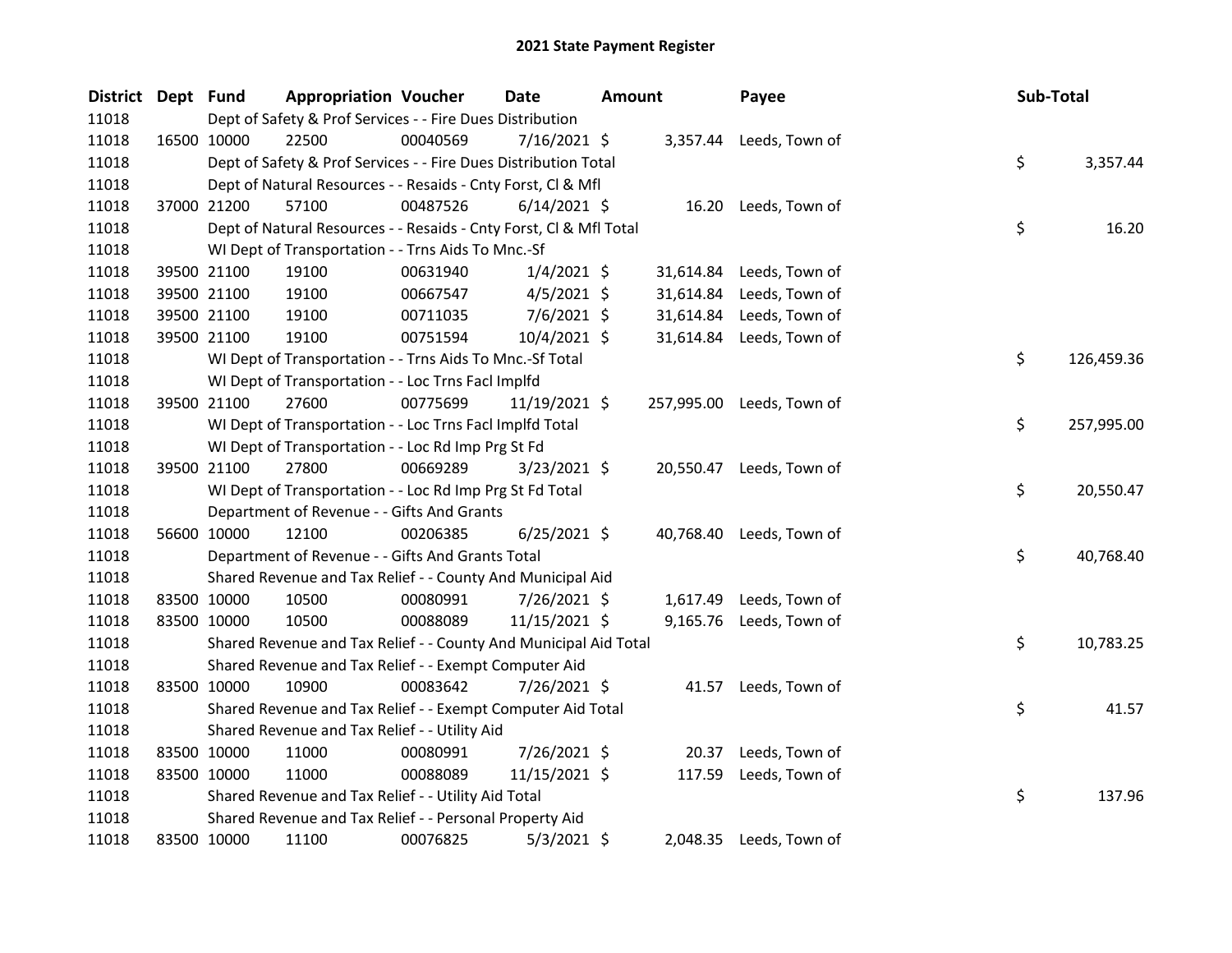| District Dept Fund |             | <b>Appropriation Voucher</b>                                        |          | Date          | <b>Amount</b> |  | Pavee                   | Sub-Total  |
|--------------------|-------------|---------------------------------------------------------------------|----------|---------------|---------------|--|-------------------------|------------|
| 11018              |             | Shared Revenue and Tax Relief - - Personal Property Aid Total       |          |               |               |  |                         | 2,048.35   |
| 11018              |             | Shared Revenue and Tax Relief - - Payments For Municipal Svcs       |          |               |               |  |                         |            |
| 11018              | 83500 10000 | 50100                                                               | 00073546 | $2/1/2021$ \$ |               |  | 3,675.38 Leeds, Town of |            |
| 11018              |             | Shared Revenue and Tax Relief - - Payments For Municipal Svcs Total |          |               |               |  |                         | 3.675.38   |
| <b>11018 Total</b> |             |                                                                     |          |               |               |  |                         | 465,833.38 |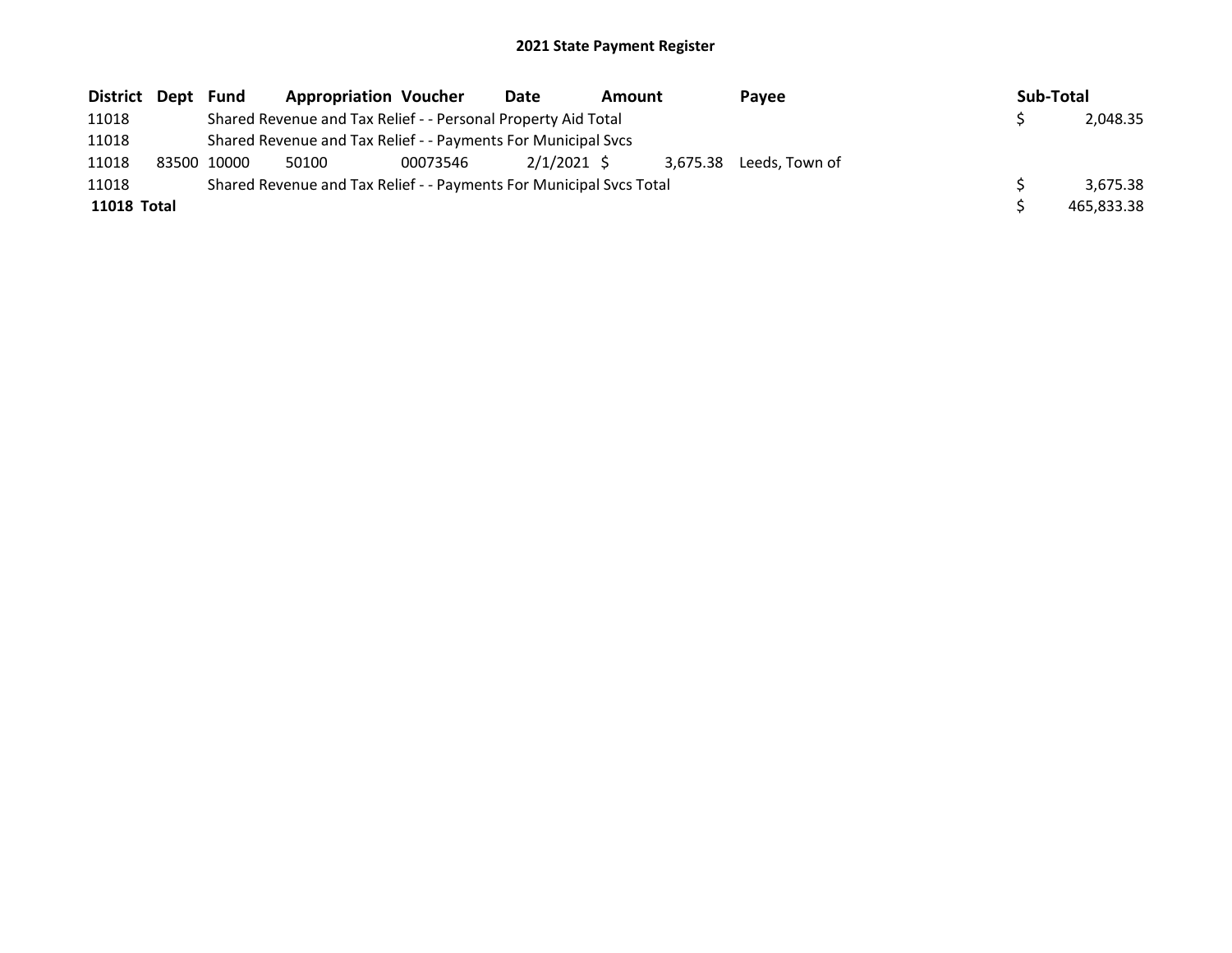| District Dept Fund |             | <b>Appropriation Voucher</b>                                        |          | Date           | <b>Amount</b> |          | Payee                      | Sub-Total |            |
|--------------------|-------------|---------------------------------------------------------------------|----------|----------------|---------------|----------|----------------------------|-----------|------------|
| 11020              |             | Dept of Safety & Prof Services - - Fire Dues Distribution           |          |                |               |          |                            |           |            |
| 11020              | 16500 10000 | 22500                                                               | 00040570 | $7/16/2021$ \$ |               |          | 4,732.92 Town of Lewiston  |           |            |
| 11020              |             | Dept of Safety & Prof Services - - Fire Dues Distribution Total     |          |                |               |          |                            | \$        | 4,732.92   |
| 11020              |             | Dept of Natural Resources - - Aids In Lieu Of Taxes - Gener         |          |                |               |          |                            |           |            |
| 11020              | 37000 10000 | 50300                                                               | 00459948 | $1/29/2021$ \$ |               | 2,743.08 | Town of Lewiston           |           |            |
| 11020              | 37000 10000 | 50300                                                               | 00475434 | $4/21/2021$ \$ |               | 6.42     | Town of Lewiston           |           |            |
| 11020              | 37000 10000 | 50300                                                               | 00475436 | $4/21/2021$ \$ |               |          | 148.32 Town of Lewiston    |           |            |
| 11020              |             | Dept of Natural Resources - - Aids In Lieu Of Taxes - Gener Total   |          |                |               |          |                            | \$        | 2,897.82   |
| 11020              |             | Dept of Natural Resources - - Resaids - Cnty Forst, Cl & Mfl        |          |                |               |          |                            |           |            |
| 11020              | 37000 21200 | 57100                                                               | 00487527 | $6/14/2021$ \$ |               |          | 888.38 Town of Lewiston    |           |            |
| 11020              |             | Dept of Natural Resources - - Resaids - Cnty Forst, CI & Mfl Total  |          |                |               |          |                            | \$        | 888.38     |
| 11020              |             | Dept of Natural Resources - - Aids In Lieu Of Taxes - Sum S         |          |                |               |          |                            |           |            |
| 11020              | 37000 21200 | 57900                                                               | 00475435 | $4/21/2021$ \$ |               |          | 6.48 Town of Lewiston      |           |            |
| 11020              |             | Dept of Natural Resources - - Aids In Lieu Of Taxes - Sum S Total   |          |                |               |          |                            | \$        | 6.48       |
| 11020              |             | WI Dept of Transportation - - Trns Aids To Mnc.-Sf                  |          |                |               |          |                            |           |            |
| 11020              | 39500 21100 | 19100                                                               | 00631941 | $1/4/2021$ \$  |               |          | 30,524.22 Town of Lewiston |           |            |
| 11020              | 39500 21100 | 19100                                                               | 00667548 | $4/5/2021$ \$  |               |          | 30,524.22 Town of Lewiston |           |            |
| 11020              | 39500 21100 | 19100                                                               | 00711036 | 7/6/2021 \$    |               |          | 30,524.22 Town of Lewiston |           |            |
| 11020              | 39500 21100 | 19100                                                               | 00751595 | 10/4/2021 \$   |               |          | 30,524.22 Town of Lewiston |           |            |
| 11020              |             | WI Dept of Transportation - - Trns Aids To Mnc.-Sf Total            |          |                |               |          |                            | \$        | 122,096.88 |
| 11020              |             | WI Dept of Transportation - - Loc Rd Imp Prg St Fd                  |          |                |               |          |                            |           |            |
| 11020              | 39500 21100 | 27800                                                               | 00696954 | $5/21/2021$ \$ |               |          | 13,705.86 Town of Lewiston |           |            |
| 11020              |             | WI Dept of Transportation - - Loc Rd Imp Prg St Fd Total            |          |                |               |          |                            | \$        | 13,705.86  |
| 11020              |             | Department of Military Affairs - - Major Disaster Assist; Pif       |          |                |               |          |                            |           |            |
| 11020              | 46500 27200 | 36500                                                               | 00090513 | $3/2/2021$ \$  |               |          | 4,342.86 Town of Lewiston  |           |            |
| 11020              |             | Department of Military Affairs - - Major Disaster Assist; Pif Total |          |                |               |          |                            | \$        | 4,342.86   |
| 11020              |             | Department of Revenue - - Gifts And Grants                          |          |                |               |          |                            |           |            |
| 11020              | 56600 10000 | 12100                                                               | 00206386 | $6/25/2021$ \$ |               |          | 64,946.84 Town of Lewiston |           |            |
| 11020              |             | Department of Revenue - - Gifts And Grants Total                    |          |                |               |          |                            | \$        | 64,946.84  |
| 11020              |             | Shared Revenue and Tax Relief - - County And Municipal Aid          |          |                |               |          |                            |           |            |
| 11020              | 83500 10000 | 10500                                                               | 00080992 | 7/26/2021 \$   |               |          | 2,597.95 Town of Lewiston  |           |            |
| 11020              | 83500 10000 | 10500                                                               | 00088090 | 11/15/2021 \$  |               |          | 14,721.70 Town of Lewiston |           |            |
| 11020              |             | Shared Revenue and Tax Relief - - County And Municipal Aid Total    |          |                |               |          |                            | \$        | 17,319.65  |
| 11020              |             | Shared Revenue and Tax Relief - - Exempt Computer Aid               |          |                |               |          |                            |           |            |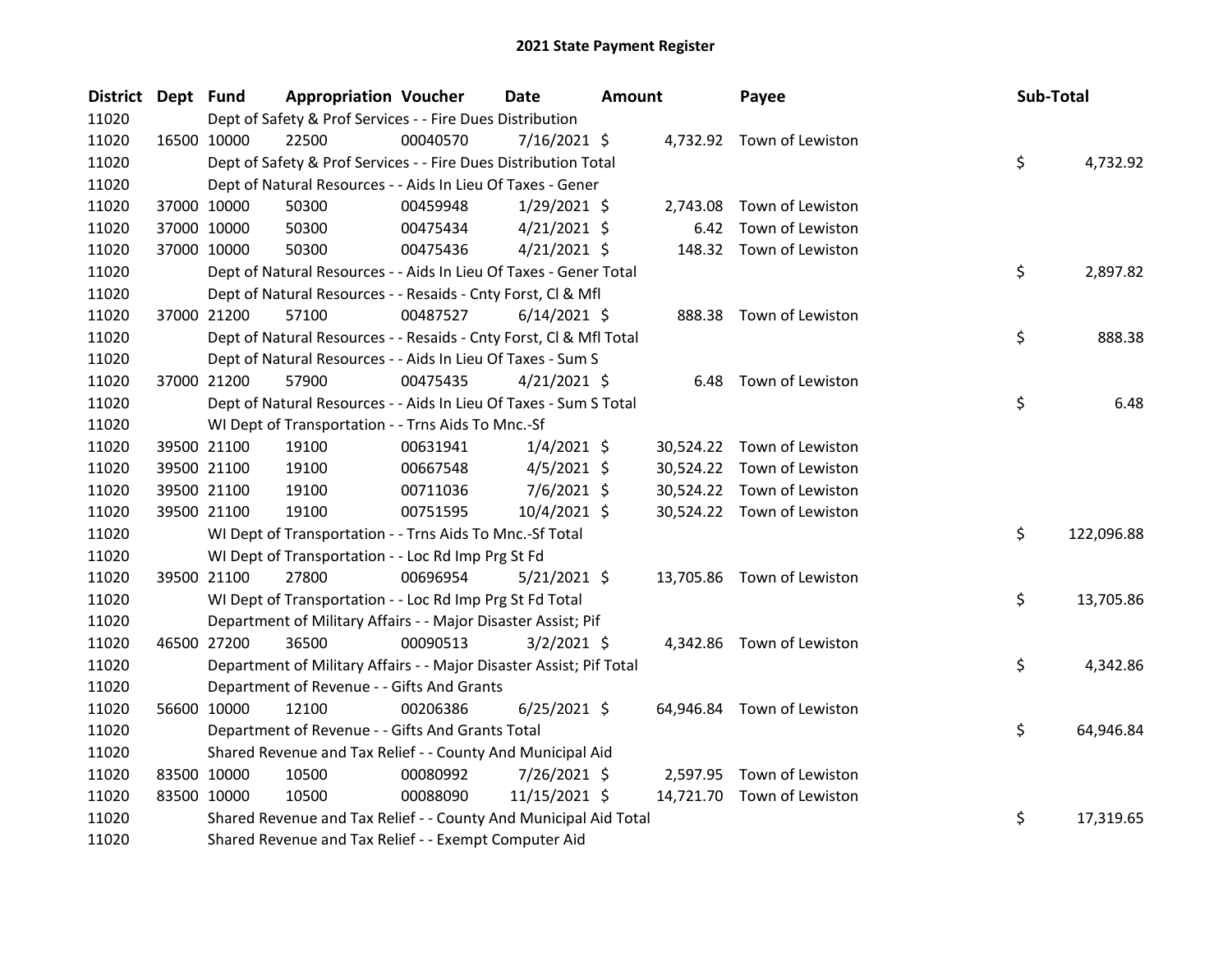| <b>District</b> | Dept Fund |             | <b>Appropriation Voucher</b>                                    |          | Date           | Amount |          | Payee            | <b>Sub-Total</b> |            |
|-----------------|-----------|-------------|-----------------------------------------------------------------|----------|----------------|--------|----------|------------------|------------------|------------|
| 11020           |           | 83500 10000 | 10900                                                           | 00083643 | $7/26/2021$ \$ |        | 307.62   | Town of Lewiston |                  |            |
| 11020           |           |             | Shared Revenue and Tax Relief - - Exempt Computer Aid Total     |          |                |        |          |                  | \$               | 307.62     |
| 11020           |           |             | Shared Revenue and Tax Relief - - Utility Aid                   |          |                |        |          |                  |                  |            |
| 11020           |           | 83500 10000 | 11000                                                           | 00080992 | $7/26/2021$ \$ |        | 411.48   | Town of Lewiston |                  |            |
| 11020           |           | 83500 10000 | 11000                                                           | 00088090 | 11/15/2021 \$  |        | 2,421.53 | Town of Lewiston |                  |            |
| 11020           |           |             | Shared Revenue and Tax Relief - - Utility Aid Total             |          |                |        |          |                  | \$               | 2,833.01   |
| 11020           |           |             | Shared Revenue and Tax Relief - - Personal Property Aid         |          |                |        |          |                  |                  |            |
| 11020           |           | 83500 10000 | 11100                                                           | 00076826 | $5/3/2021$ \$  |        | 423.50   | Town of Lewiston |                  |            |
| 11020           |           |             | Shared Revenue and Tax Relief - - Personal Property Aid Total   |          |                |        |          |                  | \$               | 423.50     |
| 11020           |           |             | Shared Revenue and Tax Relief - - Lottery & Gaming Credit       |          |                |        |          |                  |                  |            |
| 11020           |           | 83500 52100 | 36300                                                           | 00074097 | $3/22/2021$ \$ |        | 1,423.53 | Town of Lewiston |                  |            |
| 11020           |           |             | Shared Revenue and Tax Relief - - Lottery & Gaming Credit Total |          |                |        |          |                  |                  | 1,423.53   |
| 11020 Total     |           |             |                                                                 |          |                |        |          |                  | \$               | 235,925.35 |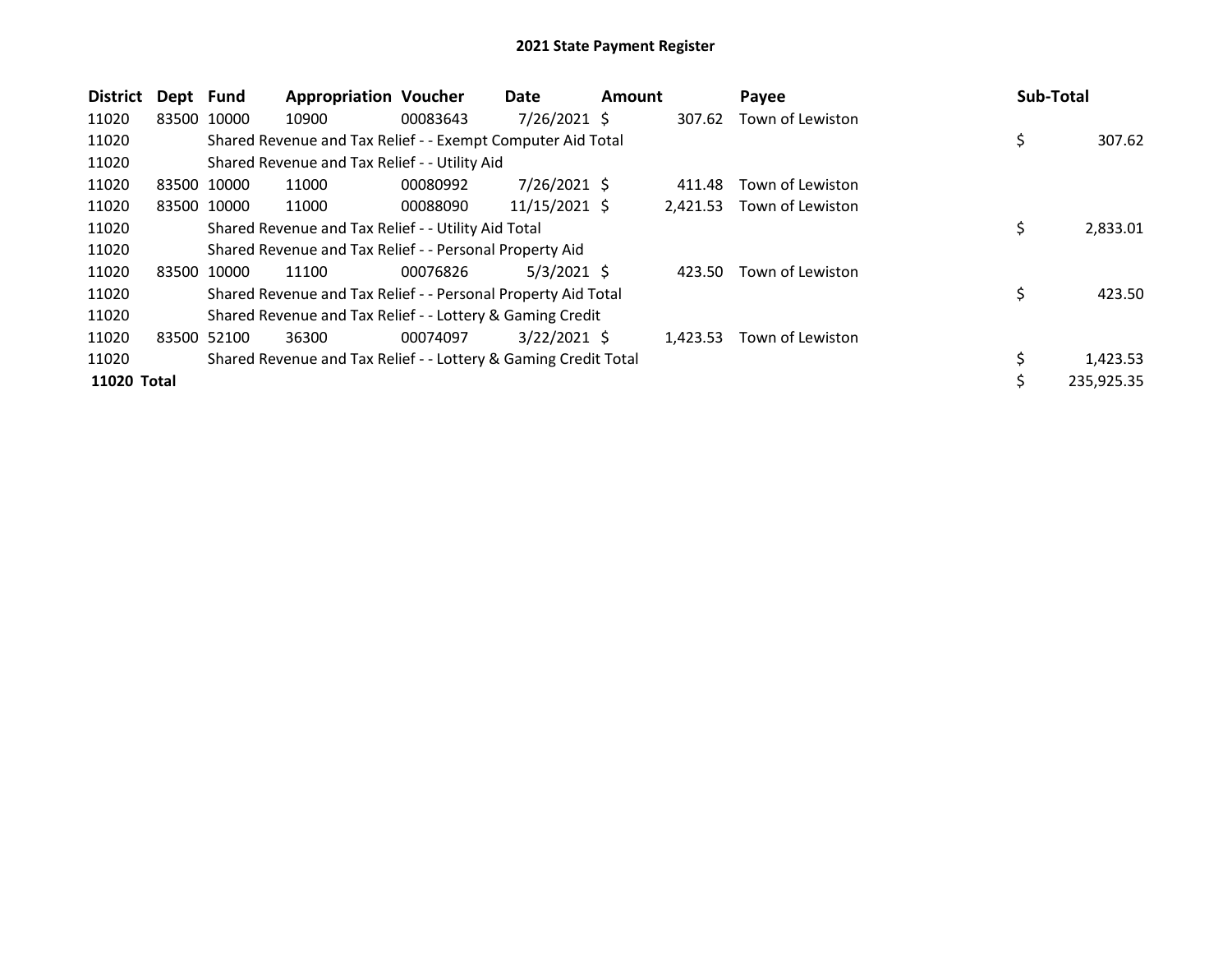| District Dept Fund |             |             | <b>Appropriation Voucher</b>                                       |          | <b>Date</b>    | <b>Amount</b> |        | Payee                   | Sub-Total |            |
|--------------------|-------------|-------------|--------------------------------------------------------------------|----------|----------------|---------------|--------|-------------------------|-----------|------------|
| 11022              |             |             | Dept of Safety & Prof Services - - Fire Dues Distribution          |          |                |               |        |                         |           |            |
| 11022              |             | 16500 10000 | 22500                                                              | 00040572 | $7/16/2021$ \$ |               |        | 18,467.99 Town Of Lodi  |           |            |
| 11022              |             |             | Dept of Safety & Prof Services - - Fire Dues Distribution Total    |          |                |               |        |                         | \$        | 18,467.99  |
| 11022              |             |             | Dept of Natural Resources - - Aids In Lieu Of Taxes - Gener        |          |                |               |        |                         |           |            |
| 11022              |             | 37000 10000 | 50300                                                              | 00459990 | 1/29/2021 \$   |               |        | 2,465.94 Town Of Lodi   |           |            |
| 11022              |             | 37000 10000 | 50300                                                              | 00475888 | 4/21/2021 \$   |               | 159.48 | Town Of Lodi            |           |            |
| 11022              |             |             | Dept of Natural Resources - - Aids In Lieu Of Taxes - Gener Total  |          |                |               |        |                         | \$        | 2,625.42   |
| 11022              |             |             | Dept of Natural Resources - - Resaids - Cnty Forst, Cl & Mfl       |          |                |               |        |                         |           |            |
| 11022              |             | 37000 21200 | 57100                                                              | 00487528 | $6/14/2021$ \$ |               |        | 439.65 Town Of Lodi     |           |            |
| 11022              |             |             | Dept of Natural Resources - - Resaids - Cnty Forst, CI & Mfl Total |          |                |               |        |                         | \$        | 439.65     |
| 11022              |             |             | Dept of Natural Resources - - Aids In Lieu Of Taxes - Sum S        |          |                |               |        |                         |           |            |
| 11022              |             | 37000 21200 | 57900                                                              | 00475889 | $4/21/2021$ \$ |               |        | 13.35 Town Of Lodi      |           |            |
| 11022              |             |             | Dept of Natural Resources - - Aids In Lieu Of Taxes - Sum S Total  |          |                |               |        |                         | \$        | 13.35      |
| 11022              |             |             | Dept of Natural Resources - - Fin Asst For Responsible Units       |          |                |               |        |                         |           |            |
| 11022              |             | 37000 27400 | 67000                                                              | 00483461 | $5/21/2021$ \$ |               |        | 9,071.02 Town Of Lodi   |           |            |
| 11022              |             |             | Dept of Natural Resources - - Fin Asst For Responsible Units Total |          |                |               |        |                         | \$        | 9,071.02   |
| 11022              |             |             | WI Dept of Transportation - - Trns Aids To Mnc.-Sf                 |          |                |               |        |                         |           |            |
| 11022              |             | 39500 21100 | 19100                                                              | 00631942 | $1/4/2021$ \$  |               |        | 21,306.51 Town Of Lodi  |           |            |
| 11022              |             | 39500 21100 | 19100                                                              | 00667549 | $4/5/2021$ \$  |               |        | 21,306.51 Town Of Lodi  |           |            |
| 11022              |             | 39500 21100 | 19100                                                              | 00711037 | $7/6/2021$ \$  |               |        | 21,306.51 Town Of Lodi  |           |            |
| 11022              |             | 39500 21100 | 19100                                                              | 00751596 | 10/4/2021 \$   |               |        | 21,306.51 Town Of Lodi  |           |            |
| 11022              |             |             | WI Dept of Transportation - - Trns Aids To Mnc.-Sf Total           |          |                |               |        |                         | \$        | 85,226.04  |
| 11022              |             |             | Department of Revenue - - Gifts And Grants                         |          |                |               |        |                         |           |            |
| 11022              |             | 56600 10000 | 12100                                                              | 00206387 | $6/25/2021$ \$ |               |        | 173,540.46 Town Of Lodi |           |            |
| 11022              |             |             | Department of Revenue - - Gifts And Grants Total                   |          |                |               |        |                         | \$        | 173,540.46 |
| 11022              |             |             | Department of Revenue - - Misc Revenue Holding Clearing            |          |                |               |        |                         |           |            |
| 11022              |             | 56600 10000 | 99500                                                              | 00199695 | $4/26/2021$ \$ |               |        | 242.00 Town Of Lodi     |           |            |
| 11022              |             |             | Department of Revenue - - Misc Revenue Holding Clearing Total      |          |                |               |        |                         | \$        | 242.00     |
| 11022              |             |             | Shared Revenue and Tax Relief - - County And Municipal Aid         |          |                |               |        |                         |           |            |
| 11022              |             | 83500 10000 | 10500                                                              | 00080993 | 7/26/2021 \$   |               |        | 4,897.27 Town Of Lodi   |           |            |
| 11022              |             | 83500 10000 | 10500                                                              | 00088091 | 11/15/2021 \$  |               |        | 27,751.21 Town Of Lodi  |           |            |
| 11022              |             |             | Shared Revenue and Tax Relief - - County And Municipal Aid Total   |          |                |               |        |                         | \$        | 32,648.48  |
| 11022              |             |             | Shared Revenue and Tax Relief - - Exempt Computer Aid              |          |                |               |        |                         |           |            |
| 11022              | 83500 10000 |             | 10900                                                              | 00083644 | 7/26/2021 \$   |               |        | 96.65 Town Of Lodi      |           |            |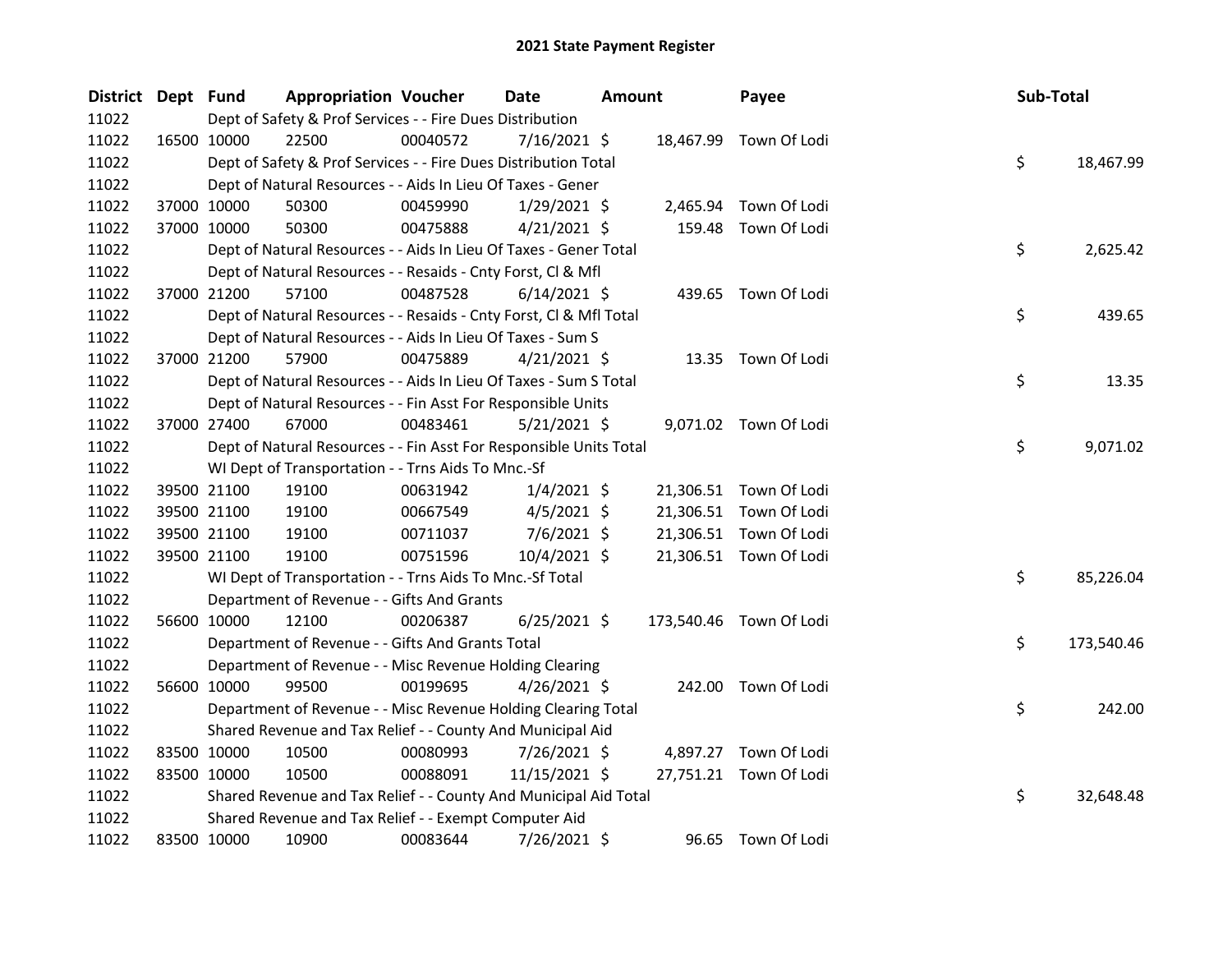| District    | Dept Fund |             | <b>Appropriation Voucher</b>                                                  |          | Date            | Amount |          | Payee        | Sub-Total      |
|-------------|-----------|-------------|-------------------------------------------------------------------------------|----------|-----------------|--------|----------|--------------|----------------|
| 11022       |           |             | Shared Revenue and Tax Relief - - Exempt Computer Aid Total                   |          |                 |        |          |              | \$<br>96.65    |
| 11022       |           |             | Shared Revenue and Tax Relief - - Utility Aid                                 |          |                 |        |          |              |                |
| 11022       |           | 83500 10000 | 11000                                                                         | 00080993 | 7/26/2021 \$    |        | 464.82   | Town Of Lodi |                |
| 11022       |           | 83500 10000 | 11000                                                                         | 00088091 | $11/15/2021$ \$ |        | 2,719.94 | Town Of Lodi |                |
| 11022       |           |             | Shared Revenue and Tax Relief - - Utility Aid Total                           |          |                 |        |          |              | \$<br>3,184.76 |
| 11022       |           |             | Shared Revenue and Tax Relief - - Personal Property Aid                       |          |                 |        |          |              |                |
| 11022       |           | 83500 10000 | 11100                                                                         | 00076827 | $5/3/2021$ \$   |        | 1,363.23 | Town Of Lodi |                |
| 11022       |           |             | Shared Revenue and Tax Relief - - Personal Property Aid Total                 |          |                 |        |          |              | \$<br>1,363.23 |
| 11022       |           |             | Shared Revenue and Tax Relief - - State Aid; Video Service Provider Fee       |          |                 |        |          |              |                |
| 11022       |           | 83500 10000 | 11200                                                                         | 00082830 | 7/26/2021 \$    |        | 9,223.03 | Town Of Lodi |                |
| 11022       |           | 83500 10000 | 11200                                                                         | 00087022 | $9/27/2021$ \$  |        | 698.91   | Town Of Lodi |                |
| 11022       |           |             | Shared Revenue and Tax Relief - - State Aid; Video Service Provider Fee Total |          |                 |        |          |              | \$<br>9,921.94 |
| 11022       |           |             | Shared Revenue and Tax Relief - - Lottery & Gaming Credit                     |          |                 |        |          |              |                |
| 11022       | 83500     | 52100       | 36300                                                                         | 00074098 | $3/22/2021$ \$  |        | 2,148.30 | Town Of Lodi |                |
| 11022       |           |             | Shared Revenue and Tax Relief - - Lottery & Gaming Credit Total               |          |                 |        |          |              | 2,148.30       |
| 11022 Total |           |             |                                                                               |          |                 |        |          |              | 338,989.29     |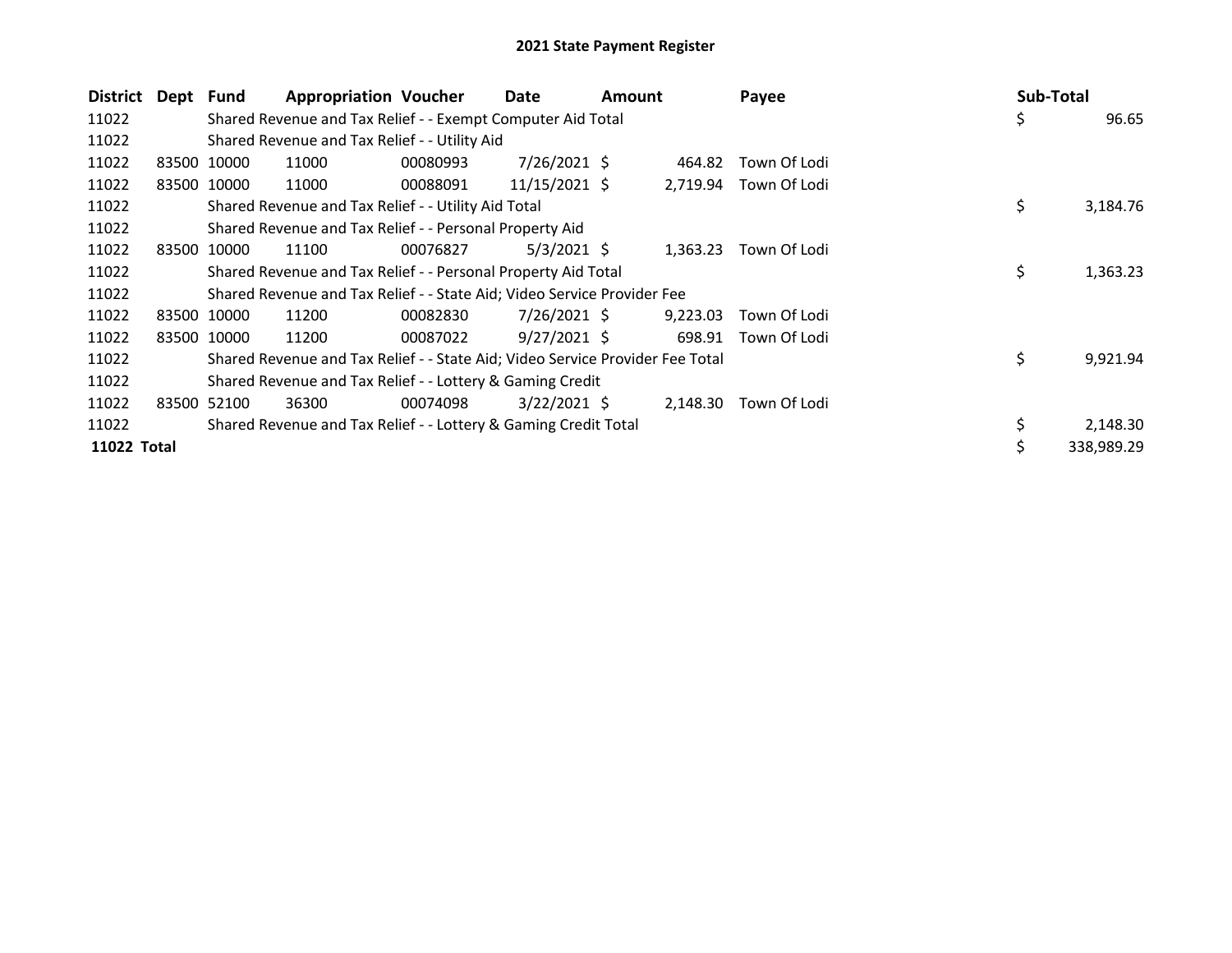| District Dept Fund |             |             | <b>Appropriation Voucher</b>                                       |          | <b>Date</b>    | <b>Amount</b> |           | Payee                      | Sub-Total |            |
|--------------------|-------------|-------------|--------------------------------------------------------------------|----------|----------------|---------------|-----------|----------------------------|-----------|------------|
| 11024              |             |             | Dept of Safety & Prof Services - - Fire Dues Distribution          |          |                |               |           |                            |           |            |
| 11024              |             | 16500 10000 | 22500                                                              | 00040573 | $7/15/2021$ \$ |               |           | 4,461.60 Town Of Lowville  |           |            |
| 11024              |             |             | Dept of Safety & Prof Services - - Fire Dues Distribution Total    |          |                |               |           |                            | \$        | 4,461.60   |
| 11024              |             |             | Dept of Natural Resources - - Aids In Lieu Of Taxes - Gener        |          |                |               |           |                            |           |            |
| 11024              |             | 37000 10000 | 50300                                                              | 00459954 | $1/28/2021$ \$ |               | 11,667.08 | Town Of Lowville           |           |            |
| 11024              |             | 37000 10000 | 50300                                                              | 00475486 | $4/21/2021$ \$ |               | 131.16    | Town Of Lowville           |           |            |
| 11024              |             | 37000 10000 | 50300                                                              | 00475487 | $4/21/2021$ \$ |               |           | 1,122.74 Town Of Lowville  |           |            |
| 11024              |             |             | Dept of Natural Resources - - Aids In Lieu Of Taxes - Gener Total  |          |                |               |           |                            | \$        | 12,920.98  |
| 11024              |             |             | Dept of Natural Resources - - Resaids - Cnty Forst, Cl & Mfl       |          |                |               |           |                            |           |            |
| 11024              |             | 37000 21200 | 57100                                                              | 00487529 | $6/14/2021$ \$ |               |           | 109.91 Town Of Lowville    |           |            |
| 11024              |             |             | Dept of Natural Resources - - Resaids - Cnty Forst, Cl & Mfl Total |          |                |               |           |                            | \$        | 109.91     |
| 11024              |             |             | Dept of Natural Resources - - Aids In Lieu Of Taxes - Sum S        |          |                |               |           |                            |           |            |
| 11024              |             | 37000 21200 | 57900                                                              | 00475488 | $4/21/2021$ \$ |               |           | 910.20 Town Of Lowville    |           |            |
| 11024              |             |             | Dept of Natural Resources - - Aids In Lieu Of Taxes - Sum S Total  |          |                |               |           |                            | \$        | 910.20     |
| 11024              |             |             | WI Dept of Transportation - - Trns Aids To Mnc.-Sf                 |          |                |               |           |                            |           |            |
| 11024              |             | 39500 21100 | 19100                                                              | 00631943 | $1/4/2021$ \$  |               | 30,222.00 | Town Of Lowville           |           |            |
| 11024              |             | 39500 21100 | 19100                                                              | 00667550 | $4/5/2021$ \$  |               | 30,222.00 | Town Of Lowville           |           |            |
| 11024              |             | 39500 21100 | 19100                                                              | 00711038 | $7/6/2021$ \$  |               | 30,222.00 | Town Of Lowville           |           |            |
| 11024              |             | 39500 21100 | 19100                                                              | 00751597 | 10/4/2021 \$   |               |           | 30,222.00 Town Of Lowville |           |            |
| 11024              |             |             | WI Dept of Transportation - - Trns Aids To Mnc.-Sf Total           |          |                |               |           |                            | \$        | 120,888.00 |
| 11024              |             |             | Department of Revenue - - Gifts And Grants                         |          |                |               |           |                            |           |            |
| 11024              |             | 56600 10000 | 12100                                                              | 00206388 | $6/25/2021$ \$ |               |           | 53,694.97 Town Of Lowville |           |            |
| 11024              |             |             | Department of Revenue - - Gifts And Grants Total                   |          |                |               |           |                            | \$        | 53,694.97  |
| 11024              |             |             | Shared Revenue and Tax Relief - - County And Municipal Aid         |          |                |               |           |                            |           |            |
| 11024              |             | 83500 10000 | 10500                                                              | 00080994 | 7/26/2021 \$   |               |           | 2,333.33 Town Of Lowville  |           |            |
| 11024              |             | 83500 10000 | 10500                                                              | 00088092 | 11/15/2021 \$  |               |           | 13,222.21 Town Of Lowville |           |            |
| 11024              |             |             | Shared Revenue and Tax Relief - - County And Municipal Aid Total   |          |                |               |           |                            | \$        | 15,555.54  |
| 11024              |             |             | Shared Revenue and Tax Relief - - Exempt Computer Aid              |          |                |               |           |                            |           |            |
| 11024              | 83500 10000 |             | 10900                                                              | 00083645 | 7/26/2021 \$   |               |           | 1.03 Town Of Lowville      |           |            |
| 11024              |             |             | Shared Revenue and Tax Relief - - Exempt Computer Aid Total        |          |                |               |           |                            | \$        | 1.03       |
| 11024              |             |             | Shared Revenue and Tax Relief - - Utility Aid                      |          |                |               |           |                            |           |            |
| 11024              | 83500 10000 |             | 11000                                                              | 00080994 | 7/26/2021 \$   |               | 13.56     | Town Of Lowville           |           |            |
| 11024              | 83500 10000 |             | 11000                                                              | 00088092 | 11/15/2021 \$  |               | 79.26     | Town Of Lowville           |           |            |
| 11024              |             |             | Shared Revenue and Tax Relief - - Utility Aid Total                |          |                |               |           |                            | \$        | 92.82      |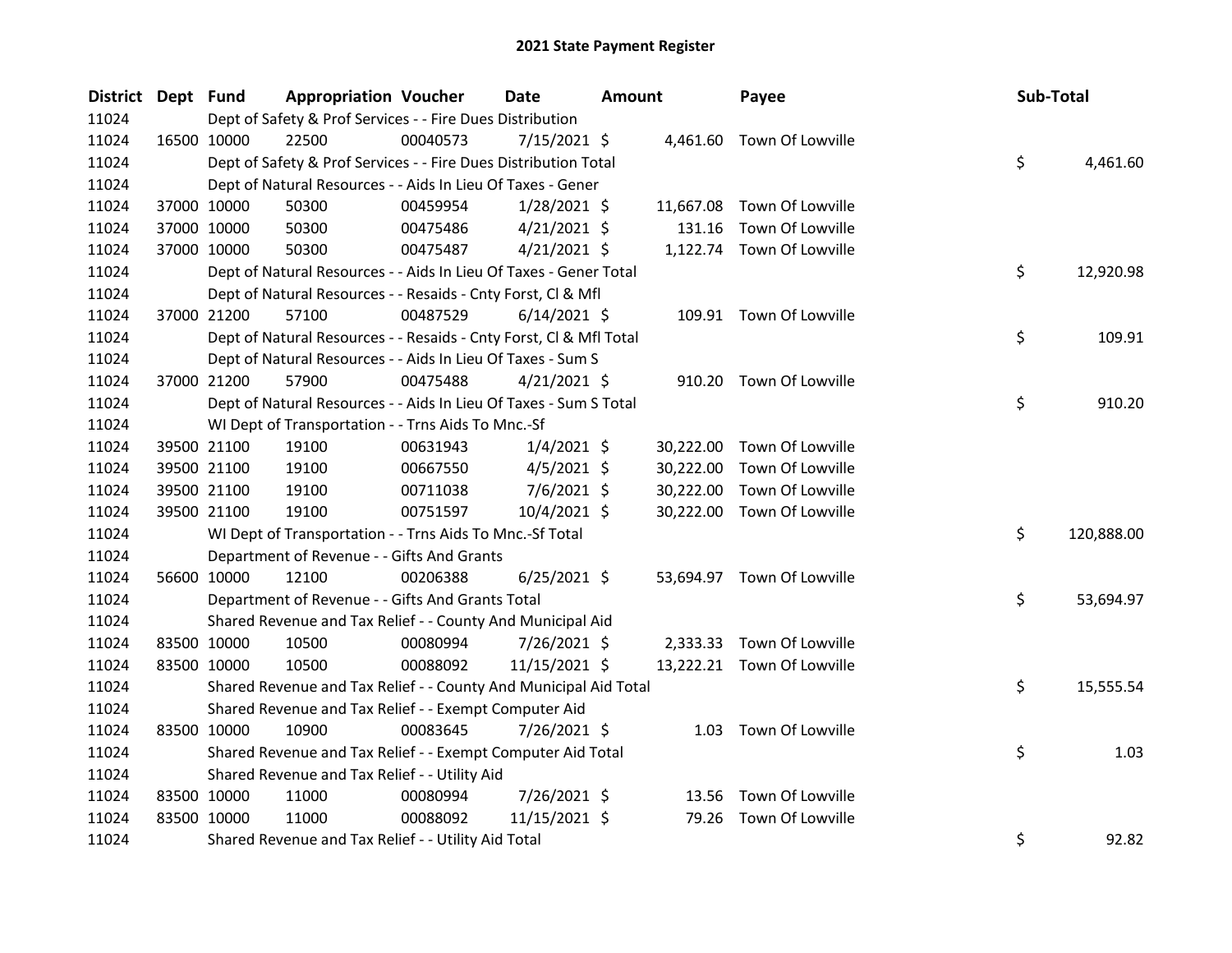| District Dept Fund |             | <b>Appropriation Voucher</b>                                        |          | Date        | Amount | Pavee                     | Sub-Total |            |
|--------------------|-------------|---------------------------------------------------------------------|----------|-------------|--------|---------------------------|-----------|------------|
| 11024              |             | Shared Revenue and Tax Relief - - Payments For Municipal Svcs       |          |             |        |                           |           |            |
| 11024              | 83500 10000 | 50100                                                               | 00073547 | 2/1/2021 \$ |        | 1.058.63 Town Of Lowville |           |            |
| 11024              |             | Shared Revenue and Tax Relief - - Payments For Municipal Svcs Total |          |             |        |                           |           | 1,058.63   |
| 11024 Total        |             |                                                                     |          |             |        |                           |           | 209.693.68 |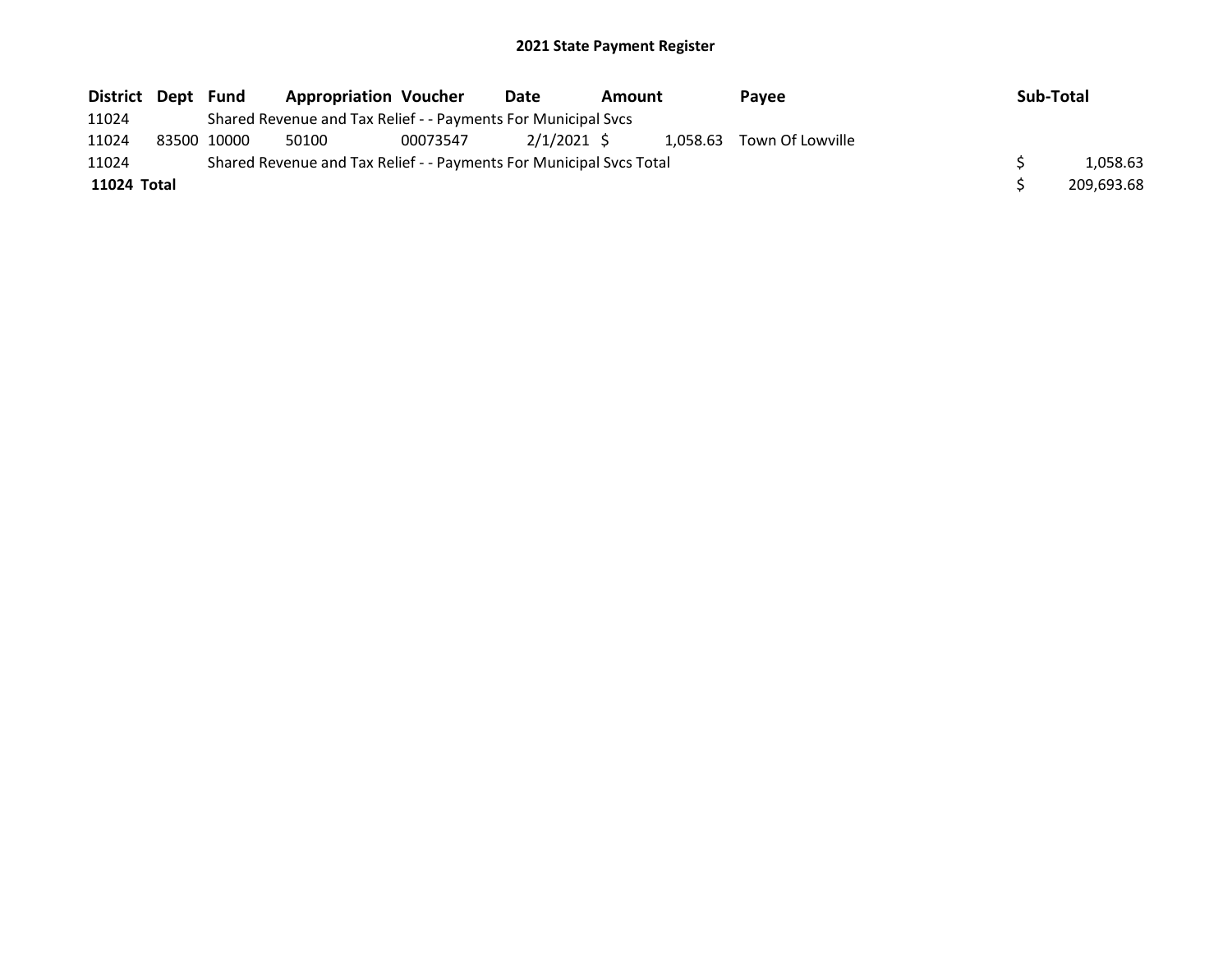| District Dept Fund |             | <b>Appropriation Voucher</b>                                       |          | <b>Date</b>    | Amount |           | Payee                       | Sub-Total |            |
|--------------------|-------------|--------------------------------------------------------------------|----------|----------------|--------|-----------|-----------------------------|-----------|------------|
| 11026              |             | Dept of Safety & Prof Services - - Fire Dues Distribution          |          |                |        |           |                             |           |            |
| 11026              | 16500 10000 | 22500                                                              | 00040574 | 7/16/2021 \$   |        |           | 3,674.38 Town Of Marcellon  |           |            |
| 11026              |             | Dept of Safety & Prof Services - - Fire Dues Distribution Total    |          |                |        |           |                             | \$        | 3,674.38   |
| 11026              |             | Dept of Natural Resources - - Aids In Lieu Of Taxes - Gener        |          |                |        |           |                             |           |            |
| 11026              | 37000 10000 | 50300                                                              | 00459994 | $1/29/2021$ \$ |        | 1,419.36  | Town Of Marcellon           |           |            |
| 11026              | 37000 10000 | 50300                                                              | 00475919 | $4/21/2021$ \$ |        |           | 215.51 Town Of Marcellon    |           |            |
| 11026              |             | Dept of Natural Resources - - Aids In Lieu Of Taxes - Gener Total  |          |                |        |           |                             | \$        | 1,634.87   |
| 11026              |             | Dept of Natural Resources - - Resaids - Cnty Forst, Cl & Mfl       |          |                |        |           |                             |           |            |
| 11026              | 37000 21200 | 57100                                                              | 00487530 | $6/14/2021$ \$ |        | 298.20    | <b>Town Of Marcellon</b>    |           |            |
| 11026              |             | Dept of Natural Resources - - Resaids - Cnty Forst, Cl & Mfl Total |          |                |        |           |                             | \$        | 298.20     |
| 11026              |             | WI Dept of Transportation - - Trns Aids To Mnc.-Sf                 |          |                |        |           |                             |           |            |
| 11026              | 39500 21100 | 19100                                                              | 00631944 | $1/4/2021$ \$  |        | 29,236.50 | Town Of Marcellon           |           |            |
| 11026              | 39500 21100 | 19100                                                              | 00667551 | $4/5/2021$ \$  |        | 29,236.50 | <b>Town Of Marcellon</b>    |           |            |
| 11026              | 39500 21100 | 19100                                                              | 00711039 | 7/6/2021 \$    |        | 29,236.50 | <b>Town Of Marcellon</b>    |           |            |
| 11026              | 39500 21100 | 19100                                                              | 00751598 | 10/4/2021 \$   |        |           | 29,236.50 Town Of Marcellon |           |            |
| 11026              |             | WI Dept of Transportation - - Trns Aids To Mnc.-Sf Total           |          |                |        |           |                             | \$        | 116,946.00 |
| 11026              |             | Elections Commission - - General Program Ops, GPR                  |          |                |        |           |                             |           |            |
| 11026              | 51000 10000 | 10100                                                              | 00005125 | $1/8/2021$ \$  |        |           | 259.65 Town Of Marcellon    |           |            |
| 11026              |             | Elections Commission - - General Program Ops, GPR Total            |          |                |        |           |                             | \$        | 259.65     |
| 11026              |             | Department of Revenue - - Gifts And Grants                         |          |                |        |           |                             |           |            |
| 11026              | 56600 10000 | 12100                                                              | 00206389 | $6/25/2021$ \$ |        |           | 58,248.05 Town Of Marcellon |           |            |
| 11026              |             | Department of Revenue - - Gifts And Grants Total                   |          |                |        |           |                             | \$        | 58,248.05  |
| 11026              |             | Shared Revenue and Tax Relief - - County And Municipal Aid         |          |                |        |           |                             |           |            |
| 11026              | 83500 10000 | 10500                                                              | 00080995 | 7/26/2021 \$   |        |           | 1,708.83 Town Of Marcellon  |           |            |
| 11026              | 83500 10000 | 10500                                                              | 00088093 | 11/15/2021 \$  |        |           | 9,683.34 Town Of Marcellon  |           |            |
| 11026              |             | Shared Revenue and Tax Relief - - County And Municipal Aid Total   |          |                |        |           |                             | \$        | 11,392.17  |
| 11026              |             | Shared Revenue and Tax Relief - - Exempt Computer Aid              |          |                |        |           |                             |           |            |
| 11026              | 83500 10000 | 10900                                                              | 00083646 | 7/26/2021 \$   |        |           | 8.32 Town Of Marcellon      |           |            |
| 11026              |             | Shared Revenue and Tax Relief - - Exempt Computer Aid Total        |          |                |        |           |                             | \$        | 8.32       |
| 11026              |             | Shared Revenue and Tax Relief - - Utility Aid                      |          |                |        |           |                             |           |            |
| 11026              | 83500 10000 | 11000                                                              | 00080995 | 7/26/2021 \$   |        |           | 245.91 Town Of Marcellon    |           |            |
| 11026              | 83500 10000 | 11000                                                              | 00088093 | 11/15/2021 \$  |        |           | 1,372.49 Town Of Marcellon  |           |            |
| 11026              |             | Shared Revenue and Tax Relief - - Utility Aid Total                |          |                |        |           |                             | \$        | 1,618.40   |
| 11026              |             | Shared Revenue and Tax Relief - - Personal Property Aid            |          |                |        |           |                             |           |            |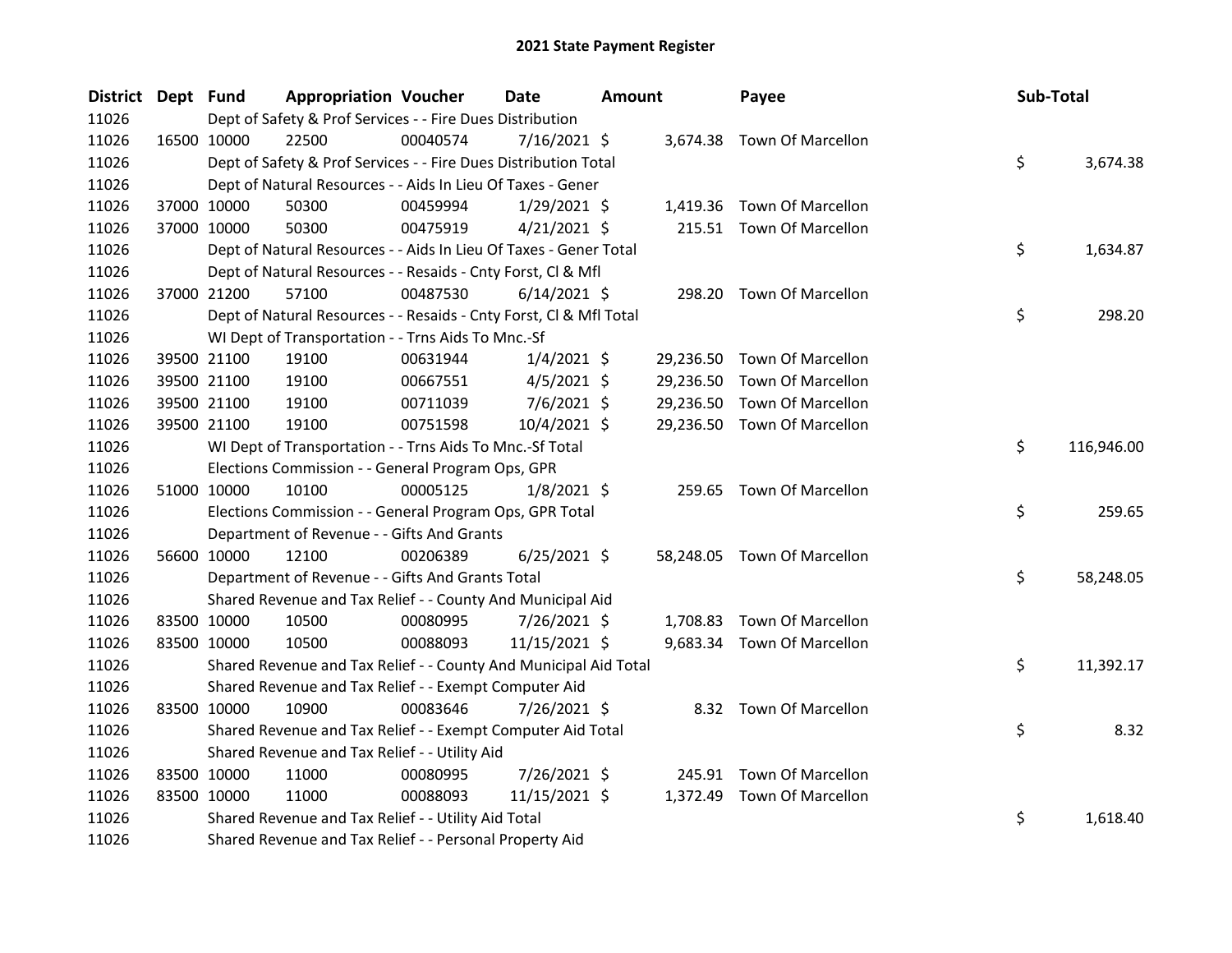| District Dept Fund |             | <b>Appropriation Voucher</b>                                  |          | Date        | Amount |       | <b>Pavee</b>      | Sub-Total  |
|--------------------|-------------|---------------------------------------------------------------|----------|-------------|--------|-------|-------------------|------------|
| 11026              | 83500 10000 | 11100                                                         | 00076828 | 5/3/2021 \$ |        | 68.18 | Town Of Marcellon |            |
| 11026              |             | Shared Revenue and Tax Relief - - Personal Property Aid Total |          |             |        |       |                   | 68.18      |
| 11026 Total        |             |                                                               |          |             |        |       |                   | 194,148.22 |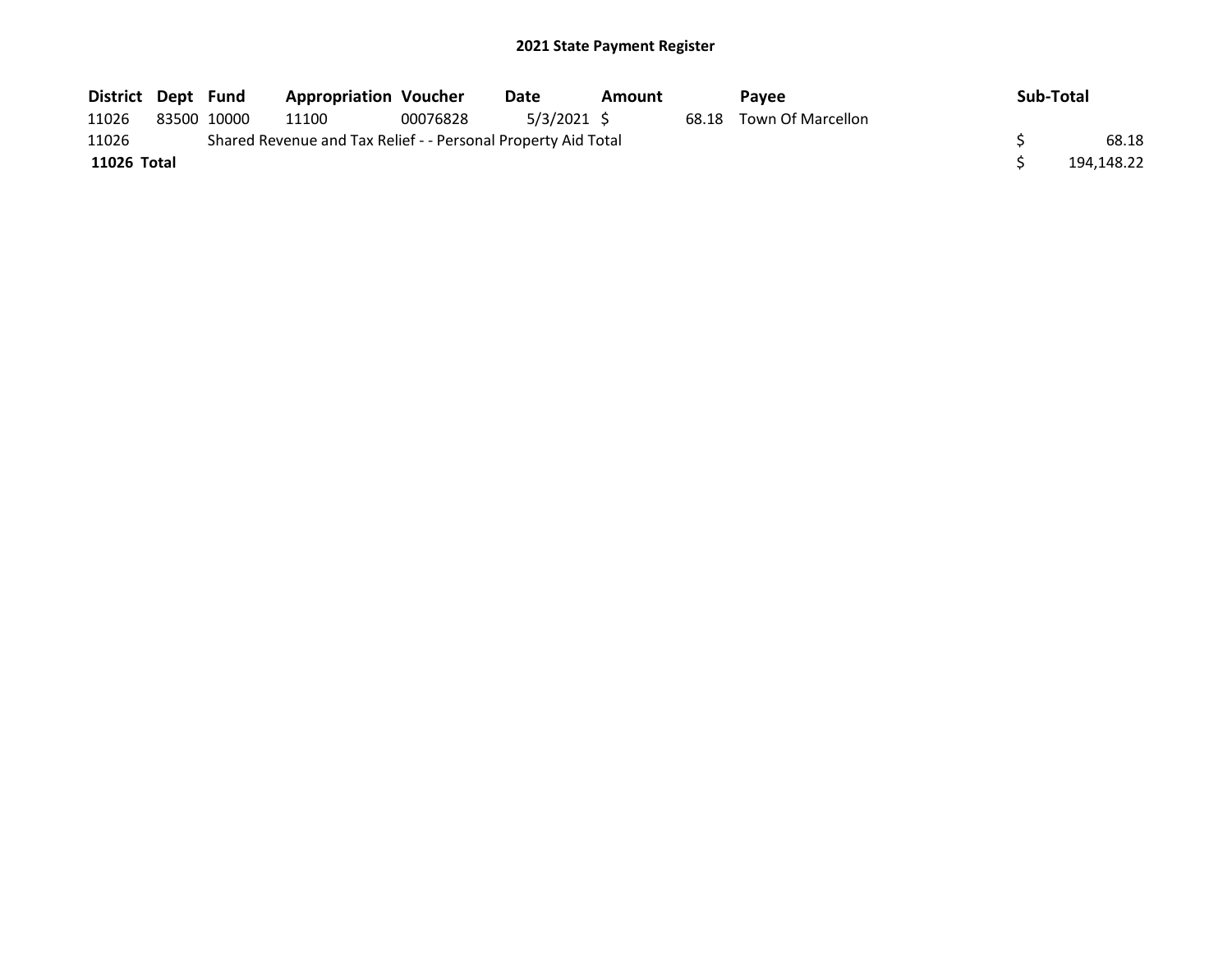| <b>District</b> | Dept Fund |             | <b>Appropriation Voucher</b>                                       |          | <b>Date</b>    | Amount |           | Payee                     | <b>Sub-Total</b> |           |
|-----------------|-----------|-------------|--------------------------------------------------------------------|----------|----------------|--------|-----------|---------------------------|------------------|-----------|
| 11028           |           |             | Dept of Safety & Prof Services - - Fire Dues Distribution          |          |                |        |           |                           |                  |           |
| 11028           |           | 16500 10000 | 22500                                                              | 00040575 | 7/16/2021 \$   |        |           | 2,596.95 Town of Newport  |                  |           |
| 11028           |           |             | Dept of Safety & Prof Services - - Fire Dues Distribution Total    |          |                |        |           |                           | \$               | 2,596.95  |
| 11028           |           |             | Dept of Natural Resources - - Resaids - Cnty Forst, Cl & Mfl       |          |                |        |           |                           |                  |           |
| 11028           |           | 37000 21200 | 57100                                                              | 00487531 | $6/14/2021$ \$ |        |           | 201.65 Town of Newport    |                  |           |
| 11028           |           |             | Dept of Natural Resources - - Resaids - Cnty Forst, CI & Mfl Total |          |                |        |           |                           | \$               | 201.65    |
| 11028           |           |             | Dept of Natural Resources - - Fin Asst For Responsible Units       |          |                |        |           |                           |                  |           |
| 11028           |           | 37000 27400 | 67000                                                              | 00483575 | 5/21/2021 \$   |        |           | 702.95 Town of Newport    |                  |           |
| 11028           |           |             | Dept of Natural Resources - - Fin Asst For Responsible Units Total |          |                |        |           |                           | \$               | 702.95    |
| 11028           |           |             | WI Dept of Transportation - - Trns Aids To Mnc.-Sf                 |          |                |        |           |                           |                  |           |
| 11028           |           | 39500 21100 | 19100                                                              | 00631945 | $1/4/2021$ \$  |        | 19,092.42 | Town of Newport           |                  |           |
| 11028           |           | 39500 21100 | 19100                                                              | 00667552 | $4/5/2021$ \$  |        | 19,092.42 | Town of Newport           |                  |           |
| 11028           |           | 39500 21100 | 19100                                                              | 00711040 | $7/6/2021$ \$  |        | 19,092.42 | Town of Newport           |                  |           |
| 11028           |           | 39500 21100 | 19100                                                              | 00751599 | 10/4/2021 \$   |        |           | 19,092.42 Town of Newport |                  |           |
| 11028           |           |             | WI Dept of Transportation - - Trns Aids To Mnc.-Sf Total           |          |                |        |           |                           | \$               | 76,369.68 |
| 11028           |           |             | Department of Revenue - - Gifts And Grants                         |          |                |        |           |                           |                  |           |
| 11028           |           | 56600 10000 | 12100                                                              | 00206390 | $6/25/2021$ \$ |        |           | 31,295.90 Town of Newport |                  |           |
| 11028           |           |             | Department of Revenue - - Gifts And Grants Total                   |          |                |        |           |                           | \$               | 31,295.90 |
| 11028           |           |             | Shared Revenue and Tax Relief - - County And Municipal Aid         |          |                |        |           |                           |                  |           |
| 11028           |           | 83500 10000 | 10500                                                              | 00080996 | 7/26/2021 \$   |        |           | 1,019.36 Town of Newport  |                  |           |
| 11028           |           | 83500 10000 | 10500                                                              | 00088094 | 11/15/2021 \$  |        |           | 5,776.35 Town of Newport  |                  |           |
| 11028           |           |             | Shared Revenue and Tax Relief - - County And Municipal Aid Total   |          |                |        |           |                           | \$               | 6,795.71  |
| 11028           |           |             | Shared Revenue and Tax Relief - - Exempt Computer Aid              |          |                |        |           |                           |                  |           |
| 11028           |           | 83500 10000 | 10900                                                              | 00083647 | 7/26/2021 \$   |        |           | 3.11 Town of Newport      |                  |           |
| 11028           |           |             | Shared Revenue and Tax Relief - - Exempt Computer Aid Total        |          |                |        |           |                           | \$               | 3.11      |
| 11028           |           |             | Shared Revenue and Tax Relief - - Utility Aid                      |          |                |        |           |                           |                  |           |
| 11028           |           | 83500 10000 | 11000                                                              | 00080996 | 7/26/2021 \$   |        | 17.40     | Town of Newport           |                  |           |
| 11028           |           | 83500 10000 | 11000                                                              | 00088094 | 11/15/2021 \$  |        | 61.93     | Town of Newport           |                  |           |
| 11028           |           |             | Shared Revenue and Tax Relief - - Utility Aid Total                |          |                |        |           |                           | \$               | 79.33     |
| 11028           |           |             | Shared Revenue and Tax Relief - - Personal Property Aid            |          |                |        |           |                           |                  |           |
| 11028           |           | 83500 10000 | 11100                                                              | 00076829 | $5/3/2021$ \$  |        | 813.79    | Town of Newport           |                  |           |
| 11028           |           |             | Shared Revenue and Tax Relief - - Personal Property Aid Total      |          |                |        |           |                           | \$               | 813.79    |
| 11028           |           |             | Shared Revenue and Tax Relief - - Lottery & Gaming Credit          |          |                |        |           |                           |                  |           |
| 11028           |           | 83500 52100 | 36300                                                              | 00074099 | 3/22/2021 \$   |        |           | 317.16 Town of Newport    |                  |           |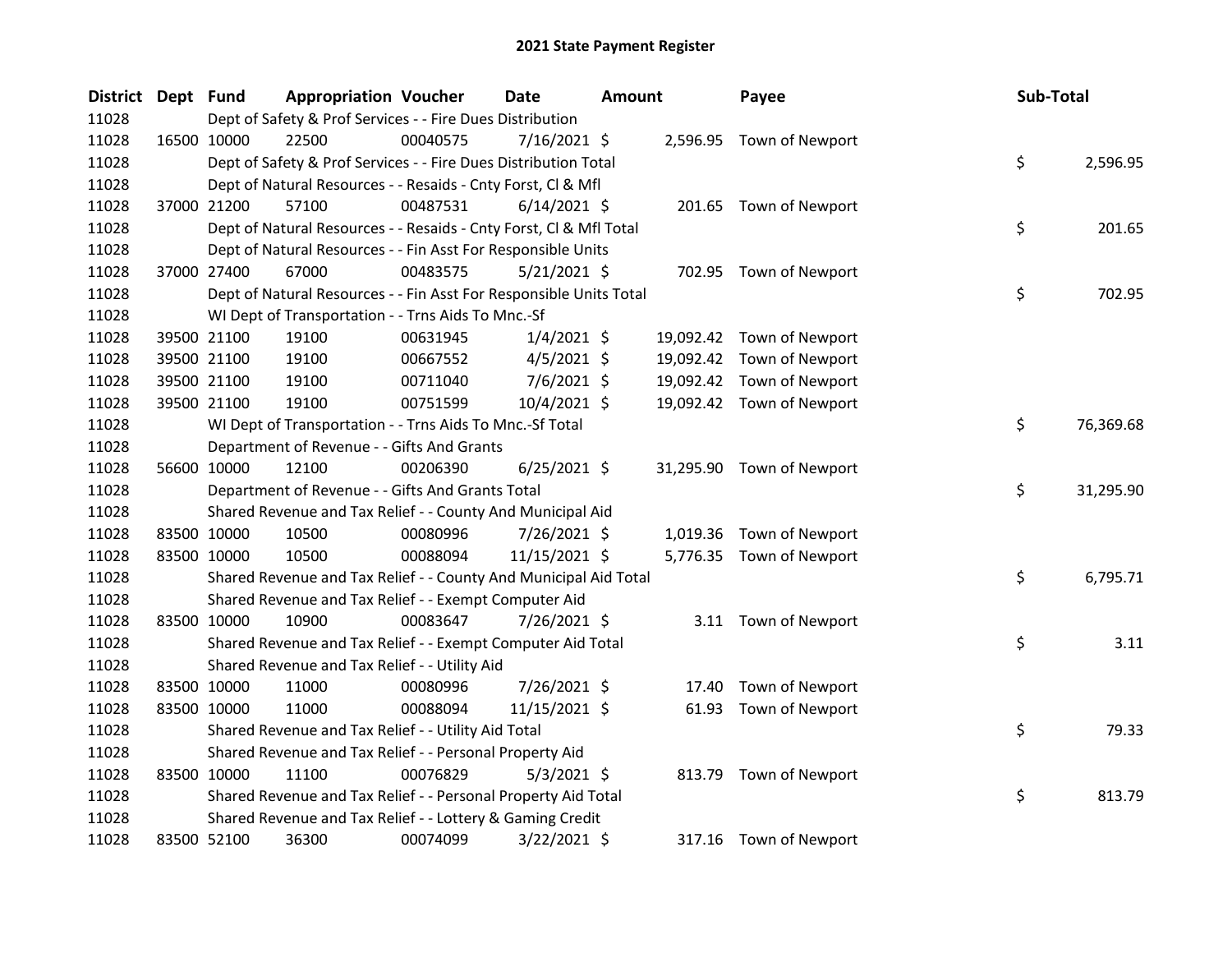| District Dept Fund |  | <b>Appropriation Voucher</b>                                    | Date | Amount | <b>Pavee</b> | Sub-Total  |        |
|--------------------|--|-----------------------------------------------------------------|------|--------|--------------|------------|--------|
| 11028              |  | Shared Revenue and Tax Relief - - Lottery & Gaming Credit Total |      |        |              |            | 317.16 |
| 11028 Total        |  |                                                                 |      |        |              | 119.176.23 |        |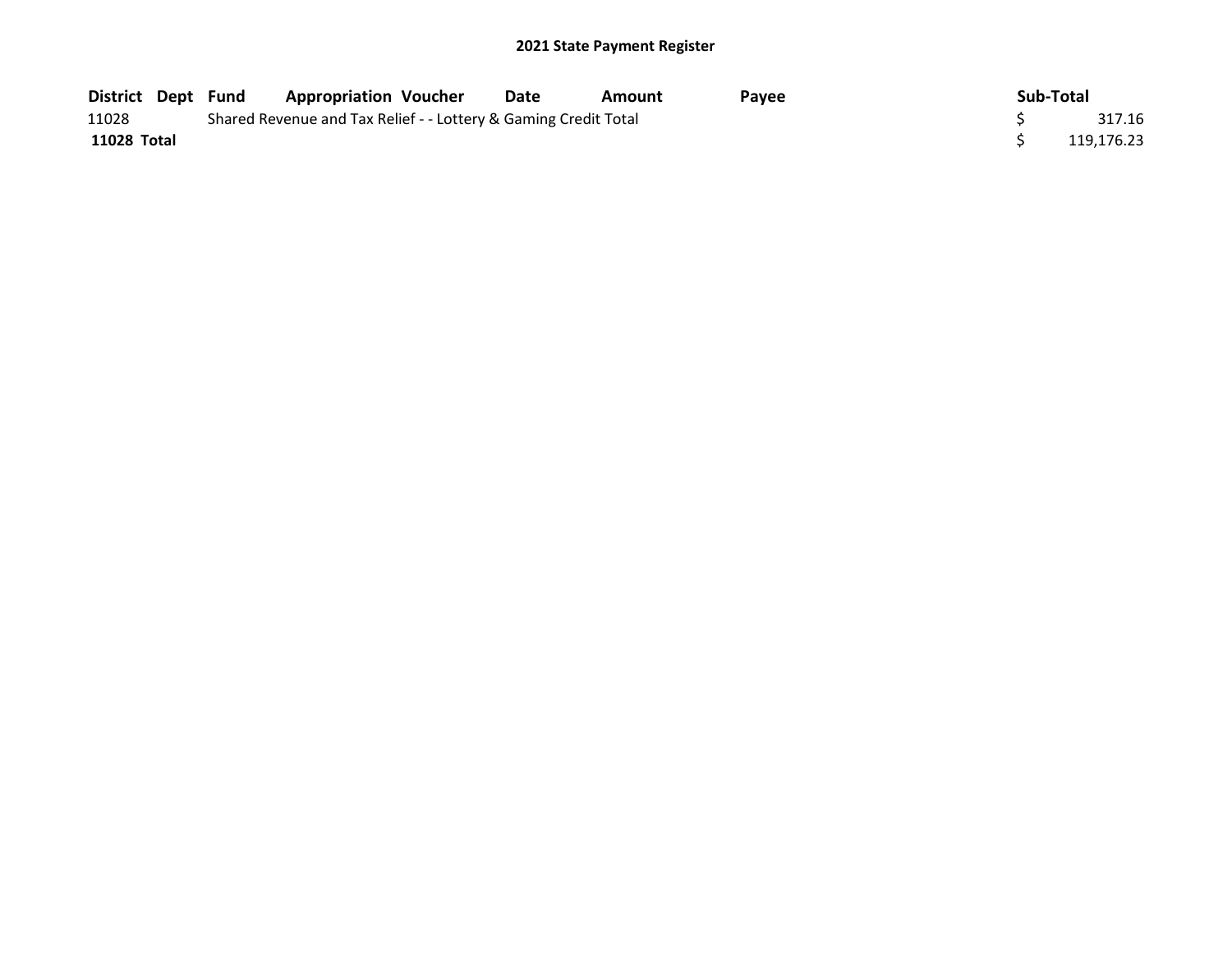| District Dept Fund |             |             | <b>Appropriation Voucher</b>                                       |          | <b>Date</b>    | <b>Amount</b> |           | Payee                    | Sub-Total |            |
|--------------------|-------------|-------------|--------------------------------------------------------------------|----------|----------------|---------------|-----------|--------------------------|-----------|------------|
| 11030              |             |             | Dept of Safety & Prof Services - - Fire Dues Distribution          |          |                |               |           |                          |           |            |
| 11030              |             | 16500 10000 | 22500                                                              | 00040576 | $7/16/2021$ \$ |               |           | 2,994.21 Town Of Otsego  |           |            |
| 11030              |             |             | Dept of Safety & Prof Services - - Fire Dues Distribution Total    |          |                |               |           |                          | \$        | 2,994.21   |
| 11030              |             |             | Dept of Natural Resources - - Aids In Lieu Of Taxes - Gener        |          |                |               |           |                          |           |            |
| 11030              |             | 37000 10000 | 50300                                                              | 00475749 | $4/21/2021$ \$ |               |           | 20.00 Town Of Otsego     |           |            |
| 11030              |             |             | Dept of Natural Resources - - Aids In Lieu Of Taxes - Gener Total  |          |                |               |           |                          | \$        | 20.00      |
| 11030              |             |             | Dept of Natural Resources - - Resaids - Cnty Forst, Cl & Mfl       |          |                |               |           |                          |           |            |
| 11030              | 37000 21200 |             | 57100                                                              | 00487532 | $6/14/2021$ \$ |               |           | 99.14 Town Of Otsego     |           |            |
| 11030              |             |             | Dept of Natural Resources - - Resaids - Cnty Forst, Cl & Mfl Total |          |                |               |           |                          | \$        | 99.14      |
| 11030              |             |             | Dept of Natural Resources - - Aids In Lieu Of Taxes - Sum S        |          |                |               |           |                          |           |            |
| 11030              |             | 37000 21200 | 57900                                                              | 00475750 | $4/21/2021$ \$ |               |           | 520.96 Town Of Otsego    |           |            |
| 11030              |             |             | Dept of Natural Resources - - Aids In Lieu Of Taxes - Sum S Total  |          |                |               |           |                          | \$        | 520.96     |
| 11030              |             |             | WI Dept of Transportation - - Trns Aids To Mnc.-Sf                 |          |                |               |           |                          |           |            |
| 11030              |             | 39500 21100 | 19100                                                              | 00631946 | $1/4/2021$ \$  |               |           | 30,984.12 Town Of Otsego |           |            |
| 11030              |             | 39500 21100 | 19100                                                              | 00667553 | $4/5/2021$ \$  |               | 30,984.12 | Town Of Otsego           |           |            |
| 11030              |             | 39500 21100 | 19100                                                              | 00711041 | $7/6/2021$ \$  |               | 30,984.12 | Town Of Otsego           |           |            |
| 11030              |             | 39500 21100 | 19100                                                              | 00751600 | 10/4/2021 \$   |               |           | 30,984.12 Town Of Otsego |           |            |
| 11030              |             |             | WI Dept of Transportation - - Trns Aids To Mnc.-Sf Total           |          |                |               |           |                          | \$        | 123,936.48 |
| 11030              |             |             | Department of Revenue - - Gifts And Grants                         |          |                |               |           |                          |           |            |
| 11030              |             | 56600 10000 | 12100                                                              | 00206391 | $6/25/2021$ \$ |               |           | 37,000.33 Town Of Otsego |           |            |
| 11030              |             |             | Department of Revenue - - Gifts And Grants Total                   |          |                |               |           |                          | \$        | 37,000.33  |
| 11030              |             |             | Shared Revenue and Tax Relief - - County And Municipal Aid         |          |                |               |           |                          |           |            |
| 11030              |             | 83500 10000 | 10500                                                              | 00080997 | $7/26/2021$ \$ |               |           | 1,746.42 Town Of Otsego  |           |            |
| 11030              |             | 83500 10000 | 10500                                                              | 00088095 | 11/15/2021 \$  |               |           | 9,896.86 Town Of Otsego  |           |            |
| 11030              |             |             | Shared Revenue and Tax Relief - - County And Municipal Aid Total   |          |                |               |           |                          | \$        | 11,643.28  |
| 11030              |             |             | Shared Revenue and Tax Relief - - Exempt Computer Aid              |          |                |               |           |                          |           |            |
| 11030              |             | 83500 10000 | 10900                                                              | 00083648 | 7/26/2021 \$   |               |           | 19.75 Town Of Otsego     |           |            |
| 11030              |             |             | Shared Revenue and Tax Relief - - Exempt Computer Aid Total        |          |                |               |           |                          | \$        | 19.75      |
| 11030              |             |             | Shared Revenue and Tax Relief - - Personal Property Aid            |          |                |               |           |                          |           |            |
| 11030              |             | 83500 10000 | 11100                                                              | 00076830 | $5/3/2021$ \$  |               |           | 287.79 Town Of Otsego    |           |            |
| 11030              |             |             | Shared Revenue and Tax Relief - - Personal Property Aid Total      |          |                |               |           |                          | \$        | 287.79     |
| 11030 Total        |             |             |                                                                    |          |                |               |           |                          | \$        | 176,521.94 |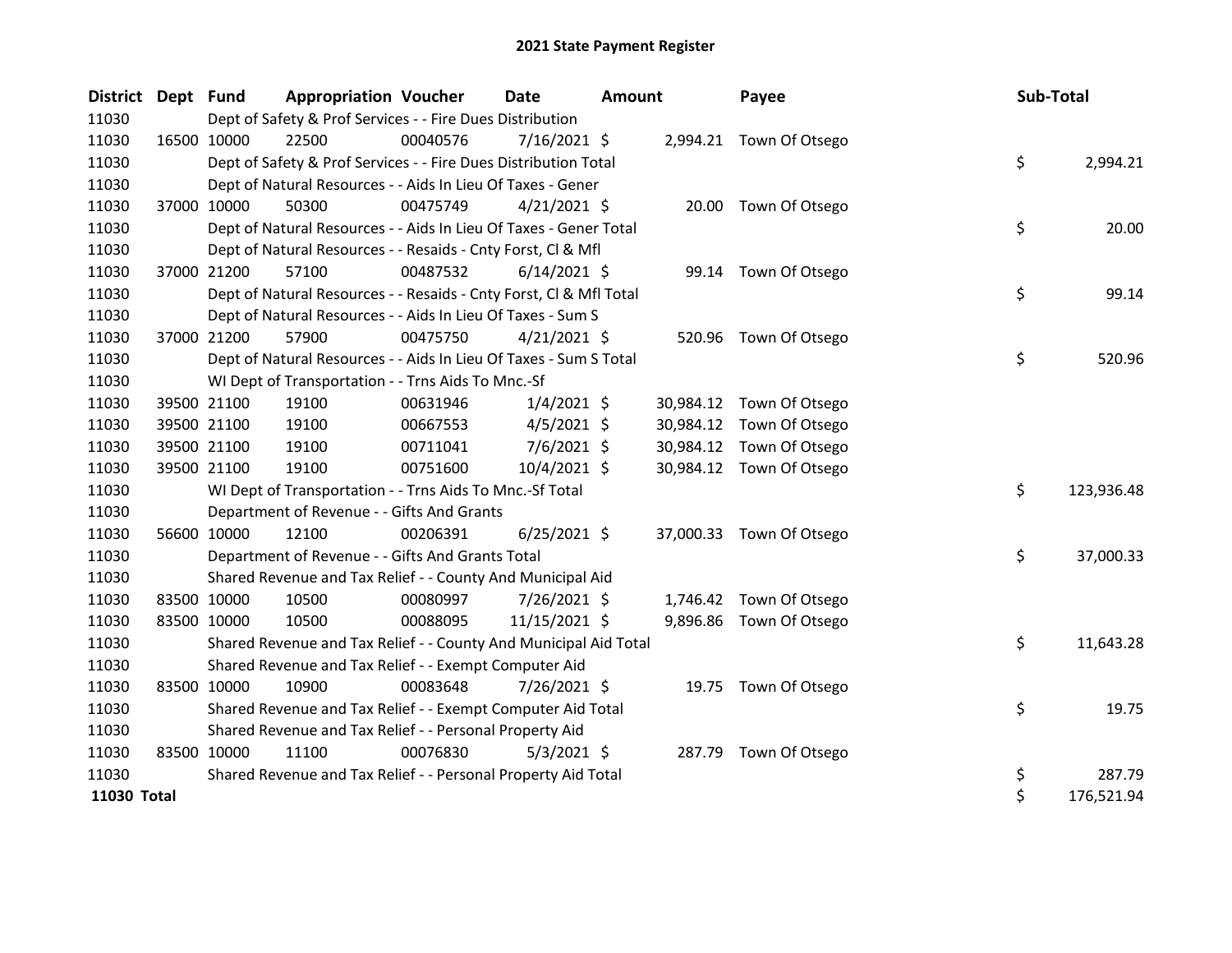| District Dept Fund |                                                                      | <b>Appropriation Voucher</b> | <b>Date</b>    | <b>Amount</b> | Payee                      | Sub-Total        |
|--------------------|----------------------------------------------------------------------|------------------------------|----------------|---------------|----------------------------|------------------|
| 11032              | Dept of Safety & Prof Services - - Fire Dues Distribution            |                              |                |               |                            |                  |
| 11032              | 22500<br>16500 10000                                                 | 00040577                     | $7/16/2021$ \$ |               | 11,148.81 Town Of Pacific  |                  |
| 11032              | Dept of Safety & Prof Services - - Fire Dues Distribution Total      |                              |                |               |                            | \$<br>11,148.81  |
| 11032              | Dept of Natural Resources - - Aids In Lieu Of Taxes - Gener          |                              |                |               |                            |                  |
| 11032              | 37000 10000<br>50300                                                 | 00459967                     | $1/29/2021$ \$ |               | 30,359.51 Town Of Pacific  |                  |
| 11032              | 37000 10000<br>50300                                                 | 00475730                     | $4/21/2021$ \$ | 545.05        | Town Of Pacific            |                  |
| 11032              | Dept of Natural Resources - - Aids In Lieu Of Taxes - Gener Total    |                              |                |               |                            | \$<br>30,904.56  |
| 11032              | Dept of Natural Resources - - Resaids - Cnty Forst, Cl & Mfl         |                              |                |               |                            |                  |
| 11032              | 57100<br>37000 21200                                                 | 00487533                     | $6/14/2021$ \$ |               | 39.60 Town Of Pacific      |                  |
| 11032              | Dept of Natural Resources - - Resaids - Cnty Forst, CI & Mfl Total   |                              |                |               |                            | \$<br>39.60      |
| 11032              | Dept of Natural Resources - - Aids In Lieu Of Taxes - Sum S          |                              |                |               |                            |                  |
| 11032              | 37000 21200<br>57900                                                 | 00475731                     | $4/21/2021$ \$ |               | 783.60 Town Of Pacific     |                  |
| 11032              | Dept of Natural Resources - - Aids In Lieu Of Taxes - Sum S Total    |                              |                |               |                            | \$<br>783.60     |
| 11032              | WI Dept of Transportation - - Trns Aids To Mnc.-Sf                   |                              |                |               |                            |                  |
| 11032              | 39500 21100<br>19100                                                 | 00631947                     | $1/4/2021$ \$  |               | 16,149.06 Town Of Pacific  |                  |
| 11032              | 39500 21100<br>19100                                                 | 00667554                     | $4/5/2021$ \$  | 16,149.06     | Town Of Pacific            |                  |
| 11032              | 39500 21100<br>19100                                                 | 00711042                     | $7/6/2021$ \$  | 16,149.06     | Town Of Pacific            |                  |
| 11032              | 39500 21100<br>19100                                                 | 00751601                     | 10/4/2021 \$   |               | 16,149.06 Town Of Pacific  |                  |
| 11032              | WI Dept of Transportation - - Trns Aids To Mnc.-Sf Total             |                              |                |               |                            | \$<br>64,596.24  |
| 11032              | Department of Administration - - Hv Trans Ln Annual Impact Fee       |                              |                |               |                            |                  |
| 11032              | 50500 10000<br>17400                                                 | 00144302                     | $5/3/2021$ \$  |               | 3,788.00 Town Of Pacific   |                  |
| 11032              | Department of Administration - - Hv Trans Ln Annual Impact Fee Total |                              |                |               |                            | \$<br>3,788.00   |
| 11032              | Department of Revenue - - Gifts And Grants                           |                              |                |               |                            |                  |
| 11032              | 56600 10000<br>12100                                                 | 00206392                     | $6/25/2021$ \$ |               | 143,971.60 Town Of Pacific |                  |
| 11032              | Department of Revenue - - Gifts And Grants Total                     |                              |                |               |                            | \$<br>143,971.60 |
| 11032              | Shared Revenue and Tax Relief - - County And Municipal Aid           |                              |                |               |                            |                  |
| 11032              | 83500 10000<br>10500                                                 | 00080998                     | 7/26/2021 \$   | 2,802.08      | Town Of Pacific            |                  |
| 11032              | 83500 10000<br>10500                                                 | 00088096                     | 11/15/2021 \$  | 15,878.44     | Town Of Pacific            |                  |
| 11032              | Shared Revenue and Tax Relief - - County And Municipal Aid Total     |                              |                |               |                            | \$<br>18,680.52  |
| 11032              | Shared Revenue and Tax Relief - - Utility Aid                        |                              |                |               |                            |                  |
| 11032              | 83500 10000<br>11000                                                 | 00080998                     | 7/26/2021 \$   |               | 117,868.64 Town Of Pacific |                  |
| 11032              | 83500 10000<br>11000                                                 | 00088096                     | 11/15/2021 \$  |               | 667,922.41 Town Of Pacific |                  |
| 11032              | Shared Revenue and Tax Relief - - Utility Aid Total                  |                              |                |               |                            | \$<br>785,791.05 |
| 11032              | Shared Revenue and Tax Relief - - Lottery & Gaming Credit            |                              |                |               |                            |                  |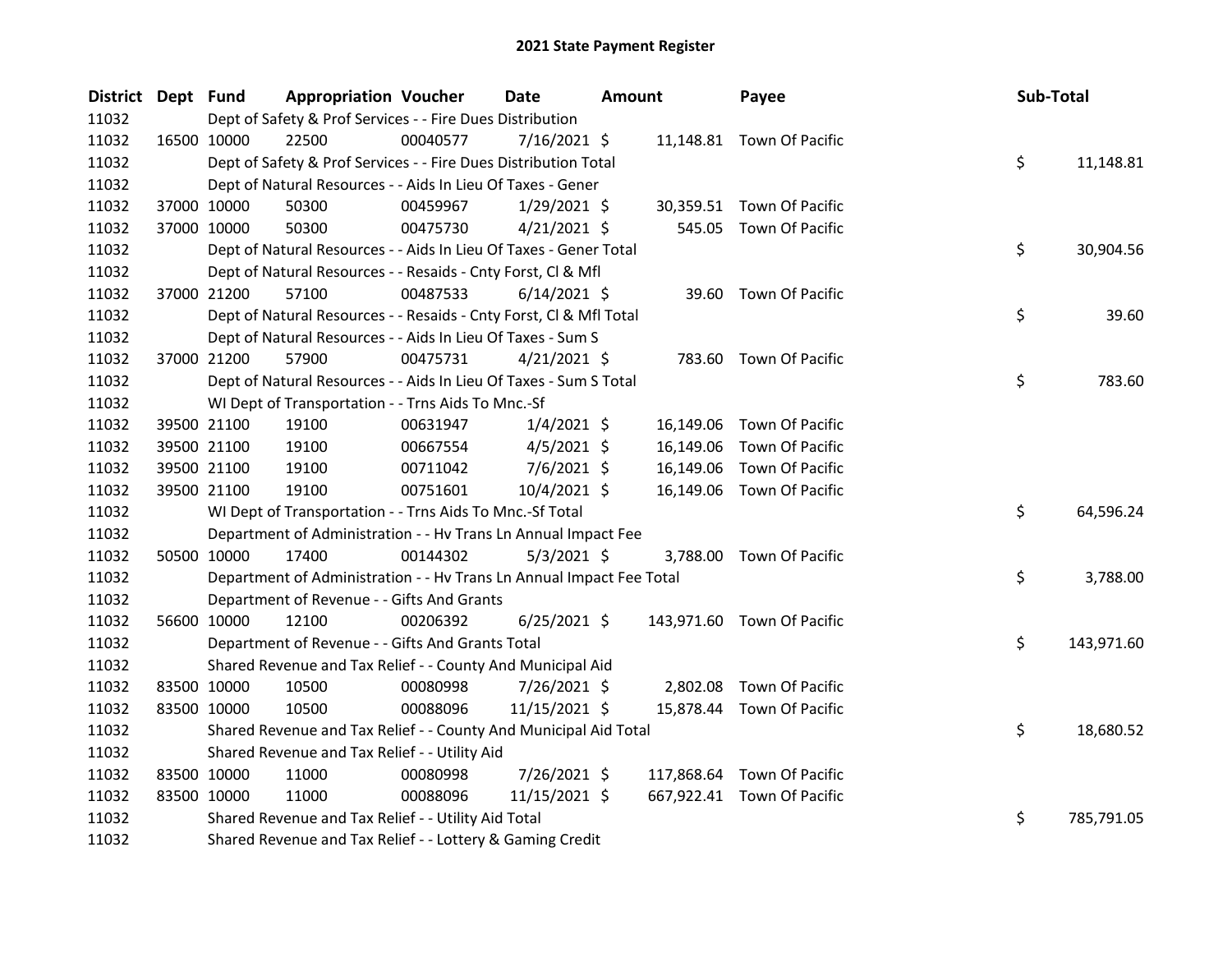| District Dept Fund |             | <b>Appropriation Voucher</b>                                    |          | Date         | Amount | Pavee                    | Sub-Total    |
|--------------------|-------------|-----------------------------------------------------------------|----------|--------------|--------|--------------------------|--------------|
| 11032              | 83500 52100 | 36300                                                           | 00074100 | 3/22/2021 \$ |        | 6.321.51 Town Of Pacific |              |
| 11032              |             | Shared Revenue and Tax Relief - - Lottery & Gaming Credit Total |          |              |        |                          | 6.321.51     |
| 11032 Total        |             |                                                                 |          |              |        |                          | 1,066,025.49 |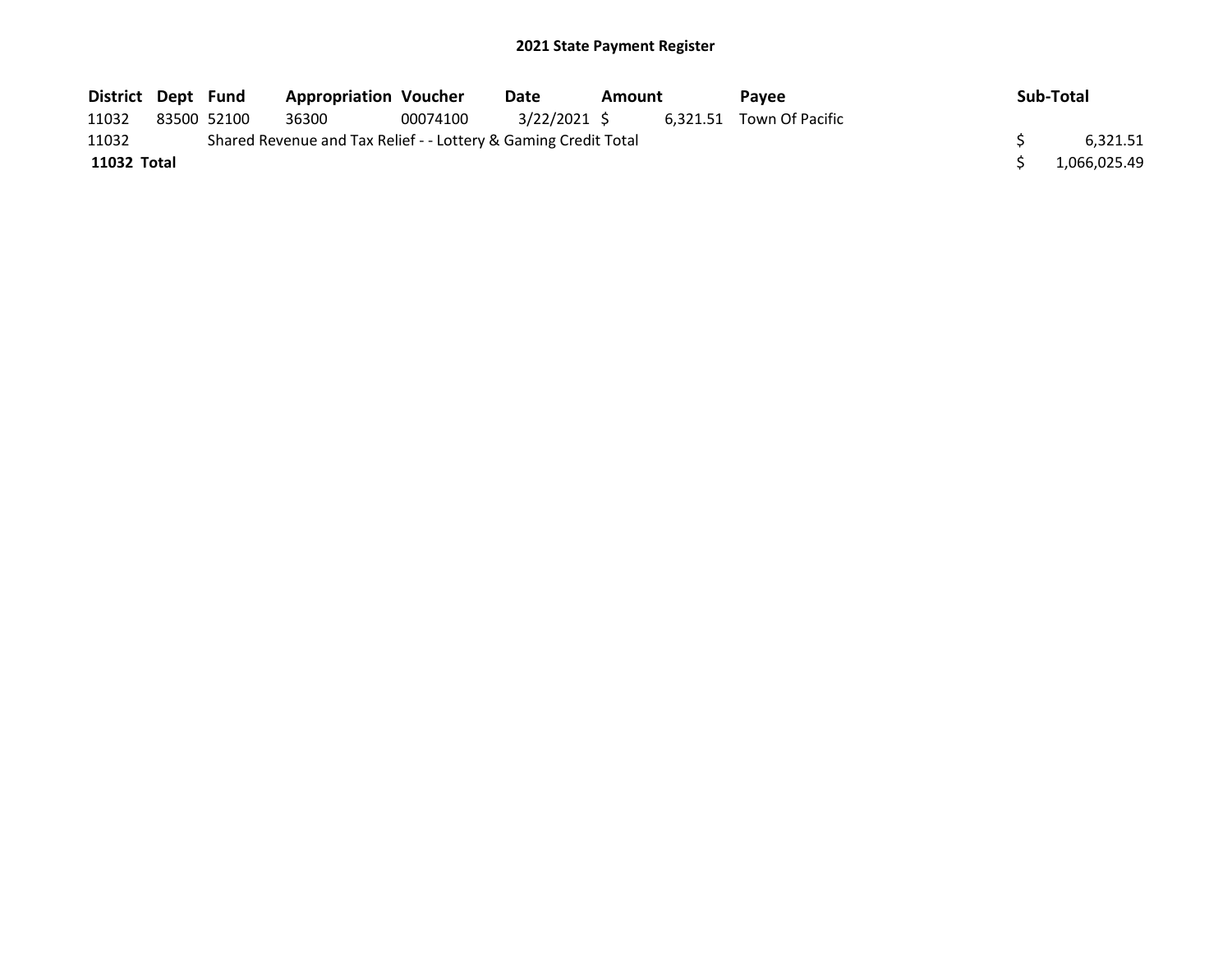| <b>District</b> | Dept | <b>Fund</b> | <b>Appropriation Voucher</b>                                       |          | <b>Date</b>    | <b>Amount</b> |            | Payee                      | Sub-Total |            |
|-----------------|------|-------------|--------------------------------------------------------------------|----------|----------------|---------------|------------|----------------------------|-----------|------------|
| 11034           |      |             | Dept of Safety & Prof Services - - Fire Dues Distribution          |          |                |               |            |                            |           |            |
| 11034           |      | 16500 10000 | 22500                                                              | 00040581 | $7/15/2021$ \$ |               |            | 3,478.79 Town Of Randolph  |           |            |
| 11034           |      |             | Dept of Safety & Prof Services - - Fire Dues Distribution Total    |          |                |               |            |                            | \$        | 3,478.79   |
| 11034           |      |             | Dept of Natural Resources - - Resaids - Cnty Forst, Cl & Mfl       |          |                |               |            |                            |           |            |
| 11034           |      | 37000 21200 | 57100                                                              | 00487534 | $6/14/2021$ \$ |               |            | 63.34 Town Of Randolph     |           |            |
| 11034           |      |             | Dept of Natural Resources - - Resaids - Cnty Forst, CI & Mfl Total |          |                |               |            |                            | \$        | 63.34      |
| 11034           |      |             | WI Dept of Transportation - - Trns Aids To Mnc.-Sf                 |          |                |               |            |                            |           |            |
| 11034           |      | 39500 21100 | 19100                                                              | 00631948 | $1/4/2021$ \$  |               | 26,010.63  | Town Of Randolph           |           |            |
| 11034           |      | 39500 21100 | 19100                                                              | 00667555 | $4/5/2021$ \$  |               | 26,010.63  | Town Of Randolph           |           |            |
| 11034           |      | 39500 21100 | 19100                                                              | 00711043 | $7/6/2021$ \$  |               | 26,010.63  | Town Of Randolph           |           |            |
| 11034           |      | 39500 21100 | 19100                                                              | 00751602 | 10/4/2021 \$   |               | 26,010.63  | Town Of Randolph           |           |            |
| 11034           |      |             | WI Dept of Transportation - - Trns Aids To Mnc.-Sf Total           |          |                |               |            |                            | \$        | 104,042.52 |
| 11034           |      |             | Department of Revenue - - Gifts And Grants                         |          |                |               |            |                            |           |            |
| 11034           |      | 56600 10000 | 12100                                                              | 00206393 | $6/25/2021$ \$ |               |            | 40,559.06 Town Of Randolph |           |            |
| 11034           |      |             | Department of Revenue - - Gifts And Grants Total                   |          |                |               |            |                            | \$        | 40,559.06  |
| 11034           |      |             | Shared Revenue and Tax Relief - - County And Municipal Aid         |          |                |               |            |                            |           |            |
| 11034           |      | 83500 10000 | 10500                                                              | 00080999 | 7/26/2021 \$   |               | 1,360.96   | Town Of Randolph           |           |            |
| 11034           |      | 83500 10000 | 10500                                                              | 00088097 | 11/15/2021 \$  |               | 7,712.10   | Town Of Randolph           |           |            |
| 11034           |      |             | Shared Revenue and Tax Relief - - County And Municipal Aid Total   |          |                |               |            |                            | \$        | 9,073.06   |
| 11034           |      |             | Shared Revenue and Tax Relief - - Exempt Computer Aid              |          |                |               |            |                            |           |            |
| 11034           |      | 83500 10000 | 10900                                                              | 00083649 | $7/26/2021$ \$ |               |            | 217.20 Town Of Randolph    |           |            |
| 11034           |      |             | Shared Revenue and Tax Relief - - Exempt Computer Aid Total        |          |                |               |            |                            | \$        | 217.20     |
| 11034           |      |             | Shared Revenue and Tax Relief - - Utility Aid                      |          |                |               |            |                            |           |            |
| 11034           |      | 83500 10000 | 11000                                                              | 00080999 | 7/26/2021 \$   |               | 24,759.11  | Town Of Randolph           |           |            |
| 11034           |      | 83500 10000 | 11000                                                              | 00088097 | 11/15/2021 \$  |               | 147,244.44 | Town Of Randolph           |           |            |
| 11034           |      |             | Shared Revenue and Tax Relief - - Utility Aid Total                |          |                |               |            |                            | \$        | 172,003.55 |
| 11034           |      |             | Shared Revenue and Tax Relief - - Personal Property Aid            |          |                |               |            |                            |           |            |
| 11034           |      | 83500 10000 | 11100                                                              | 00076831 | $5/3/2021$ \$  |               |            | 1,657.89 Town Of Randolph  |           |            |
| 11034           |      |             | Shared Revenue and Tax Relief - - Personal Property Aid Total      |          |                |               |            |                            | \$        | 1,657.89   |
| 11034 Total     |      |             |                                                                    |          |                |               |            |                            | \$        | 331,095.41 |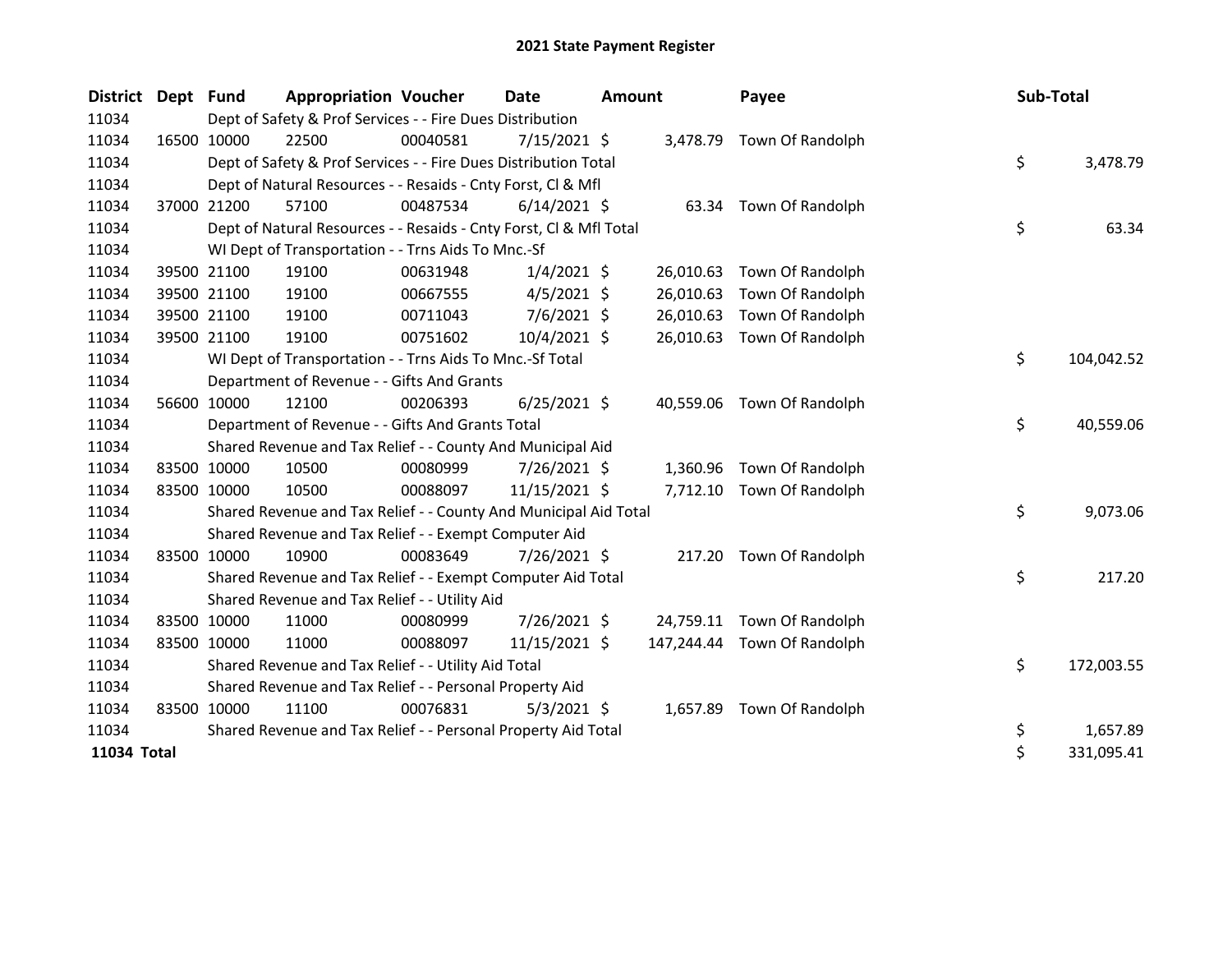| District Dept Fund |             |             | <b>Appropriation Voucher</b>                                       |          | Date           | Amount |           | Payee                   | Sub-Total |            |
|--------------------|-------------|-------------|--------------------------------------------------------------------|----------|----------------|--------|-----------|-------------------------|-----------|------------|
| 11036              |             |             | Dept of Safety & Prof Services - - Fire Dues Distribution          |          |                |        |           |                         |           |            |
| 11036              |             | 16500 10000 | 22500                                                              | 00040583 | $7/15/2021$ \$ |        |           | 2,298.84 Town Of Scott  |           |            |
| 11036              |             |             | Dept of Safety & Prof Services - - Fire Dues Distribution Total    |          |                |        |           |                         | \$        | 2,298.84   |
| 11036              |             |             | Dept of Natural Resources - - Resaids - Cnty Forst, Cl & Mfl       |          |                |        |           |                         |           |            |
| 11036              |             | 37000 21200 | 57100                                                              | 00487535 | $6/14/2021$ \$ |        |           | 131.40 Town Of Scott    |           |            |
| 11036              |             |             | Dept of Natural Resources - - Resaids - Cnty Forst, Cl & Mfl Total |          |                |        |           |                         | \$        | 131.40     |
| 11036              |             |             | WI Dept of Transportation - - Trns Aids To Mnc.-Sf                 |          |                |        |           |                         |           |            |
| 11036              |             | 39500 21100 | 19100                                                              | 00631949 | $1/4/2021$ \$  |        | 23,310.36 | Town Of Scott           |           |            |
| 11036              |             | 39500 21100 | 19100                                                              | 00667556 | $4/5/2021$ \$  |        | 23,310.36 | Town Of Scott           |           |            |
| 11036              |             | 39500 21100 | 19100                                                              | 00711044 | $7/6/2021$ \$  |        | 23,310.36 | Town Of Scott           |           |            |
| 11036              |             | 39500 21100 | 19100                                                              | 00751603 | 10/4/2021 \$   |        |           | 23,310.36 Town Of Scott |           |            |
| 11036              |             |             | WI Dept of Transportation - - Trns Aids To Mnc.-Sf Total           |          |                |        |           |                         | \$        | 93,241.44  |
| 11036              |             |             | WI Dept of Transportation - - Loc Rd Imp Prg St Fd                 |          |                |        |           |                         |           |            |
| 11036              |             | 39500 21100 | 27800                                                              | 00701703 | $6/2/2021$ \$  |        | 13,736.39 | Town Of Scott           |           |            |
| 11036              |             | 39500 21100 | 27800                                                              | 00749303 | $9/22/2021$ \$ |        | 14,533.03 | Town Of Scott           |           |            |
| 11036              |             |             | WI Dept of Transportation - - Loc Rd Imp Prg St Fd Total           |          |                |        |           |                         | \$        | 28,269.42  |
| 11036              |             |             | Department of Revenue - - Gifts And Grants                         |          |                |        |           |                         |           |            |
| 11036              |             | 56600 10000 | 12100                                                              | 00206394 | $6/25/2021$ \$ |        |           | 49,037.22 Town Of Scott |           |            |
| 11036              |             |             | Department of Revenue - - Gifts And Grants Total                   |          |                |        |           |                         | \$        | 49,037.22  |
| 11036              |             |             | Shared Revenue and Tax Relief - - County And Municipal Aid         |          |                |        |           |                         |           |            |
| 11036              |             | 83500 10000 | 10500                                                              | 00081000 | 7/26/2021 \$   |        | 1,445.36  | Town Of Scott           |           |            |
| 11036              |             | 83500 10000 | 10500                                                              | 00088098 | 11/15/2021 \$  |        |           | 8,190.35 Town Of Scott  |           |            |
| 11036              |             |             | Shared Revenue and Tax Relief - - County And Municipal Aid Total   |          |                |        |           |                         | \$        | 9,635.71   |
| 11036              |             |             | Shared Revenue and Tax Relief - - Exempt Computer Aid              |          |                |        |           |                         |           |            |
| 11036              |             | 83500 10000 | 10900                                                              | 00083650 | 7/26/2021 \$   |        | 2.08      | Town Of Scott           |           |            |
| 11036              |             |             | Shared Revenue and Tax Relief - - Exempt Computer Aid Total        |          |                |        |           |                         | \$        | 2.08       |
| 11036              |             |             | Shared Revenue and Tax Relief - - Utility Aid                      |          |                |        |           |                         |           |            |
| 11036              |             | 83500 10000 | 11000                                                              | 00081000 | 7/26/2021 \$   |        |           | 16,453.17 Town Of Scott |           |            |
| 11036              |             | 83500 10000 | 11000                                                              | 00088098 | 11/15/2021 \$  |        |           | 93,150.46 Town Of Scott |           |            |
| 11036              |             |             | Shared Revenue and Tax Relief - - Utility Aid Total                |          |                |        |           |                         | \$        | 109,603.63 |
| 11036              |             |             | Shared Revenue and Tax Relief - - Personal Property Aid            |          |                |        |           |                         |           |            |
| 11036              | 83500 10000 |             | 11100                                                              | 00076832 | $5/3/2021$ \$  |        |           | 113.77 Town Of Scott    |           |            |
| 11036              |             |             | Shared Revenue and Tax Relief - - Personal Property Aid Total      |          |                |        |           |                         | \$        | 113.77     |
| 11036 Total        |             |             |                                                                    |          |                |        |           |                         | \$        | 292,333.51 |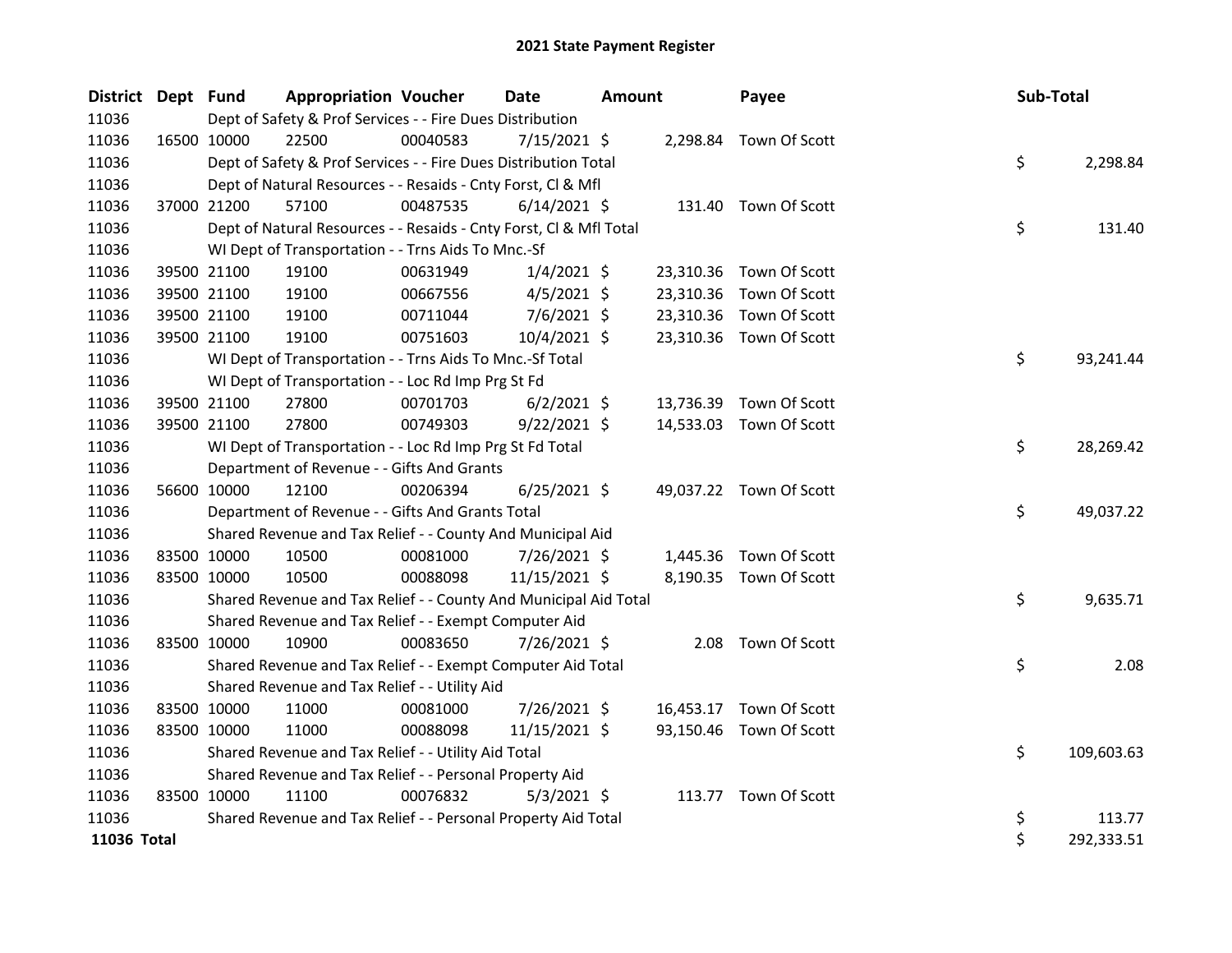| District Dept Fund |             |             | <b>Appropriation Voucher</b>                                       |          | Date           | Amount |           | Payee                         | Sub-Total |            |
|--------------------|-------------|-------------|--------------------------------------------------------------------|----------|----------------|--------|-----------|-------------------------------|-----------|------------|
| 11038              |             |             | Dept of Safety & Prof Services - - Fire Dues Distribution          |          |                |        |           |                               |           |            |
| 11038              |             | 16500 10000 | 22500                                                              | 00040584 | $7/16/2021$ \$ |        |           | 2,212.72 Town Of Springvale   |           |            |
| 11038              |             |             | Dept of Safety & Prof Services - - Fire Dues Distribution Total    |          |                |        |           |                               | \$        | 2,212.72   |
| 11038              |             |             | Dept of Natural Resources - - Aids In Lieu Of Taxes - Gener        |          |                |        |           |                               |           |            |
| 11038              |             | 37000 10000 | 50300                                                              | 00459996 | $1/29/2021$ \$ |        |           | 30,770.74 Town Of Springvale  |           |            |
| 11038              |             | 37000 10000 | 50300                                                              | 00475941 | $4/21/2021$ \$ |        |           | 1,645.22 Town Of Springvale   |           |            |
| 11038              |             |             | Dept of Natural Resources - - Aids In Lieu Of Taxes - Gener Total  |          |                |        |           |                               | \$        | 32,415.96  |
| 11038              |             |             | Dept of Natural Resources - - Res Maint & Dev - Park Fr & Rd       |          |                |        |           |                               |           |            |
| 11038              |             | 37000 10000 | 78500                                                              | 00451224 | $1/4/2021$ \$  |        |           | 52,847.48 Town Of Springvale  |           |            |
| 11038              |             |             | Dept of Natural Resources - - Res Maint & Dev - Park Fr & Rd Total |          |                |        |           |                               | \$        | 52,847.48  |
| 11038              |             |             | Dept of Natural Resources - - Resaids - Cnty Forst, Cl & Mfl       |          |                |        |           |                               |           |            |
| 11038              |             | 37000 21200 | 57100                                                              | 00487536 | $6/14/2021$ \$ |        |           | 211.73 Town Of Springvale     |           |            |
| 11038              |             |             | Dept of Natural Resources - - Resaids - Cnty Forst, CI & Mfl Total |          |                |        |           |                               | \$        | 211.73     |
| 11038              |             |             | Dept of Natural Resources - - Aids In Lieu Of Taxes - Sum S        |          |                |        |           |                               |           |            |
| 11038              |             | 37000 21200 | 57900                                                              | 00475942 | $4/21/2021$ \$ |        |           | 466.51 Town Of Springvale     |           |            |
| 11038              |             |             | Dept of Natural Resources - - Aids In Lieu Of Taxes - Sum S Total  |          |                |        |           |                               | \$        | 466.51     |
| 11038              |             |             | Dept of Natural Resources - - Resource Maint Develop Sp Frst       |          |                |        |           |                               |           |            |
| 11038              |             | 37000 21200 | 77900                                                              | 00522373 | 11/30/2021 \$  |        |           | 33,378.35 Town Of Springvale  |           |            |
| 11038              |             |             | Dept of Natural Resources - - Resource Maint Develop Sp Frst Total |          |                |        |           |                               | \$        | 33,378.35  |
| 11038              |             |             | WI Dept of Transportation - - Trns Aids To Mnc.-Sf                 |          |                |        |           |                               |           |            |
| 11038              |             | 39500 21100 | 19100                                                              | 00631950 | $1/4/2021$ \$  |        |           | 31,115.52 Town Of Springvale  |           |            |
| 11038              |             | 39500 21100 | 19100                                                              | 00667557 | $4/5/2021$ \$  |        |           | 31,115.52 Town Of Springvale  |           |            |
| 11038              |             | 39500 21100 | 19100                                                              | 00711045 | 7/6/2021 \$    |        |           | 31,115.52 Town Of Springvale  |           |            |
| 11038              |             | 39500 21100 | 19100                                                              | 00751604 | 10/4/2021 \$   |        |           | 31,115.52 Town Of Springvale  |           |            |
| 11038              |             |             | WI Dept of Transportation - - Trns Aids To Mnc.-Sf Total           |          |                |        |           |                               | \$        | 124,462.08 |
| 11038              |             |             | WI Dept of Transportation - - Local Rds, Grants Sf                 |          |                |        |           |                               |           |            |
| 11038              |             | 39500 21100 | 27000                                                              | 00681735 | $4/20/2021$ \$ |        |           | 204,488.19 Town Of Springvale |           |            |
| 11038              |             |             | WI Dept of Transportation - - Local Rds, Grants Sf Total           |          |                |        |           |                               | \$        | 204,488.19 |
| 11038              |             |             | WI Dept of Transportation - - Loc Rd Imp Prg St Fd                 |          |                |        |           |                               |           |            |
| 11038              | 39500 21100 |             | 27800                                                              | 00700591 | $6/1/2021$ \$  |        |           | 14,533.02 Town Of Springvale  |           |            |
| 11038              |             |             | WI Dept of Transportation - - Loc Rd Imp Prg St Fd Total           |          |                |        |           |                               | \$        | 14,533.02  |
| 11038              |             |             | Department of Revenue - - Gifts And Grants                         |          |                |        |           |                               |           |            |
| 11038              |             | 56600 10000 | 12100                                                              | 00206395 | $6/25/2021$ \$ |        | 27,370.83 | Town Of Springvale            |           |            |
| 11038              |             |             | Department of Revenue - - Gifts And Grants Total                   |          |                |        |           |                               | \$        | 27,370.83  |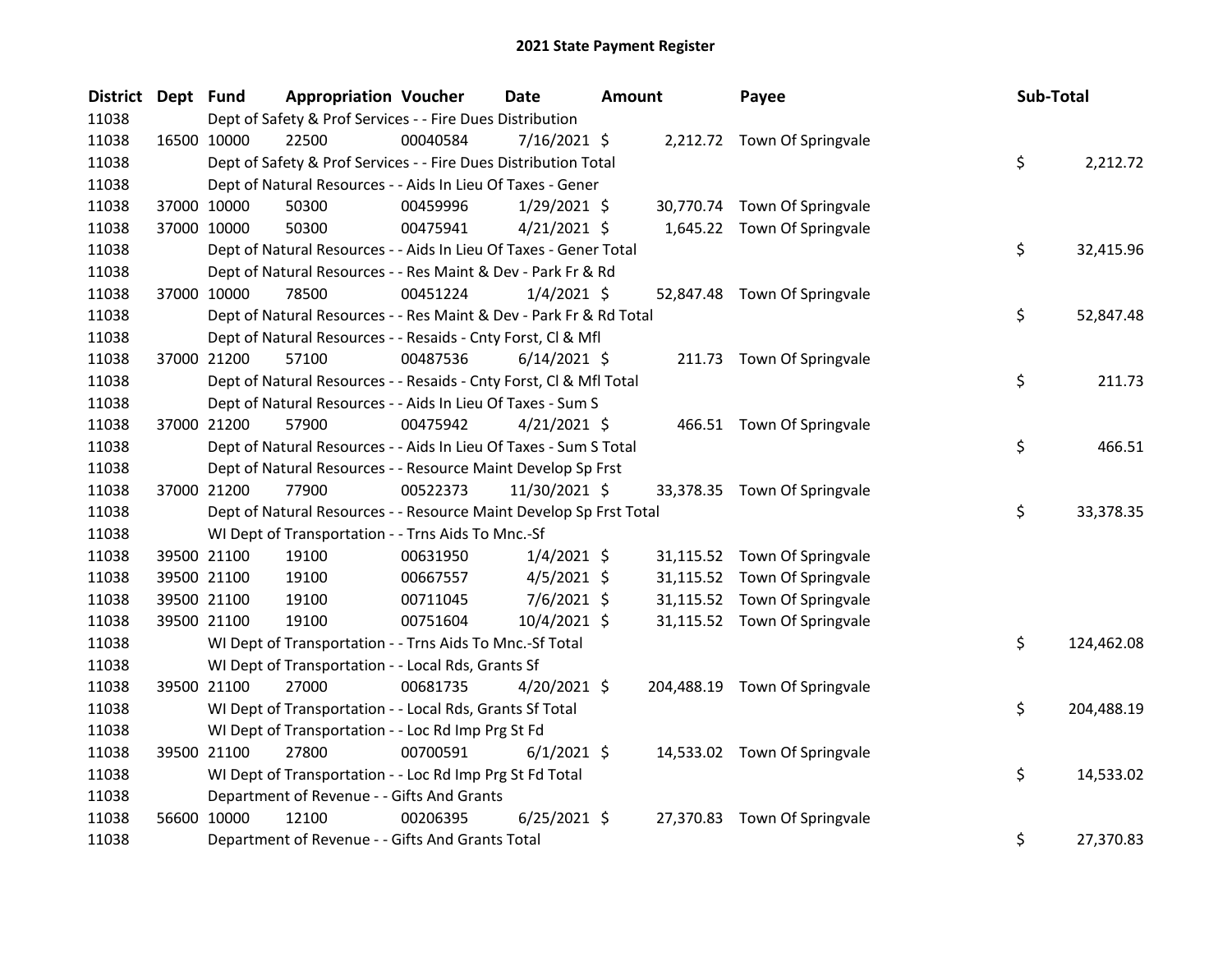| <b>District</b> | Dept Fund |             | <b>Appropriation Voucher</b>                                     |          | Date            | Amount |          | Payee              | <b>Sub-Total</b> |            |
|-----------------|-----------|-------------|------------------------------------------------------------------|----------|-----------------|--------|----------|--------------------|------------------|------------|
| 11038           |           |             | Shared Revenue and Tax Relief - - County And Municipal Aid       |          |                 |        |          |                    |                  |            |
| 11038           |           | 83500 10000 | 10500                                                            | 00081001 | $7/26/2021$ \$  |        | 962.77   | Town Of Springvale |                  |            |
| 11038           | 83500     | 10000       | 10500                                                            | 00088099 | 11/15/2021 \$   |        | 5,455.71 | Town Of Springvale |                  |            |
| 11038           |           |             | Shared Revenue and Tax Relief - - County And Municipal Aid Total |          |                 |        |          |                    | \$               | 6,418.48   |
| 11038           |           |             | Shared Revenue and Tax Relief - - Exempt Computer Aid            |          |                 |        |          |                    |                  |            |
| 11038           | 83500     | 10000       | 10900                                                            | 00083651 | $7/26/2021$ \$  |        | 17.67    | Town Of Springvale |                  |            |
| 11038           |           |             | Shared Revenue and Tax Relief - - Exempt Computer Aid Total      |          |                 |        |          |                    | \$               | 17.67      |
| 11038           |           |             | Shared Revenue and Tax Relief - - Utility Aid                    |          |                 |        |          |                    |                  |            |
| 11038           | 83500     | 10000       | 11000                                                            | 00081001 | $7/26/2021$ \$  |        | 263.45   | Town Of Springvale |                  |            |
| 11038           |           | 83500 10000 | 11000                                                            | 00088099 | $11/15/2021$ \$ |        | 1,619.41 | Town Of Springvale |                  |            |
| 11038           |           |             | Shared Revenue and Tax Relief - - Utility Aid Total              |          |                 |        |          |                    | \$               | 1,882.86   |
| 11038           |           |             | Shared Revenue and Tax Relief - - Personal Property Aid          |          |                 |        |          |                    |                  |            |
| 11038           | 83500     | 10000       | 11100                                                            | 00076833 | $5/3/2021$ \$   |        | 1,027.29 | Town Of Springvale |                  |            |
| 11038           |           |             | Shared Revenue and Tax Relief - - Personal Property Aid Total    |          |                 |        |          |                    | \$               | 1,027.29   |
| 11038 Total     |           |             |                                                                  |          |                 |        |          |                    | \$               | 501.733.17 |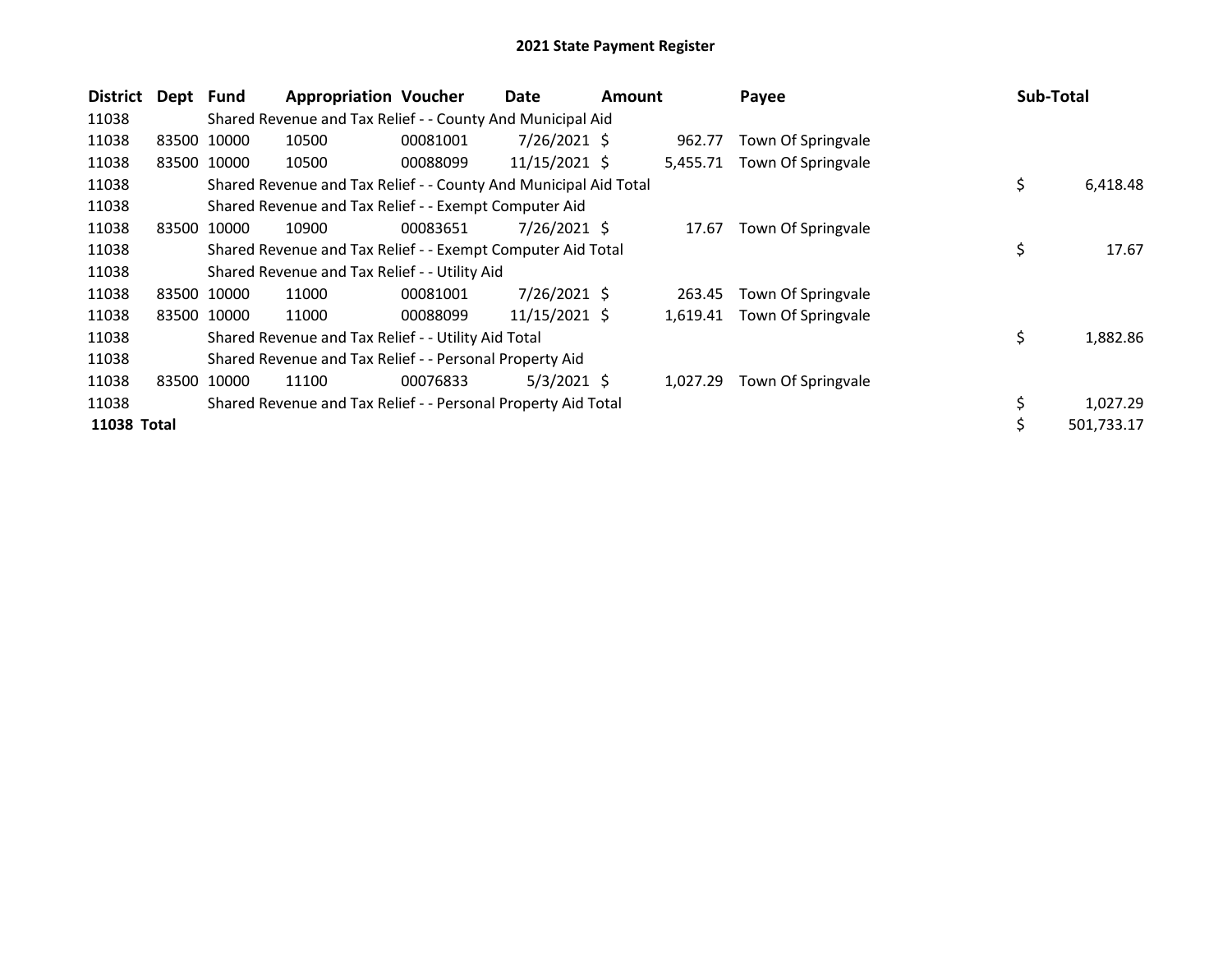| District Dept Fund |             | <b>Appropriation Voucher</b>                                                  |          | Date           | <b>Amount</b> |           | Payee                         | Sub-Total |            |
|--------------------|-------------|-------------------------------------------------------------------------------|----------|----------------|---------------|-----------|-------------------------------|-----------|------------|
| 11040              |             | Dept of Safety & Prof Services - - Fire Dues Distribution                     |          |                |               |           |                               |           |            |
| 11040              | 16500 10000 | 22500                                                                         | 00040585 | $7/16/2021$ \$ |               |           | 13,042.47 Town Of West Point  |           |            |
| 11040              |             | Dept of Safety & Prof Services - - Fire Dues Distribution Total               |          |                |               |           |                               | \$        | 13,042.47  |
| 11040              |             | Dept of Natural Resources - - Aids In Lieu Of Taxes - Gener                   |          |                |               |           |                               |           |            |
| 11040              | 37000 10000 | 50300                                                                         | 00459978 | $1/29/2021$ \$ |               | 50,364.98 | Town Of West Point            |           |            |
| 11040              | 37000 10000 | 50300                                                                         | 00459979 | $1/29/2021$ \$ |               | 791.89    | Town Of West Point            |           |            |
| 11040              | 37000 10000 | 50300                                                                         | 00475809 | $4/21/2021$ \$ |               |           | 90.93 Town Of West Point      |           |            |
| 11040              |             | Dept of Natural Resources - - Aids In Lieu Of Taxes - Gener Total             |          |                |               |           |                               | \$        | 51,247.80  |
| 11040              |             | Dept of Natural Resources - - Resaids - Cnty Forst, Cl & Mfl                  |          |                |               |           |                               |           |            |
| 11040              | 37000 21200 | 57100                                                                         | 00487537 | $6/14/2021$ \$ |               |           | 164.81 Town Of West Point     |           |            |
| 11040              |             | Dept of Natural Resources - - Resaids - Cnty Forst, Cl & Mfl Total            |          |                |               |           |                               | \$        | 164.81     |
| 11040              |             | WI Dept of Transportation - - Trns Aids To Mnc.-Sf                            |          |                |               |           |                               |           |            |
| 11040              | 39500 21100 | 19100                                                                         | 00631951 | $1/4/2021$ \$  |               |           | 26,812.17 Town Of West Point  |           |            |
| 11040              | 39500 21100 | 19100                                                                         | 00667558 | $4/5/2021$ \$  |               |           | 26,812.17 Town Of West Point  |           |            |
| 11040              | 39500 21100 | 19100                                                                         | 00711046 | $7/6/2021$ \$  |               |           | 26,812.17 Town Of West Point  |           |            |
| 11040              | 39500 21100 | 19100                                                                         | 00751605 | $10/4/2021$ \$ |               |           | 26,812.17 Town Of West Point  |           |            |
| 11040              |             | WI Dept of Transportation - - Trns Aids To Mnc.-Sf Total                      |          |                |               |           |                               | \$        | 107,248.68 |
| 11040              |             | Department of Revenue - - Gifts And Grants                                    |          |                |               |           |                               |           |            |
| 11040              | 56600 10000 | 12100                                                                         | 00206396 | $6/25/2021$ \$ |               |           | 104,145.21 Town Of West Point |           |            |
| 11040              |             | Department of Revenue - - Gifts And Grants Total                              |          |                |               |           |                               | \$        | 104,145.21 |
| 11040              |             | Shared Revenue and Tax Relief - - County And Municipal Aid                    |          |                |               |           |                               |           |            |
| 11040              | 83500 10000 | 10500                                                                         | 00081002 | 7/26/2021 \$   |               |           | 2,927.94 Town Of West Point   |           |            |
| 11040              | 83500 10000 | 10500                                                                         | 00088100 | 11/15/2021 \$  |               |           | 16,597.59 Town Of West Point  |           |            |
| 11040              |             | Shared Revenue and Tax Relief - - County And Municipal Aid Total              |          |                |               |           |                               | \$        | 19,525.53  |
| 11040              |             | Shared Revenue and Tax Relief - - Exempt Computer Aid                         |          |                |               |           |                               |           |            |
| 11040              | 83500 10000 | 10900                                                                         | 00083652 | 7/26/2021 \$   |               |           | 22.86 Town Of West Point      |           |            |
| 11040              |             | Shared Revenue and Tax Relief - - Exempt Computer Aid Total                   |          |                |               |           |                               | \$        | 22.86      |
| 11040              |             | Shared Revenue and Tax Relief - - Personal Property Aid                       |          |                |               |           |                               |           |            |
| 11040              | 83500 10000 | 11100                                                                         | 00076834 | $5/3/2021$ \$  |               |           | 1,011.11 Town Of West Point   |           |            |
| 11040              |             | Shared Revenue and Tax Relief - - Personal Property Aid Total                 |          |                |               |           |                               | \$        | 1,011.11   |
| 11040              |             | Shared Revenue and Tax Relief - - State Aid; Video Service Provider Fee       |          |                |               |           |                               |           |            |
| 11040              | 83500 10000 | 11200                                                                         | 00082831 | 7/26/2021 \$   |               | 4,828.05  | Town Of West Point            |           |            |
| 11040              |             | Shared Revenue and Tax Relief - - State Aid; Video Service Provider Fee Total |          |                |               |           |                               | \$        | 4,828.05   |
| 11040              |             | Shared Revenue and Tax Relief - - Payments For Municipal Svcs                 |          |                |               |           |                               |           |            |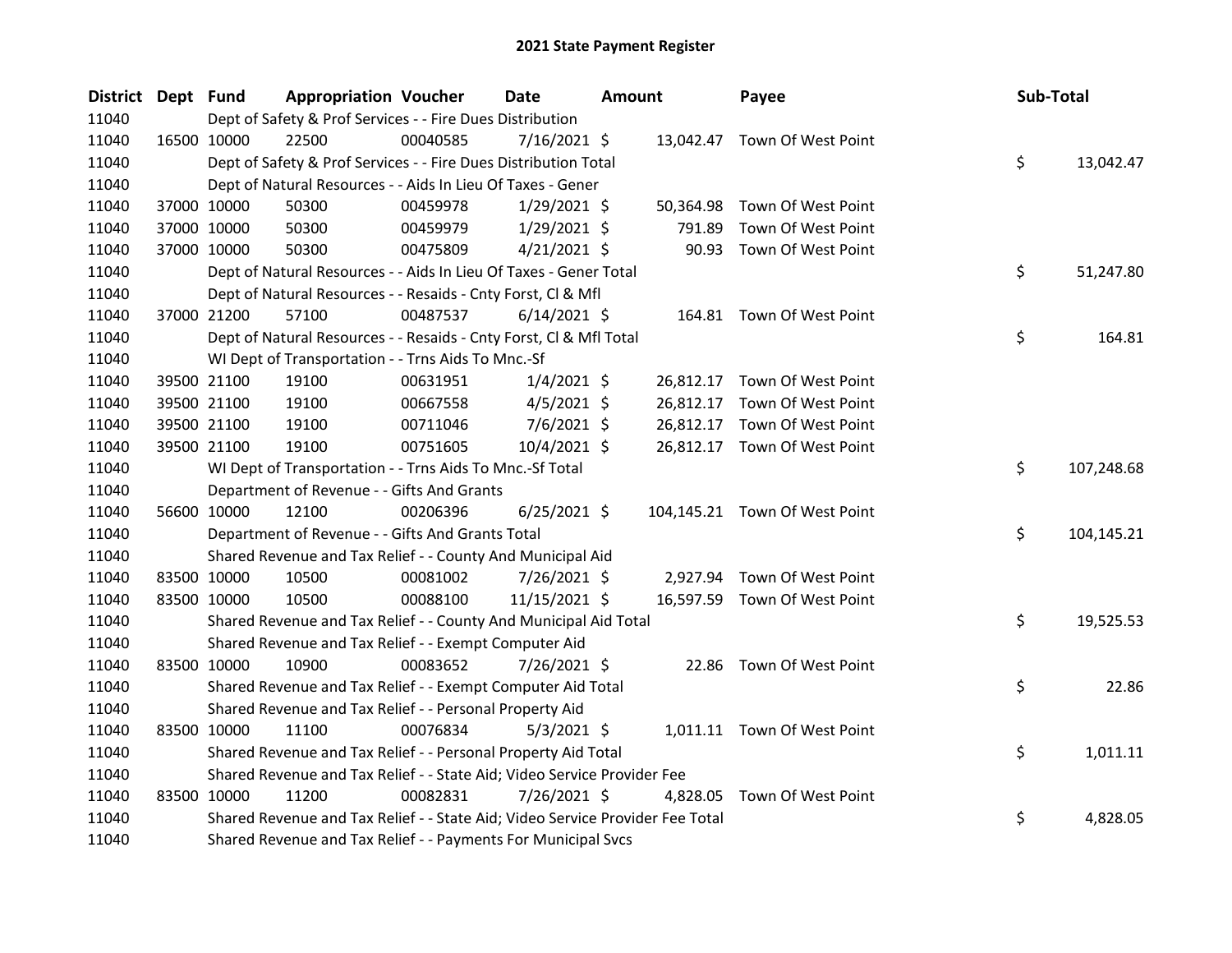| District Dept Fund |             | <b>Appropriation Voucher</b>                                        |          | Date           | Amount |           | <b>Pavee</b>       | Sub-Total  |
|--------------------|-------------|---------------------------------------------------------------------|----------|----------------|--------|-----------|--------------------|------------|
| 11040              | 83500 10000 | 50100                                                               | 00073548 | $2/1/2021$ \$  |        | 123.79    | Town Of West Point |            |
| 11040              |             | Shared Revenue and Tax Relief - - Payments For Municipal Svcs Total |          |                |        |           |                    | 123.79     |
| 11040              |             | Shared Revenue and Tax Relief - - Lottery & Gaming Credit           |          |                |        |           |                    |            |
| 11040              | 83500 52100 | 36300                                                               | 00074101 | $3/22/2021$ \$ |        | 15.708.48 | Town Of West Point |            |
| 11040              |             | Shared Revenue and Tax Relief - - Lottery & Gaming Credit Total     |          |                |        |           |                    | 15,708.48  |
| 11040 Total        |             |                                                                     |          |                |        |           |                    | 317,068.79 |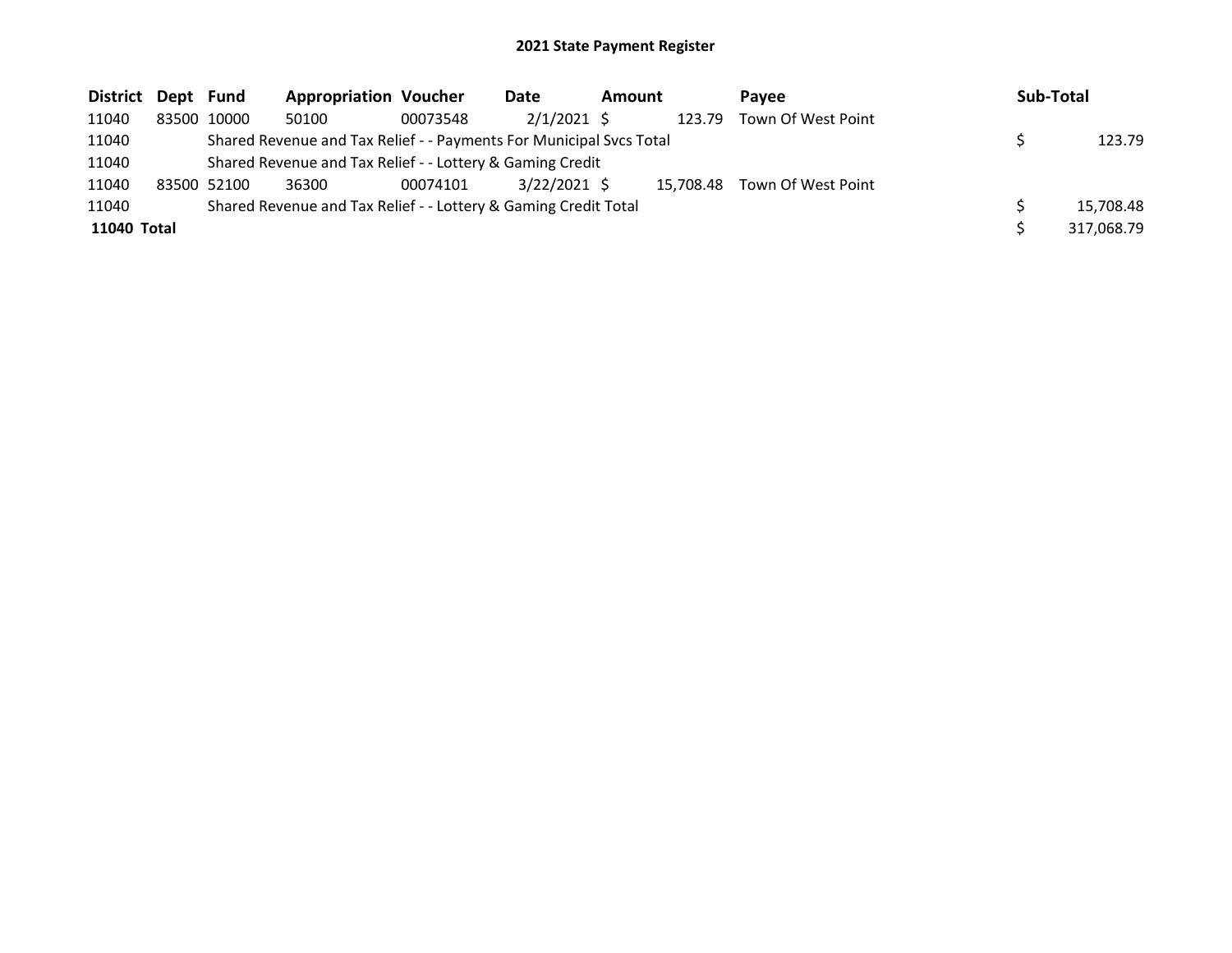| <b>District</b> | Dept Fund |             | <b>Appropriation Voucher</b>                                       |          | <b>Date</b>    | Amount |           | Payee                     | Sub-Total |            |
|-----------------|-----------|-------------|--------------------------------------------------------------------|----------|----------------|--------|-----------|---------------------------|-----------|------------|
| 11042           |           |             | Dept of Safety & Prof Services - - Fire Dues Distribution          |          |                |        |           |                           |           |            |
| 11042           |           | 16500 10000 | 22500                                                              | 00040587 | 7/15/2021 \$   |        | 7,586.50  | Town Of Wyocena           |           |            |
| 11042           |           |             | Dept of Safety & Prof Services - - Fire Dues Distribution Total    |          |                |        |           |                           | \$        | 7,586.50   |
| 11042           |           |             | Dept of Natural Resources - - Aids In Lieu Of Taxes - Gener        |          |                |        |           |                           |           |            |
| 11042           |           | 37000 10000 | 50300                                                              | 00459935 | $1/28/2021$ \$ |        | 2,634.39  | Town Of Wyocena           |           |            |
| 11042           |           | 37000 10000 | 50300                                                              | 00459936 | $1/28/2021$ \$ |        | 2,059.13  | Town Of Wyocena           |           |            |
| 11042           |           | 37000 10000 | 50300                                                              | 00459937 | 1/28/2021 \$   |        | 3,755.95  | Town Of Wyocena           |           |            |
| 11042           |           | 37000 10000 | 50300                                                              | 00475273 | $4/21/2021$ \$ |        | 235.36    | Town Of Wyocena           |           |            |
| 11042           |           | 37000 10000 | 50300                                                              | 00475274 | $4/21/2021$ \$ |        | 207.38    | Town Of Wyocena           |           |            |
| 11042           |           | 37000 10000 | 50300                                                              | 00475275 | $4/21/2021$ \$ |        | 32.73     | Town Of Wyocena           |           |            |
| 11042           |           |             | Dept of Natural Resources - - Aids In Lieu Of Taxes - Gener Total  |          |                |        |           |                           | \$        | 8,924.94   |
| 11042           |           |             | Dept of Natural Resources - - Resaids - Cnty Forst, Cl & Mfl       |          |                |        |           |                           |           |            |
| 11042           |           | 37000 21200 | 57100                                                              | 00487538 | $6/14/2021$ \$ |        | 162.48    | Town Of Wyocena           |           |            |
| 11042           |           |             | Dept of Natural Resources - - Resaids - Cnty Forst, Cl & Mfl Total |          |                |        |           |                           | \$        | 162.48     |
| 11042           |           |             | WI Dept of Transportation - - Trns Aids To Mnc.-Sf                 |          |                |        |           |                           |           |            |
| 11042           |           | 39500 21100 | 19100                                                              | 00631952 | $1/4/2021$ \$  |        |           | 31,884.21 Town Of Wyocena |           |            |
| 11042           |           | 39500 21100 | 19100                                                              | 00667559 | $4/5/2021$ \$  |        | 31,884.21 | Town Of Wyocena           |           |            |
| 11042           |           | 39500 21100 | 19100                                                              | 00711047 | $7/6/2021$ \$  |        | 31,884.21 | Town Of Wyocena           |           |            |
| 11042           |           | 39500 21100 | 19100                                                              | 00751606 | 10/4/2021 \$   |        |           | 31,884.21 Town Of Wyocena |           |            |
| 11042           |           |             | WI Dept of Transportation - - Trns Aids To Mnc.-Sf Total           |          |                |        |           |                           | \$        | 127,536.84 |
| 11042           |           |             | Department of Revenue - - Gifts And Grants                         |          |                |        |           |                           |           |            |
| 11042           |           | 56600 10000 | 12100                                                              | 00206397 | $6/25/2021$ \$ |        | 88,078.59 | Town Of Wyocena           |           |            |
| 11042           |           |             | Department of Revenue - - Gifts And Grants Total                   |          |                |        |           |                           | \$        | 88,078.59  |
| 11042           |           |             | Shared Revenue and Tax Relief - - County And Municipal Aid         |          |                |        |           |                           |           |            |
| 11042           |           | 83500 10000 | 10500                                                              | 00081003 | 7/26/2021 \$   |        | 2,709.45  | Town Of Wyocena           |           |            |
| 11042           |           | 83500 10000 | 10500                                                              | 00088101 | 11/15/2021 \$  |        | 15,353.58 | Town Of Wyocena           |           |            |
| 11042           |           |             | Shared Revenue and Tax Relief - - County And Municipal Aid Total   |          |                |        |           |                           | \$        | 18,063.03  |
| 11042           |           |             | Shared Revenue and Tax Relief - - Exempt Computer Aid              |          |                |        |           |                           |           |            |
| 11042           |           | 83500 10000 | 10900                                                              | 00083653 | 7/26/2021 \$   |        | 11.43     | Town Of Wyocena           |           |            |
| 11042           |           |             | Shared Revenue and Tax Relief - - Exempt Computer Aid Total        |          |                |        |           |                           | \$        | 11.43      |
| 11042           |           |             | Shared Revenue and Tax Relief - - Utility Aid                      |          |                |        |           |                           |           |            |
| 11042           |           | 83500 10000 | 11000                                                              | 00081003 | 7/26/2021 \$   |        | 28.22     | Town Of Wyocena           |           |            |
| 11042           |           | 83500 10000 | 11000                                                              | 00088101 | 11/15/2021 \$  |        | 183.50    | Town Of Wyocena           |           |            |
| 11042           |           |             | Shared Revenue and Tax Relief - - Utility Aid Total                |          |                |        |           |                           | \$        | 211.72     |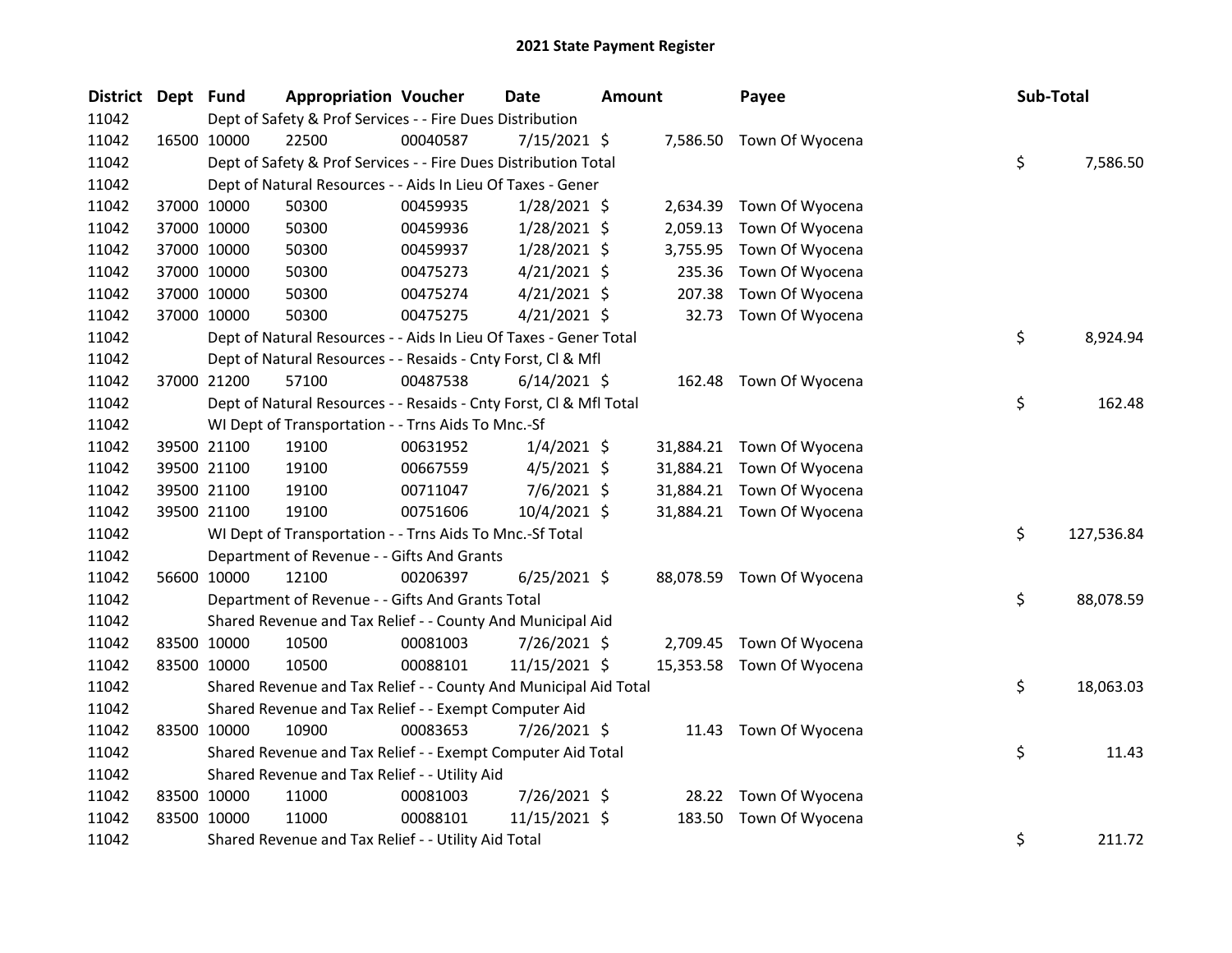| District Dept Fund |             | <b>Appropriation Voucher</b>                                  |          | Date        | Amount | <b>Pavee</b>           | Sub-Total |            |
|--------------------|-------------|---------------------------------------------------------------|----------|-------------|--------|------------------------|-----------|------------|
| 11042              |             | Shared Revenue and Tax Relief - - Personal Property Aid       |          |             |        |                        |           |            |
| 11042              | 83500 10000 | 11100                                                         | 00076835 | 5/3/2021 \$ |        | 501.39 Town Of Wyocena |           |            |
| 11042              |             | Shared Revenue and Tax Relief - - Personal Property Aid Total |          |             |        |                        |           | 501.39     |
| 11042 Total        |             |                                                               |          |             |        |                        |           | 251,076.92 |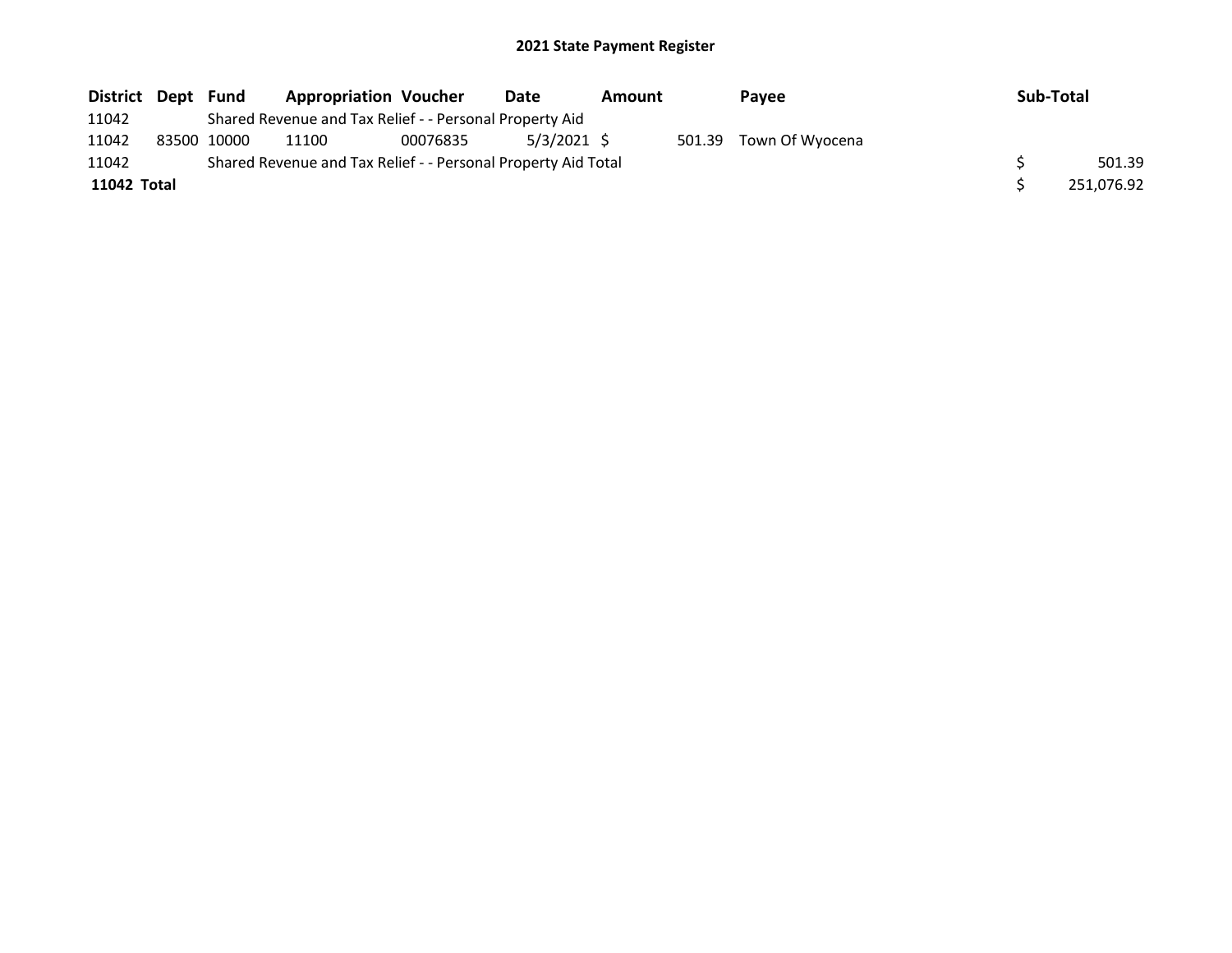| <b>District</b> | Dept        | <b>Fund</b> | <b>Appropriation Voucher</b>                                      |          | Date           | <b>Amount</b> |           | Payee                          | Sub-Total |            |
|-----------------|-------------|-------------|-------------------------------------------------------------------|----------|----------------|---------------|-----------|--------------------------------|-----------|------------|
| 11101           |             |             | Dept of Safety & Prof Services - - Fire Dues Distribution         |          |                |               |           |                                |           |            |
| 11101           |             | 16500 10000 | 22500                                                             | 00040556 | 7/16/2021 \$   |               |           | 3,903.68 Village Of Arlington  |           |            |
| 11101           |             |             | Dept of Safety & Prof Services - - Fire Dues Distribution Total   |          |                |               |           |                                | \$        | 3,903.68   |
| 11101           |             |             | Dept of Natural Resources - - General Program Operations --       |          |                |               |           |                                |           |            |
| 11101           |             | 37000 21200 | 25400                                                             | 00493308 | 7/16/2021 \$   |               | 273.50    | Village Of Arlington           |           |            |
| 11101           |             |             | Dept of Natural Resources - - General Program Operations -- Total |          |                |               |           |                                | \$        | 273.50     |
| 11101           |             |             | WI Dept of Transportation - - Trns Aids To Mnc.-Sf                |          |                |               |           |                                |           |            |
| 11101           |             | 39500 21100 | 19100                                                             | 00631953 | $1/4/2021$ \$  |               | 8,960.78  | Village Of Arlington           |           |            |
| 11101           |             | 39500 21100 | 19100                                                             | 00667560 | $4/5/2021$ \$  |               | 8,960.78  | Village Of Arlington           |           |            |
| 11101           |             | 39500 21100 | 19100                                                             | 00711048 | $7/6/2021$ \$  |               | 8,960.78  | Village Of Arlington           |           |            |
| 11101           |             | 39500 21100 | 19100                                                             | 00751607 | 10/4/2021 \$   |               | 8,960.80  | Village Of Arlington           |           |            |
| 11101           |             |             | WI Dept of Transportation - - Trns Aids To Mnc.-Sf Total          |          |                |               |           |                                | \$        | 35,843.14  |
| 11101           |             |             | Department of Revenue - - Gifts And Grants                        |          |                |               |           |                                |           |            |
| 11101           |             | 56600 10000 | 12100                                                             | 00206398 | $6/25/2021$ \$ |               |           | 42,914.11 Village Of Arlington |           |            |
| 11101           |             |             | Department of Revenue - - Gifts And Grants Total                  |          |                |               |           |                                | \$        | 42,914.11  |
| 11101           |             |             | Shared Revenue and Tax Relief - - County And Municipal Aid        |          |                |               |           |                                |           |            |
| 11101           |             | 83500 10000 | 10500                                                             | 00081004 | 7/26/2021 \$   |               | 4,727.00  | Village Of Arlington           |           |            |
| 11101           |             | 83500 10000 | 10500                                                             | 00088102 | 11/15/2021 \$  |               |           | 26,786.32 Village Of Arlington |           |            |
| 11101           |             |             | Shared Revenue and Tax Relief - - County And Municipal Aid Total  |          |                |               |           |                                | \$        | 31,513.32  |
| 11101           |             |             | Shared Revenue and Tax Relief - - Exempt Computer Aid             |          |                |               |           |                                |           |            |
| 11101           |             | 83500 10000 | 10900                                                             | 00083654 | 7/26/2021 \$   |               | 236.95    | Village Of Arlington           |           |            |
| 11101           |             | 83500 10000 | 10900                                                             | 00085698 | 7/26/2021 \$   |               | 1,529.34  | Village Of Arlington           |           |            |
| 11101           |             |             | Shared Revenue and Tax Relief - - Exempt Computer Aid Total       |          |                |               |           |                                | \$        | 1,766.29   |
| 11101           |             |             | Shared Revenue and Tax Relief - - Personal Property Aid           |          |                |               |           |                                |           |            |
| 11101           |             | 83500 10000 | 11100                                                             | 00076836 | $5/3/2021$ \$  |               | 6,208.08  | Village Of Arlington           |           |            |
| 11101           | 83500 10000 |             | 11100                                                             | 00078794 | $5/3/2021$ \$  |               | 12,101.71 | Village Of Arlington           |           |            |
| 11101           |             |             | Shared Revenue and Tax Relief - - Personal Property Aid Total     |          |                |               |           |                                | \$        | 18,309.79  |
| 11101 Total     |             |             |                                                                   |          |                |               |           |                                | \$        | 134,523.83 |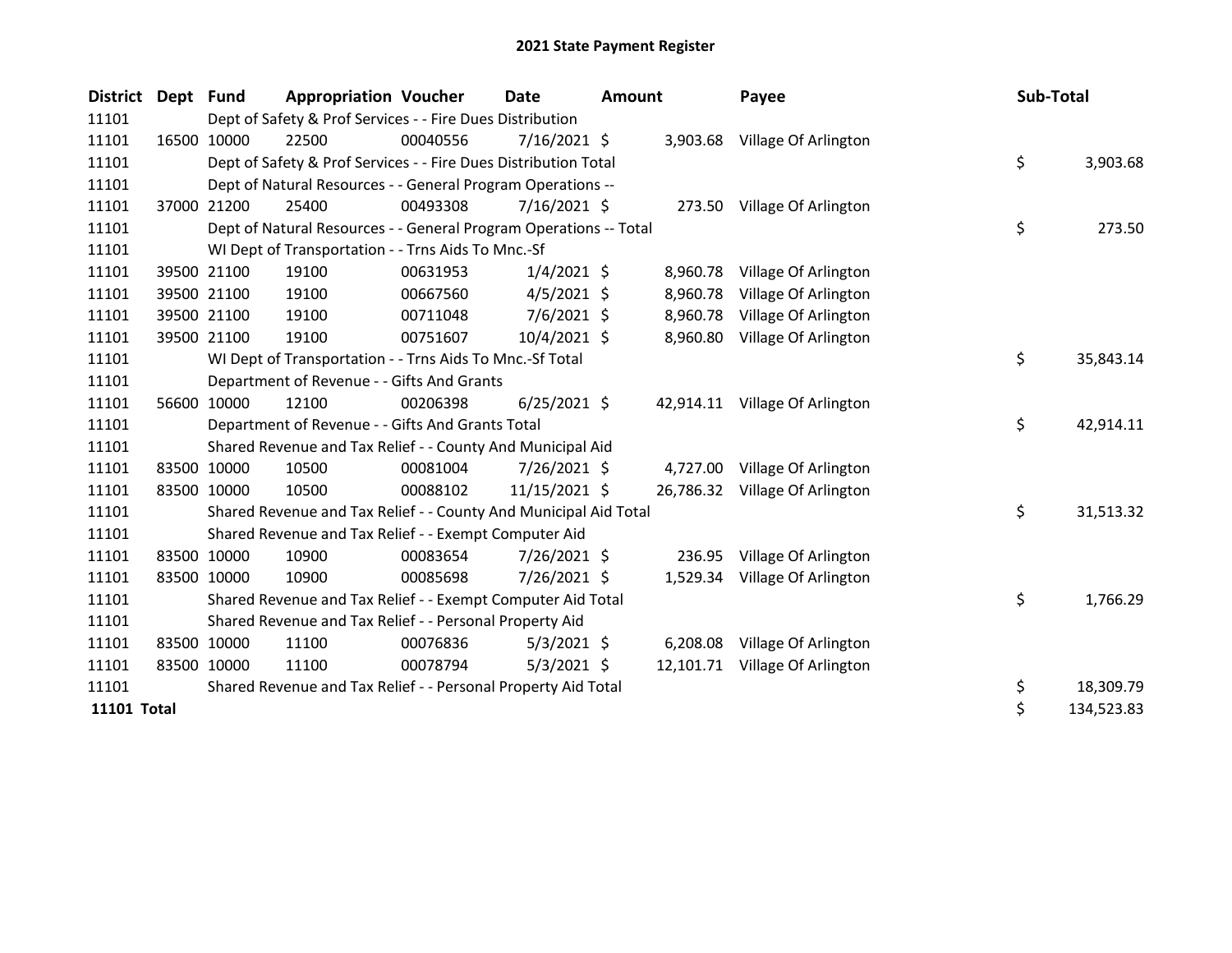| District Dept Fund | <b>Appropriation Voucher</b>                                                    |           | Date           | <b>Amount</b> | Payee                         | Sub-Total        |
|--------------------|---------------------------------------------------------------------------------|-----------|----------------|---------------|-------------------------------|------------------|
| 11111              | Dept of Safety & Prof Services - - Fire Dues Distribution                       |           |                |               |                               |                  |
| 11111              | 22500<br>16500 10000                                                            | 00040558  | 7/16/2021 \$   |               | 2,249.30 Village Of Cambria   |                  |
| 11111              | Dept of Safety & Prof Services - - Fire Dues Distribution Total                 |           |                |               |                               | \$<br>2,249.30   |
| 11111              | Dept of Natural Resources - - GPO - Federal Funds                               |           |                |               |                               |                  |
| 11111              | 37000 10000<br>94100                                                            | 00504820  | $8/24/2021$ \$ |               | 10,498.50 Village Of Cambria  |                  |
| 11111              | Dept of Natural Resources - - GPO - Federal Funds Total                         |           |                |               |                               | \$<br>10,498.50  |
| 11111              | WI Dept of Transportation - - Trns Aids To Mnc.-Sf                              |           |                |               |                               |                  |
| 11111              | 19100<br>39500 21100                                                            | 00631954  | $1/4/2021$ \$  |               | 13,317.06 Village Of Cambria  |                  |
| 11111              | 39500 21100<br>19100                                                            | 00667561  | $4/5/2021$ \$  | 13,317.06     | Village Of Cambria            |                  |
| 11111              | 19100<br>39500 21100                                                            | 00711049  | 7/6/2021 \$    |               | 13,317.06 Village Of Cambria  |                  |
| 11111              | 19100<br>39500 21100                                                            | 00751608  | $10/4/2021$ \$ |               | 13,317.07 Village Of Cambria  |                  |
| 11111              | WI Dept of Transportation - - Trns Aids To Mnc.-Sf Total                        |           |                |               |                               | \$<br>53,268.25  |
| 11111              | Department of Health Services - - Prepaid Medical Transport Reimbursement       |           |                |               |                               |                  |
| 11111              | 43500 10000<br>16300                                                            | AMBULANCE | 11/15/2021 \$  |               | 2,000.00 Village Of Cambria   |                  |
| 11111              | Department of Health Services - - Prepaid Medical Transport Reimbursement Total |           |                |               |                               | \$<br>2,000.00   |
| 11111              | Department of Administration - - Telecom Access; School Dist                    |           |                |               |                               |                  |
| 11111              | 50500 25500<br>46600                                                            | 00142838  | $4/22/2021$ \$ |               | 887.00 Village Of Cambria     |                  |
| 11111              | Department of Administration - - Telecom Access; School Dist Total              |           |                |               |                               | \$<br>887.00     |
| 11111              | Department of Revenue - - Gifts And Grants                                      |           |                |               |                               |                  |
| 11111              | 56600 10000<br>12100                                                            | 00206399  | $6/25/2021$ \$ |               | 39,146.04 Village Of Cambria  |                  |
| 11111              | Department of Revenue - - Gifts And Grants Total                                |           |                |               |                               | \$<br>39,146.04  |
| 11111              | Department of Revenue - - Misc Revenue Holding Clearing                         |           |                |               |                               |                  |
| 11111              | 56600 10000<br>99500                                                            | 00192466  | $3/1/2021$ \$  | 265.00        | Village Of Cambria            |                  |
| 11111              | 56600 10000<br>99500                                                            | 00201522  | $5/10/2021$ \$ | 1,142.00      | Village Of Cambria            |                  |
| 11111              | 56600 10000<br>99500                                                            | 00212607  | 8/16/2021 \$   |               | 168.00 Village Of Cambria     |                  |
| 11111              | Department of Revenue - - Misc Revenue Holding Clearing Total                   |           |                |               |                               | \$<br>1,575.00   |
| 11111              | Shared Revenue and Tax Relief - - Expenditure Restraint Program                 |           |                |               |                               |                  |
| 11111              | 83500 10000<br>10100                                                            | 00081005  | 7/26/2021 \$   |               | 14,881.44 Village Of Cambria  |                  |
| 11111              | Shared Revenue and Tax Relief - - Expenditure Restraint Program Total           |           |                |               |                               | \$<br>14,881.44  |
| 11111              | Shared Revenue and Tax Relief - - County And Municipal Aid                      |           |                |               |                               |                  |
| 11111              | 83500 10000<br>10500                                                            | 00081005  | 7/26/2021 \$   |               | 33,238.33 Village Of Cambria  |                  |
| 11111              | 83500 10000<br>10500                                                            | 00088103  | 11/15/2021 \$  |               | 186,350.52 Village Of Cambria |                  |
| 11111              | Shared Revenue and Tax Relief - - County And Municipal Aid Total                |           |                |               |                               | \$<br>219,588.85 |
| 11111              | Shared Revenue and Tax Relief - - Exempt Computer Aid                           |           |                |               |                               |                  |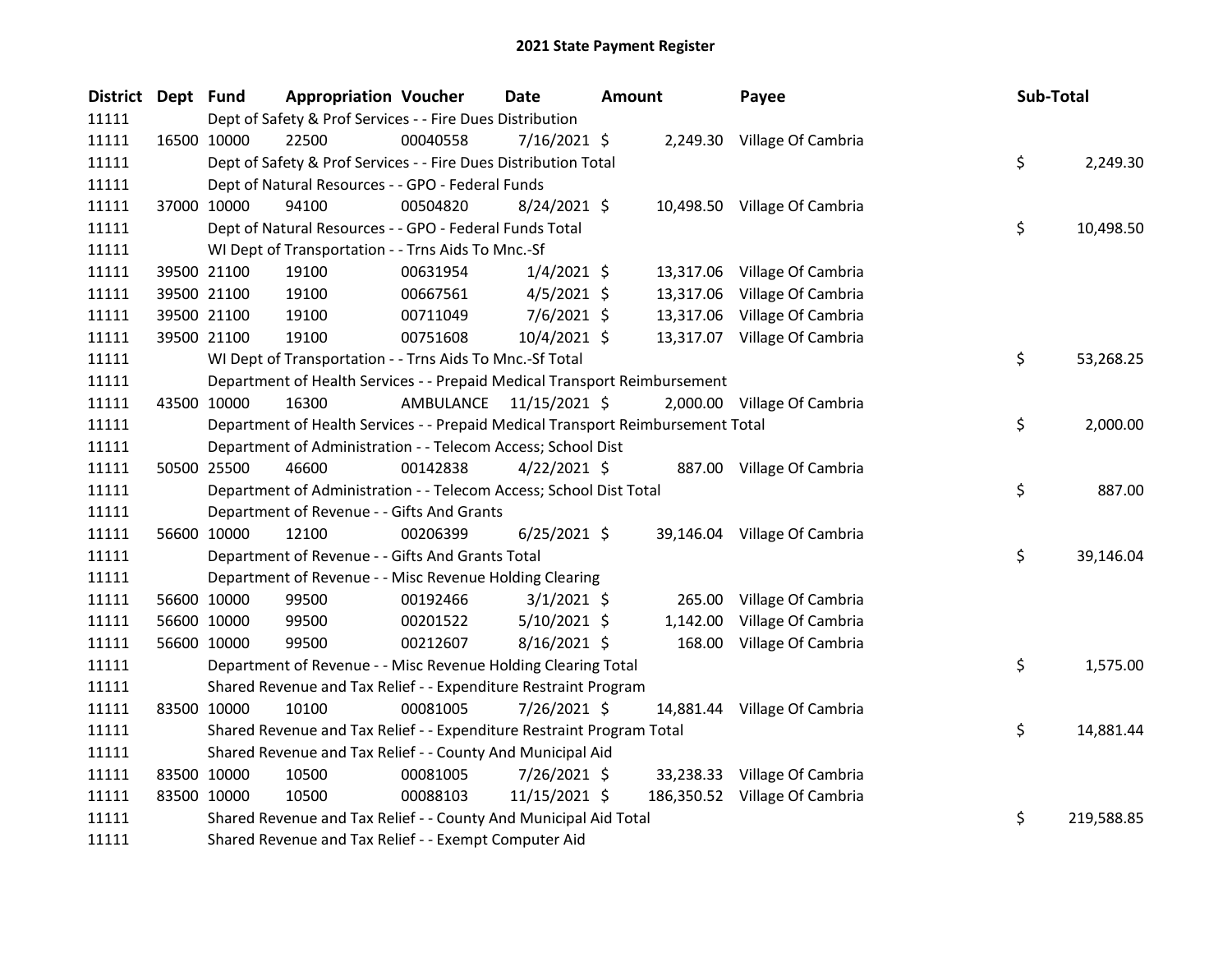| <b>District</b>    | Dept Fund   |             | <b>Appropriation Voucher</b>                                  |          | Date           | <b>Amount</b> |           | Payee              | Sub-Total |            |
|--------------------|-------------|-------------|---------------------------------------------------------------|----------|----------------|---------------|-----------|--------------------|-----------|------------|
| 11111              | 83500 10000 |             | 10900                                                         | 00083655 | $7/26/2021$ \$ |               | 3,598.95  | Village Of Cambria |           |            |
| 11111              |             |             | Shared Revenue and Tax Relief - - Exempt Computer Aid Total   |          |                |               |           |                    |           | 3,598.95   |
| 11111              |             |             | Shared Revenue and Tax Relief - - Utility Aid                 |          |                |               |           |                    |           |            |
| 11111              | 83500 10000 |             | 11000                                                         | 00081005 | $7/26/2021$ \$ |               | 2,358.92  | Village Of Cambria |           |            |
| 11111              |             | 83500 10000 | 11000                                                         | 00088103 | 11/15/2021 \$  |               | 13,419.81 | Village Of Cambria |           |            |
| 11111              |             |             | Shared Revenue and Tax Relief - - Utility Aid Total           |          |                |               |           |                    |           | 15,778.73  |
| 11111              |             |             | Shared Revenue and Tax Relief - - Personal Property Aid       |          |                |               |           |                    |           |            |
| 11111              | 83500 10000 |             | 11100                                                         | 00076837 | $5/3/2021$ \$  |               | 692.13    | Village Of Cambria |           |            |
| 11111              |             |             | Shared Revenue and Tax Relief - - Personal Property Aid Total |          |                |               |           |                    |           | 692.13     |
| <b>11111 Total</b> |             |             |                                                               |          |                |               |           |                    |           | 364,164.19 |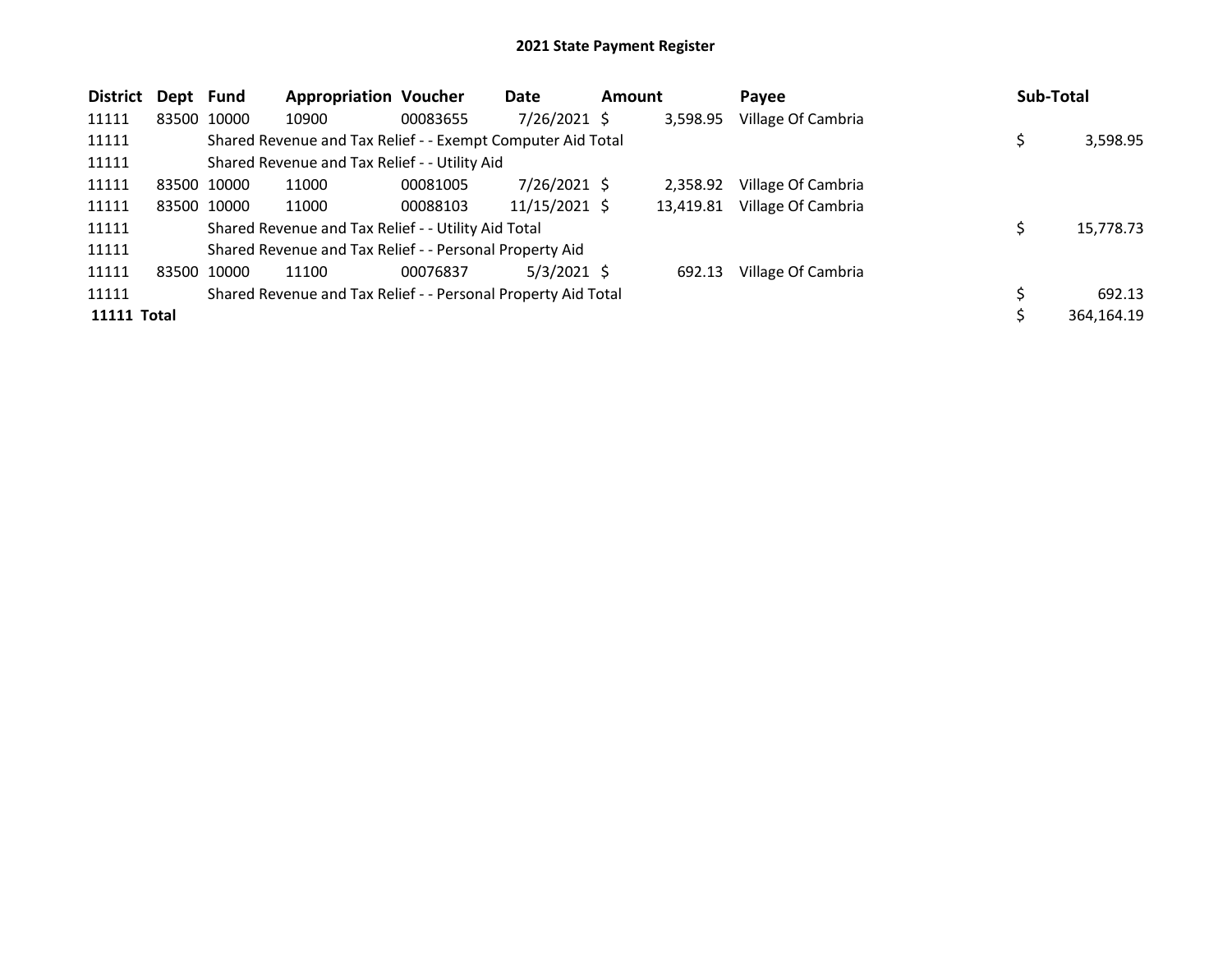| District Dept Fund |             | <b>Appropriation Voucher</b>                                       |          | <b>Date</b>    | <b>Amount</b> |          | Payee                           | Sub-Total |           |
|--------------------|-------------|--------------------------------------------------------------------|----------|----------------|---------------|----------|---------------------------------|-----------|-----------|
| 11116              |             | Dept of Safety & Prof Services - - Fire Dues Distribution          |          |                |               |          |                                 |           |           |
| 11116              | 16500 10000 | 22500                                                              | 00040563 | $7/16/2021$ \$ |               |          | 658.81 Village Of Doylestown    |           |           |
| 11116              |             | Dept of Safety & Prof Services - - Fire Dues Distribution Total    |          |                |               |          |                                 | \$        | 658.81    |
| 11116              |             | Dept of Natural Resources - - Aids In Lieu Of Taxes - Gener        |          |                |               |          |                                 |           |           |
| 11116              | 37000 10000 | 50300                                                              | 00475447 | $4/21/2021$ \$ |               |          | 11.00 Village Of Doylestown     |           |           |
| 11116              |             | Dept of Natural Resources - - Aids In Lieu Of Taxes - Gener Total  |          |                |               |          |                                 | \$        | 11.00     |
| 11116              |             | Dept of Natural Resources - - Resaids - Cnty Forst, Cl & Mfl       |          |                |               |          |                                 |           |           |
| 11116              | 37000 21200 | 57100                                                              | 00487539 | $6/14/2021$ \$ |               |          | 7.80 Village Of Doylestown      |           |           |
| 11116              |             | Dept of Natural Resources - - Resaids - Cnty Forst, CI & Mfl Total |          |                |               |          |                                 | \$        | 7.80      |
| 11116              |             | Dept of Natural Resources - - Aids In Lieu Of Taxes - Sum S        |          |                |               |          |                                 |           |           |
| 11116              | 37000 21200 | 57900                                                              | 00475446 | $4/21/2021$ \$ |               |          | 36.08 Village Of Doylestown     |           |           |
| 11116              |             | Dept of Natural Resources - - Aids In Lieu Of Taxes - Sum S Total  |          |                |               |          |                                 | \$        | 36.08     |
| 11116              |             | Dept of Natural Resources - - Rec & Resource Aids, Fed             |          |                |               |          |                                 |           |           |
| 11116              | 37000 21200 | 58300                                                              | 00480707 | $5/18/2021$ \$ |               |          | 987.89 Village Of Doylestown    |           |           |
| 11116              |             | Dept of Natural Resources - - Rec & Resource Aids, Fed Total       |          |                |               |          |                                 | \$        | 987.89    |
| 11116              |             | WI Dept of Transportation - - Trns Aids To Mnc.-Sf                 |          |                |               |          |                                 |           |           |
| 11116              | 39500 21100 | 19100                                                              | 00631955 | $1/4/2021$ \$  |               |          | 5,157.45 Village Of Doylestown  |           |           |
| 11116              | 39500 21100 | 19100                                                              | 00667562 | $4/5/2021$ \$  |               | 5,157.45 | Village Of Doylestown           |           |           |
| 11116              | 39500 21100 | 19100                                                              | 00711050 | 7/6/2021 \$    |               |          | 5,157.45 Village Of Doylestown  |           |           |
| 11116              | 39500 21100 | 19100                                                              | 00751609 | 10/4/2021 \$   |               |          | 5,157.45 Village Of Doylestown  |           |           |
| 11116              |             | WI Dept of Transportation - - Trns Aids To Mnc.-Sf Total           |          |                |               |          |                                 | \$        | 20,629.80 |
| 11116              |             | Department of Revenue - - Gifts And Grants                         |          |                |               |          |                                 |           |           |
| 11116              | 56600 10000 | 12100                                                              | 00206400 | $6/25/2021$ \$ |               |          | 15,543.28 Village Of Doylestown |           |           |
| 11116              |             | Department of Revenue - - Gifts And Grants Total                   |          |                |               |          |                                 | \$        | 15,543.28 |
| 11116              |             | Shared Revenue and Tax Relief - - County And Municipal Aid         |          |                |               |          |                                 |           |           |
| 11116              | 83500 10000 | 10500                                                              | 00081006 | 7/26/2021 \$   |               |          | 7,488.89 Village Of Doylestown  |           |           |
| 11116              | 83500 10000 | 10500                                                              | 00088104 | 11/15/2021 \$  |               |          | 42,437.05 Village Of Doylestown |           |           |
| 11116              |             | Shared Revenue and Tax Relief - - County And Municipal Aid Total   |          |                |               |          |                                 | \$        | 49,925.94 |
| 11116              |             | Shared Revenue and Tax Relief - - Exempt Computer Aid              |          |                |               |          |                                 |           |           |
| 11116              | 83500 10000 | 10900                                                              | 00083656 | 7/26/2021 \$   |               |          | 4.16 Village Of Doylestown      |           |           |
| 11116              |             | Shared Revenue and Tax Relief - - Exempt Computer Aid Total        |          |                |               |          |                                 | \$        | 4.16      |
| 11116              |             | Shared Revenue and Tax Relief - - Personal Property Aid            |          |                |               |          |                                 |           |           |
| 11116              | 83500 10000 | 11100                                                              | 00076838 | $5/3/2021$ \$  |               |          | 36.01 Village Of Doylestown     |           |           |
| 11116              |             | Shared Revenue and Tax Relief - - Personal Property Aid Total      |          |                |               |          |                                 | \$        | 36.01     |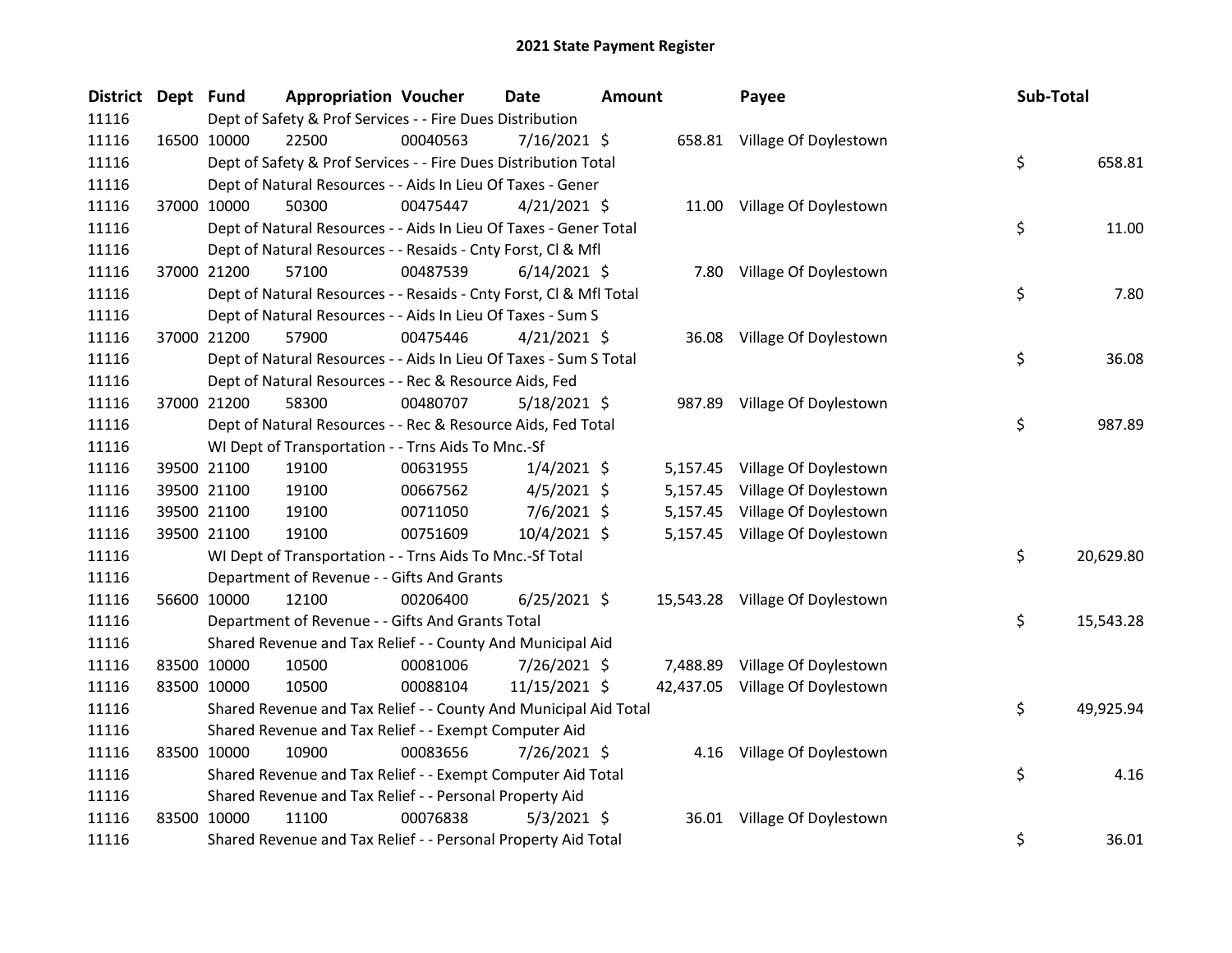| District Dept | Fund        | <b>Appropriation Voucher</b>                                    |          | Date         | Amount |          | <b>Pavee</b>          | Sub-Total |
|---------------|-------------|-----------------------------------------------------------------|----------|--------------|--------|----------|-----------------------|-----------|
| 11116         |             | Shared Revenue and Tax Relief - - Lottery & Gaming Credit       |          |              |        |          |                       |           |
| 11116         | 83500 52100 | 36300                                                           | 00074102 | 3/22/2021 \$ |        | 3.198.77 | Village Of Doylestown |           |
| 11116         |             | Shared Revenue and Tax Relief - - Lottery & Gaming Credit Total |          |              |        |          |                       | 3.198.77  |
| 11116 Total   |             |                                                                 |          |              |        |          |                       | 91.039.54 |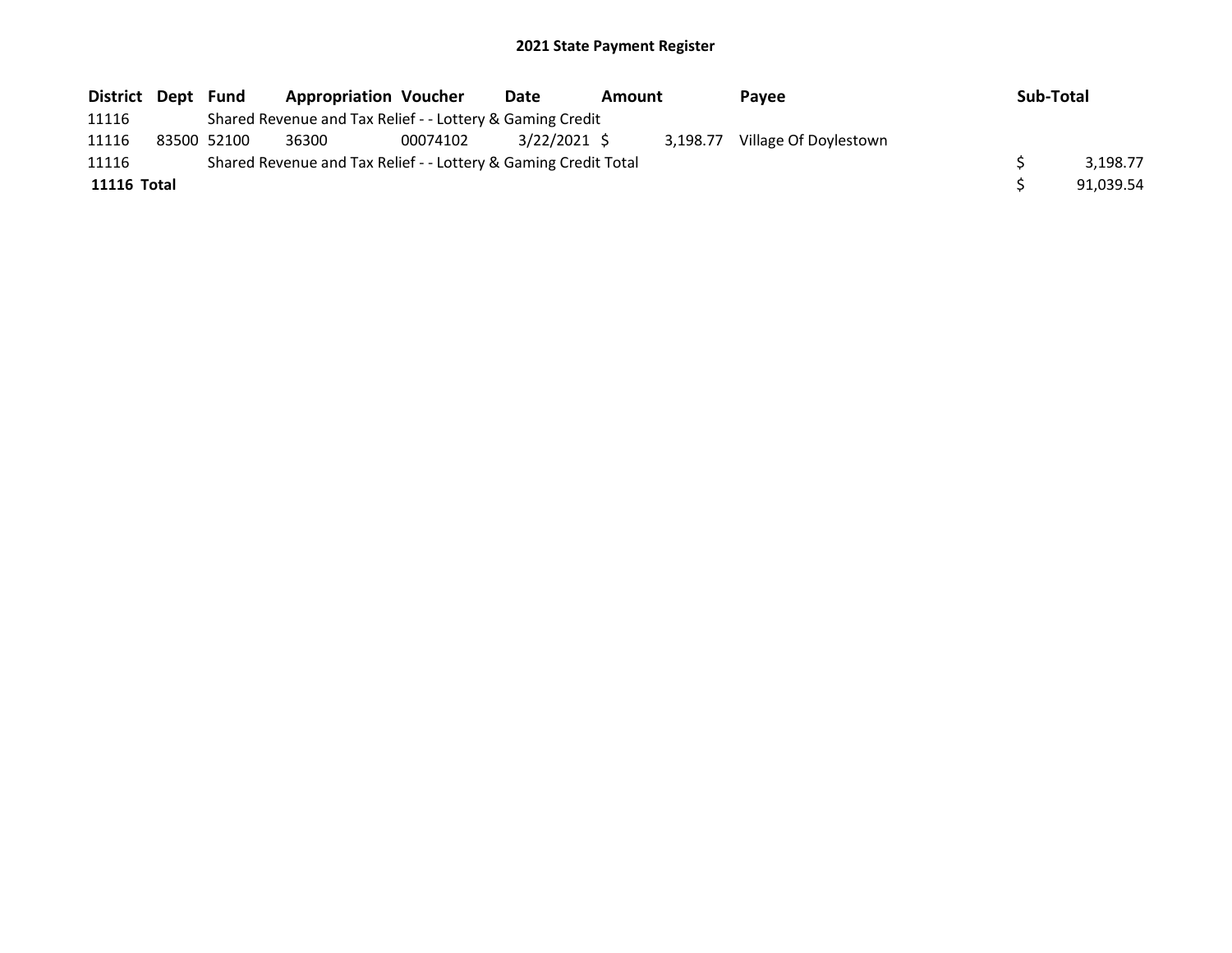| District Dept Fund |             | <b>Appropriation Voucher</b>                                            |          | <b>Date</b>    | <b>Amount</b> |           | Payee                           | Sub-Total |           |
|--------------------|-------------|-------------------------------------------------------------------------|----------|----------------|---------------|-----------|---------------------------------|-----------|-----------|
| 11126              |             | Dept of Safety & Prof Services - - General Program Operations           |          |                |               |           |                                 |           |           |
| 11126              | 16500 10000 | 12100                                                                   | 00040099 | $6/29/2021$ \$ |               |           | 5.00 Village Of Fall River      |           |           |
| 11126              |             | Dept of Safety & Prof Services - - General Program Operations Total     |          |                |               |           |                                 | \$        | 5.00      |
| 11126              |             | Dept of Safety & Prof Services - - Fire Dues Distribution               |          |                |               |           |                                 |           |           |
| 11126              | 16500 10000 | 22500                                                                   | 00040564 | $7/15/2021$ \$ |               |           | 7,570.80 Village Of Fall River  |           |           |
| 11126              |             | Dept of Safety & Prof Services - - Fire Dues Distribution Total         |          |                |               |           |                                 | \$        | 7,570.80  |
| 11126              |             | Environmental Improvement Prog - - Clean Water Fund Program Finan       |          |                |               |           |                                 |           |           |
| 11126              | 32000 57300 | 16300                                                                   | 00000307 | $2/18/2021$ \$ |               | 1,955.08  | Village Of Fall River           |           |           |
| 11126              |             | Environmental Improvement Prog - - Clean Water Fund Program Finan Total |          |                |               |           |                                 | \$        | 1,955.08  |
| 11126              |             | WI Dept of Transportation - - Trns Aids To Mnc.-Sf                      |          |                |               |           |                                 |           |           |
| 11126              | 39500 21100 | 19100                                                                   | 00631956 | 1/4/2021 \$    |               |           | 20,461.34 Village Of Fall River |           |           |
| 11126              | 39500 21100 | 19100                                                                   | 00667563 | $4/5/2021$ \$  |               |           | 20,461.34 Village Of Fall River |           |           |
| 11126              | 39500 21100 | 19100                                                                   | 00711051 | $7/6/2021$ \$  |               |           | 20,461.34 Village Of Fall River |           |           |
| 11126              | 39500 21100 | 19100                                                                   | 00751610 | 10/4/2021 \$   |               |           | 20,461.36 Village Of Fall River |           |           |
| 11126              |             | WI Dept of Transportation - - Trns Aids To Mnc.-Sf Total                |          |                |               |           |                                 | \$        | 81,845.38 |
| 11126              |             | Department of Justice - - Officer training reimbursement                |          |                |               |           |                                 |           |           |
| 11126              | 45500 10000 | 21400                                                                   | 00105231 | 11/17/2021 \$  |               |           | 480.00 Village Of Fall River    |           |           |
| 11126              |             | Department of Justice - - Officer training reimbursement Total          |          |                |               |           |                                 | \$        | 480.00    |
| 11126              |             | Department of Justice - - Law Enforcement Train, Local                  |          |                |               |           |                                 |           |           |
| 11126              | 45500 10000 | 23100                                                                   | 00095048 | $2/22/2021$ \$ |               |           | 2,779.60 Village Of Fall River  |           |           |
| 11126              | 45500 10000 | 23100                                                                   | 00101416 | $8/24/2021$ \$ |               | 7,851.06  | Village Of Fall River           |           |           |
| 11126              | 45500 10000 | 23100                                                                   | 00101417 | $8/24/2021$ \$ |               |           | 6,755.40 Village Of Fall River  |           |           |
| 11126              |             | Department of Justice - - Law Enforcement Train, Local Total            |          |                |               |           |                                 | \$        | 17,386.06 |
| 11126              |             | Department of Revenue - - Gifts And Grants                              |          |                |               |           |                                 |           |           |
| 11126              | 56600 10000 | 12100                                                                   | 00206401 | $6/25/2021$ \$ |               |           | 91,113.98 Village Of Fall River |           |           |
| 11126              |             | Department of Revenue - - Gifts And Grants Total                        |          |                |               |           |                                 | \$        | 91,113.98 |
| 11126              |             | Shared Revenue and Tax Relief - - County And Municipal Aid              |          |                |               |           |                                 |           |           |
| 11126              | 83500 10000 | 10500                                                                   | 00081007 | 7/26/2021 \$   |               | 11,884.68 | Village Of Fall River           |           |           |
| 11126              | 83500 10000 | 10500                                                                   | 00088105 | 11/15/2021 \$  |               |           | 67,346.55 Village Of Fall River |           |           |
| 11126              |             | Shared Revenue and Tax Relief - - County And Municipal Aid Total        |          |                |               |           |                                 | \$        | 79,231.23 |
| 11126              |             | Shared Revenue and Tax Relief - - Exempt Computer Aid                   |          |                |               |           |                                 |           |           |
| 11126              | 83500 10000 | 10900                                                                   | 00083657 | 7/26/2021 \$   |               |           | 2,564.88 Village Of Fall River  |           |           |
| 11126              |             | Shared Revenue and Tax Relief - - Exempt Computer Aid Total             |          |                |               |           |                                 | \$        | 2,564.88  |
| 11126              |             | Shared Revenue and Tax Relief - - Utility Aid                           |          |                |               |           |                                 |           |           |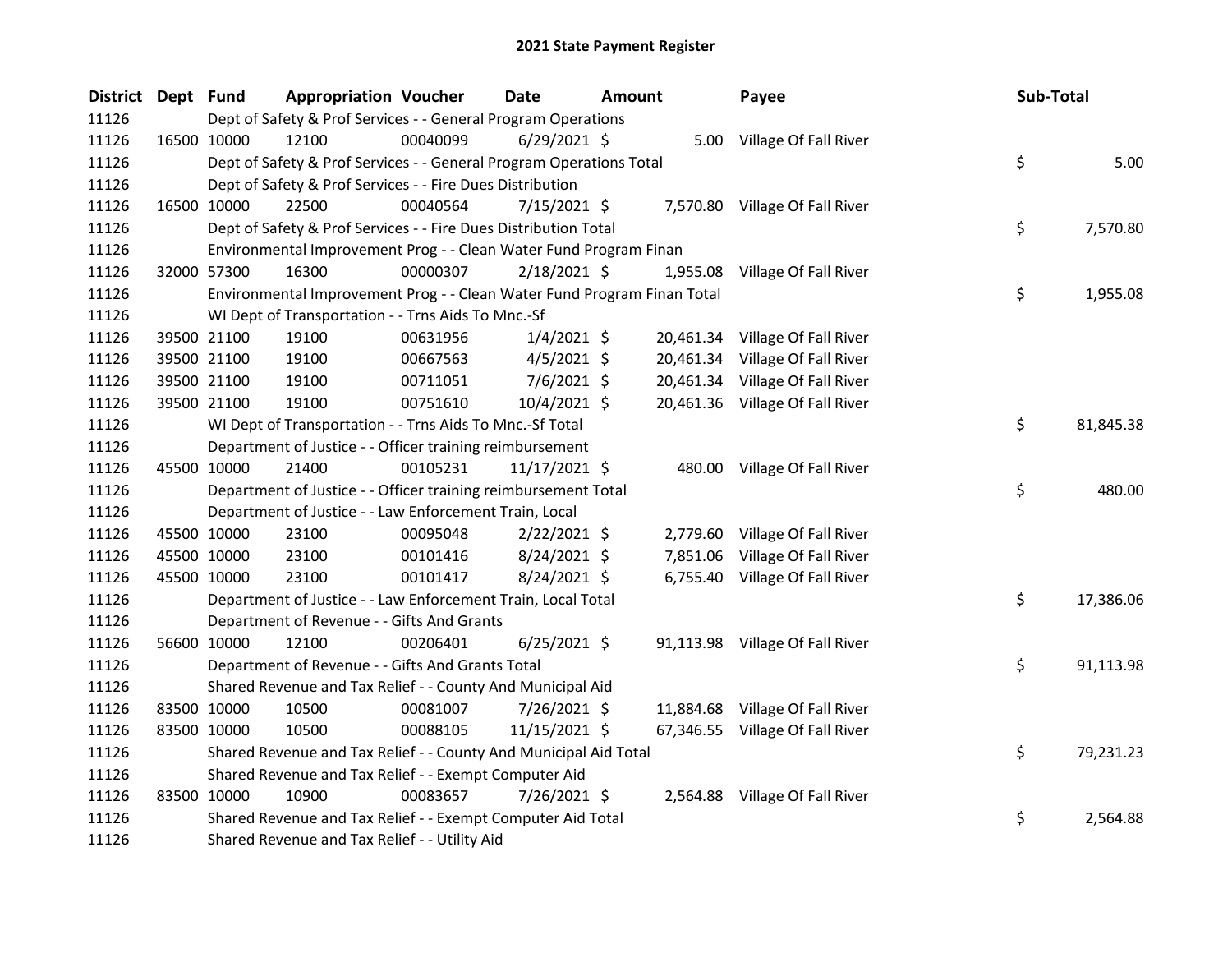| <b>District</b> | Dept Fund |             | <b>Appropriation Voucher</b>                                    |          | Date           | Amount |           | <b>Pavee</b>          | Sub-Total |            |
|-----------------|-----------|-------------|-----------------------------------------------------------------|----------|----------------|--------|-----------|-----------------------|-----------|------------|
| 11126           |           | 83500 10000 | 11000                                                           | 00081007 | $7/26/2021$ \$ |        | 282.92    | Village Of Fall River |           |            |
| 11126           |           | 83500 10000 | 11000                                                           | 00088105 | 11/15/2021 \$  |        | 1,663.68  | Village Of Fall River |           |            |
| 11126           |           |             | Shared Revenue and Tax Relief - - Utility Aid Total             |          |                |        |           |                       |           | 1,946.60   |
| 11126           |           |             | Shared Revenue and Tax Relief - - Personal Property Aid         |          |                |        |           |                       |           |            |
| 11126           |           | 83500 10000 | 11100                                                           | 00076839 | $5/3/2021$ \$  |        | 10.113.74 | Village Of Fall River |           |            |
| 11126           |           |             | Shared Revenue and Tax Relief - - Personal Property Aid Total   |          |                |        |           |                       |           | 10,113.74  |
| 11126           |           |             | Shared Revenue and Tax Relief - - Lottery & Gaming Credit       |          |                |        |           |                       |           |            |
| 11126           |           | 83500 52100 | 36300                                                           | 00074103 | $3/22/2021$ \$ |        | 3,725.64  | Village Of Fall River |           |            |
| 11126           |           |             | Shared Revenue and Tax Relief - - Lottery & Gaming Credit Total |          |                |        |           |                       |           | 3,725.64   |
| 11126 Total     |           |             |                                                                 |          |                |        |           |                       |           | 297,938.39 |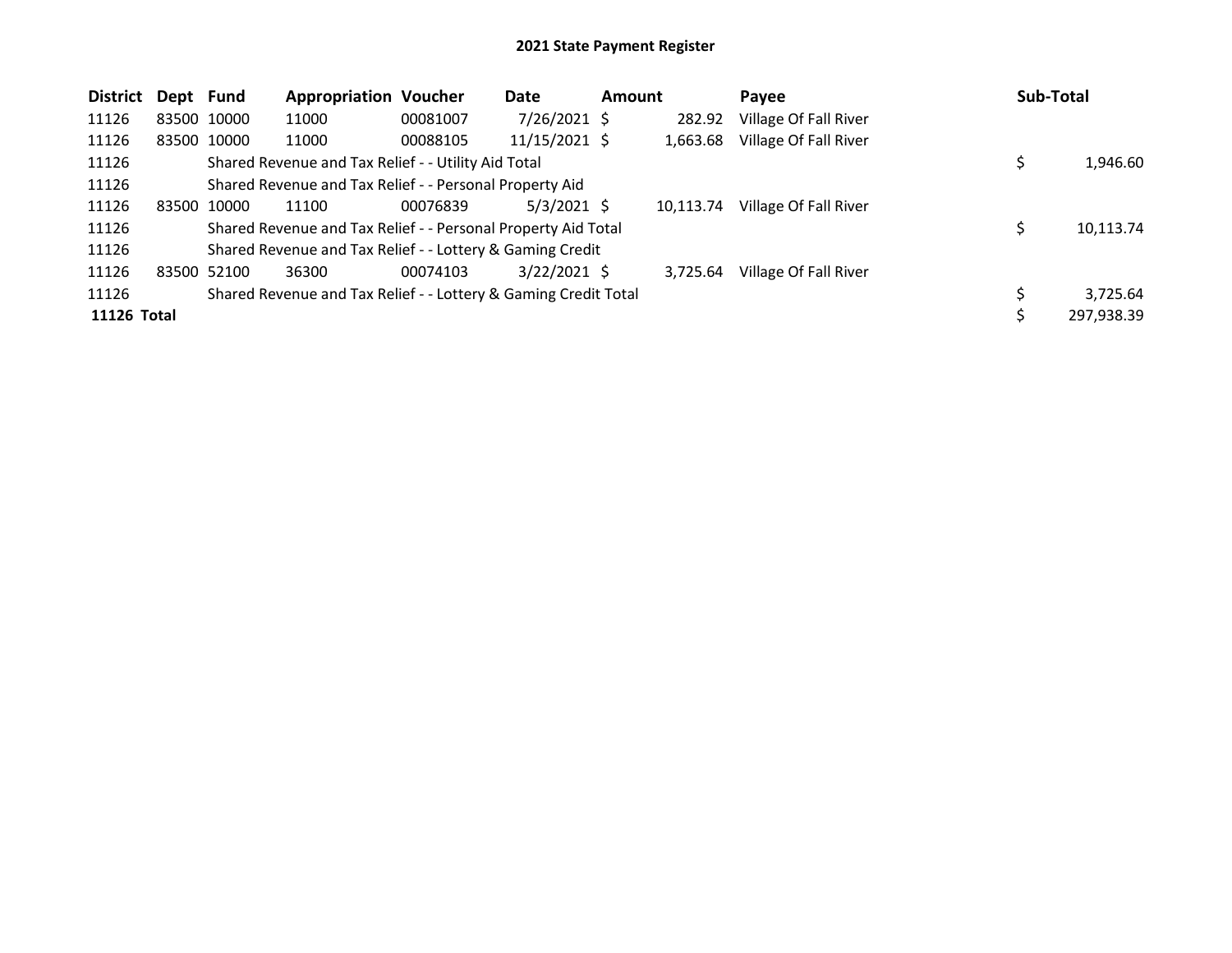| <b>District</b> | Dept Fund |             | <b>Appropriation Voucher</b>                                      |          | Date           | <b>Amount</b> |           | Payee                          | Sub-Total |           |
|-----------------|-----------|-------------|-------------------------------------------------------------------|----------|----------------|---------------|-----------|--------------------------------|-----------|-----------|
| 11127           |           |             | Dept of Safety & Prof Services - - Fire Dues Distribution         |          |                |               |           |                                |           |           |
| 11127           |           | 16500 10000 | 22500                                                             | 00040567 | $7/16/2021$ \$ |               |           | 1,009.80 Village Of Friesland  |           |           |
| 11127           |           |             | Dept of Safety & Prof Services - - Fire Dues Distribution Total   |          |                |               |           |                                | \$        | 1,009.80  |
| 11127           |           |             | Dept of Natural Resources - - Resaids - Fire Suppress Grant       |          |                |               |           |                                |           |           |
| 11127           |           | 37000 21200 | 54500                                                             | 00464348 | $2/26/2021$ \$ |               |           | 2,741.80 Village Of Friesland  |           |           |
| 11127           |           |             | Dept of Natural Resources - - Resaids - Fire Suppress Grant Total |          |                |               |           |                                | \$        | 2,741.80  |
| 11127           |           |             | WI Dept of Transportation - - Trns Aids To Mnc.-Sf                |          |                |               |           |                                |           |           |
| 11127           |           | 39500 21100 | 19100                                                             | 00631957 | $1/4/2021$ \$  |               | 2,342.71  | Village Of Friesland           |           |           |
| 11127           |           | 39500 21100 | 19100                                                             | 00667564 | $4/5/2021$ \$  |               | 2,342.71  | Village Of Friesland           |           |           |
| 11127           |           | 39500 21100 | 19100                                                             | 00711052 | $7/6/2021$ \$  |               | 2,342.71  | Village Of Friesland           |           |           |
| 11127           |           | 39500 21100 | 19100                                                             | 00751611 | $10/4/2021$ \$ |               |           | 2,342.71 Village Of Friesland  |           |           |
| 11127           |           |             | WI Dept of Transportation - - Trns Aids To Mnc.-Sf Total          |          |                |               |           |                                | \$        | 9,370.84  |
| 11127           |           |             | Department of Revenue - - Gifts And Grants                        |          |                |               |           |                                |           |           |
| 11127           |           | 56600 10000 | 12100                                                             | 00206402 | $6/25/2021$ \$ |               |           | 18,055.33 Village Of Friesland |           |           |
| 11127           |           |             | Department of Revenue - - Gifts And Grants Total                  |          |                |               |           |                                | \$        | 18,055.33 |
| 11127           |           |             | Shared Revenue and Tax Relief - - County And Municipal Aid        |          |                |               |           |                                |           |           |
| 11127           |           | 83500 10000 | 10500                                                             | 00081008 | 7/26/2021 \$   |               | 6,265.59  | Village Of Friesland           |           |           |
| 11127           |           | 83500 10000 | 10500                                                             | 00088106 | 11/15/2021 \$  |               | 35,505.00 | Village Of Friesland           |           |           |
| 11127           |           |             | Shared Revenue and Tax Relief - - County And Municipal Aid Total  |          |                |               |           |                                | \$        | 41,770.59 |
| 11127           |           |             | Shared Revenue and Tax Relief - - Exempt Computer Aid             |          |                |               |           |                                |           |           |
| 11127           |           | 83500 10000 | 10900                                                             | 00083658 | 7/26/2021 \$   |               | 285.79    | Village Of Friesland           |           |           |
| 11127           |           | 83500 10000 | 10900                                                             | 00085699 | 7/26/2021 \$   |               | 44.90     | Village Of Friesland           |           |           |
| 11127           |           |             | Shared Revenue and Tax Relief - - Exempt Computer Aid Total       |          |                |               |           |                                | \$        | 330.69    |
| 11127           |           |             | Shared Revenue and Tax Relief - - Personal Property Aid           |          |                |               |           |                                |           |           |
| 11127           |           | 83500 10000 | 11100                                                             | 00076840 | $5/3/2021$ \$  |               | 1,958.26  | Village Of Friesland           |           |           |
| 11127           |           |             | Shared Revenue and Tax Relief - - Personal Property Aid Total     |          |                |               |           |                                | \$        | 1,958.26  |
| 11127 Total     |           |             |                                                                   |          |                |               |           |                                | \$        | 75,237.31 |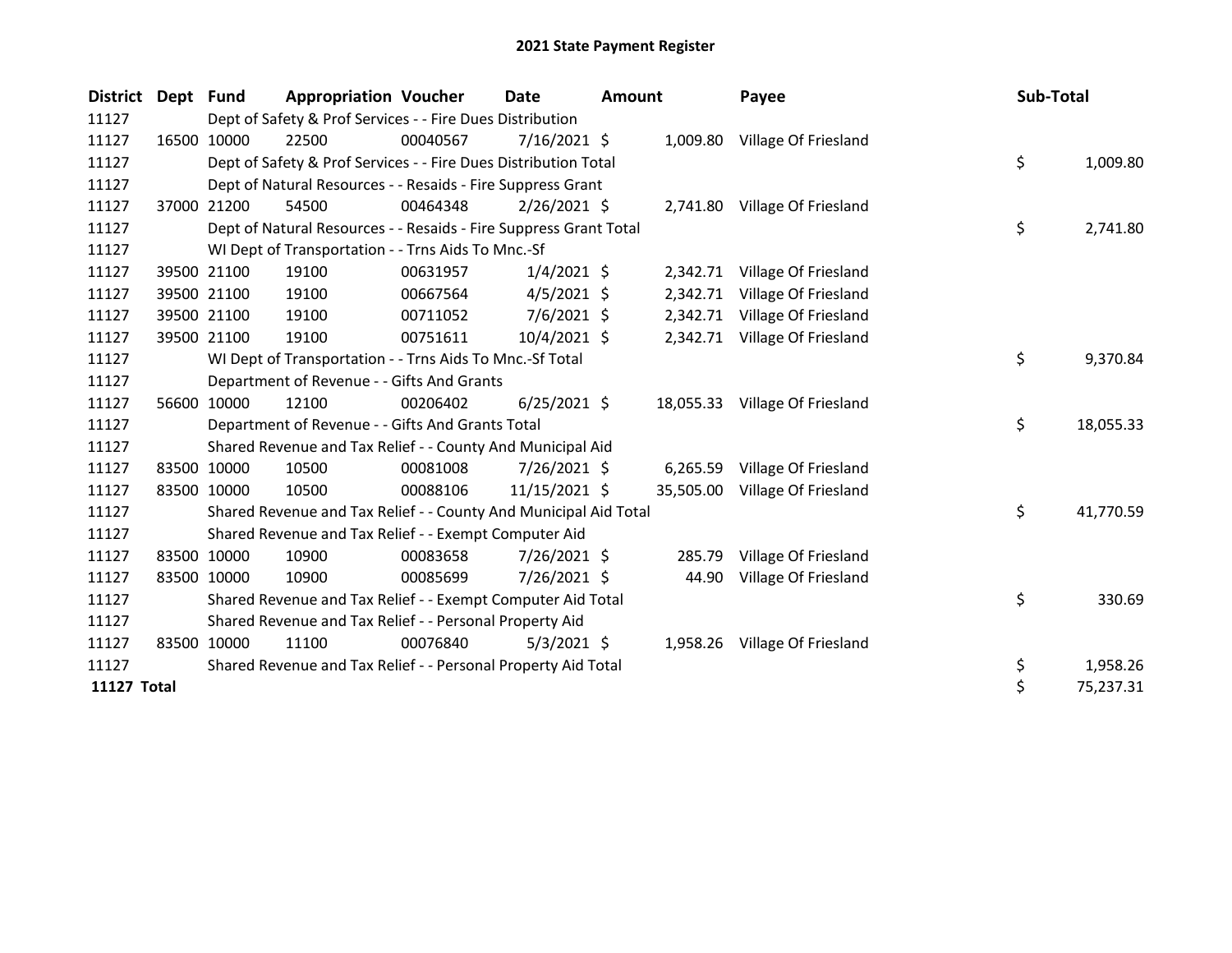| District Dept Fund |             | <b>Appropriation Voucher</b>                                                    |           | <b>Date</b>    | <b>Amount</b> |           | Payee                             | Sub-Total |           |
|--------------------|-------------|---------------------------------------------------------------------------------|-----------|----------------|---------------|-----------|-----------------------------------|-----------|-----------|
| 11171              |             | Dept of Safety & Prof Services - - Fire Dues Distribution                       |           |                |               |           |                                   |           |           |
| 11171              | 16500 10000 | 22500                                                                           | 00040578  | 7/16/2021 \$   |               |           | 6,311.88 Village Of Pardeeville   |           |           |
| 11171              |             | Dept of Safety & Prof Services - - Fire Dues Distribution Total                 |           |                |               |           |                                   | \$        | 6,311.88  |
| 11171              |             | Dept of Natural Resources - - General Program Operations --                     |           |                |               |           |                                   |           |           |
| 11171              | 37000 21200 | 25400                                                                           | 00455303  | $1/7/2021$ \$  |               | 2.39      | Village Of Pardeeville            |           |           |
| 11171              | 37000 21200 | 25400                                                                           | 00461473  | $2/3/2021$ \$  |               | 16.70     | Village Of Pardeeville            |           |           |
| 11171              | 37000 21200 | 25400                                                                           | 00466434  | $3/5/2021$ \$  |               | 17.15     | Village Of Pardeeville            |           |           |
| 11171              | 37000 21200 | 25400                                                                           | 00472329  | $4/8/2021$ \$  |               | 15.73     | Village Of Pardeeville            |           |           |
| 11171              | 37000 21200 | 25400                                                                           | 00479406  | $5/7/2021$ \$  |               | 13.20     | Village Of Pardeeville            |           |           |
| 11171              | 37000 21200 | 25400                                                                           | 00485854  | $6/3/2021$ \$  |               | 12.69     | Village Of Pardeeville            |           |           |
| 11171              | 37000 21200 | 25400                                                                           | 00496059  | 7/8/2021 \$    |               | 12.46     | Village Of Pardeeville            |           |           |
| 11171              | 37000 21200 | 25400                                                                           | 00501068  | $8/5/2021$ \$  |               | 12.36     | Village Of Pardeeville            |           |           |
| 11171              | 37000 21200 | 25400                                                                           | 00507553  | $9/8/2021$ \$  |               | 6.84      | Village Of Pardeeville            |           |           |
| 11171              | 37000 21200 | 25400                                                                           | 00512606  | 10/7/2021 \$   |               | 12.36     | Village Of Pardeeville            |           |           |
| 11171              | 37000 21200 | 25400                                                                           | 00519404  | 11/12/2021 \$  |               | 12.36     | Village Of Pardeeville            |           |           |
| 11171              | 37000 21200 | 25400                                                                           | 00523987  | 12/9/2021 \$   |               | 12.82     | Village Of Pardeeville            |           |           |
| 11171              |             | Dept of Natural Resources - - General Program Operations -- Total               |           |                |               |           |                                   | \$        | 147.06    |
| 11171              |             | Dept of Natural Resources - - Resaids - Urban Forestry Grant                    |           |                |               |           |                                   |           |           |
| 11171              | 37000 21200 | 58700                                                                           | 00456125  | $1/14/2021$ \$ |               |           | 5,000.00 Village Of Pardeeville   |           |           |
| 11171              |             | Dept of Natural Resources - - Resaids - Urban Forestry Grant Total              |           |                |               |           |                                   | \$        | 5,000.00  |
| 11171              |             | WI Dept of Transportation - - Trns Aids To Mnc.-Sf                              |           |                |               |           |                                   |           |           |
| 11171              | 39500 21100 | 19100                                                                           | 00631958  | $1/4/2021$ \$  |               | 21,999.59 | Village Of Pardeeville            |           |           |
| 11171              | 39500 21100 | 19100                                                                           | 00667565  | $4/5/2021$ \$  |               | 21,999.59 | Village Of Pardeeville            |           |           |
| 11171              | 39500 21100 | 19100                                                                           | 00711053  | $7/6/2021$ \$  |               |           | 21,999.59 Village Of Pardeeville  |           |           |
| 11171              | 39500 21100 | 19100                                                                           | 00751612  | 10/4/2021 \$   |               |           | 21,999.62 Village Of Pardeeville  |           |           |
| 11171              |             | WI Dept of Transportation - - Trns Aids To Mnc.-Sf Total                        |           |                |               |           |                                   | \$        | 87,998.39 |
| 11171              |             | Department of Health Services - - Prepaid Medical Transport Reimbursement       |           |                |               |           |                                   |           |           |
| 11171              | 43500 10000 | 16300                                                                           | AMBULANCE | 11/15/2021 \$  |               |           | 2,000.00 Village Of Pardeeville   |           |           |
| 11171              |             | Department of Health Services - - Prepaid Medical Transport Reimbursement Total |           |                |               |           |                                   | \$        | 2,000.00  |
| 11171              |             | Elections Commission - - General Program Ops, GPR                               |           |                |               |           |                                   |           |           |
| 11171              | 51000 10000 | 10100                                                                           | 00005182  | $1/11/2021$ \$ |               |           | 446.90 Village Of Pardeeville     |           |           |
| 11171              |             | Elections Commission - - General Program Ops, GPR Total                         |           |                |               |           |                                   | \$        | 446.90    |
| 11171              |             | Department of Revenue - - Gifts And Grants                                      |           |                |               |           |                                   |           |           |
| 11171              | 56600 10000 | 12100                                                                           | 00206403  | $6/25/2021$ \$ |               |           | 107,965.61 Village Of Pardeeville |           |           |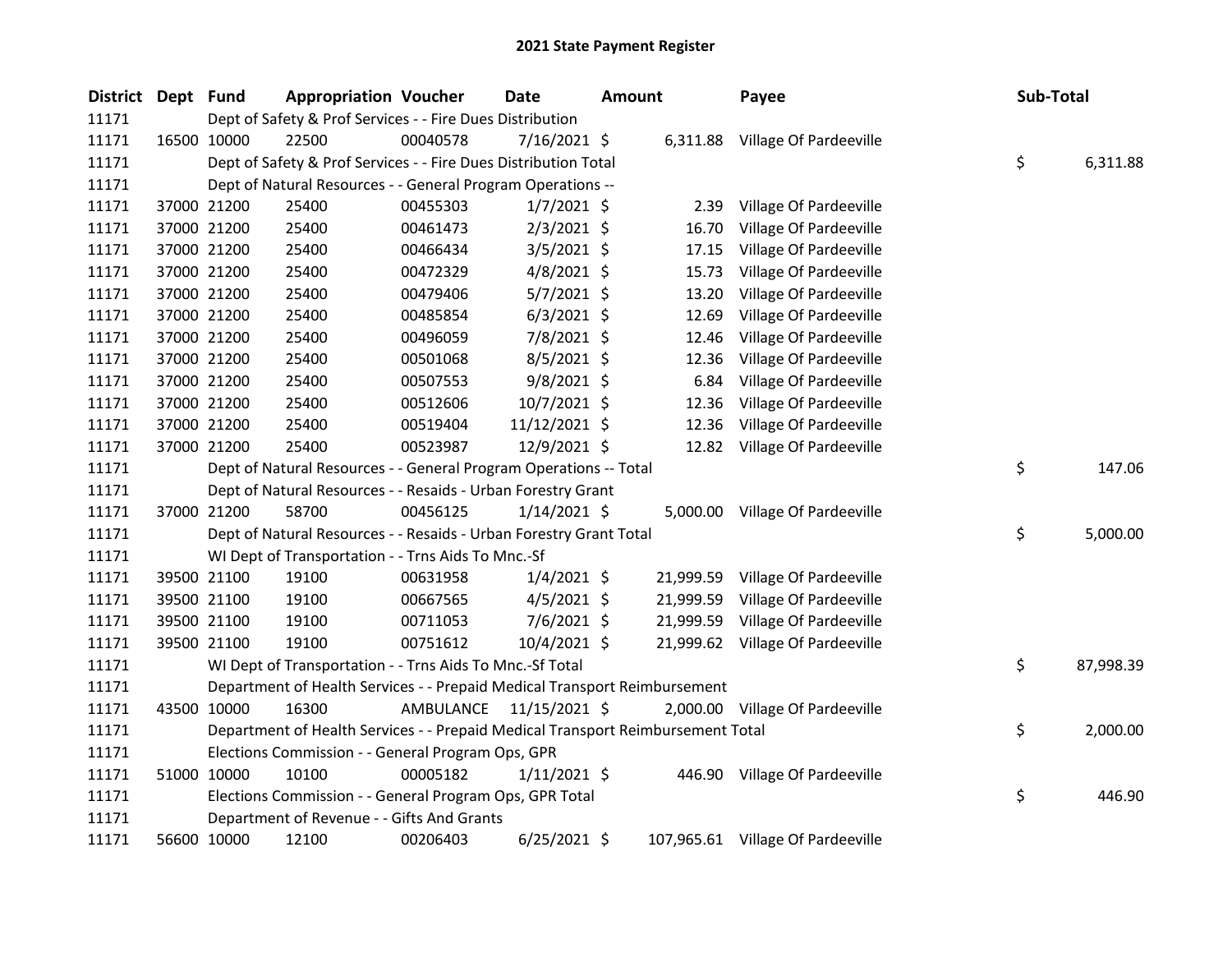| <b>District</b> | Dept        | <b>Fund</b> | <b>Appropriation Voucher</b>                                     |          | Date            | <b>Amount</b> |            | Payee                  |  | Sub-Total |            |
|-----------------|-------------|-------------|------------------------------------------------------------------|----------|-----------------|---------------|------------|------------------------|--|-----------|------------|
| 11171           |             |             | Department of Revenue - - Gifts And Grants Total                 |          |                 |               |            |                        |  | Ş         | 107,965.61 |
| 11171           |             |             | Shared Revenue and Tax Relief - - County And Municipal Aid       |          |                 |               |            |                        |  |           |            |
| 11171           | 83500 10000 |             | 10500                                                            | 00081009 | 7/26/2021 \$    |               | 36.806.86  | Village Of Pardeeville |  |           |            |
| 11171           |             | 83500 10000 | 10500                                                            | 00088107 | $11/15/2021$ \$ |               | 208,209.88 | Village Of Pardeeville |  |           |            |
| 11171           |             |             | Shared Revenue and Tax Relief - - County And Municipal Aid Total |          |                 |               |            |                        |  | \$        | 245,016.74 |
| 11171           |             |             | Shared Revenue and Tax Relief - - Exempt Computer Aid            |          |                 |               |            |                        |  |           |            |
| 11171           | 83500 10000 |             | 10900                                                            | 00083659 | $7/26/2021$ \$  |               | 975.86     | Village Of Pardeeville |  |           |            |
| 11171           |             |             | Shared Revenue and Tax Relief - - Exempt Computer Aid Total      |          |                 |               |            |                        |  | \$        | 975.86     |
| 11171           |             |             | Shared Revenue and Tax Relief - - Personal Property Aid          |          |                 |               |            |                        |  |           |            |
| 11171           | 83500 10000 |             | 11100                                                            | 00076841 | $5/3/2021$ \$   |               | 916.37     | Village Of Pardeeville |  |           |            |
| 11171           |             |             | Shared Revenue and Tax Relief - - Personal Property Aid Total    |          |                 |               |            |                        |  |           | 916.37     |
| 11171 Total     |             |             |                                                                  |          |                 |               |            |                        |  |           | 456.778.81 |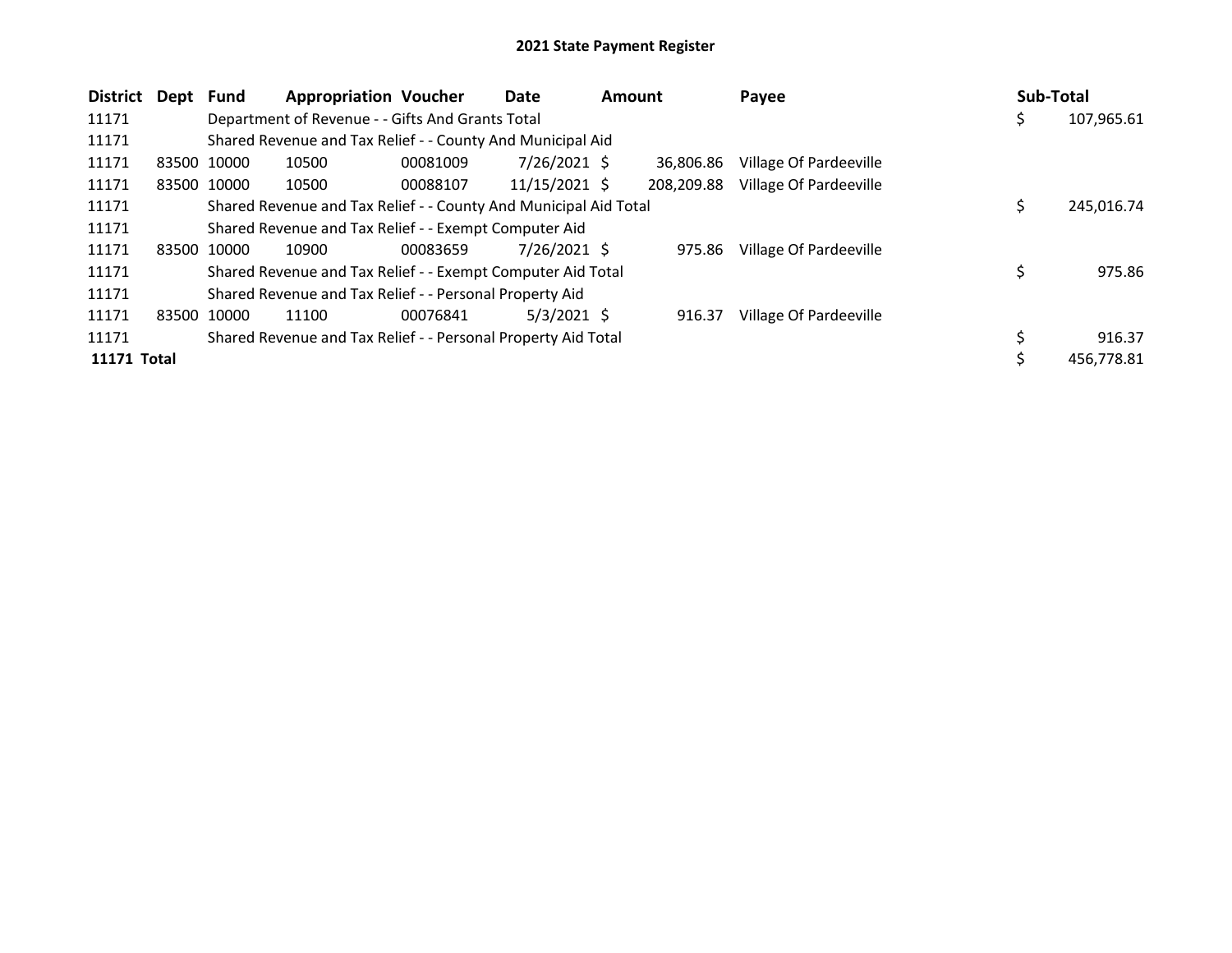| District Dept Fund | <b>Appropriation Voucher</b>                                                    |          | Date                    | <b>Amount</b> | Payee                          | Sub-Total |            |
|--------------------|---------------------------------------------------------------------------------|----------|-------------------------|---------------|--------------------------------|-----------|------------|
| 11172              | Dept of Safety & Prof Services - - Fire Dues Distribution                       |          |                         |               |                                |           |            |
| 11172              | 22500<br>16500 10000                                                            | 00040580 | 7/16/2021 \$            |               | 8,883.25 Village Of Poynette   |           |            |
| 11172              | Dept of Safety & Prof Services - - Fire Dues Distribution Total                 |          |                         |               |                                | \$        | 8,883.25   |
| 11172              | Dept of Natural Resources - - Aids In Lieu Of Taxes - Gener                     |          |                         |               |                                |           |            |
| 11172              | 37000 10000<br>50300                                                            | 00460060 | $1/29/2021$ \$          |               | 431.62 Village Of Poynette     |           |            |
| 11172              | 37000 10000<br>50300                                                            | 00476596 | $4/21/2021$ \$          |               | 244.99 Village Of Poynette     |           |            |
| 11172              | Dept of Natural Resources - - Aids In Lieu Of Taxes - Gener Total               |          |                         |               |                                | \$        | 676.61     |
| 11172              | WI Dept of Transportation - - Trns Aids To Mnc.-Sf                              |          |                         |               |                                |           |            |
| 11172              | 19100<br>39500 21100                                                            | 00631959 | $1/4/2021$ \$           |               | 32,812.65 Village Of Poynette  |           |            |
| 11172              | 19100<br>39500 21100                                                            | 00667566 | $4/5/2021$ \$           |               | 32,812.65 Village Of Poynette  |           |            |
| 11172              | 39500 21100<br>19100                                                            | 00711054 | 7/6/2021 \$             |               | 32,812.65 Village Of Poynette  |           |            |
| 11172              | 39500 21100<br>19100                                                            | 00751613 | 10/4/2021 \$            |               | 32,812.68 Village Of Poynette  |           |            |
| 11172              | WI Dept of Transportation - - Trns Aids To Mnc.-Sf Total                        |          |                         |               |                                | \$        | 131,250.63 |
| 11172              | Department of Health Services - - Prepaid Medical Transport Reimbursement       |          |                         |               |                                |           |            |
| 11172              | 43500 10000<br>16300                                                            |          | AMBULANCE 11/15/2021 \$ |               | 4,762.49 Village Of Poynette   |           |            |
| 11172              | Department of Health Services - - Prepaid Medical Transport Reimbursement Total |          |                         |               |                                | \$        | 4,762.49   |
| 11172              | Department of Justice - - Officer training reimbursement                        |          |                         |               |                                |           |            |
| 11172              | 45500 10000<br>21400                                                            | 00105756 | 11/23/2021 \$           |               | 800.00 Village Of Poynette     |           |            |
| 11172              | Department of Justice - - Officer training reimbursement Total                  |          |                         |               |                                | \$        | 800.00     |
| 11172              | Department of Administration - - Hv Trans Ln Annual Impact Fee                  |          |                         |               |                                |           |            |
| 11172              | 50500 10000<br>17400                                                            | 00144304 | $5/3/2021$ \$           |               | 4,302.00 Village Of Poynette   |           |            |
| 11172              | Department of Administration - - Hv Trans Ln Annual Impact Fee Total            |          |                         |               |                                | \$        | 4,302.00   |
| 11172              | Department of Administration - - Telecom Access; School Dist                    |          |                         |               |                                |           |            |
| 11172              | 46600<br>50500 25500                                                            | 00139389 | $2/11/2021$ \$          |               | 899.00 Village Of Poynette     |           |            |
| 11172              | Department of Administration - - Telecom Access; School Dist Total              |          |                         |               |                                | \$        | 899.00     |
| 11172              | Department of Revenue - - Gifts And Grants                                      |          |                         |               |                                |           |            |
| 11172              | 56600 10000<br>12100                                                            | 00206404 | $6/25/2021$ \$          |               | 131,359.04 Village Of Poynette |           |            |
| 11172              | Department of Revenue - - Gifts And Grants Total                                |          |                         |               |                                | \$        | 131,359.04 |
| 11172              | Department of Revenue - - Misc Revenue Holding Clearing                         |          |                         |               |                                |           |            |
| 11172              | 56600 10000<br>99500                                                            | 00214223 | $9/8/2021$ \$           |               | 2,762.35 Village Of Poynette   |           |            |
| 11172              | Department of Revenue - - Misc Revenue Holding Clearing Total                   |          |                         |               |                                | \$        | 2,762.35   |
| 11172              | Shared Revenue and Tax Relief - - Expenditure Restraint Program                 |          |                         |               |                                |           |            |
| 11172              | 83500 10000<br>10100                                                            | 00081010 | 7/26/2021 \$            |               | 43,202.90 Village Of Poynette  |           |            |
| 11172              | Shared Revenue and Tax Relief - - Expenditure Restraint Program Total           |          |                         |               |                                | \$        | 43,202.90  |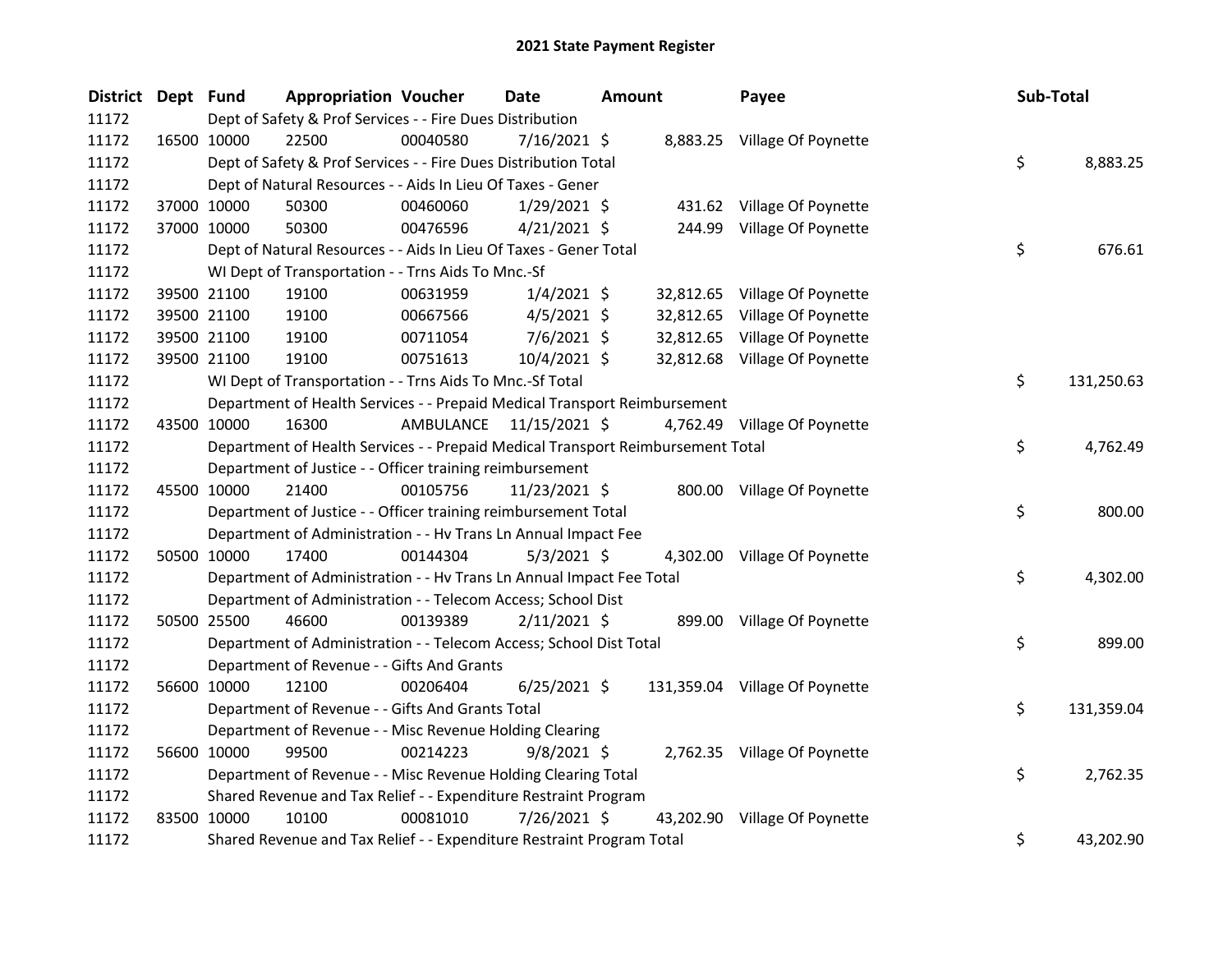| <b>District</b>    | Dept Fund |             | <b>Appropriation Voucher</b>                                                  |          | Date            | <b>Amount</b> |            | Payee                        | Sub-Total |            |
|--------------------|-----------|-------------|-------------------------------------------------------------------------------|----------|-----------------|---------------|------------|------------------------------|-----------|------------|
| 11172              |           |             | Shared Revenue and Tax Relief - - County And Municipal Aid                    |          |                 |               |            |                              |           |            |
| 11172              |           | 83500 10000 | 10500                                                                         | 00081010 | 7/26/2021 \$    |               | 39,002.44  | Village Of Poynette          |           |            |
| 11172              |           | 83500 10000 | 10500                                                                         | 00088108 | $11/15/2021$ \$ |               | 216,251.33 | Village Of Poynette          |           |            |
| 11172              |           |             | Shared Revenue and Tax Relief - - County And Municipal Aid Total              |          |                 |               |            |                              | \$        | 255,253.77 |
| 11172              |           |             | Shared Revenue and Tax Relief - - Exempt Computer Aid                         |          |                 |               |            |                              |           |            |
| 11172              | 83500     | 10000       | 10900                                                                         | 00083660 | 7/26/2021 \$    |               |            | 1,485.10 Village Of Poynette |           |            |
| 11172              |           |             | Shared Revenue and Tax Relief - - Exempt Computer Aid Total                   |          |                 |               |            |                              | \$        | 1,485.10   |
| 11172              |           |             | Shared Revenue and Tax Relief - - Utility Aid                                 |          |                 |               |            |                              |           |            |
| 11172              | 83500     | 10000       | 11000                                                                         | 00081010 | $7/26/2021$ \$  |               | 546.69     | Village Of Poynette          |           |            |
| 11172              |           | 83500 10000 | 11000                                                                         | 00088108 | $11/15/2021$ \$ |               | 3,568.02   | Village Of Poynette          |           |            |
| 11172              |           |             | Shared Revenue and Tax Relief - - Utility Aid Total                           |          |                 |               |            |                              | \$        | 4,114.71   |
| 11172              |           |             | Shared Revenue and Tax Relief - - Personal Property Aid                       |          |                 |               |            |                              |           |            |
| 11172              | 83500     | 10000       | 11100                                                                         | 00076842 | $5/3/2021$ \$   |               | 3,145.85   | Village Of Poynette          |           |            |
| 11172              |           |             | Shared Revenue and Tax Relief - - Personal Property Aid Total                 |          |                 |               |            |                              | \$        | 3,145.85   |
| 11172              |           |             | Shared Revenue and Tax Relief - - State Aid; Video Service Provider Fee       |          |                 |               |            |                              |           |            |
| 11172              | 83500     | 10000       | 11200                                                                         | 00082832 | 7/26/2021 \$    |               | 6,839.85   | Village Of Poynette          |           |            |
| 11172              |           |             | Shared Revenue and Tax Relief - - State Aid; Video Service Provider Fee Total |          |                 |               |            |                              | \$        | 6,839.85   |
| 11172              |           |             | Shared Revenue and Tax Relief - - Lottery & Gaming Credit                     |          |                 |               |            |                              |           |            |
| 11172              | 83500     | 52100       | 36300                                                                         | 00074104 | $3/22/2021$ \$  |               |            | 8,249.81 Village Of Poynette |           |            |
| 11172              |           |             | Shared Revenue and Tax Relief - - Lottery & Gaming Credit Total               |          |                 |               |            |                              | \$        | 8,249.81   |
| <b>11172 Total</b> |           |             |                                                                               |          |                 |               |            |                              | \$        | 607,987.36 |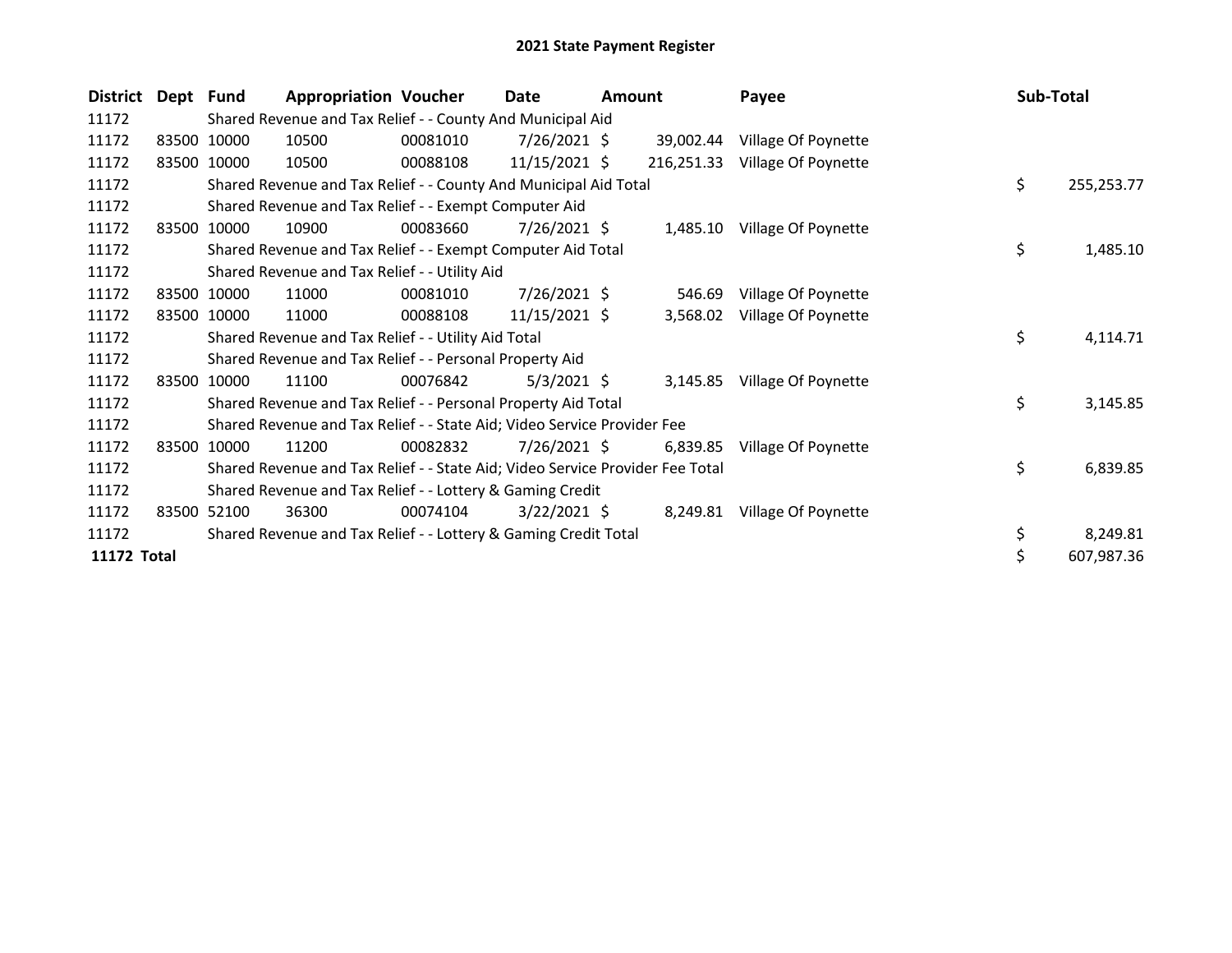| <b>District</b> | Dept Fund |             | <b>Appropriation Voucher</b>                                         |          | Date           | <b>Amount</b> |            | Payee                | Sub-Total |            |
|-----------------|-----------|-------------|----------------------------------------------------------------------|----------|----------------|---------------|------------|----------------------|-----------|------------|
| 11176           |           |             | Department of Justice - - Officer training reimbursement             |          |                |               |            |                      |           |            |
| 11176           | 45500     | 10000       | 21400                                                                | 00107155 | 12/27/2021 \$  |               | 320.00     | Randolph, Village of |           |            |
| 11176           |           |             | Department of Justice - - Officer training reimbursement Total       |          |                |               |            |                      | \$        | 320.00     |
| 11176           |           |             | Department of Administration - - Federal Aid, Local Assistance       |          |                |               |            |                      |           |            |
| 11176           | 50500     | 10000       | 74300                                                                | 00142361 | $3/18/2021$ \$ |               | 206,615.22 | Randolph, Village of |           |            |
| 11176           |           |             | Department of Administration - - Federal Aid, Local Assistance Total |          |                |               |            |                      | \$        | 206,615.22 |
| 11176           |           |             | Department of Revenue - - Misc Revenue Holding Clearing              |          |                |               |            |                      |           |            |
| 11176           |           | 56600 10000 | 99500                                                                | 00192465 | $3/1/2021$ \$  |               | 1,094.00   | Randolph, Village of |           |            |
| 11176           |           | 56600 10000 | 99500                                                                | 00194818 | $3/15/2021$ \$ |               | 655.84     | Randolph, Village of |           |            |
| 11176           |           | 56600 10000 | 99500                                                                | 00195668 | $3/22/2021$ \$ |               | 112.14     | Randolph, Village of |           |            |
| 11176           |           | 56600 10000 | 99500                                                                | 00196359 | $3/29/2021$ \$ |               | 499.40     | Randolph, Village of |           |            |
| 11176           |           | 56600 10000 | 99500                                                                | 00199696 | $4/26/2021$ \$ |               | 538.00     | Randolph, Village of |           |            |
| 11176           |           | 56600 10000 | 99500                                                                | 00204702 | $6/7/2021$ \$  |               | 394.00     | Randolph, Village of |           |            |
| 11176           |           | 56600 10000 | 99500                                                                | 00205797 | $6/21/2021$ \$ |               | 783.08     | Randolph, Village of |           |            |
| 11176           |           | 56600 10000 | 99500                                                                | 00218060 | 10/25/2021 \$  |               | 65.36      | Randolph, Village of |           |            |
| 11176           |           |             | Department of Revenue - - Misc Revenue Holding Clearing Total        |          |                |               |            |                      | \$        | 4,141.82   |
| 11176           |           |             | Shared Revenue and Tax Relief - - Exempt Computer Aid                |          |                |               |            |                      |           |            |
| 11176           |           | 83500 10000 | 10900                                                                | 00083661 | 7/26/2021 \$   |               | 289.95     | Randolph, Village of |           |            |
| 11176           |           |             | Shared Revenue and Tax Relief - - Exempt Computer Aid Total          |          |                |               |            |                      | \$        | 289.95     |
| 11176           |           |             | Shared Revenue and Tax Relief - - Personal Property Aid              |          |                |               |            |                      |           |            |
| 11176           | 83500     | 10000       | 11100                                                                | 00078795 | $5/3/2021$ \$  |               | 19,302.25  | Randolph, Village of |           |            |
| 11176           |           |             | Shared Revenue and Tax Relief - - Personal Property Aid Total        |          |                |               |            |                      | \$        | 19,302.25  |
| 11176 Total     |           |             |                                                                      |          |                |               |            |                      |           | 230,669.24 |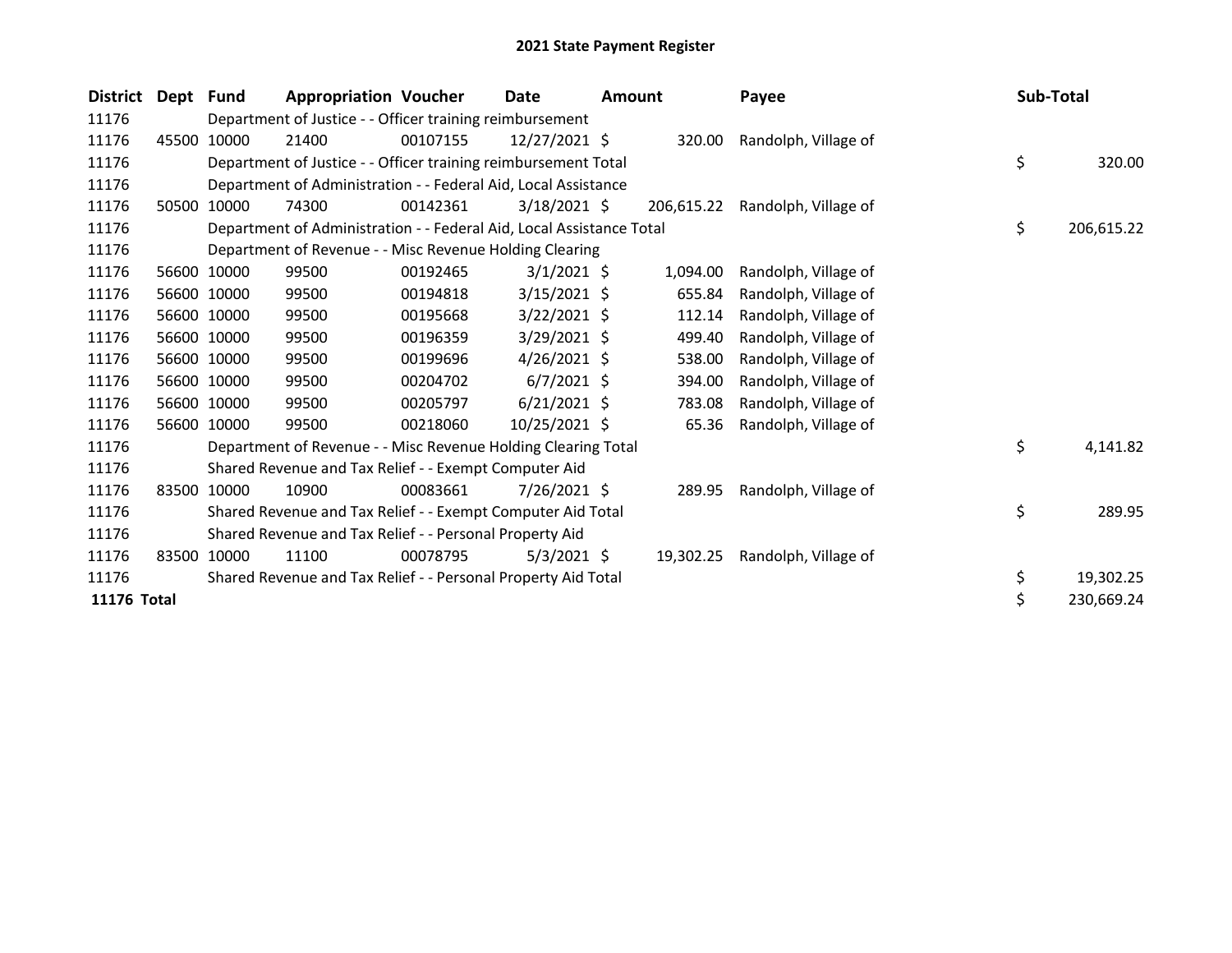| District Dept Fund |             |                                                                                 | <b>Appropriation Voucher</b> | <b>Date</b>    | Amount |  | Payee                     | Sub-Total |            |
|--------------------|-------------|---------------------------------------------------------------------------------|------------------------------|----------------|--------|--|---------------------------|-----------|------------|
| 11177              |             | Dept of Safety & Prof Services - - Fire Dues Distribution                       |                              |                |        |  |                           |           |            |
| 11177              |             | 16500 10000<br>22500                                                            | 00040582                     | 7/15/2021 \$   |        |  | 3,172.82 Village Of Rio   |           |            |
| 11177              |             | Dept of Safety & Prof Services - - Fire Dues Distribution Total                 |                              |                |        |  |                           | \$        | 3,172.82   |
| 11177              |             | Dept of Natural Resources - - Resaids - Cnty Forst, Cl & Mfl                    |                              |                |        |  |                           |           |            |
| 11177              |             | 57100<br>37000 21200                                                            | 00487540                     | $6/14/2021$ \$ |        |  | 7.80 Village Of Rio       |           |            |
| 11177              |             | Dept of Natural Resources - - Resaids - Cnty Forst, Cl & Mfl Total              |                              |                |        |  |                           | \$        | 7.80       |
| 11177              |             | WI Dept of Transportation - - Trns Aids To Mnc.-Sf                              |                              |                |        |  |                           |           |            |
| 11177              |             | 19100<br>39500 21100                                                            | 00631960                     | $1/4/2021$ \$  |        |  | 15,672.60 Village Of Rio  |           |            |
| 11177              |             | 39500 21100<br>19100                                                            | 00667567                     | $4/5/2021$ \$  |        |  | 15,672.60 Village Of Rio  |           |            |
| 11177              |             | 39500 21100<br>19100                                                            | 00711055                     | 7/6/2021 \$    |        |  | 15,672.60 Village Of Rio  |           |            |
| 11177              |             | 19100<br>39500 21100                                                            | 00751614                     | $10/4/2021$ \$ |        |  | 15,672.61 Village Of Rio  |           |            |
| 11177              |             | WI Dept of Transportation - - Trns Aids To Mnc.-Sf Total                        |                              |                |        |  |                           | \$        | 62,690.41  |
| 11177              |             | Department of Health Services - - Prepaid Medical Transport Reimbursement       |                              |                |        |  |                           |           |            |
| 11177              |             | 43500 10000<br>16300                                                            | AMBULANCE                    | 11/15/2021 \$  |        |  | 4,063.99 Village Of Rio   |           |            |
| 11177              |             | Department of Health Services - - Prepaid Medical Transport Reimbursement Total |                              |                |        |  |                           | \$        | 4,063.99   |
| 11177              |             | Department of Justice - - Officer training reimbursement                        |                              |                |        |  |                           |           |            |
| 11177              |             | 45500 10000<br>21400                                                            | 00105872                     | 11/23/2021 \$  |        |  | 480.00 Village Of Rio     |           |            |
| 11177              |             | Department of Justice - - Officer training reimbursement Total                  |                              |                |        |  |                           | \$        | 480.00     |
| 11177              |             | Elections Commission - - General Program Ops, GPR                               |                              |                |        |  |                           |           |            |
| 11177              |             | 51000 10000<br>10100                                                            | 00005185                     | $1/8/2021$ \$  |        |  | 269.45 Village Of Rio     |           |            |
| 11177              |             | Elections Commission - - General Program Ops, GPR Total                         |                              |                |        |  |                           | \$        | 269.45     |
| 11177              |             | Department of Revenue - - Gifts And Grants                                      |                              |                |        |  |                           |           |            |
| 11177              |             | 56600 10000<br>12100                                                            | 00206405                     | $6/25/2021$ \$ |        |  | 54,375.31 Village Of Rio  |           |            |
| 11177              |             | Department of Revenue - - Gifts And Grants Total                                |                              |                |        |  |                           | \$        | 54,375.31  |
| 11177              |             | Shared Revenue and Tax Relief - - Expenditure Restraint Program                 |                              |                |        |  |                           |           |            |
| 11177              |             | 83500 10000<br>10100                                                            | 00081011                     | 7/26/2021 \$   |        |  | 10,190.18 Village Of Rio  |           |            |
| 11177              |             | Shared Revenue and Tax Relief - - Expenditure Restraint Program Total           |                              |                |        |  |                           | \$.       | 10,190.18  |
| 11177              |             | Shared Revenue and Tax Relief - - County And Municipal Aid                      |                              |                |        |  |                           |           |            |
| 11177              |             | 83500 10000<br>10500                                                            | 00081011                     | $7/26/2021$ \$ |        |  | 20,825.42 Village Of Rio  |           |            |
| 11177              |             | 83500 10000<br>10500                                                            | 00088109                     | 11/15/2021 \$  |        |  | 113,946.75 Village Of Rio |           |            |
| 11177              |             | Shared Revenue and Tax Relief - - County And Municipal Aid Total                |                              |                |        |  |                           | \$        | 134,772.17 |
| 11177              |             | Shared Revenue and Tax Relief - - Exempt Computer Aid                           |                              |                |        |  |                           |           |            |
| 11177              |             | 83500 10000<br>10900                                                            | 00083662                     | 7/26/2021 \$   |        |  | 195.38 Village Of Rio     |           |            |
| 11177              | 83500 10000 | 10900                                                                           | 00085700                     | 7/26/2021 \$   |        |  | 232.49 Village Of Rio     |           |            |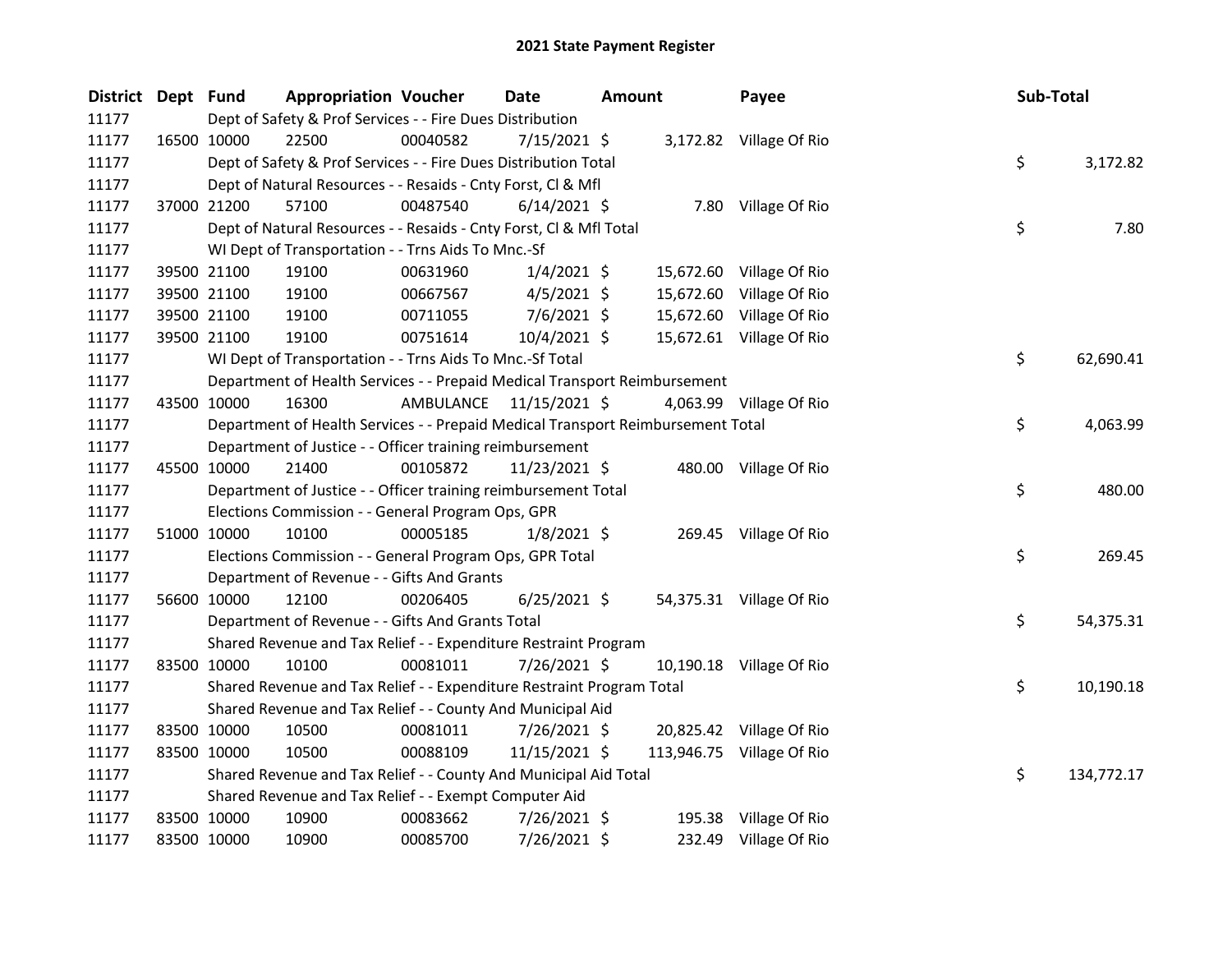| District Dept Fund |             | <b>Appropriation Voucher</b>                                  |          | Date          | <b>Amount</b> |          | Pavee          | Sub-Total |            |
|--------------------|-------------|---------------------------------------------------------------|----------|---------------|---------------|----------|----------------|-----------|------------|
| 11177              |             | Shared Revenue and Tax Relief - - Exempt Computer Aid Total   |          |               |               |          |                |           | 427.87     |
| 11177              |             | Shared Revenue and Tax Relief - - Personal Property Aid       |          |               |               |          |                |           |            |
| 11177              | 83500 10000 | 11100                                                         | 00076843 | $5/3/2021$ \$ |               | 2.595.07 | Village Of Rio |           |            |
| 11177              | 83500 10000 | 11100                                                         | 00078796 | $5/3/2021$ \$ |               | 7.636.92 | Village Of Rio |           |            |
| 11177              |             | Shared Revenue and Tax Relief - - Personal Property Aid Total |          |               |               |          |                |           | 10,231.99  |
| <b>11177 Total</b> |             |                                                               |          |               |               |          |                |           | 280,681.99 |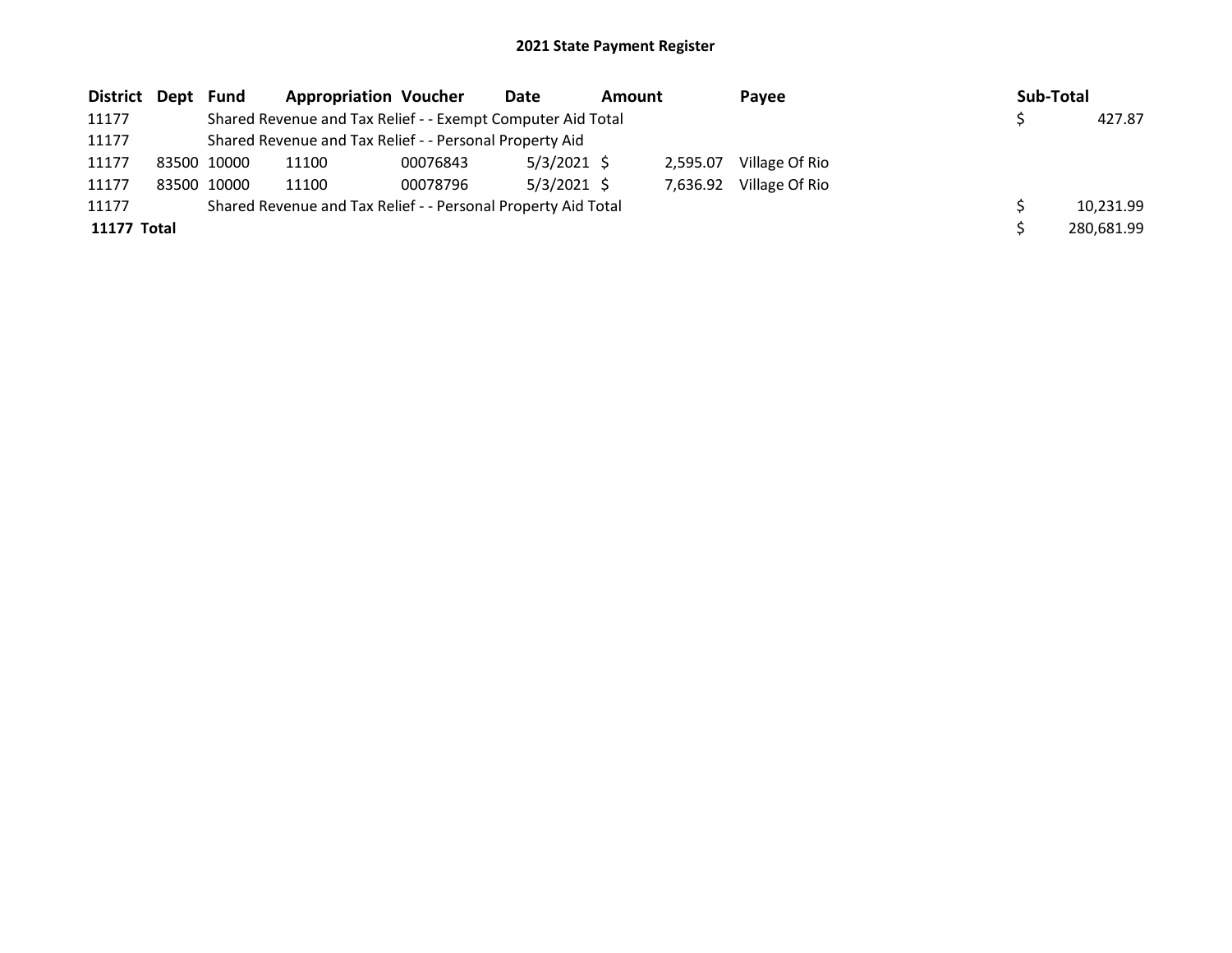| <b>District</b> | Dept Fund   |             | <b>Appropriation Voucher</b>                                          |          | <b>Date</b>    | <b>Amount</b> |          | Payee                        |    | Sub-Total  |  |
|-----------------|-------------|-------------|-----------------------------------------------------------------------|----------|----------------|---------------|----------|------------------------------|----|------------|--|
| 11191           |             |             | Dept of Safety & Prof Services - - Fire Dues Distribution             |          |                |               |          |                              |    |            |  |
| 11191           |             | 16500 10000 | 22500                                                                 | 00040588 | 7/16/2021 \$   |               |          | 1,861.48 Village Of Wyocena  |    |            |  |
| 11191           |             |             | Dept of Safety & Prof Services - - Fire Dues Distribution Total       |          |                |               |          |                              | \$ | 1,861.48   |  |
| 11191           |             |             | WI Dept of Transportation - - Trns Aids To Mnc.-Sf                    |          |                |               |          |                              |    |            |  |
| 11191           |             | 39500 21100 | 19100                                                                 | 00631961 | $1/4/2021$ \$  |               | 5,809.08 | Village Of Wyocena           |    |            |  |
| 11191           |             | 39500 21100 | 19100                                                                 | 00667568 | $4/5/2021$ \$  |               | 5,809.08 | Village Of Wyocena           |    |            |  |
| 11191           |             | 39500 21100 | 19100                                                                 | 00711056 | $7/6/2021$ \$  |               | 5,809.08 | Village Of Wyocena           |    |            |  |
| 11191           |             | 39500 21100 | 19100                                                                 | 00751615 | 10/4/2021 \$   |               |          | 5,809.11 Village Of Wyocena  |    |            |  |
| 11191           |             |             | WI Dept of Transportation - - Trns Aids To Mnc.-Sf Total              |          |                |               |          |                              | \$ | 23,236.35  |  |
| 11191           |             |             | Department of Administration - - Telecom Access; School Dist          |          |                |               |          |                              |    |            |  |
| 11191           |             | 50500 25500 | 46600                                                                 | 00143264 | $4/16/2021$ \$ |               |          | 880.00 Village Of Wyocena    |    |            |  |
| 11191           |             |             | Department of Administration - - Telecom Access; School Dist Total    |          |                |               |          |                              | \$ | 880.00     |  |
| 11191           |             |             | Department of Revenue - - Gifts And Grants                            |          |                |               |          |                              |    |            |  |
| 11191           |             | 56600 10000 | 12100                                                                 | 00206406 | $6/25/2021$ \$ |               |          | 37,942.35 Village Of Wyocena |    |            |  |
| 11191           |             |             | Department of Revenue - - Gifts And Grants Total                      |          |                |               |          |                              | \$ | 37,942.35  |  |
| 11191           |             |             | Shared Revenue and Tax Relief - - Expenditure Restraint Program       |          |                |               |          |                              |    |            |  |
| 11191           | 83500 10000 |             | 10100                                                                 | 00081012 | 7/26/2021 \$   |               | 5,862.04 | Village Of Wyocena           |    |            |  |
| 11191           |             |             | Shared Revenue and Tax Relief - - Expenditure Restraint Program Total |          |                |               |          |                              | \$ | 5,862.04   |  |
| 11191           |             |             | Shared Revenue and Tax Relief - - County And Municipal Aid            |          |                |               |          |                              |    |            |  |
| 11191           |             | 83500 10000 | 10500                                                                 | 00081012 | 7/26/2021 \$   |               |          | 13,581.46 Village Of Wyocena |    |            |  |
| 11191           |             | 83500 10000 | 10500                                                                 | 00088110 | 11/15/2021 \$  |               |          | 76,961.60 Village Of Wyocena |    |            |  |
| 11191           |             |             | Shared Revenue and Tax Relief - - County And Municipal Aid Total      |          |                |               |          |                              | \$ | 90,543.06  |  |
| 11191           |             |             | Shared Revenue and Tax Relief - - Exempt Computer Aid                 |          |                |               |          |                              |    |            |  |
| 11191           |             | 83500 10000 | 10900                                                                 | 00083663 | 7/26/2021 \$   |               |          | 190.18 Village Of Wyocena    |    |            |  |
| 11191           |             |             | Shared Revenue and Tax Relief - - Exempt Computer Aid Total           |          |                |               |          |                              | \$ | 190.18     |  |
| 11191           |             |             | Shared Revenue and Tax Relief - - Utility Aid                         |          |                |               |          |                              |    |            |  |
| 11191           | 83500 10000 |             | 11000                                                                 | 00081012 | 7/26/2021 \$   |               | 971.03   | Village Of Wyocena           |    |            |  |
| 11191           | 83500 10000 |             | 11000                                                                 | 00088110 | 11/15/2021 \$  |               |          | 5,673.05 Village Of Wyocena  |    |            |  |
| 11191           |             |             | Shared Revenue and Tax Relief - - Utility Aid Total                   |          |                |               |          |                              | \$ | 6,644.08   |  |
| 11191           |             |             | Shared Revenue and Tax Relief - - Personal Property Aid               |          |                |               |          |                              |    |            |  |
| 11191           | 83500 10000 |             | 11100                                                                 | 00076844 | $5/3/2021$ \$  |               |          | 578.36 Village Of Wyocena    |    |            |  |
| 11191           |             |             | Shared Revenue and Tax Relief - - Personal Property Aid Total         |          |                |               |          |                              | \$ | 578.36     |  |
| 11191 Total     |             |             |                                                                       |          |                |               |          |                              | \$ | 167,737.90 |  |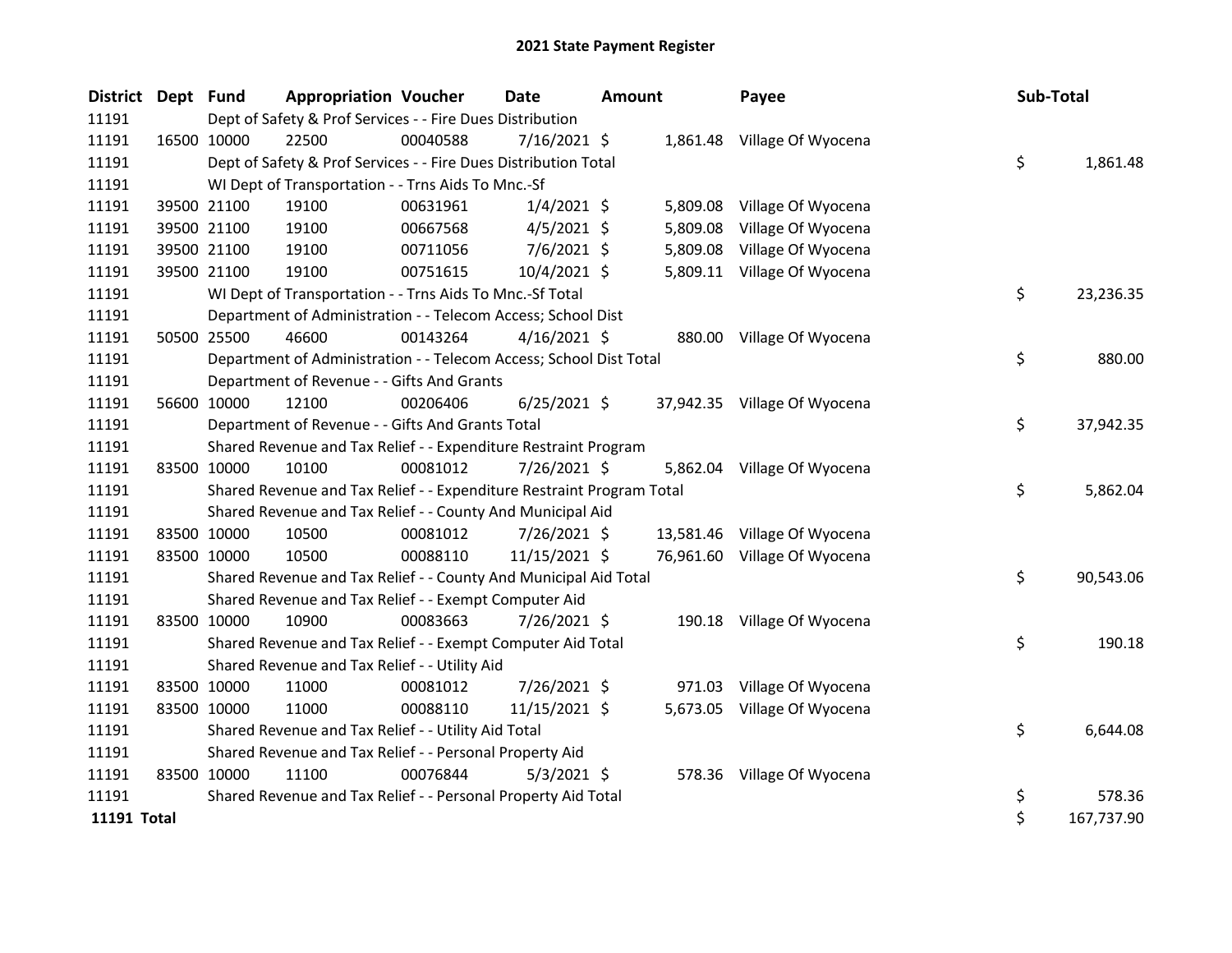| <b>District</b> | Dept Fund |             | <b>Appropriation Voucher</b>                                    |          | <b>Date</b>                                                                                                                                                                                                                       | <b>Amount</b> |           | Payee                      | Sub-Total |            |
|-----------------|-----------|-------------|-----------------------------------------------------------------|----------|-----------------------------------------------------------------------------------------------------------------------------------------------------------------------------------------------------------------------------------|---------------|-----------|----------------------------|-----------|------------|
| 11211           |           |             | Dept of Safety & Prof Services - - Fire Dues Distribution       |          |                                                                                                                                                                                                                                   |               |           |                            |           |            |
| 11211           |           | 16500 10000 | 22500                                                           | 00040559 | $7/16/2021$ \$                                                                                                                                                                                                                    |               |           | 20,377.00 City of Columbus |           |            |
| 11211           |           |             | Dept of Safety & Prof Services - - Fire Dues Distribution Total |          |                                                                                                                                                                                                                                   |               |           |                            | \$        | 20,377.00  |
| 11211           |           |             | Dept of Natural Resources - - Rec & Resource Aids, Fed          |          |                                                                                                                                                                                                                                   |               |           |                            |           |            |
| 11211           |           | 37000 21200 | 58300                                                           | 00526644 | 12/29/2021 \$                                                                                                                                                                                                                     |               | 25,000.00 | City of Columbus           |           |            |
| 11211           |           |             | Dept of Natural Resources - - Rec & Resource Aids, Fed Total    |          |                                                                                                                                                                                                                                   |               |           |                            | \$        | 25,000.00  |
| 11211           |           |             | WI Dept of Transportation - - Conn Hwy Aids St Fds              |          |                                                                                                                                                                                                                                   |               |           |                            |           |            |
| 11211           |           | 39500 21100 | 16200                                                           | 00633531 | $1/4/2021$ \$                                                                                                                                                                                                                     |               | 10,502.14 | City of Columbus           |           |            |
| 11211           |           | 39500 21100 | 16200                                                           | 00669138 | 4/5/2021 \$                                                                                                                                                                                                                       |               | 10,502.14 | City of Columbus           |           |            |
| 11211           |           | 39500 21100 | 16200                                                           | 00712626 | $7/6/2021$ \$                                                                                                                                                                                                                     |               | 10,502.14 | City of Columbus           |           |            |
| 11211           |           | 39500 21100 | 16200                                                           | 00753185 | 10/4/2021 \$                                                                                                                                                                                                                      |               | 10,502.14 | City of Columbus           |           |            |
| 11211           |           |             | WI Dept of Transportation - - Conn Hwy Aids St Fds Total        |          |                                                                                                                                                                                                                                   |               |           |                            | \$        | 42,008.56  |
| 11211           |           |             | WI Dept of Transportation - - Trns Aids To Mnc.-Sf              |          |                                                                                                                                                                                                                                   |               |           |                            |           |            |
| 11211           |           | 39500 21100 | 19100                                                           | 00631962 | $1/4/2021$ \$                                                                                                                                                                                                                     |               | 79,495.96 | City of Columbus           |           |            |
| 11211           |           | 39500 21100 | 19100                                                           | 00667569 | $4/5/2021$ \$                                                                                                                                                                                                                     |               | 79,495.96 | City of Columbus           |           |            |
| 11211           |           | 39500 21100 | 19100                                                           | 00711057 | $7/6/2021$ \$                                                                                                                                                                                                                     |               | 79,495.96 | City of Columbus           |           |            |
| 11211           |           | 39500 21100 | 19100                                                           | 00751616 | 10/4/2021 \$                                                                                                                                                                                                                      |               | 79,495.97 | City of Columbus           |           |            |
| 11211           |           |             | WI Dept of Transportation - - Trns Aids To Mnc.-Sf Total        |          |                                                                                                                                                                                                                                   |               |           |                            | \$        | 317,983.85 |
| 11211           |           |             | Department of Corrections - - Probation, Parole And Extended    |          |                                                                                                                                                                                                                                   |               |           |                            |           |            |
| 11211           |           | 41000 10000 | 18700                                                           | 00399608 | $1/4/2021$ \$                                                                                                                                                                                                                     |               | 18.37     | City of Columbus           |           |            |
| 11211           |           | 41000 10000 | 18700                                                           | 00405689 | $2/5/2021$ \$                                                                                                                                                                                                                     |               | 17.44     | City of Columbus           |           |            |
| 11211           |           | 41000 10000 | 18700                                                           | 00409031 | $3/4/2021$ \$                                                                                                                                                                                                                     |               | 17.45     | City of Columbus           |           |            |
| 11211           |           | 41000 10000 | 18700                                                           | 00416311 | $4/9/2021$ \$                                                                                                                                                                                                                     |               | 17.46     | City of Columbus           |           |            |
| 11211           |           | 41000 10000 | 18700                                                           | 00421205 | $5/7/2021$ \$                                                                                                                                                                                                                     |               | 17.45     | City of Columbus           |           |            |
| 11211           |           | 41000 10000 | 18700                                                           | 00426233 | $6/4/2021$ \$                                                                                                                                                                                                                     |               | 17.46     | City of Columbus           |           |            |
| 11211           |           | 41000 10000 | 18700                                                           | 00431257 | 6/30/2021 \$                                                                                                                                                                                                                      |               | 17.45     | City of Columbus           |           |            |
| 11211           |           | 41000 10000 | 18700                                                           | 00437289 | 7/13/2021 \$                                                                                                                                                                                                                      |               | 17.22     | City of Columbus           |           |            |
| 11211           |           | 41000 10000 | 18700                                                           | 00443555 | $9/2/2021$ \$                                                                                                                                                                                                                     |               | 17.49     | City of Columbus           |           |            |
| 11211           |           | 41000 10000 | 18700                                                           | 00449625 | 10/1/2021 \$                                                                                                                                                                                                                      |               | 17.50     | City of Columbus           |           |            |
| 11211           |           | 41000 10000 | 18700                                                           | 00454586 | 10/29/2021 \$                                                                                                                                                                                                                     |               | 17.45     | City of Columbus           |           |            |
| 11211           |           | 41000 10000 | 18700                                                           | 00461150 | $12/1/2021$ \$                                                                                                                                                                                                                    |               | 17.45     | City of Columbus           |           |            |
| 11211           |           | 41000 10000 | 18700                                                           | 00467486 | 12/30/2021 \$                                                                                                                                                                                                                     |               | 17.47     | City of Columbus           |           |            |
| 1.1011          |           |             |                                                                 |          | $\mathbf{r}$ . The state of the state of the state of the state of the state of the state of the state of the state of the state of the state of the state of the state of the state of the state of the state of the state of th |               |           |                            |           | 2272       |

11211 Department of Corrections - - Probation, Parole And Extended Total 5 11211 5 227.66

Department of Justice - - Officer training reimbursement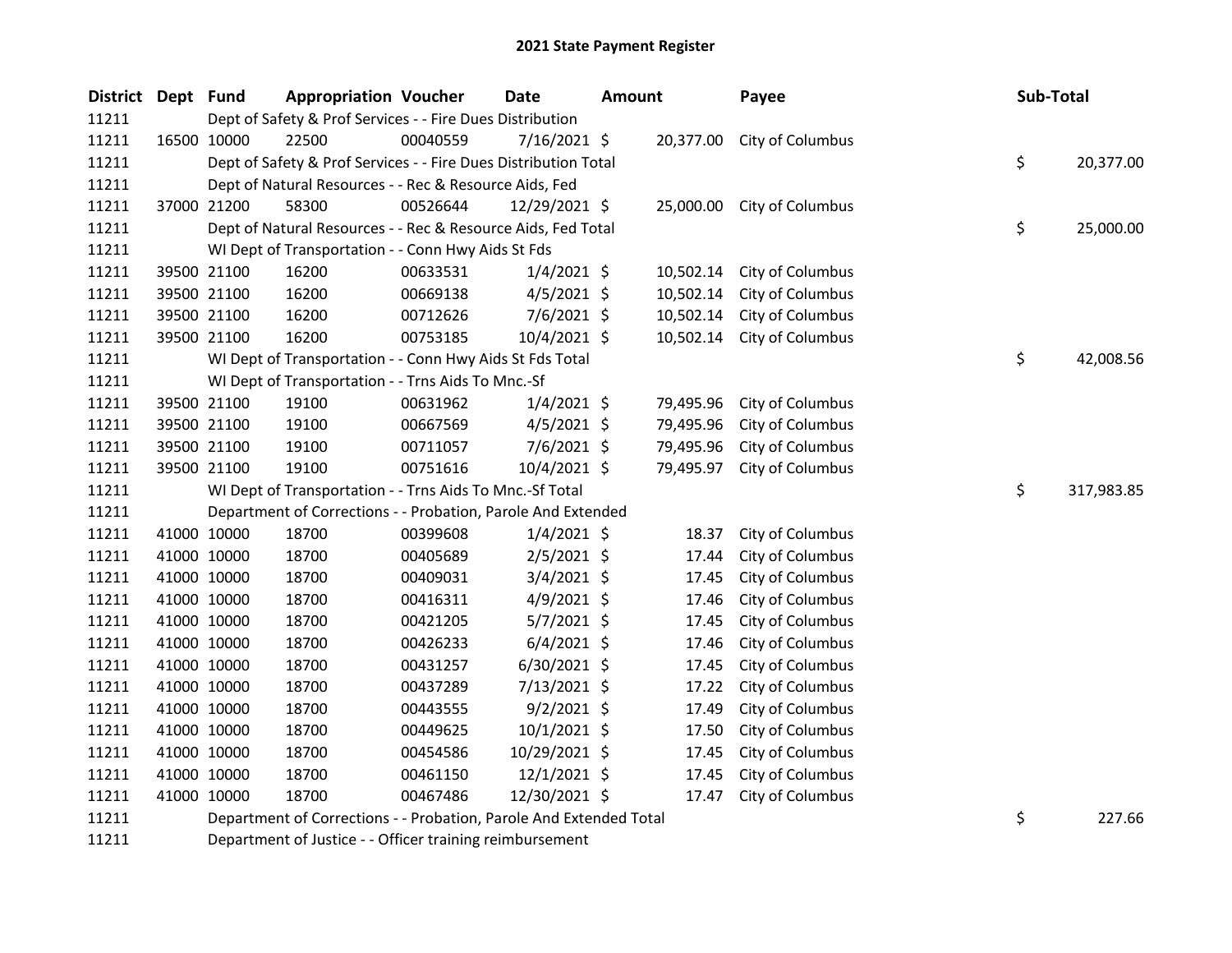| <b>District</b> | Dept Fund |             | <b>Appropriation Voucher</b>                                          |          | <b>Date</b>    | Amount |            | Payee                       | Sub-Total |            |
|-----------------|-----------|-------------|-----------------------------------------------------------------------|----------|----------------|--------|------------|-----------------------------|-----------|------------|
| 11211           |           | 45500 10000 | 21400                                                                 | 00105236 | 11/18/2021 \$  |        | 1,120.00   | City of Columbus            |           |            |
| 11211           |           |             | Department of Justice - - Officer training reimbursement Total        |          |                |        |            |                             | \$        | 1,120.00   |
| 11211           |           |             | Department of Revenue - - Gifts And Grants                            |          |                |        |            |                             |           |            |
| 11211           |           | 56600 10000 | 12100                                                                 | 00206407 | $6/25/2021$ \$ |        |            | 267,951.50 City of Columbus |           |            |
| 11211           |           |             | Department of Revenue - - Gifts And Grants Total                      |          |                |        |            |                             | \$        | 267,951.50 |
| 11211           |           |             | Department of Revenue - - Misc Revenue Holding Clearing               |          |                |        |            |                             |           |            |
| 11211           |           | 56600 10000 | 99500                                                                 | 00188752 | $1/8/2021$ \$  |        | 389.67     | City of Columbus            |           |            |
| 11211           |           | 56600 10000 | 99500                                                                 | 00190820 | $2/5/2021$ \$  |        | 550.29     | City of Columbus            |           |            |
| 11211           |           | 56600 10000 | 99500                                                                 | 00192467 | $3/1/2021$ \$  |        | 1,284.80   | City of Columbus            |           |            |
| 11211           |           | 56600 10000 | 99500                                                                 | 00193402 | $3/5/2021$ \$  |        | 3,786.03   | City of Columbus            |           |            |
| 11211           |           | 56600 10000 | 99500                                                                 | 00195669 | 3/22/2021 \$   |        | 439.49     | City of Columbus            |           |            |
| 11211           |           | 56600 10000 | 99500                                                                 | 00196360 | 3/29/2021 \$   |        | 93.68      | City of Columbus            |           |            |
| 11211           |           | 56600 10000 | 99500                                                                 | 00197104 | $4/5/2021$ \$  |        | 761.98     | City of Columbus            |           |            |
| 11211           |           | 56600 10000 | 99500                                                                 | 00197670 | $4/7/2021$ \$  |        | 2,720.64   | City of Columbus            |           |            |
| 11211           |           | 56600 10000 | 99500                                                                 | 00199059 | 4/20/2021 \$   |        | 216.48     | City of Columbus            |           |            |
| 11211           |           | 56600 10000 | 99500                                                                 | 00199697 | $4/26/2021$ \$ |        | 200.00     | City of Columbus            |           |            |
| 11211           |           | 56600 10000 | 99500                                                                 | 00201048 | $5/7/2021$ \$  |        | 958.93     | City of Columbus            |           |            |
| 11211           |           | 56600 10000 | 99500                                                                 | 00202151 | $5/17/2021$ \$ |        | 917.00     | City of Columbus            |           |            |
| 11211           |           | 56600 10000 | 99500                                                                 | 00202838 | $5/24/2021$ \$ |        | 180.00     | City of Columbus            |           |            |
| 11211           |           | 56600 10000 | 99500                                                                 | 00204277 | $6/7/2021$ \$  |        | 1,101.42   | City of Columbus            |           |            |
| 11211           |           | 56600 10000 | 99500                                                                 | 00208858 | 7/8/2021 \$    |        | 1,811.99   | City of Columbus            |           |            |
| 11211           |           | 56600 10000 | 99500                                                                 | 00211616 | $8/6/2021$ \$  |        | 1,743.40   | City of Columbus            |           |            |
| 11211           |           | 56600 10000 | 99500                                                                 | 00214224 | $9/8/2021$ \$  |        | 1,433.73   | City of Columbus            |           |            |
| 11211           |           | 56600 10000 | 99500                                                                 | 00216470 | 10/7/2021 \$   |        | 841.09     | City of Columbus            |           |            |
| 11211           |           | 56600 10000 | 99500                                                                 | 00219067 | $11/5/2021$ \$ |        | 861.83     | City of Columbus            |           |            |
| 11211           |           | 56600 10000 | 99500                                                                 | 00221211 | 12/7/2021 \$   |        | 2,307.54   | City of Columbus            |           |            |
| 11211           |           |             | Department of Revenue - - Misc Revenue Holding Clearing Total         |          |                |        |            |                             | \$        | 22,599.99  |
| 11211           |           |             | Shared Revenue and Tax Relief - - Expenditure Restraint Program       |          |                |        |            |                             |           |            |
| 11211           |           | 83500 10000 | 10100                                                                 | 00081013 | 7/26/2021 \$   |        | 88,989.88  | City of Columbus            |           |            |
| 11211           |           |             | Shared Revenue and Tax Relief - - Expenditure Restraint Program Total |          |                |        |            |                             | \$        | 88,989.88  |
| 11211           |           |             | Shared Revenue and Tax Relief - - County And Municipal Aid            |          |                |        |            |                             |           |            |
| 11211           |           | 83500 10000 | 10500                                                                 | 00081013 | 7/26/2021 \$   |        | 86,073.44  | City of Columbus            |           |            |
| 11211           |           | 83500 10000 | 10500                                                                 | 00088111 | 11/15/2021 \$  |        | 487,749.46 | City of Columbus            |           |            |
| 11211           |           |             | Shared Revenue and Tax Relief - - County And Municipal Aid Total      |          |                |        |            |                             | \$        | 573,822.90 |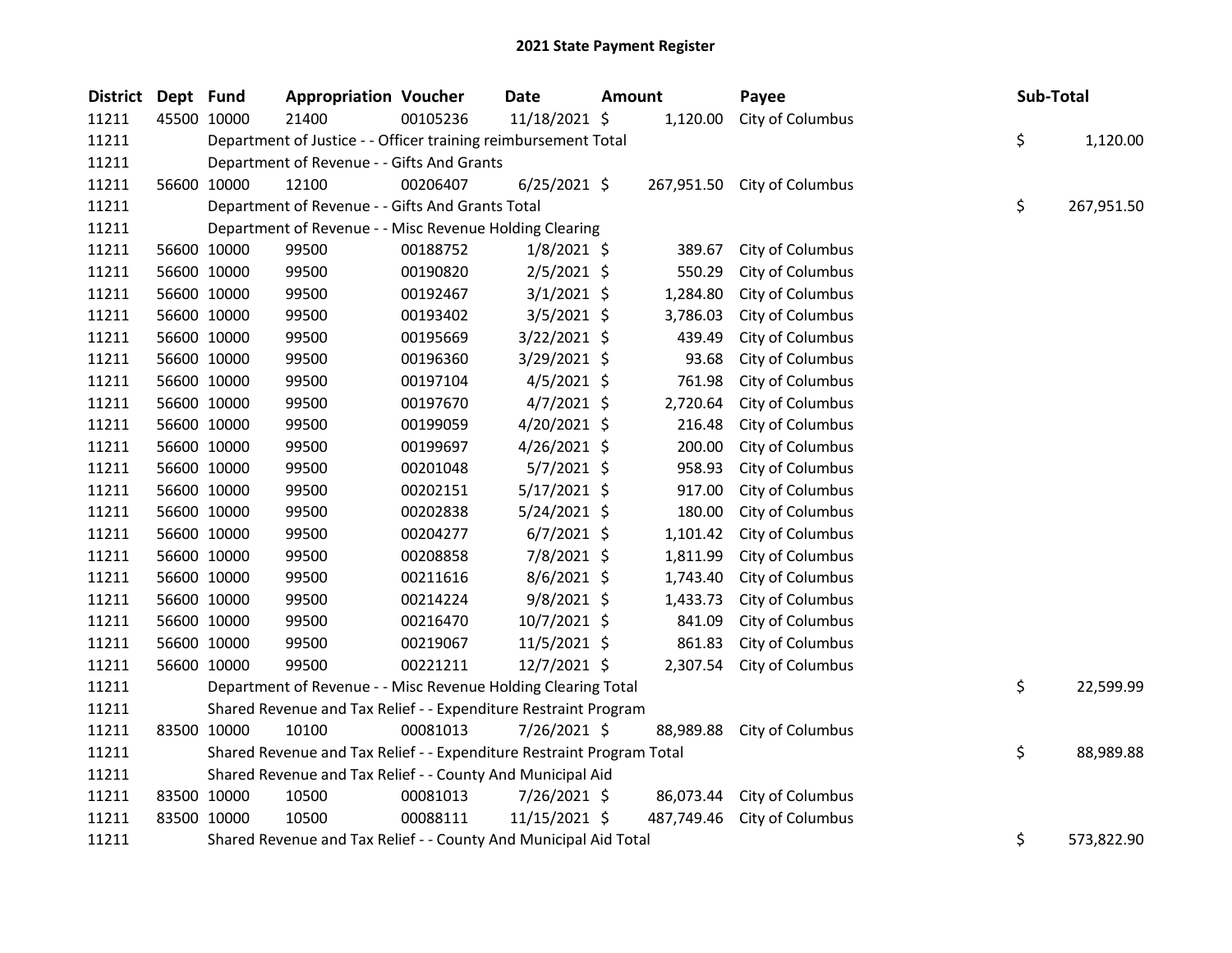| <b>District</b> | Dept Fund |             | <b>Appropriation Voucher</b>                                                  |          | Date           | Amount |           | Payee            | Sub-Total          |
|-----------------|-----------|-------------|-------------------------------------------------------------------------------|----------|----------------|--------|-----------|------------------|--------------------|
| 11211           |           |             | Shared Revenue and Tax Relief - - Exempt Computer Aid                         |          |                |        |           |                  |                    |
| 11211           |           | 83500 10000 | 10900                                                                         | 00083664 | $7/26/2021$ \$ |        | 11,412.07 | City of Columbus |                    |
| 11211           |           | 83500 10000 | 10900                                                                         | 00085701 | 7/26/2021 \$   |        | 2,618.16  | City of Columbus |                    |
| 11211           |           |             | Shared Revenue and Tax Relief - - Exempt Computer Aid Total                   |          |                |        |           |                  | \$<br>14,030.23    |
| 11211           |           |             | Shared Revenue and Tax Relief - - Utility Aid                                 |          |                |        |           |                  |                    |
| 11211           |           | 83500 10000 | 11000                                                                         | 00081013 | 7/26/2021 \$   |        | 127.14    | City of Columbus |                    |
| 11211           | 83500     | 10000       | 11000                                                                         | 00088111 | 11/15/2021 \$  |        | 711.19    | City of Columbus |                    |
| 11211           |           |             | Shared Revenue and Tax Relief - - Utility Aid Total                           |          |                |        |           |                  | \$<br>838.33       |
| 11211           |           |             | Shared Revenue and Tax Relief - - Personal Property Aid                       |          |                |        |           |                  |                    |
| 11211           |           | 83500 10000 | 11100                                                                         | 00076845 | $5/3/2021$ \$  |        | 10,909.94 | City of Columbus |                    |
| 11211           |           | 83500 10000 | 11100                                                                         | 00078797 | $5/3/2021$ \$  |        | 16,605.79 | City of Columbus |                    |
| 11211           |           |             | Shared Revenue and Tax Relief - - Personal Property Aid Total                 |          |                |        |           |                  | \$<br>27,515.73    |
| 11211           |           |             | Shared Revenue and Tax Relief - - State Aid; Video Service Provider Fee       |          |                |        |           |                  |                    |
| 11211           | 83500     | 10000       | 11200                                                                         | 00082833 | $7/26/2021$ \$ |        | 12,891.97 | City of Columbus |                    |
| 11211           |           |             | Shared Revenue and Tax Relief - - State Aid; Video Service Provider Fee Total |          |                |        |           |                  | \$<br>12,891.97    |
| 11211           |           |             | Shared Revenue and Tax Relief - - Payments For Municipal Svcs                 |          |                |        |           |                  |                    |
| 11211           | 83500     | 10000       | 50100                                                                         | 00073549 | $2/1/2021$ \$  |        | 539.93    | City of Columbus |                    |
| 11211           |           |             | Shared Revenue and Tax Relief - - Payments For Municipal Svcs Total           |          |                |        |           |                  | \$<br>539.93       |
| 11211           |           |             | Shared Revenue and Tax Relief - - Lottery & Gaming Credit                     |          |                |        |           |                  |                    |
| 11211           |           | 83500 52100 | 36300                                                                         | 00074105 | $3/22/2021$ \$ |        | 892.08    | City of Columbus |                    |
| 11211           |           |             | Shared Revenue and Tax Relief - - Lottery & Gaming Credit Total               |          |                |        |           |                  | \$<br>892.08       |
| 11211 Total     |           |             |                                                                               |          |                |        |           |                  | \$<br>1,416,789.61 |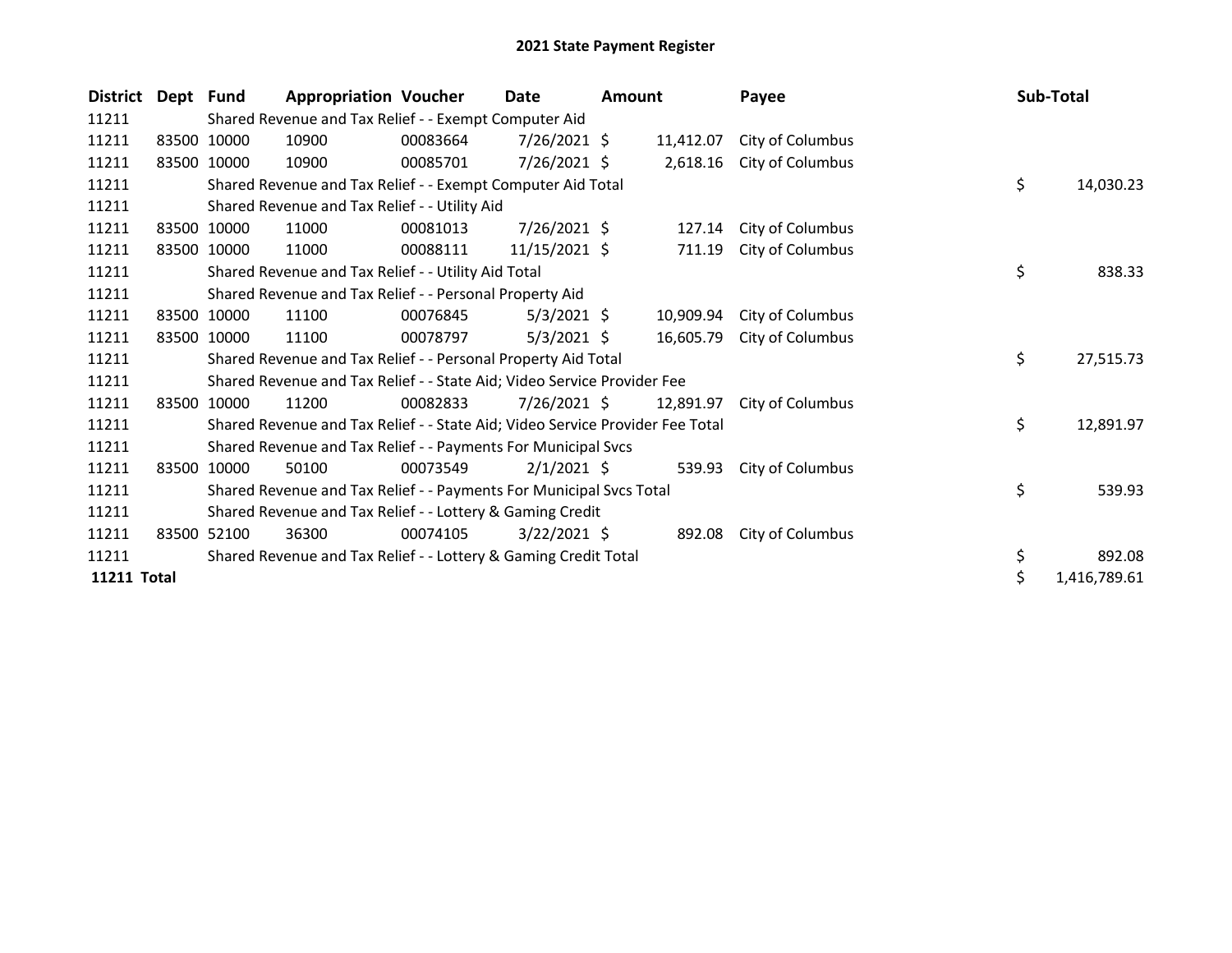| District Dept Fund |             |             | <b>Appropriation Voucher</b>                                                    |                         | <b>Date</b>    | <b>Amount</b> |           | Payee                   | Sub-Total |            |
|--------------------|-------------|-------------|---------------------------------------------------------------------------------|-------------------------|----------------|---------------|-----------|-------------------------|-----------|------------|
| 11246              |             |             | Dept of Safety & Prof Services - - Fire Dues Distribution                       |                         |                |               |           |                         |           |            |
| 11246              |             | 16500 10000 | 22500                                                                           | 00040571                | $7/16/2021$ \$ |               |           | 12,685.35 City Of Lodi  |           |            |
| 11246              |             |             | Dept of Safety & Prof Services - - Fire Dues Distribution Total                 |                         |                |               |           |                         | \$        | 12,685.35  |
| 11246              |             |             | WI Dept of Transportation - - Trns Aids To Mnc.-Sf                              |                         |                |               |           |                         |           |            |
| 11246              |             | 39500 21100 | 19100                                                                           | 00631963                | $1/4/2021$ \$  |               |           | 45,616.69 City Of Lodi  |           |            |
| 11246              |             | 39500 21100 | 19100                                                                           | 00667570                | $4/5/2021$ \$  |               | 45,616.69 | City Of Lodi            |           |            |
| 11246              |             | 39500 21100 | 19100                                                                           | 00711058                | $7/6/2021$ \$  |               | 45,616.69 | City Of Lodi            |           |            |
| 11246              |             | 39500 21100 | 19100                                                                           | 00751617                | 10/4/2021 \$   |               | 45,616.70 | City Of Lodi            |           |            |
| 11246              |             |             | WI Dept of Transportation - - Trns Aids To Mnc.-Sf Total                        |                         |                |               |           |                         | \$        | 182,466.77 |
| 11246              |             |             | Department of Health Services - - Prepaid Medical Transport Reimbursement       |                         |                |               |           |                         |           |            |
| 11246              |             | 43500 10000 | 16300                                                                           | AMBULANCE 11/15/2021 \$ |                |               |           | 5,016.49 City Of Lodi   |           |            |
| 11246              |             |             | Department of Health Services - - Prepaid Medical Transport Reimbursement Total |                         |                |               |           |                         | \$        | 5,016.49   |
| 11246              |             |             | Department of Justice - - Officer training reimbursement                        |                         |                |               |           |                         |           |            |
| 11246              |             | 45500 10000 | 21400                                                                           | 00105499                | 11/18/2021 \$  |               |           | 960.00 City Of Lodi     |           |            |
| 11246              |             |             | Department of Justice - - Officer training reimbursement Total                  |                         |                |               |           |                         | \$        | 960.00     |
| 11246              |             |             | Department of Justice - - Federal Aid, Local Assistance                         |                         |                |               |           |                         |           |            |
| 11246              |             | 45500 10000 | 25100                                                                           | 00094126                | $2/8/2021$ \$  |               |           | 9,111.16 City Of Lodi   |           |            |
| 11246              |             |             | Department of Justice - - Federal Aid, Local Assistance Total                   |                         |                |               |           |                         | \$        | 9,111.16   |
| 11246              |             |             | Department of Revenue - - Gifts And Grants                                      |                         |                |               |           |                         |           |            |
| 11246              |             | 56600 10000 | 12100                                                                           | 00206408                | $6/25/2021$ \$ |               |           | 161,817.59 City Of Lodi |           |            |
| 11246              |             |             | Department of Revenue - - Gifts And Grants Total                                |                         |                |               |           |                         | \$        | 161,817.59 |
| 11246              |             |             | Shared Revenue and Tax Relief - - Expenditure Restraint Program                 |                         |                |               |           |                         |           |            |
| 11246              |             | 83500 10000 | 10100                                                                           | 00081014                | 7/26/2021 \$   |               |           | 40,352.11 City Of Lodi  |           |            |
| 11246              |             |             | Shared Revenue and Tax Relief - - Expenditure Restraint Program Total           |                         |                |               |           |                         | \$        | 40,352.11  |
| 11246              |             |             | Shared Revenue and Tax Relief - - County And Municipal Aid                      |                         |                |               |           |                         |           |            |
| 11246              |             | 83500 10000 | 10500                                                                           | 00081014                | 7/26/2021 \$   |               |           | 15,991.57 City Of Lodi  |           |            |
| 11246              |             | 83500 10000 | 10500                                                                           | 00088112                | 11/15/2021 \$  |               | 88,560.38 | City Of Lodi            |           |            |
| 11246              |             |             | Shared Revenue and Tax Relief - - County And Municipal Aid Total                |                         |                |               |           |                         | \$        | 104,551.95 |
| 11246              |             |             | Shared Revenue and Tax Relief - - Exempt Computer Aid                           |                         |                |               |           |                         |           |            |
| 11246              |             | 83500 10000 | 10900                                                                           | 00083665                | 7/26/2021 \$   |               | 854.26    | City Of Lodi            |           |            |
| 11246              |             | 83500 10000 | 10900                                                                           | 00085702                | 7/26/2021 \$   |               |           | 10,560.55 City Of Lodi  |           |            |
| 11246              |             |             | Shared Revenue and Tax Relief - - Exempt Computer Aid Total                     |                         |                |               |           |                         | \$        | 11,414.81  |
| 11246              |             |             | Shared Revenue and Tax Relief - - Personal Property Aid                         |                         |                |               |           |                         |           |            |
| 11246              | 83500 10000 |             | 11100                                                                           | 00076846                | $5/3/2021$ \$  |               |           | 3,847.00 City Of Lodi   |           |            |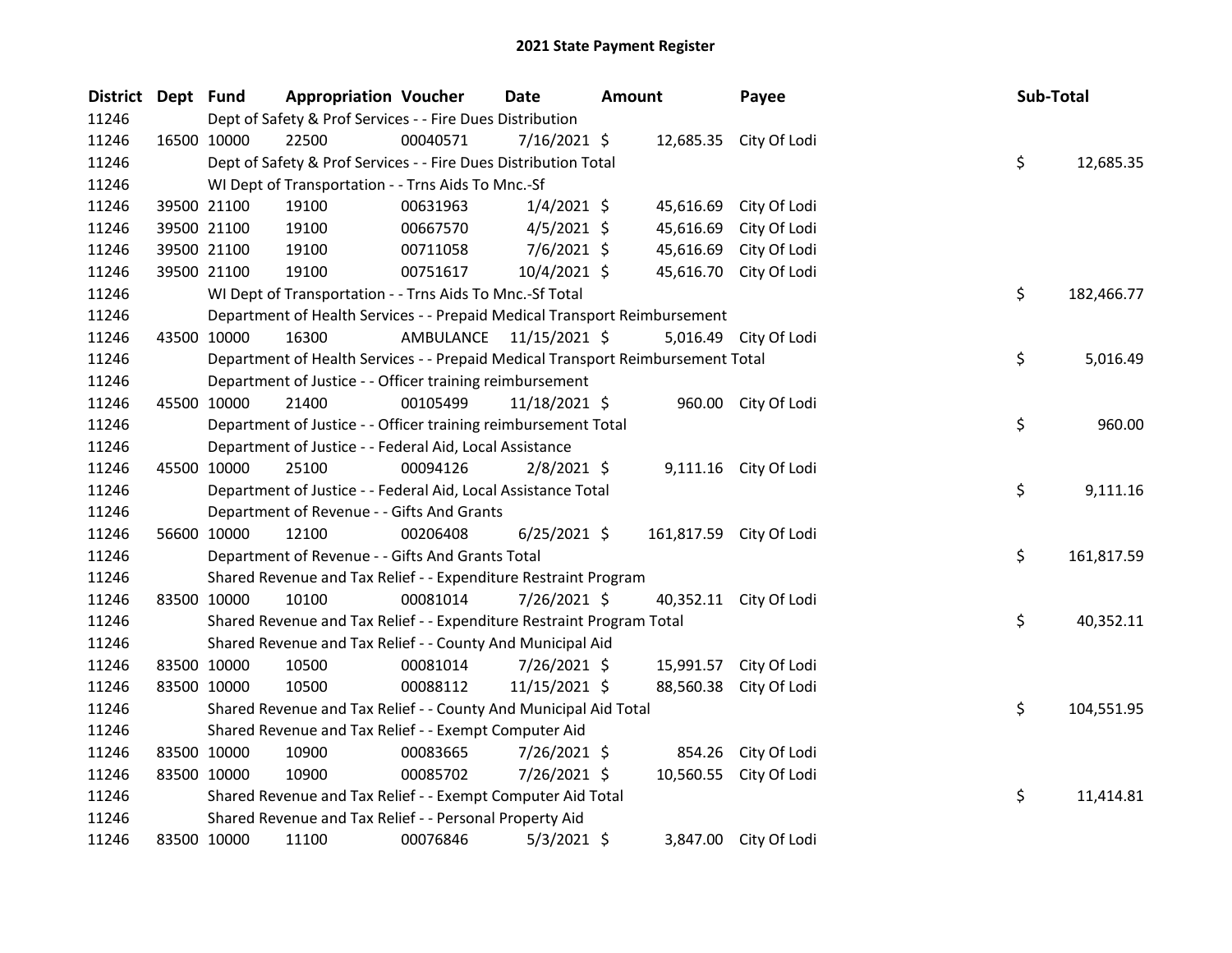## 2021 State Payment Register

| District Dept Fund |       |             | <b>Appropriation Voucher</b>                                                  |          | Date          | Amount |           | Pavee                 | <b>Sub-Total</b> |
|--------------------|-------|-------------|-------------------------------------------------------------------------------|----------|---------------|--------|-----------|-----------------------|------------------|
| 11246              |       | 83500 10000 | 11100                                                                         | 00078798 | $5/3/2021$ \$ |        | 12,071.04 | City Of Lodi          |                  |
| 11246              |       |             | Shared Revenue and Tax Relief - - Personal Property Aid Total                 |          |               |        |           |                       | 15,918.04        |
| 11246              |       |             | Shared Revenue and Tax Relief - - State Aid; Video Service Provider Fee       |          |               |        |           |                       |                  |
| 11246              | 83500 | 10000       | 11200                                                                         | 00082834 | 7/26/2021 \$  |        |           | 9,428.26 City Of Lodi |                  |
| 11246              |       |             | Shared Revenue and Tax Relief - - State Aid; Video Service Provider Fee Total |          |               |        |           |                       | 9.428.26         |
| 11246 Total        |       |             |                                                                               |          |               |        |           |                       | 553,722.53       |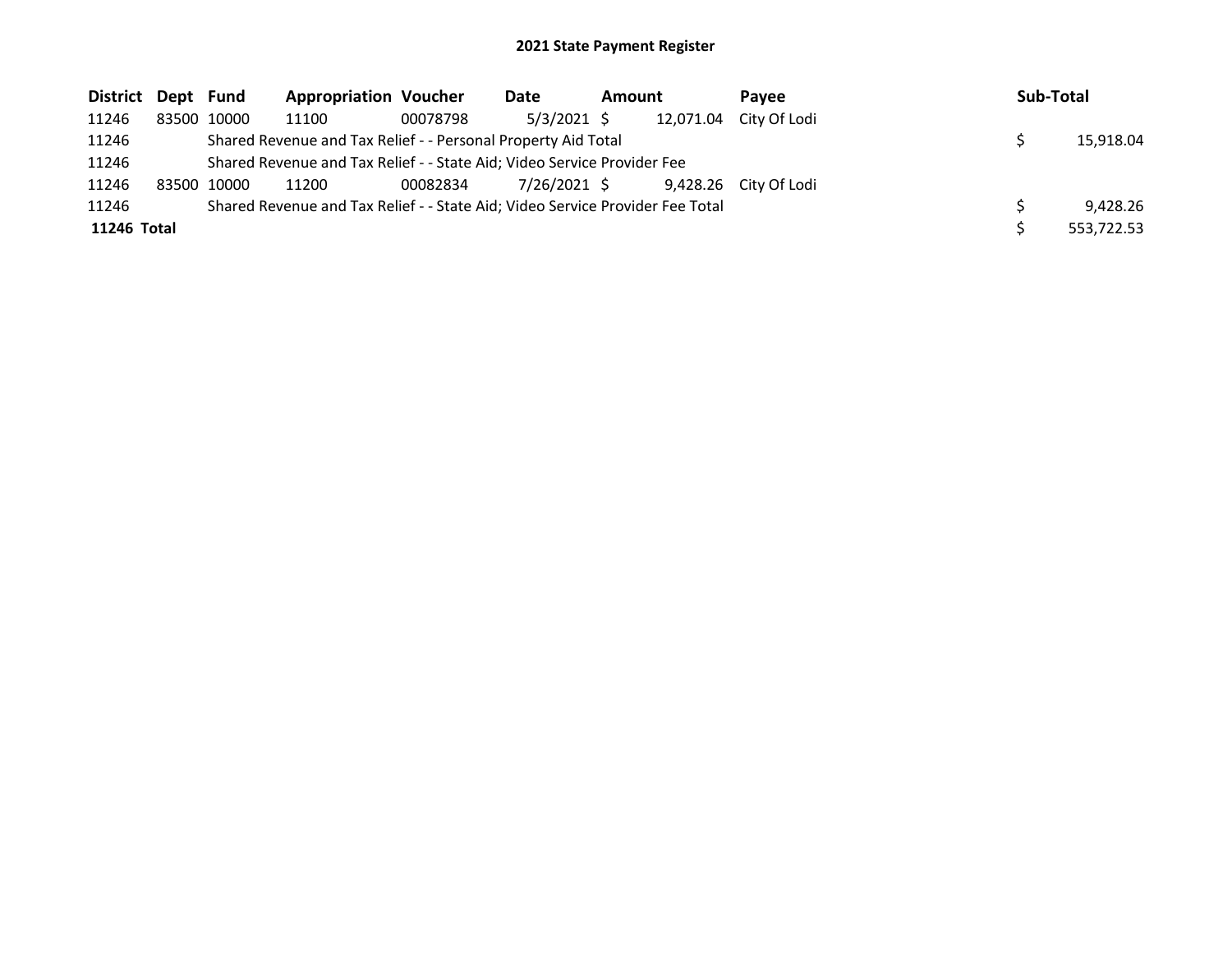| District Dept Fund |             | <b>Appropriation Voucher</b>                                       |          | <b>Date</b>    | <b>Amount</b> |           | Payee                      | Sub-Total |            |
|--------------------|-------------|--------------------------------------------------------------------|----------|----------------|---------------|-----------|----------------------------|-----------|------------|
| 11271              |             | Dept of Safety & Prof Services - - Fire Dues Distribution          |          |                |               |           |                            |           |            |
| 11271              | 16500 10000 | 22500                                                              | 00040579 | $7/16/2021$ \$ |               |           | 31,799.31 City Of Portage  |           |            |
| 11271              |             | Dept of Safety & Prof Services - - Fire Dues Distribution Total    |          |                |               |           |                            | \$        | 31,799.31  |
| 11271              |             | Dept of Natural Resources - - Aids In Lieu Of Taxes - Gener        |          |                |               |           |                            |           |            |
| 11271              | 37000 10000 | 50300                                                              | 00460002 | 1/29/2021 \$   |               |           | 959.33 City Of Portage     |           |            |
| 11271              | 37000 10000 | 50300                                                              | 00476073 | $4/21/2021$ \$ |               | 3.57      | City Of Portage            |           |            |
| 11271              |             | Dept of Natural Resources - - Aids In Lieu Of Taxes - Gener Total  |          |                |               |           |                            | \$        | 962.90     |
| 11271              |             | Dept of Natural Resources - - GPO - Federal Funds                  |          |                |               |           |                            |           |            |
| 11271              | 37000 10000 | 94100                                                              | 00463958 | $2/18/2021$ \$ |               | 39,621.46 | City Of Portage            |           |            |
| 11271              | 37000 10000 | 94100                                                              | 00504694 | 8/25/2021 \$   |               |           | 2,525.21 City Of Portage   |           |            |
| 11271              |             | Dept of Natural Resources - - GPO - Federal Funds Total            |          |                |               |           |                            | \$        | 42,146.67  |
| 11271              |             | Dept of Natural Resources - - Resaids - Cnty Forst, Cl & Mfl       |          |                |               |           |                            |           |            |
| 11271              | 37000 21200 | 57100                                                              | 00487541 | $6/14/2021$ \$ |               |           | 27.76 City Of Portage      |           |            |
| 11271              |             | Dept of Natural Resources - - Resaids - Cnty Forst, Cl & Mfl Total |          |                |               |           |                            | \$        | 27.76      |
| 11271              |             | Dept of Natural Resources - - Aids In Lieu Of Taxes - Sum S        |          |                |               |           |                            |           |            |
| 11271              | 37000 21200 | 57900                                                              | 00476071 | $4/21/2021$ \$ |               | 29.49     | City Of Portage            |           |            |
| 11271              | 37000 21200 | 57900                                                              | 00476072 | $4/21/2021$ \$ |               | 44.03     | City Of Portage            |           |            |
| 11271              |             | Dept of Natural Resources - - Aids In Lieu Of Taxes - Sum S Total  |          |                |               |           |                            | \$        | 73.52      |
| 11271              |             | Dept of Natural Resources - - Ea - Urban Nonpoint Source           |          |                |               |           |                            |           |            |
| 11271              | 37000 27400 | 65800                                                              | 00510097 | $9/22/2021$ \$ |               |           | 31,250.00 City Of Portage  |           |            |
| 11271              |             | Dept of Natural Resources - - Ea - Urban Nonpoint Source Total     |          |                |               |           |                            | \$        | 31,250.00  |
| 11271              |             | Dept of Natural Resources - - Fin Asst For Responsible Units       |          |                |               |           |                            |           |            |
| 11271              | 37000 27400 | 67000                                                              | 00483006 | $5/21/2021$ \$ |               |           | 20,482.31 City Of Portage  |           |            |
| 11271              |             | Dept of Natural Resources - - Fin Asst For Responsible Units Total |          |                |               |           |                            | \$        | 20,482.31  |
| 11271              |             | Dept of Natural Resources - - Land Acquisition                     |          |                |               |           |                            |           |            |
| 11271              | 37000 36300 | TA100                                                              | 00463951 | $2/18/2021$ \$ |               |           | 40,937.50 City Of Portage  |           |            |
| 11271              | 37000 36300 | TA100                                                              | 00463955 | $2/18/2021$ \$ |               | 13,225.35 | City Of Portage            |           |            |
| 11271              | 37000 36300 | TA100                                                              | 00503860 | 8/18/2021 \$   |               | 7,606.00  | City Of Portage            |           |            |
| 11271              |             | Dept of Natural Resources - - Land Acquisition Total               |          |                |               |           |                            | \$        | 61,768.85  |
| 11271              |             | Dept of Natural Resources - - Urban Nonpoint Source Cost-Sha       |          |                |               |           |                            |           |            |
| 11271              | 37000 36300 | TH100                                                              | 00484984 | $5/27/2021$ \$ |               |           | 150,000.00 City Of Portage |           |            |
| 11271              |             | Dept of Natural Resources - - Urban Nonpoint Source Cost-Sha Total |          |                |               |           |                            | \$        | 150,000.00 |
| 11271              |             | WI Dept of Transportation - - Conn Hwy Aids St Fds                 |          |                |               |           |                            |           |            |
| 11271              | 39500 21100 | 16200                                                              | 00633532 | $1/4/2021$ \$  |               |           | 31,663.14 City Of Portage  |           |            |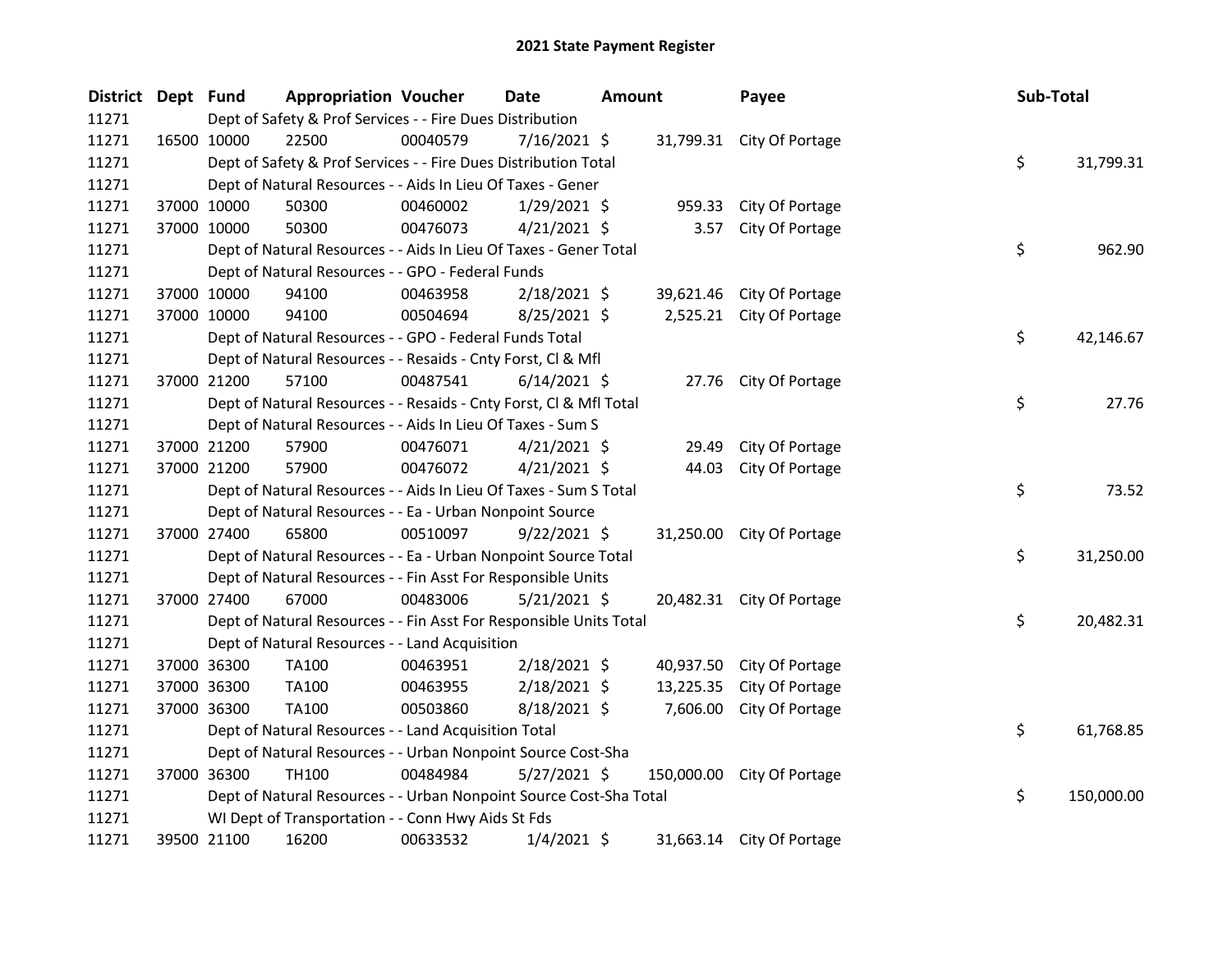| <b>District</b> | Dept Fund |             | <b>Appropriation Voucher</b>                                       |          | <b>Date</b>    | <b>Amount</b> |            | Payee                      | Sub-Total |            |
|-----------------|-----------|-------------|--------------------------------------------------------------------|----------|----------------|---------------|------------|----------------------------|-----------|------------|
| 11271           |           | 39500 21100 | 16200                                                              | 00669139 | $4/5/2021$ \$  |               | 31,663.14  | City Of Portage            |           |            |
| 11271           |           | 39500 21100 | 16200                                                              | 00712627 | $7/6/2021$ \$  |               | 31,663.14  | City Of Portage            |           |            |
| 11271           |           | 39500 21100 | 16200                                                              | 00753186 | 10/4/2021 \$   |               | 31,663.14  | City Of Portage            |           |            |
| 11271           |           |             | WI Dept of Transportation - - Conn Hwy Aids St Fds Total           |          |                |               |            |                            | \$        | 126,652.56 |
| 11271           |           |             | WI Dept of Transportation - - Tc, Trns Oper Aid Sf                 |          |                |               |            |                            |           |            |
| 11271           |           | 39500 21100 | 17700                                                              | 00709689 | $6/23/2021$ \$ |               | 102,343.00 | City Of Portage            |           |            |
| 11271           |           | 39500 21100 | 17700                                                              | 00754689 | $9/30/2021$ \$ |               | 307,013.00 | City Of Portage            |           |            |
| 11271           |           |             | WI Dept of Transportation - - Tc, Trns Oper Aid Sf Total           |          |                |               |            |                            | \$        | 409,356.00 |
| 11271           |           |             | WI Dept of Transportation - - Trnst/Trns-Rel Aid F                 |          |                |               |            |                            |           |            |
| 11271           |           | 39500 21100 | 18200                                                              | 00675034 | $4/6/2021$ \$  |               | 152,467.70 | City Of Portage            |           |            |
| 11271           |           | 39500 21100 | 18200                                                              | 00747065 | $9/16/2021$ \$ |               | 162,272.68 | City Of Portage            |           |            |
| 11271           |           |             | WI Dept of Transportation - - Trnst/Trns-Rel Aid F Total           |          |                |               |            |                            | \$        | 314,740.38 |
| 11271           |           |             | WI Dept of Transportation - - Trns Aids To Mnc.-Sf                 |          |                |               |            |                            |           |            |
| 11271           |           | 39500 21100 | 19100                                                              | 00631964 | $1/4/2021$ \$  |               | 143,203.79 | City Of Portage            |           |            |
| 11271           |           | 39500 21100 | 19100                                                              | 00667571 | $4/5/2021$ \$  |               | 143,203.79 | City Of Portage            |           |            |
| 11271           |           | 39500 21100 | 19100                                                              | 00711059 | $7/6/2021$ \$  |               | 143,203.79 | City Of Portage            |           |            |
| 11271           |           | 39500 21100 | 19100                                                              | 00751618 | 10/4/2021 \$   |               |            | 143,203.81 City Of Portage |           |            |
| 11271           |           |             | WI Dept of Transportation - - Trns Aids To Mnc.-Sf Total           |          |                |               |            |                            | \$        | 572,815.18 |
| 11271           |           |             | WI Dept of Transportation - - Local Rds, Grants Sf                 |          |                |               |            |                            |           |            |
| 11271           |           | 39500 21100 | 27000                                                              | 00749302 | $9/22/2021$ \$ |               |            | 399,767.46 City Of Portage |           |            |
| 11271           |           |             | WI Dept of Transportation - - Local Rds, Grants Sf Total           |          |                |               |            |                            | \$        | 399,767.46 |
| 11271           |           |             | WI Dept of Transportation - - Loc Rd Imp Prg St Fd                 |          |                |               |            |                            |           |            |
| 11271           |           | 39500 21100 | 27800                                                              | 00701704 | $6/2/2021$ \$  |               | 12,945.09  | City Of Portage            |           |            |
| 11271           |           |             | WI Dept of Transportation - - Loc Rd Imp Prg St Fd Total           |          |                |               |            |                            | \$        | 12,945.09  |
| 11271           |           |             | Department of Corrections - - Institutional Repair And Maint       |          |                |               |            |                            |           |            |
| 11271           |           | 41000 10000 | 11000                                                              | 00456313 | 11/5/2021 \$   |               |            | 941.88 City Of Portage     |           |            |
| 11271           |           |             | Department of Corrections - - Institutional Repair And Maint Total |          |                |               |            |                            | \$        | 941.88     |
| 11271           |           |             | Department of Justice - - Officer training reimbursement           |          |                |               |            |                            |           |            |
| 11271           |           | 45500 10000 | 21400                                                              | 00105755 | 11/23/2021 \$  |               |            | 3,360.00 City Of Portage   |           |            |
| 11271           |           |             | Department of Justice - - Officer training reimbursement Total     |          |                |               |            |                            | \$        | 3,360.00   |
| 11271           |           |             | Department of Justice - - Crime Laboratories, Dna                  |          |                |               |            |                            |           |            |
| 11271           |           | 45500 10000 | 22100                                                              | 00100368 | 7/14/2021 \$   |               |            | 10.00 City Of Portage      |           |            |
| 11271           |           |             | Department of Justice - - Crime Laboratories, Dna Total            |          |                |               |            |                            | \$        | 10.00      |
| 11271           |           |             | Department of Justice - - Federal Aid, Local Assistance            |          |                |               |            |                            |           |            |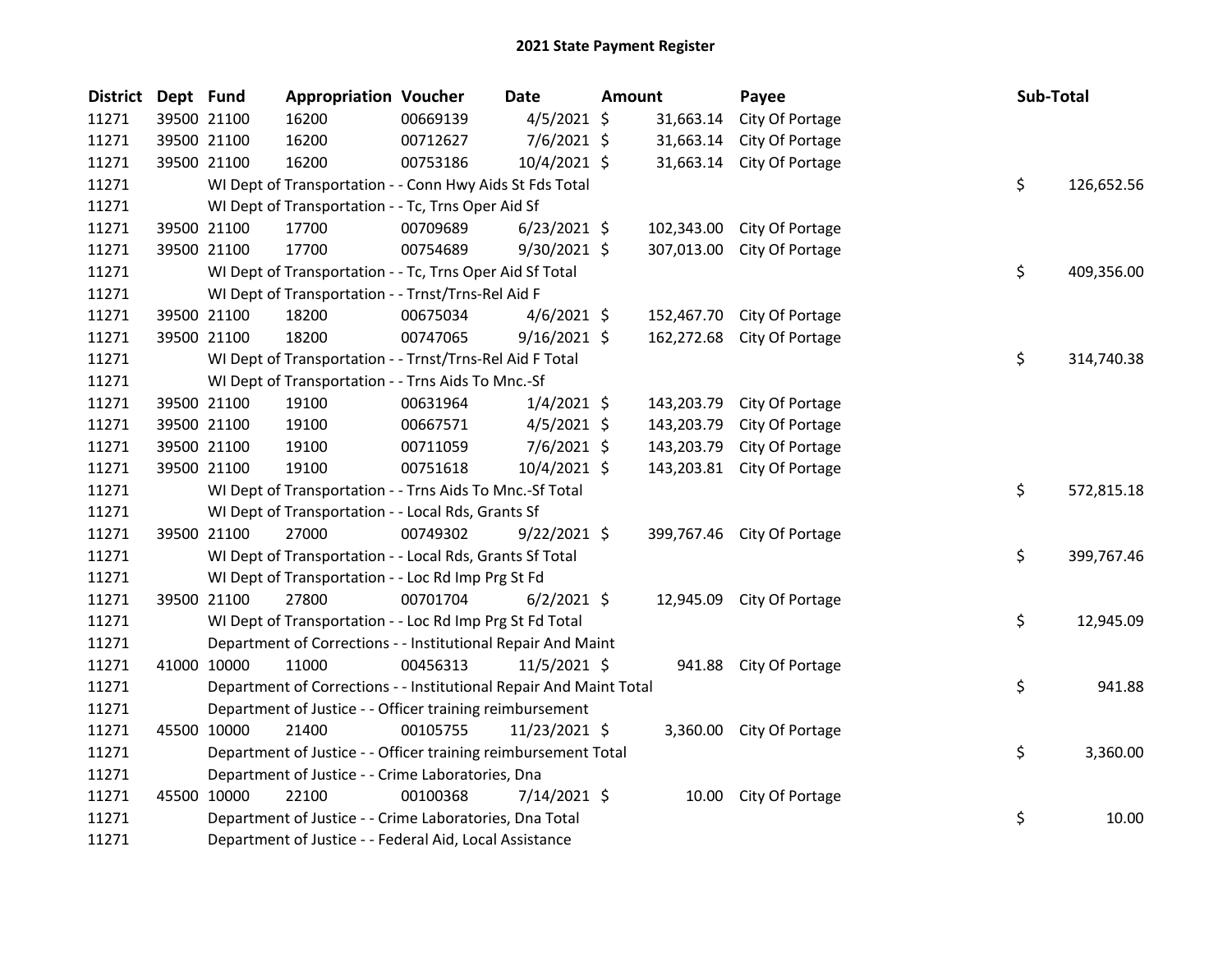| <b>District</b> | Dept Fund |             | <b>Appropriation Voucher</b>                                            |          | Date           | <b>Amount</b> |            | Payee                                                                                                   | Sub-Total        |
|-----------------|-----------|-------------|-------------------------------------------------------------------------|----------|----------------|---------------|------------|---------------------------------------------------------------------------------------------------------|------------------|
| 11271           |           | 45500 10000 | 25100                                                                   | 00097327 | $4/27/2021$ \$ |               | 10,000.00  | City Of Portage                                                                                         |                  |
| 11271           |           |             | Department of Justice - - Federal Aid, Local Assistance Total           |          |                |               |            |                                                                                                         | \$<br>10,000.00  |
| 11271           |           |             | Department of Military Affairs - - Regional Emergency Response Tm       |          |                |               |            |                                                                                                         |                  |
| 11271           |           | 46500 10000 | 30600                                                                   | 00088873 | 1/28/2021 \$   |               | 3,953.23   | City Of Portage                                                                                         |                  |
| 11271           |           | 46500 10000 | 30600                                                                   | 00094031 | $5/14/2021$ \$ |               | 3,953.23   | City Of Portage                                                                                         |                  |
| 11271           |           | 46500 10000 | 30600                                                                   | 00097555 | 7/15/2021 \$   |               | 3,953.23   | City Of Portage                                                                                         |                  |
| 11271           |           | 46500 10000 | 30600                                                                   | 00101875 | 10/25/2021 \$  |               | 3,953.23   | City Of Portage                                                                                         |                  |
| 11271           |           |             | Department of Military Affairs - - Regional Emergency Response Tm Total |          |                |               |            |                                                                                                         | \$<br>15,812.92  |
| 11271           |           |             | Public Defender Board - - Trial Representation                          |          |                |               |            |                                                                                                         |                  |
| 11271           |           | 55000 10000 | 10300                                                                   | 00288894 | $5/7/2021$ \$  |               | 9.10       | City Of Portage                                                                                         |                  |
| 11271           |           | 55000 10000 | 10300                                                                   | 00292858 | $6/9/2021$ \$  |               | 31.50      | City Of Portage                                                                                         |                  |
| 11271           |           | 55000 10000 | 10300                                                                   | 00303486 | $8/12/2021$ \$ |               | 15.00      | City Of Portage                                                                                         |                  |
| 11271           |           | 55000 10000 | 10300                                                                   | 00303487 | $8/12/2021$ \$ |               | 5.00       | City Of Portage                                                                                         |                  |
| 11271           |           | 55000 10000 | 10300                                                                   | 00309388 | 10/13/2021 \$  |               | 353.75     | City Of Portage                                                                                         |                  |
| 11271           |           | 55000 10000 | 10300                                                                   | 00312628 | 11/26/2021 \$  |               | 5.00       | City Of Portage                                                                                         |                  |
| 11271           |           | 55000 10000 | 10300                                                                   | 00313251 | 11/19/2021 \$  |               | 346.85     | City Of Portage                                                                                         |                  |
| 11271           |           |             | Public Defender Board - - Trial Representation Total                    |          |                |               |            |                                                                                                         | \$<br>766.20     |
| 11271           |           |             |                                                                         |          |                |               |            | Public Defender Board - - Transcript, Discovery and Records Provided to the Public Defender Board       |                  |
| 11271           |           | 55000 10000 | 10600                                                                   | 00299213 | $7/1/2021$ \$  |               |            | 9.10 City Of Portage                                                                                    |                  |
| 11271           |           |             |                                                                         |          |                |               |            | Public Defender Board - - Transcript, Discovery and Records Provided to the Public Defender Board Total | \$<br>9.10       |
| 11271           |           |             | Department of Revenue - - Gifts And Grants                              |          |                |               |            |                                                                                                         |                  |
| 11271           |           | 56600 10000 | 12100                                                                   | 00206409 | $6/25/2021$ \$ |               | 544,224.15 | City Of Portage                                                                                         |                  |
| 11271           |           |             | Department of Revenue - - Gifts And Grants Total                        |          |                |               |            |                                                                                                         | \$<br>544,224.15 |
| 11271           |           |             | Department of Revenue - - Misc Revenue Holding Clearing                 |          |                |               |            |                                                                                                         |                  |
| 11271           |           | 56600 10000 | 99500                                                                   | 00188750 | $1/8/2021$ \$  |               | 2,498.80   | City Of Portage                                                                                         |                  |
| 11271           |           | 56600 10000 | 99500                                                                   | 00190818 | $2/5/2021$ \$  |               | 3,056.37   | City Of Portage                                                                                         |                  |
| 11271           |           | 56600 10000 | 99500                                                                   | 00193399 | $3/5/2021$ \$  |               | 13,591.54  | City Of Portage                                                                                         |                  |
| 11271           |           | 56600 10000 | 99500                                                                   | 00193964 | $3/8/2021$ \$  |               | 49.00      | City Of Portage                                                                                         |                  |
| 11271           |           | 56600 10000 | 99500                                                                   | 00194817 | 3/15/2021 \$   |               | 88.00      | City Of Portage                                                                                         |                  |
| 11271           |           | 56600 10000 | 99500                                                                   | 00196358 | 3/29/2021 \$   |               | 27.00      | City Of Portage                                                                                         |                  |
| 11271           |           | 56600 10000 | 99500                                                                   | 00197666 | $4/7/2021$ \$  |               | 10,687.59  | City Of Portage                                                                                         |                  |
| 11271           |           | 56600 10000 | 99500                                                                   | 00201044 | $5/7/2021$ \$  |               | 6,463.25   | City Of Portage                                                                                         |                  |
| 11271           |           | 56600 10000 | 99500                                                                   | 00202837 | 5/24/2021 \$   |               | 29.99      | City Of Portage                                                                                         |                  |
| 11271           |           | 56600 10000 | 99500                                                                   | 00204275 | $6/7/2021$ \$  |               | 5,749.78   | City Of Portage                                                                                         |                  |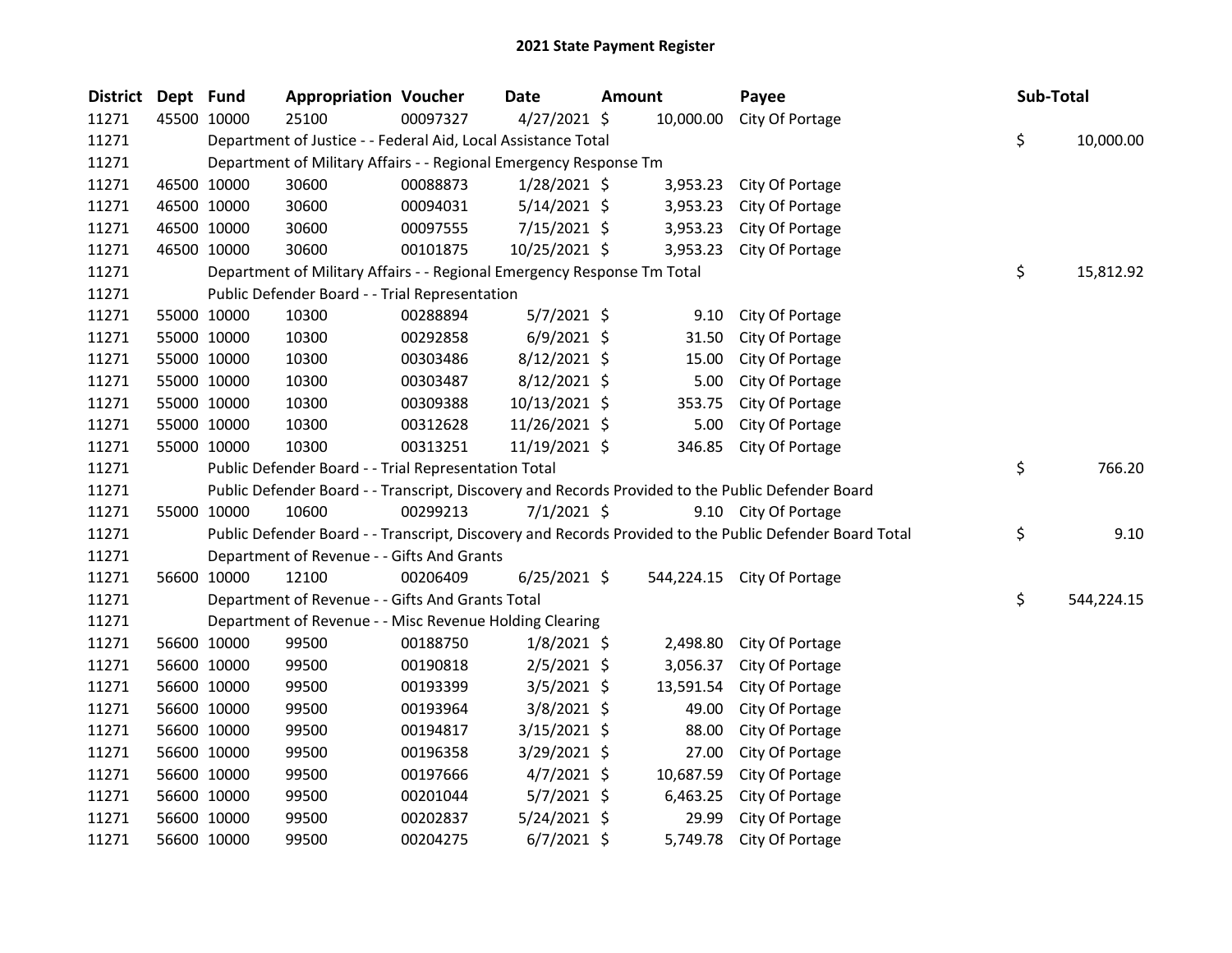| District Dept Fund |             | <b>Appropriation Voucher</b>                                                  |          | <b>Date</b>    | Amount     | Payee                        | Sub-Total          |
|--------------------|-------------|-------------------------------------------------------------------------------|----------|----------------|------------|------------------------------|--------------------|
| 11271              | 56600 10000 | 99500                                                                         | 00205796 | $6/21/2021$ \$ | 27.00      | City Of Portage              |                    |
| 11271              | 56600 10000 | 99500                                                                         | 00208856 | 7/8/2021 \$    | 6,840.67   | City Of Portage              |                    |
| 11271              | 56600 10000 | 99500                                                                         | 00211613 | 8/6/2021 \$    | 2,644.67   | City Of Portage              |                    |
| 11271              | 56600 10000 | 99500                                                                         | 00214222 | 9/8/2021 \$    | 2,891.90   | City Of Portage              |                    |
| 11271              | 56600 10000 | 99500                                                                         | 00216469 | 10/7/2021 \$   | 1,895.38   | City Of Portage              |                    |
| 11271              | 56600 10000 | 99500                                                                         | 00219065 | 11/5/2021 \$   | 2,519.62   | City Of Portage              |                    |
| 11271              | 56600 10000 | 99500                                                                         | 00221209 | 12/7/2021 \$   | 2,290.16   | City Of Portage              |                    |
| 11271              |             | Department of Revenue - - Misc Revenue Holding Clearing Total                 |          |                |            |                              | \$<br>61,350.72    |
| 11271              |             | Shared Revenue and Tax Relief - - Expenditure Restraint Program               |          |                |            |                              |                    |
| 11271              | 83500 10000 | 10100                                                                         | 00081015 | 7/26/2021 \$   | 171,871.27 | City Of Portage              |                    |
| 11271              |             | Shared Revenue and Tax Relief - - Expenditure Restraint Program Total         |          |                |            |                              | \$<br>171,871.27   |
| 11271              |             | Shared Revenue and Tax Relief - - County And Municipal Aid                    |          |                |            |                              |                    |
| 11271              | 83500 10000 | 10500                                                                         | 00081015 | 7/26/2021 \$   |            | 240,080.82 City Of Portage   |                    |
| 11271              | 83500 10000 | 10500                                                                         | 00088113 | 11/15/2021 \$  |            | 1,360,457.96 City Of Portage |                    |
| 11271              |             | Shared Revenue and Tax Relief - - County And Municipal Aid Total              |          |                |            |                              | \$<br>1,600,538.78 |
| 11271              |             | Shared Revenue and Tax Relief - - Exempt Computer Aid                         |          |                |            |                              |                    |
| 11271              | 83500 10000 | 10900                                                                         | 00083666 | $7/26/2021$ \$ | 14,236.77  | City Of Portage              |                    |
| 11271              | 83500 10000 | 10900                                                                         | 00085703 | 7/26/2021 \$   |            | 5,952.55 City Of Portage     |                    |
| 11271              |             | Shared Revenue and Tax Relief - - Exempt Computer Aid Total                   |          |                |            |                              | \$<br>20,189.32    |
| 11271              |             | Shared Revenue and Tax Relief - - Utility Aid                                 |          |                |            |                              |                    |
| 11271              | 83500 10000 | 11000                                                                         | 00081015 | 7/26/2021 \$   |            | 6,857.97 City Of Portage     |                    |
| 11271              | 83500 10000 | 11000                                                                         | 00088113 | 11/15/2021 \$  |            | 54,702.54 City Of Portage    |                    |
| 11271              |             | Shared Revenue and Tax Relief - - Utility Aid Total                           |          |                |            |                              | \$<br>61,560.51    |
| 11271              |             | Shared Revenue and Tax Relief - - Personal Property Aid                       |          |                |            |                              |                    |
| 11271              | 83500 10000 | 11100                                                                         | 00076847 | $5/3/2021$ \$  |            | 35,926.05 City Of Portage    |                    |
| 11271              | 83500 10000 | 11100                                                                         | 00078799 | $5/3/2021$ \$  |            | 3,704.11 City Of Portage     |                    |
| 11271              |             | Shared Revenue and Tax Relief - - Personal Property Aid Total                 |          |                |            |                              | \$<br>39,630.16    |
| 11271              |             | Shared Revenue and Tax Relief - - State Aid; Video Service Provider Fee       |          |                |            |                              |                    |
| 11271              | 83500 10000 | 11200                                                                         | 00082835 | $7/26/2021$ \$ | 27,153.46  | City Of Portage              |                    |
| 11271              |             | Shared Revenue and Tax Relief - - State Aid; Video Service Provider Fee Total |          |                |            |                              | \$<br>27,153.46    |
| 11271              |             | Shared Revenue and Tax Relief - - Payments For Municipal Svcs                 |          |                |            |                              |                    |
| 11271              | 83500 10000 | 50100                                                                         | 00073550 | $2/1/2021$ \$  |            | 62,234.26 City Of Portage    |                    |
| 11271              |             | Shared Revenue and Tax Relief - - Payments For Municipal Svcs Total           |          |                |            |                              | \$<br>62,234.26    |
| 11271              |             | Shared Revenue and Tax Relief - - Lottery & Gaming Credit                     |          |                |            |                              |                    |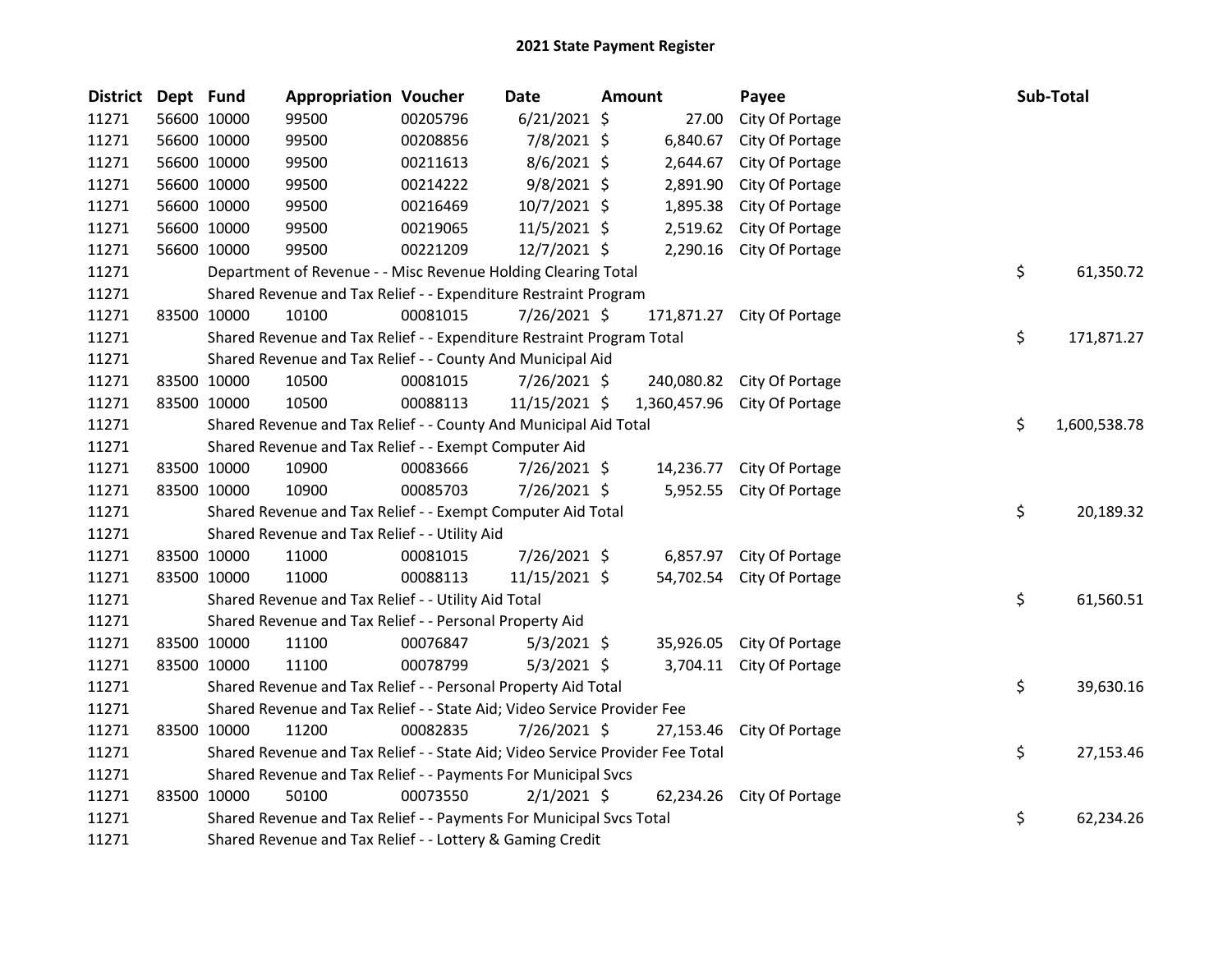## 2021 State Payment Register

| District Dept Fund |             | <b>Appropriation Voucher</b>                                    |          | Date         | Amount | <b>Pavee</b>             | Sub-Total    |
|--------------------|-------------|-----------------------------------------------------------------|----------|--------------|--------|--------------------------|--------------|
| 11271              | 83500 52100 | 36300                                                           | 00074106 | 3/22/2021 \$ |        | 9,074.35 City Of Portage |              |
| 11271              |             | Shared Revenue and Tax Relief - - Lottery & Gaming Credit Total |          |              |        |                          | 9.074.35     |
| 11271 Total        |             |                                                                 |          |              |        |                          | 4,803,515.07 |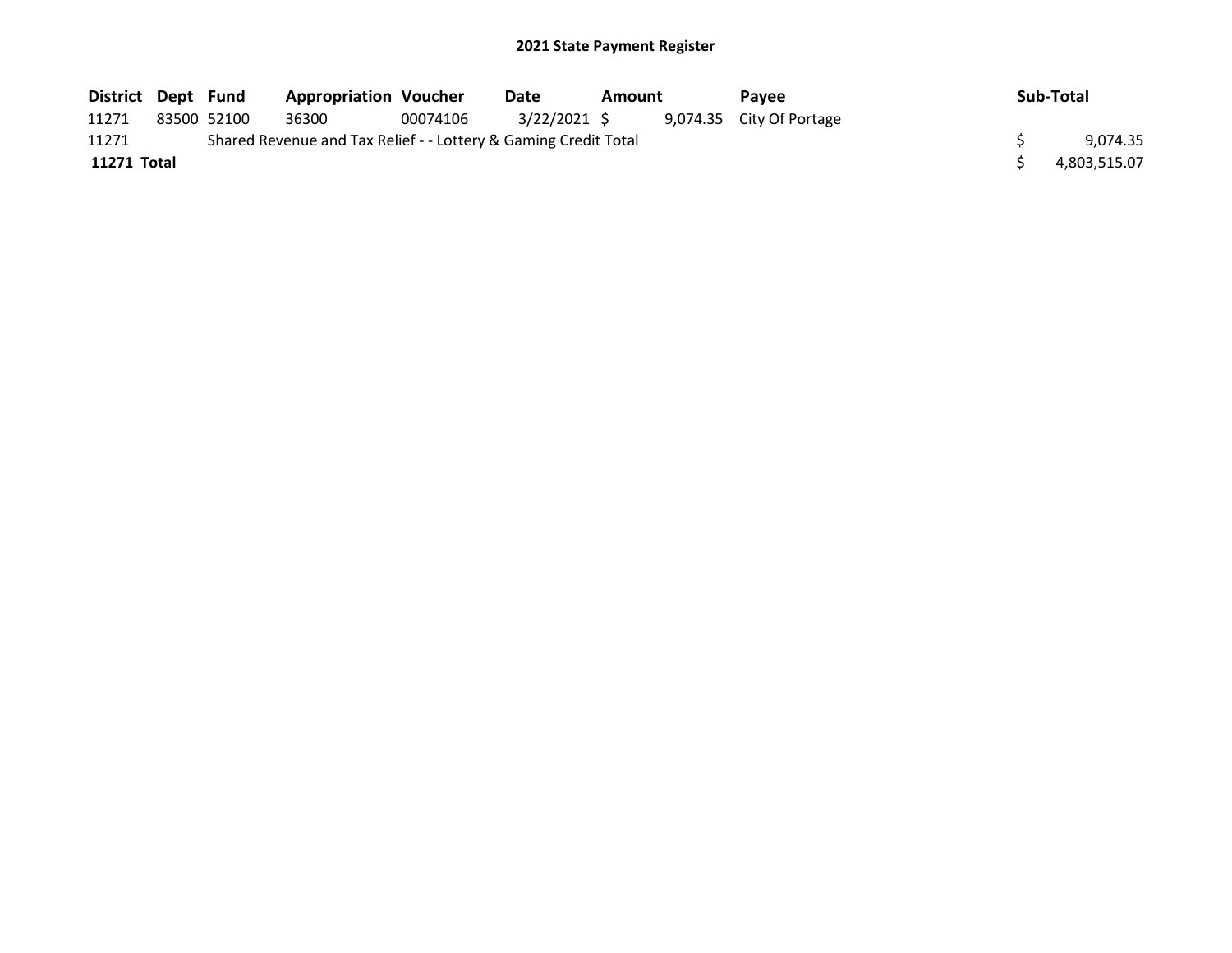| District Dept Fund |             |             | <b>Appropriation Voucher</b>                                          |          | Date           | <b>Amount</b> | Payee                              | Sub-Total |            |
|--------------------|-------------|-------------|-----------------------------------------------------------------------|----------|----------------|---------------|------------------------------------|-----------|------------|
| 11291              |             |             | Dept of Safety & Prof Services - - Fire Dues Distribution             |          |                |               |                                    |           |            |
| 11291              |             | 16500 10000 | 22500                                                                 | 00040586 | 7/16/2021 \$   |               | 17,433.41 CITY OF WISCONSIN DELLS  |           |            |
| 11291              |             |             | Dept of Safety & Prof Services - - Fire Dues Distribution Total       |          |                |               |                                    | \$        | 17,433.41  |
| 11291              |             |             | Dept of Natural Resources - - Aids In Lieu Of Taxes - Gener           |          |                |               |                                    |           |            |
| 11291              |             | 37000 10000 | 50300                                                                 | 00460092 | $1/29/2021$ \$ |               | 27,282.56 CITY OF WISCONSIN DELLS  |           |            |
| 11291              |             | 37000 10000 | 50300                                                                 | 00476900 | $4/21/2021$ \$ |               | 169.42 CITY OF WISCONSIN DELLS     |           |            |
| 11291              |             |             | Dept of Natural Resources - - Aids In Lieu Of Taxes - Gener Total     |          |                |               |                                    | \$        | 27,451.98  |
| 11291              |             |             | Dept of Natural Resources - - Aids In Lieu Of Taxes - Sum S           |          |                |               |                                    |           |            |
| 11291              |             | 37000 21200 | 57900                                                                 | 00476899 | $4/21/2021$ \$ |               | 0.73 CITY OF WISCONSIN DELLS       |           |            |
| 11291              |             |             | Dept of Natural Resources - - Aids In Lieu Of Taxes - Sum S Total     |          |                |               |                                    | \$        | 0.73       |
| 11291              |             |             | Dept of Natural Resources - - Fin Asst For Responsible Units          |          |                |               |                                    |           |            |
| 11291              |             | 37000 27400 | 67000                                                                 | 00483672 | 5/21/2021 \$   |               | 6,926.50 CITY OF WISCONSIN DELLS   |           |            |
| 11291              |             |             | Dept of Natural Resources - - Fin Asst For Responsible Units Total    |          |                |               |                                    | \$        | 6,926.50   |
| 11291              |             |             | WI Dept of Transportation - - Trns Aids To Mnc.-Sf                    |          |                |               |                                    |           |            |
| 11291              |             | 39500 21100 | 19100                                                                 | 00631965 | $1/4/2021$ \$  |               | 127,010.79 CITY OF WISCONSIN DELLS |           |            |
| 11291              |             | 39500 21100 | 19100                                                                 | 00667572 | $4/5/2021$ \$  |               | 127,010.79 CITY OF WISCONSIN DELLS |           |            |
| 11291              |             | 39500 21100 | 19100                                                                 | 00711060 | $7/6/2021$ \$  |               | 127,010.79 CITY OF WISCONSIN DELLS |           |            |
| 11291              |             | 39500 21100 | 19100                                                                 | 00751619 | 10/4/2021 \$   |               | 127,010.82 CITY OF WISCONSIN DELLS |           |            |
| 11291              |             |             | WI Dept of Transportation - - Trns Aids To Mnc.-Sf Total              |          |                |               |                                    | \$        | 508,043.19 |
| 11291              |             |             | Elections Commission - - General Program Ops, GPR                     |          |                |               |                                    |           |            |
| 11291              |             | 51000 10000 | 10100                                                                 | 00005077 | $1/8/2021$ \$  |               | 486.45 CITY OF WISCONSIN DELLS     |           |            |
| 11291              |             |             | Elections Commission - - General Program Ops, GPR Total               |          |                |               |                                    | \$        | 486.45     |
| 11291              |             |             | Department of Revenue - - Gifts And Grants                            |          |                |               |                                    |           |            |
| 11291              |             | 56600 10000 | 12100                                                                 | 00206410 | $6/25/2021$ \$ |               | 156,584.16 CITY OF WISCONSIN DELLS |           |            |
| 11291              |             |             | Department of Revenue - - Gifts And Grants Total                      |          |                |               |                                    | \$        | 156,584.16 |
| 11291              |             |             | Shared Revenue and Tax Relief - - Expenditure Restraint Program       |          |                |               |                                    |           |            |
| 11291              |             | 83500 10000 | 10100                                                                 | 00081016 | 7/26/2021 \$   |               | 132,809.03 CITY OF WISCONSIN DELLS |           |            |
| 11291              |             |             | Shared Revenue and Tax Relief - - Expenditure Restraint Program Total |          |                |               |                                    | \$        | 132,809.03 |
| 11291              |             |             | Shared Revenue and Tax Relief - - County And Municipal Aid            |          |                |               |                                    |           |            |
| 11291              |             | 83500 10000 | 10500                                                                 | 00081016 | 7/26/2021 \$   |               | 13,363.18 CITY OF WISCONSIN DELLS  |           |            |
| 11291              |             | 83500 10000 | 10500                                                                 | 00088114 | 11/15/2021 \$  |               | 75,724.67 CITY OF WISCONSIN DELLS  |           |            |
| 11291              |             |             | Shared Revenue and Tax Relief - - County And Municipal Aid Total      |          |                |               |                                    | \$        | 89,087.85  |
| 11291              |             |             | Shared Revenue and Tax Relief - - Exempt Computer Aid                 |          |                |               |                                    |           |            |
| 11291              | 83500 10000 |             | 10900                                                                 | 00083667 | 7/26/2021 \$   |               | 8.843.02 CITY OF WISCONSIN DELLS   |           |            |